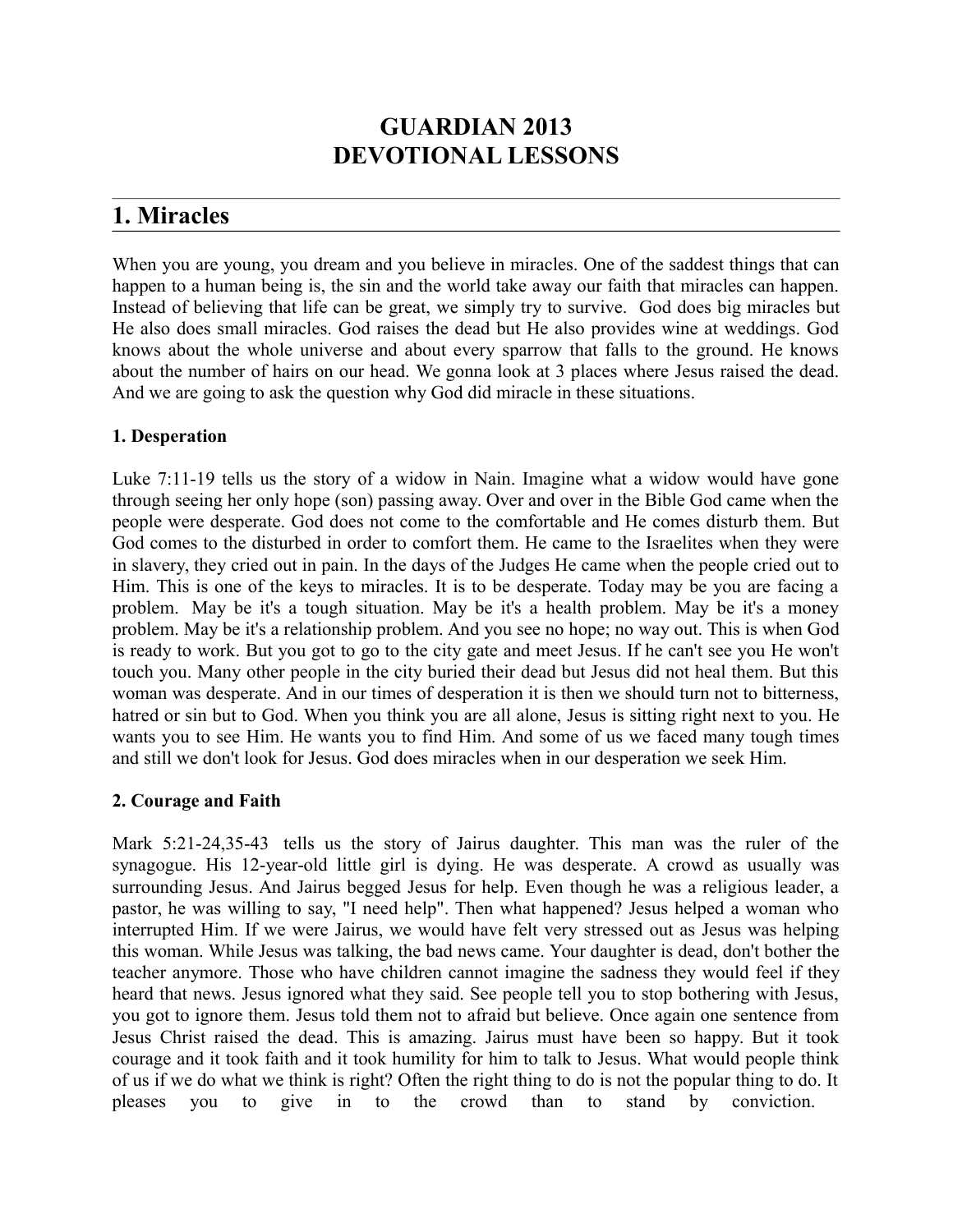### **3. Love**

John 11 tells us the story of Lazarus. Jesus saw how troubled they were. He saw them crying. He saw also not only them crying He saw the friends the Jews would come and they also were crying. If you cry at someone's funeral that is not your family, that shows love. There was so much love there. Jesus saw that love and He wanted to do something. Look at some conversion stories in our ministries. Why our ministries grew - there was so much love.Oh, brother there were mistakes. You know parents love their children. That doesn't mean they don't make mistakes. We pray to God that we don't grow up always talking about the mistakes of our parents instead of the love of our parents. God does miracles because He sees the love in our lives.

Love is not easy. Much easier to love a stranger (beggar) than to love someone you know. The stranger never sinned against us. But wives, husbands, children, they've sinned and we have sinned against them. Much harder to love them. Very hard to love sinners and yet the Bible teaches when sinners can learn to love each other, the world will know that we are disciples of Jesus. Not by hatred, nor by division, not by condemnation but by our love, God's love is made evident to the world. You want to see miracles show some love. God looks for people who are filled with love so He can do some miracles. The human solution to problems is to get stressed out, to get selfish, to push people away and to work on the problem.

Miracles we want them. How can we have them? Jesus is enough. We need desperation to find them. We need courage, faith and humility to say I need help. Do not hesitate to talk about your life to someone who can guide you with scriptures. We need love. No matter how desperate your situation is you can always show love. Hard to love sinners but that's what Jesus did. Miracles, let's see them.

# **2. The Cost Of Being A Disciple**

December 31st is a crucial date in the world where most of them take resolutions / decisions. We have also personally done this at the year end. Whether we complete it or not, taking resolutions is attached to our life. It is a good attachment, because we can be clear of what our desires are, what we wanted to become and the faith that we have towards it….. God will grant our desires. (Psa 37:4) Delight yourself in the LORD and he will give you the desires of your heart. Taking resolutions is like participating in a Marathon. Participation is good. To be a disciple the following are some that we got to take note of it.

1. Seek First His Kingdom.

(Luke 14:26) "If anyone comes to me and does not hate his father and mother, his wife and children, his brothers and sisters--yes, even his own life--he cannot be my disciple.

If we wanted to be Jesus disciple we got seek first His Kingdom and His righteousness. Then we know and can be sure of what will happen to our lives.

2. Carry Your Cross.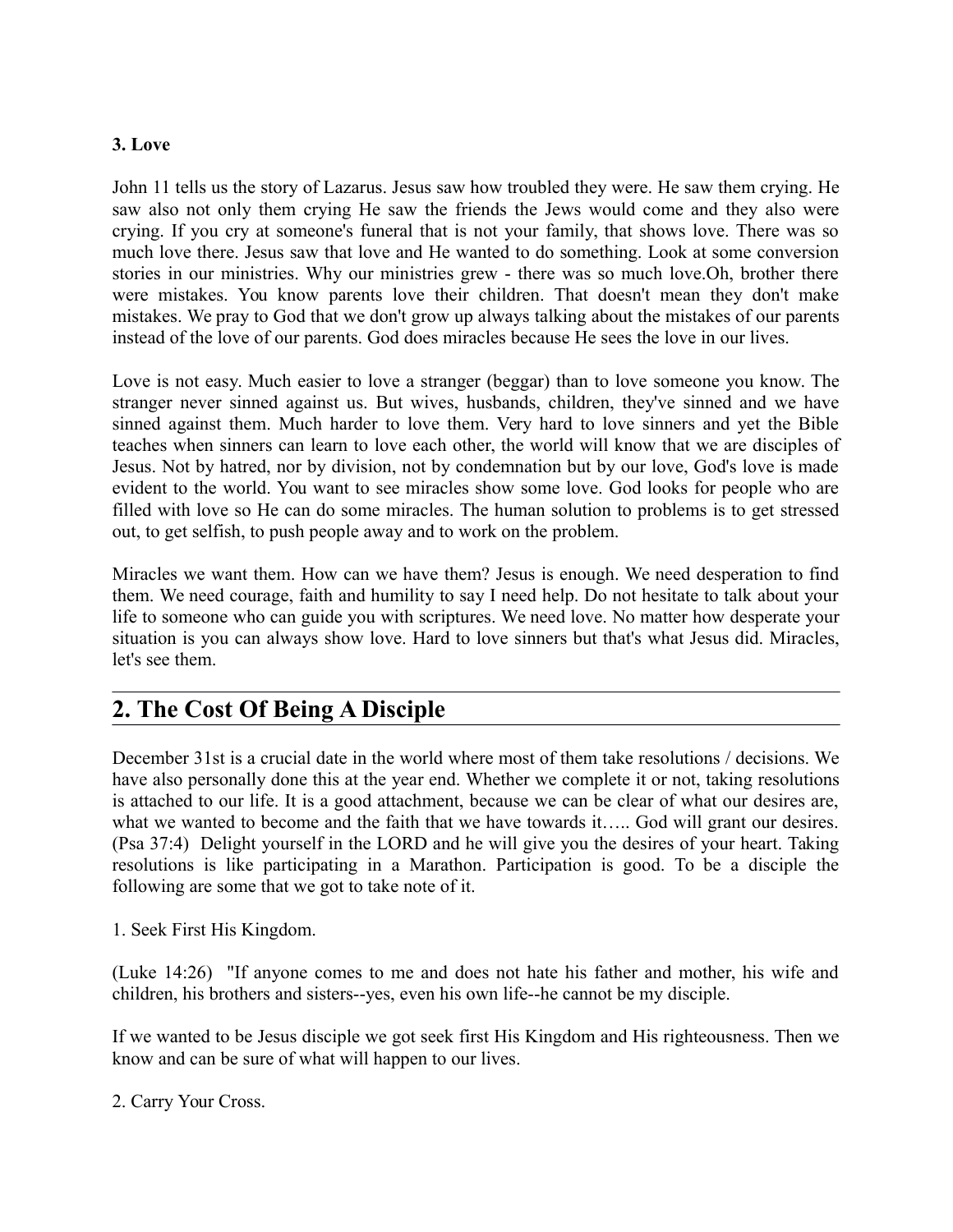(Luke 14:27) And anyone who does not carry his cross and follow me cannot be my disciple.

Cross may feel heavy, burdensome….but still we should not keep it down. There were people asking Jesus to come down from the cross. There will be people asking us to keep the cross down. We got to decide to carry it. Keeping it down cannot bring glory to God.

3. Keep Building Your Spiritual Life

(Luke 14:28-30 ) "Suppose one of you wants to build a tower. Will he not first sit down and estimate the cost to see if he has enough money to complete it? For if he lays the foundation and is not able to finish it, everyone who sees it will ridicule him, saying, 'This fellow began to build and was not able to finish.'

We all decided to build our relationship with God when we got baptized. Stopping it in the middle is giving rooms for others to ridicule. If we are given an option to either destroy it or build it, we will choose to build it definitely not destroy it. If we don't build it, some parts may get destroyed (like if you keep the incomplete building idle for some time). So let us take efforts in building our spiritual life.

4. Give Up Everything.

(Luke 14:31-33) "Or suppose a king is about to go to war against another king. Will he not first sit down and consider whether he is able with ten thousand men to oppose the one coming against him with twenty thousand? If he is not able, he will send a delegation while the other is still a long way off and will ask for terms of peace. In the same way, any of you who does not give up everything he has cannot be my disciple.

Can we think we can win war against God? It is better for us to surrender and be at the feet of God. What is something we are not able to give up? Let us decide to give up and see the fruits.

### 5. Salt With Saltiness

(Luke 14:34-35) "Salt is good, but if it loses its saltiness, how can it be made salty again? It is fit neither for the soil nor for the manure pile; it is thrown out. "He who has ears to hear, let him hear."

If we loose our edge being a disciple that means we loose saltiness, then we will be thrown out. This is a warning. Whatever situation we may be in God has the power to change and make us more salty again. Can people around you see you being salty?

In Luke 15, we can see the parable of lost sheep, lost coin and lost son. Let us make efforts in doing what is right. Let us not worry about the 99 good things that we have but let us find out that one good thing which we have lost ( it may be sharing our faith, being joyful, self control, coming to meetings, reading the Bible………) and then rejoice with it.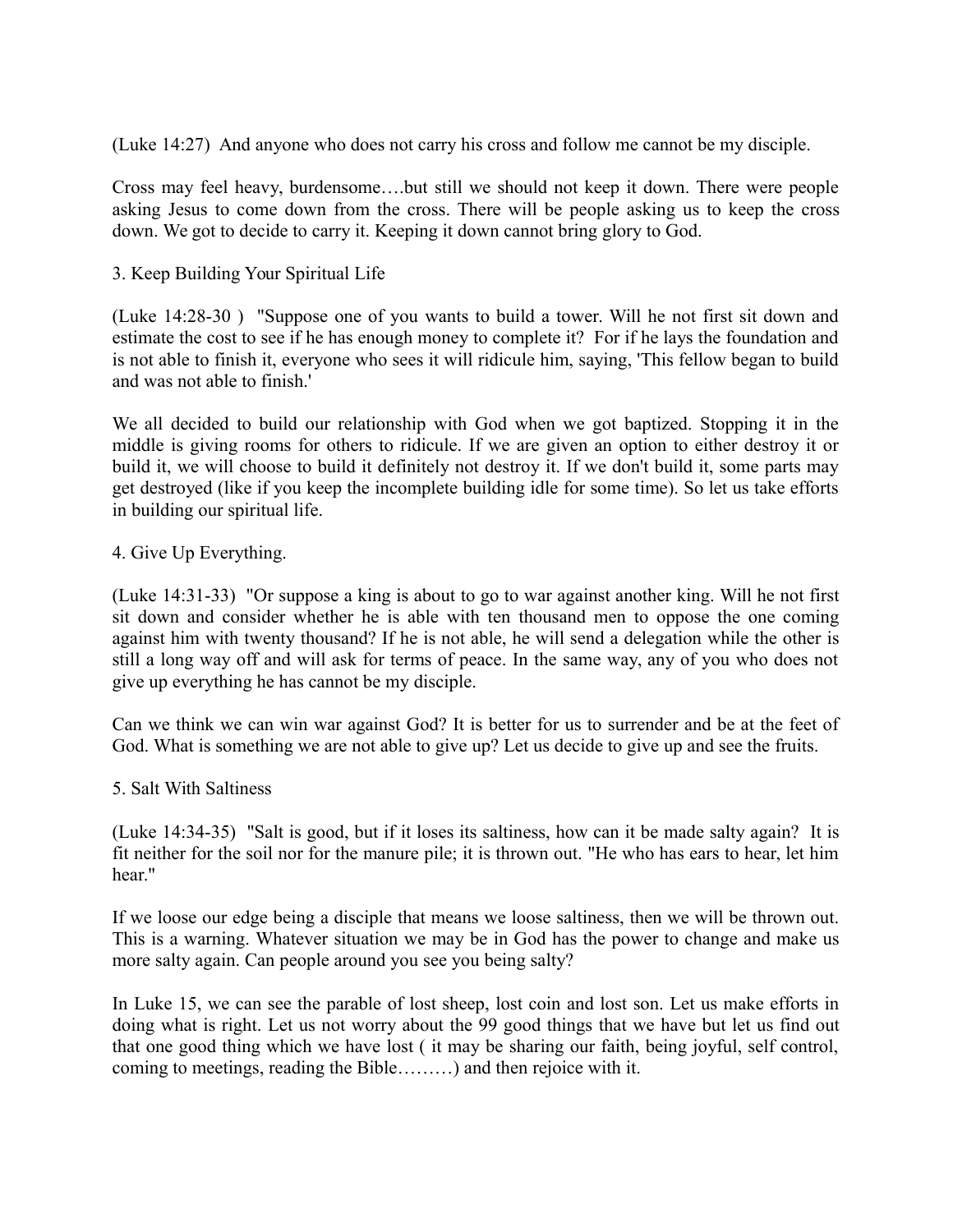Satans victory is for good people to do nothing. Remember there will be more rejoicing in heaven over one sinner who repents than over ninety-nine righteous persons who do not need to repent.

# **3. Five Principles Of Evangelism**

Dictionary: Evangelism: 1) Zealous preaching and dissemination of the gospel, as through missionary work. 2) Militant zeal for a cause.

### 1. You're Going

(Mat 10:5-7) These twelve Jesus sent out with the following instructions: "Do not go among the Gentiles or enter any town of the Samaritans. Go rather to the lost sheep of Israel. As you go, preach this message: 'The kingdom of heaven is near.'

As You Go! The thing that stuck out to me as I began reading this passage was Jesus decisiveness. First he tells them who to go to: the Jews. Second, he tells them who not to go to: the Gentiles. But most importantly he tells them that they are going! Notice with me the phrase, "As you are going." He does not say "if you go," or "when you go," but "as you go!" In other words, "You are going!" For any Christian evangelism is not an option: It is a command!

### 2. Meet People's Needs

 (Mat 10:8) Heal the sick, raise the dead, cleanse those who have leprosy, drive out demons. Freely you have received, freely give.

More Than Just Preaching Notice that Jesus tells them to do more than preach, but they are also to meet people's needs. He tells them to do it freely. We Must Meet People's Physical As Well As Spiritual Needs. We cannot just tell people to get saved when they don't see you caring for them. It is hard to hear the gospel when you hide Jesus love, instead you should reflect Jesus love. We are meeting people's physical needs. People don't care how much you know until they know how much you care.

### 3. God Will Meet Our Needs

 (Mat 10:9-10) Do not take along any gold or silver or copper in your belts; take no bag for the journey, or extra tunic, or sandals or a staff; for the worker is worth his keep.

Jesus tells the disciples not to take anything extra with them. He did this in order for them to realize that He will meet there needs. 2 Cor. 5:7 - "We live by faith and not by sight."(Are you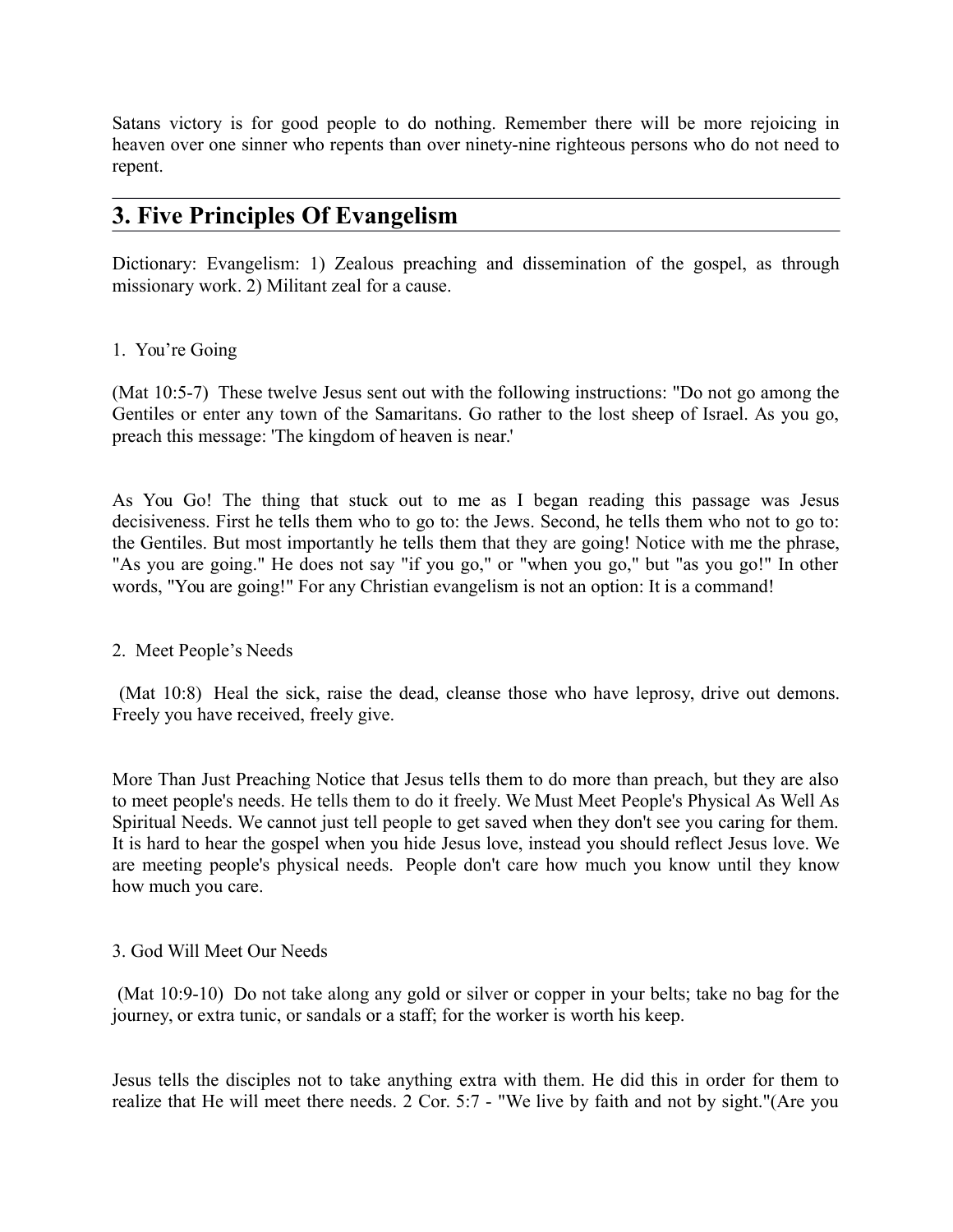worried that we don't have enough chairs in our church hall?) Our God Will Supply. There is no situation that God cannot supply the need. We need not worry that there are not enough funds for us to reach out to the lost, because our God owns the cattle on a thousand hills. In evangelism as in anything else, we walk by faith and not by sight. There is no need so big God cannot handle it.

### 4. Results Are Not Our Responsibility

 (Mat 10:11-15) "Whatever town or village you enter, search for some worthy person there and stay at his house until you leave. As you enter the home, give it your greeting. If the home is deserving, let your peace rest on it; if it is not, let your peace return to you. If anyone will not welcome you or listen to your words, shake the dust off your feet when you leave that home or town. I tell you the truth, it will be more bearable for Sodom and Gomorrah on the day of judgment than for that town.

"If They Don't Receive You", Jesus tells his disciples that if people don't receive them or the message to shake it off. He tells them this because it is not the messenger that they are rejecting it is the message. If they reject the message they reject Jesus and His offer of salvation. Remember that it is Jesus they are rejecting. Our job is to deliver the message. We are not responsible for how they accept our warning, but we are responsible to give them the warning.

### 5. There May Be Dangers

(Mat 10:16) I am sending you out like sheep among wolves. Therefore be as shrewd as snakes and as innocent as doves.

Like Sheep Among Wolves Notice the irony here: Jesus, the Good Shepherd, sends his flock among the wolves. So Jesus tells them to be as "shrewd as snakes." Snakes in ancient culture were looked on as being sly and cunning. But he also tells them to be as "innocent as doves." The word "innocent" means "unmixed," and indicates that the disciples are to be pure in morals and motive. We must be clever and creative in our efforts. But we must also be people of integrity. Evangelizing is not always easy, but it is our call.

# **4. God Sees Our Heart**

1 Samuel 16:7 says that God looks at the heart and not at the outward appearance. This century job appointments depend on EQ (Emotion Quotient) rather than IQ (Intelligence Quotient). Your placement depends on how stable you are emotionally.

Our heart and our mind are two different sources of guidance for us from within. Our mind is the conscience which law and legalism whereas our heart is feeling and emotion. Our mind and our heart are always at war. A mentally healthy person's heart and the mind are at peace and agreeing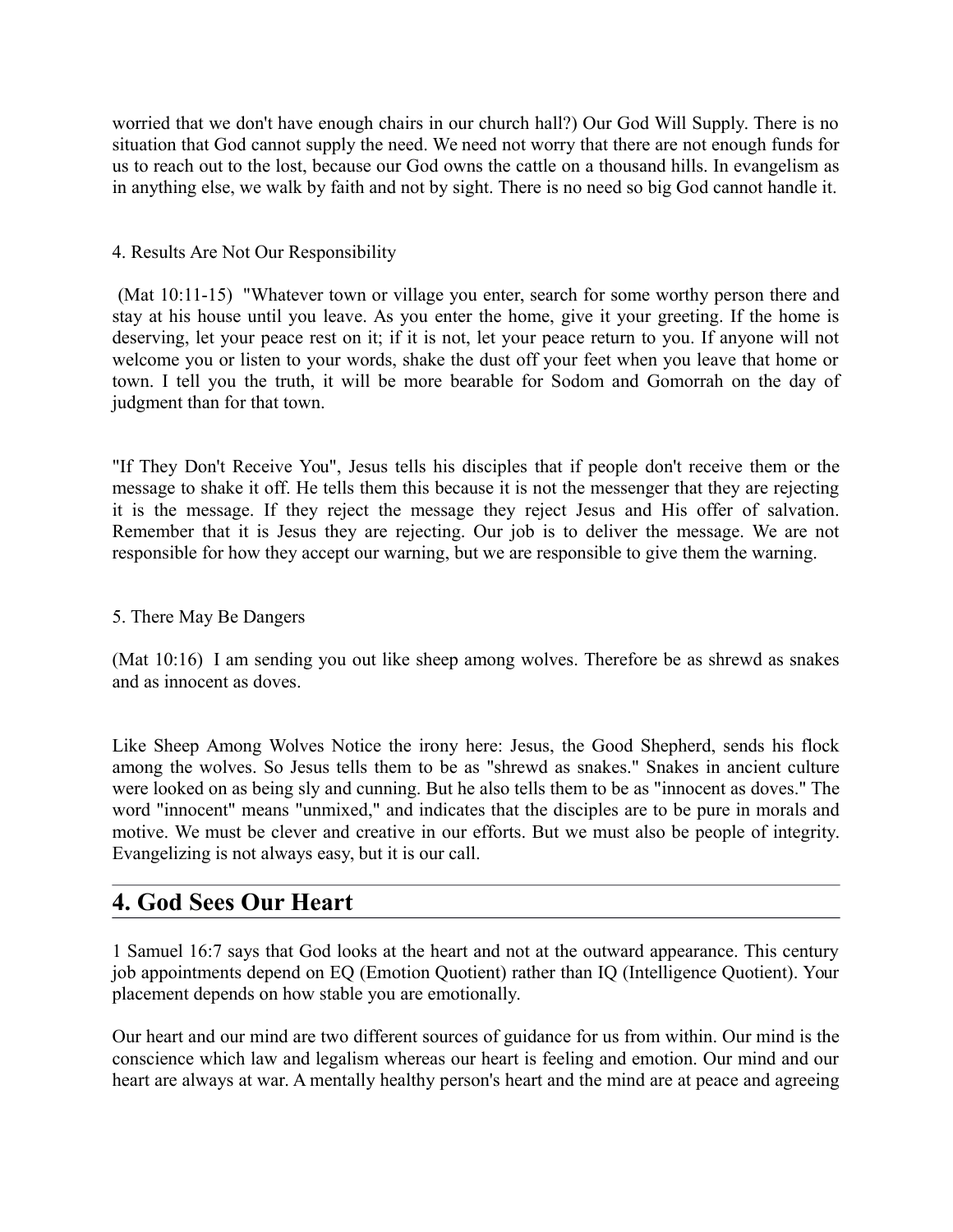with each other. The mind is logical and cannot be changed whereas the heart is deceitful over everything. So what kind of a heart does God looks for.

### **1. Healthy heart. Deuteronomy 6:5-8**

A healthy heart loves God. It is emotionally bonded with God. It is in love with God like a boy and a girl who are in love with each other. A healthy heart will always want to have a great prayer time with God. It has a passion for God. It falls in love with God's Word again and again. It feels close to God. It is not ashamed to open up the inner most feeling, whether hate or compassion, to God. It enjoys singing to God. It is emotionally up and down only to God like David in the Psalms does. Eagle soars up always keeps altitude. Lesson: Keep your feelings flying high for God.

### **2. Earnest heart. Jeremiah 29:13**

Bible says ask, seek and knock. Instead we complain, grumble and give up. We all have desires but we don't get it because we do not ask. (James 4). When we ask there is no specific prayer but a general prayer because the heart is not sincere. An earnest heart initiates to pray with each other. An earnest heart fellowships eagerly. An earnest heart always initiates to help with the needs in the church. Cock always crows in the morning sincerely no matter whether it had a bad yesterday. Lesson: Cocks don't have to be reminded of the basic things.

### **3. Ambitious heart. Psalms 119:11**

An ambitious heart keeps the life pure provided the ambition is Godly. Jesus was ambitious to accomplish his mission of seeking and saving the lost. An ambitious heart does not build walls around the heart but it invites others to get in. What is the use of having a Mysore Palace, which we cannot see it? What is the use of having Taj-Mahal, which we cannot see it? As disciples we have a very beautiful heart. What is the use if we are not able to show it to others? Cat with a flick of the tail decides to ignore its master. No matter how close we want to get to the cat it will never get close to you. Lesson: Cats cannot be discipled.

### **4. Repent-ful heart. Mt 5:8**

A repent-ful heart loves challenges. It looks for challenges. It looks forward for input. It craves for spiritual food. It learns from all sources. It takes notes when others teach somebody. It makes notes, as someone gets discipled by somebody else. It does not take things personally. It asks for challenges. It is willing to be open. A repentful heart is a soft heart. Pig when washed and scented always goes back to wallowing in the mud. Lesson: It has no conviction on its own.

### **5. Thankful heart. I Chronicles 28:9**

A Thankful heart searches to find the things that God has done for it. A thankful heart is always ready to share good news. It considers every small thing that happens in its life and sees God behind it. It keeps a record of 'rights' God has done for it. Dog comes back and licks the master even if he kicks him out. Lesson: It does not keep a record of wrong.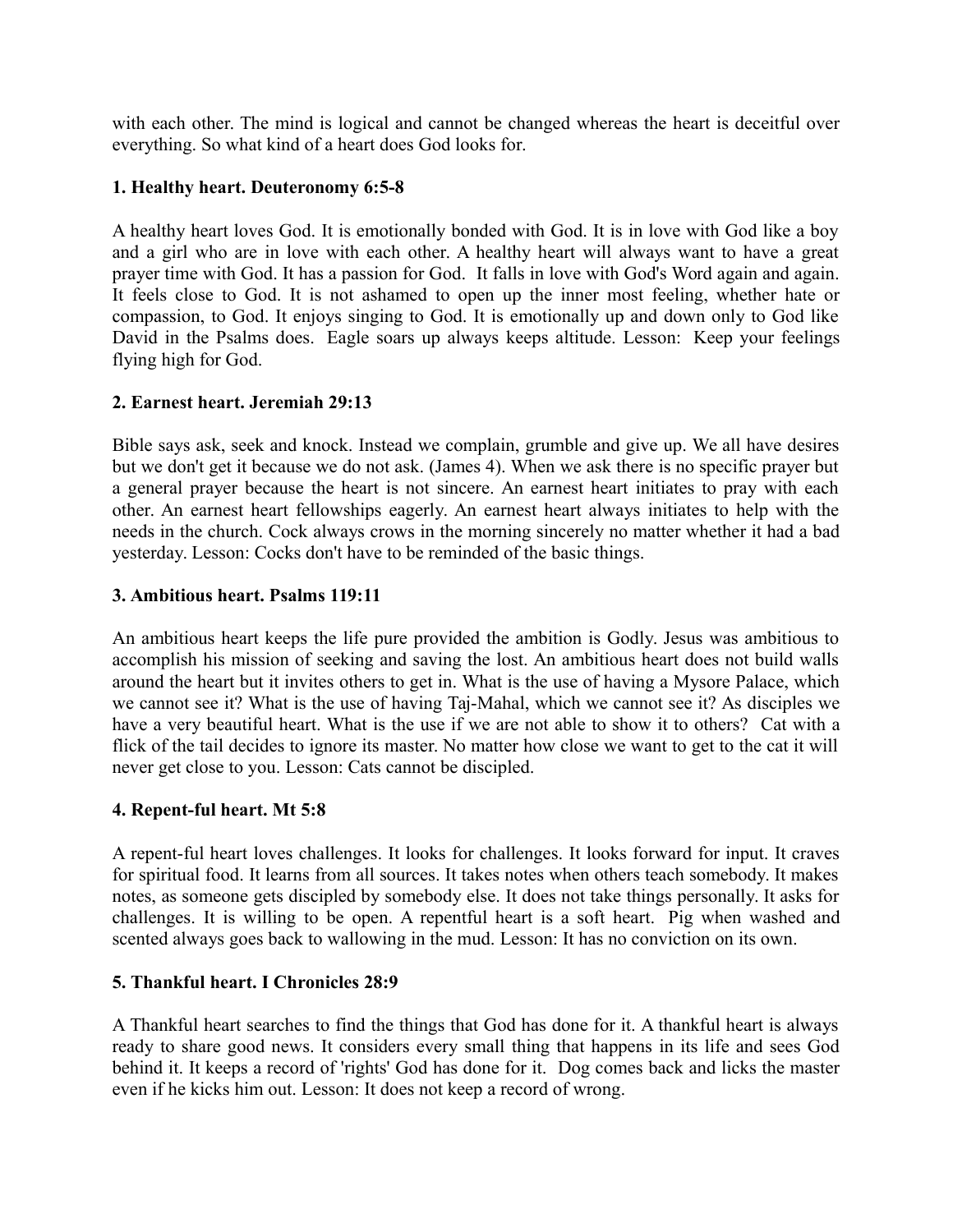The heart therefore has five necessities to be appreciated. 1) Healthy heart 2)Earnest heart 3) Ambitious heart 4) Repent-ful heart. 5) Thankful heart

# **5. Who Will Do**

(Judg 1:1 NIV) After the death of Joshua, the Israelites asked the LORD, Who will be the first to go up and fight for us against the Canaanites?

The good thing that Israelites did after the death of Joshua is asking advice from the Lord or in other words praying to the Lord. Today do we take to the Lord the needs in our minsitry? The experiences, talents, gifts..., can take our life to some extent. If there is confusion of where we are heading towards it is better for us to kneel down and pray and ask God specifically like the Israelites. (Prov 3:5,6) Trust in the LORD with all your heart and lean not on your own understanding; in all your ways acknowledge him, and he will make your paths straight. As disciples our focus is to (Col 3:1,2) set our hearts on things above., set our minds on things above, not on earthly things.

Three possible answers for the question Who will do?:

### 1. You Do

If this is the answer then we must be ready to do that. May be that should be in the higher priority. Like in the parable of the lost sheep, one lost soul is higher priority than taking care of the 99 sheep. There will be more rejoicing in heaven over one sinner who repents than organizing retreats, camps, discipling groups, Sunday services, special services for the 99 in our minsitries!! There will be more rejoicing in heaven over one sinner who repents than attending retreats, camps, discipling groups, Sunday services, special services with the 99 in our minsitries!! Different needs are there in different ministries, when God has put a burden in our heart, then that burden should be given higher priority.

(Judg 1:2 NIV) The LORD answered, Judah is to go; I have given the land into their hands. When we pray God will answer who will fulfill that need in our ministries. Everything in the world belongs to us as we belong to God. What are we known for as a Church? What are we known for as a disciple? God wanted us to pray for harvesters. Are we known for raising up harvesters or raising up funds? Funds are like the lands in Canaan which God has promised to give us. We need harvesters to capture them.

Few possible kind of excuses could be :

(i). I am too busy. I have lot of other things to do.

(ii). Who am I, that I should go to Pharaoh and bring the Israelites out of Egypt? - Moses (Exo.3:11)

(iii). if the LORD is with us, why has all this happened to us? Where are all his wonders. - Gideon (Judg. 6:13)

(iv) Lord, what about him? - Peter (John  $21:21$ ) ...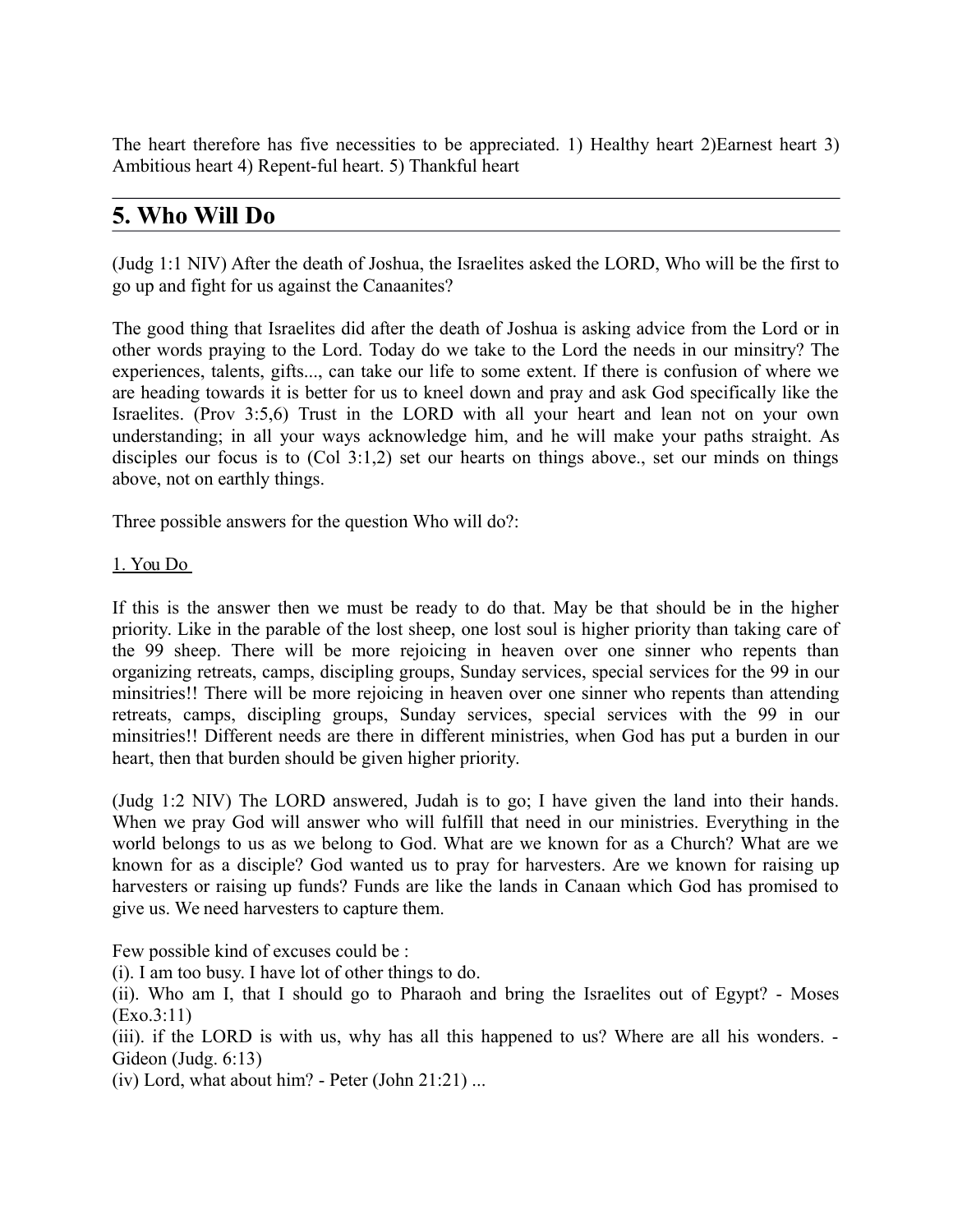### 2. Let Him Do

Imagine if Simeonities asked the question Who will do? and they in their mind wanted to lead, and God answering Judah to lead? When Judah called Simeonites(Judg 1:3) for help they helped them with all their heart. When God has chosen someone to do certain things in His Kingdom are we behind that someone? It takes heart and humility to think for someones responsibility and build them up. (Phil 2:3,4 ) Do nothing out of selfish ambition or vain conceit, but in humility consider others better than yourselves. Each of you should look not only to your own interests, but also to the interests of others.

Even though David wanted to build a temple for the Lord, when the Lord told Solomon would build it, David was very grateful. He prepared most of the things for Solomon to build it.

Few possible kind of excuses could be : (i) It is your calling, you do it. I will do mine. (ii) I am hurt. I am not recognized. There is no trust. ..

### 3. No One

God told Moses, no one would enter the promised land except for Caleb and Joshua. If this is the answer then there should be some major repentance. Who knows God can show grace like in the days of Nineveh. Before any great restoration there was a time of fasting, praying and repentance. Like for example before Nehemiah came back to Jerusalem, Daniel prayed and fasted for the people of Israel,.. God expected Isaiah to preach until the cities lie ruined and without inhabitant (Isa. 6:11)!!

Few possible kind of excuses could be :

- 1. We are too busy to see what is in Gods heart.
- 2. Let God do whatever in His mind.
- 3. We are content with our glory days or the present scenario.

(Heb 10:35-39) So do not throw away your confidence; it will be richly rewarded. You need to persevere so that when you have done the will of God, you will receive what he has promised. For in just a very little while, He who is coming will come and will not delay. But my righteous one will live by faith. And if he shrinks back, I will not be pleased with him. But we are not of those who shrink back and are destroyed, but of those who believe and are saved.

# **6. Being Effective And Productive In Christ**

Genesis 1:28 :- God blessed them and said to them, "Be fruitful and increase in number; fill the earth and subdue it. Rule over the fish of the sea and the birds of the air and over every living creature that moves on the ground."

This is the first commandment God gave to mankind. God wanted to see the whole world filled with his people. Hence in the earlier days that was the main focus for God to see his physical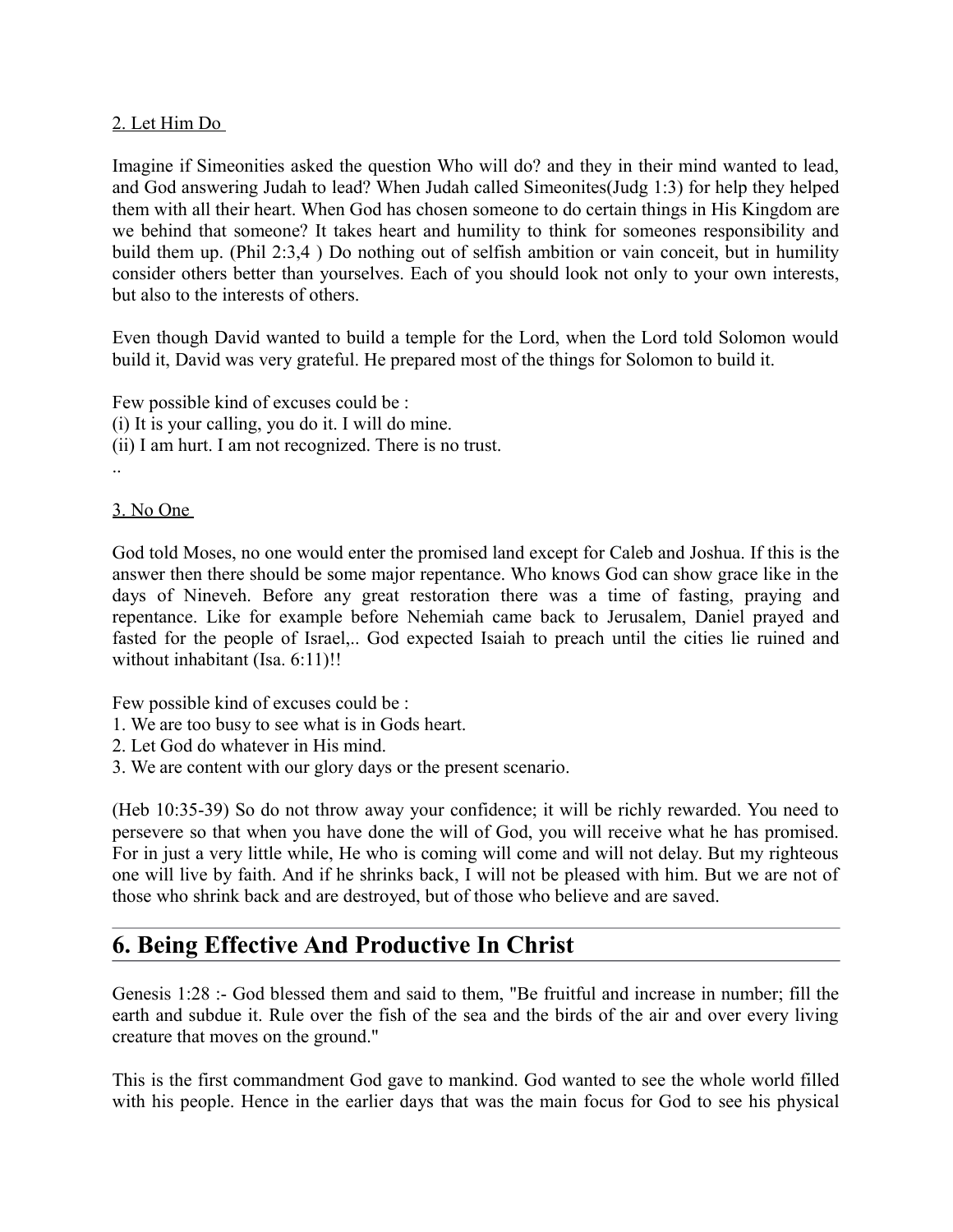children to fill the earth. Of course, it has been fulfilled now. We have around 600 crores of people around the world. Now God wants us to fill this earth with his spiritual children through Jesus Christ. (Math 28:18-20). As disciples God has given us this charge to fill this earth with true disciples. To accomplish it we need to stay strong in two important aspects of life. 1. Personal Growth 2. Personal Outreach

### 1. Personal Growth

As disciples God expects us to grow. How do we feel about your Christian life? Do we feel we have grown? As a disciple growth is not an option every Christian is expected to grow and bear fruit. What are the areas we must grow in?

(2 Pet 1:5-11) For this very reason, make every effort to add to your faith goodness; and to goodness, knowledge; and to knowledge, self-control; and to self-control, perseverance; and to perseverance, godliness; and to godliness, brotherly kindness; and to brotherly kindness, love. For if you possess these qualities in increasing measure, they will keep you from being ineffective and unproductive in your knowledge of our Lord Jesus Christ. But if anyone does not have them, he is nearsighted and blind, and has forgotten that he has been cleansed from his past sins. Therefore, my brothers, be all the more eager to make your calling and election sure. For if you do these things, you will never fall, and you will receive a rich welcome into the eternal kingdom of our Lord and Savior Jesus Christ.

How are we doing, are we growing in these characters or are we diminishing in our spiritual lives. There is no other greater joy than seeing us change and grow. God is not pleased with those who shrink back. (Heb 10:38 NIV) But my righteous one will live by faith. And if he shrinks back, I will not be pleased with him." (Heb 12:1,2) .., let us throw off everything that hinders and the sin that so easily entangles, and let us run with perseverance the race marked out for us. Let us fix our eyes on Jesus...

### 2. Personal Outreach

It was incredible to see the victories, which God has given us since the Church planted. But its not over yet we must fulfill God's vision for us. As a kingdom we have grown in number but yet we are still a drop in an ocean. God has called and chosen with a purpose for this world. God wanted to fulfill His promises through us. If we don't do it we will be replaced. In which way are we reaching out to the lostness around us?

- (i) In our jobs / studies are we reflecting Christs love?
- (ii) Are we impacting people living around us?
- (iii) Will our children accept Jesus as Lord seeing our faith and life?
- (iv) How much faith we have that God can use us as a powerful instrument?

God wanted us to be the salt of the earth and light of world.

(Mat 5:13-16) "You are the salt of the earth. But if the salt loses its saltiness, how can it be made salty again? It is no longer good for anything, except to be thrown out and trampled by men.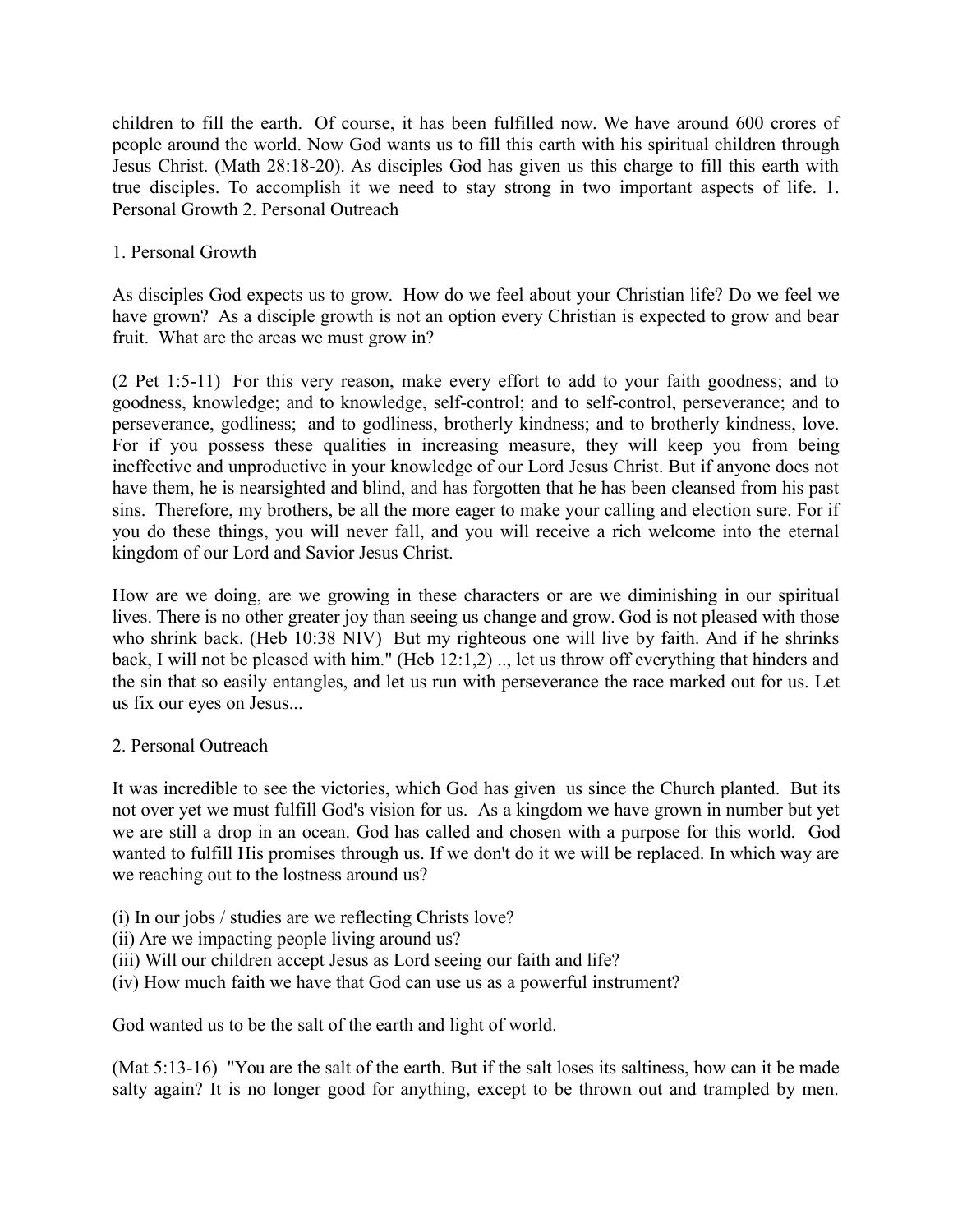"You are the light of the world. A city on a hill cannot be hidden. Neither do people light a lamp and put it under a bowl. Instead they put it on its stand, and it gives light to everyone in the house. In the same way, let your light shine before men, that they may see your good deeds and praise your Father in heaven.

# **7. The Harvest Is Plenty**

God has always proved that the harvest is plenty! He told them, "The harvest is plentiful, but the workers are few. Ask the Lord of the harvest, therefore, to send out workers into his harvest field." Luke 10:2. Jesus prayed that workers be sent and God being faithful did send the workers. We may wonder, "Who are the workers? Where are they coming from? Are we importing any one from abroad? No! we are the workers! We are the answered prayer of Jesus! In order for us to have a great harvest we need to understand three things.

1. Understand The Value Of Soul

What good is it for a man to gain the whole world, yet forfeit his soul? Or what can a man give in exchange for his soul? –MARK 8:36. Jesus understands the value of soul. Because that is the only thing from the earth, that will reach the heaven! The soul is more valuable than the whole world. Sometime we don't understand the value so we run around with so many worldly ambitions, works, problems, yet fail to understand there is nothing more valuable in the world than saving souls.

### Why?

A. Because of its origin : Life is from God /we are made in his image. Gen. 1: 27 say that God created man in his own image

b. Duration of existence : Every thing, other than our souls will perish. Matthew 25:46 says "Then they will go away to eternal punishment, but the righteous to eternal life."

c. Cost of redemption : The cost paid for our souls is very high - blood of Jesus(1Peter 1:18-19)

That is why the Bible says in Proverbs 11:30 - The fruit of the righteous is a tree of life, and he who wins souls is wise.

2. Understand The Value Of Relationships

Paul says in 1 Thes. 2:8, that he was delighted to share not only the gospel but also his life. Many people in the world are looking for a meaningful friendship. A loving caring disciple can definitely provide that. 1 Cor 9:19-23 says in order to win souls for Jesus we need to become all for all men / women. These are the few things you can do with them.

A. Build a great friendship as you share the gospel

b. Be hospitable. Share your meal with them. Food is a great entrance to peoples heart (especially men)

c. Visit their homes. Jesus did

d. Find out their obstacles and be patient with them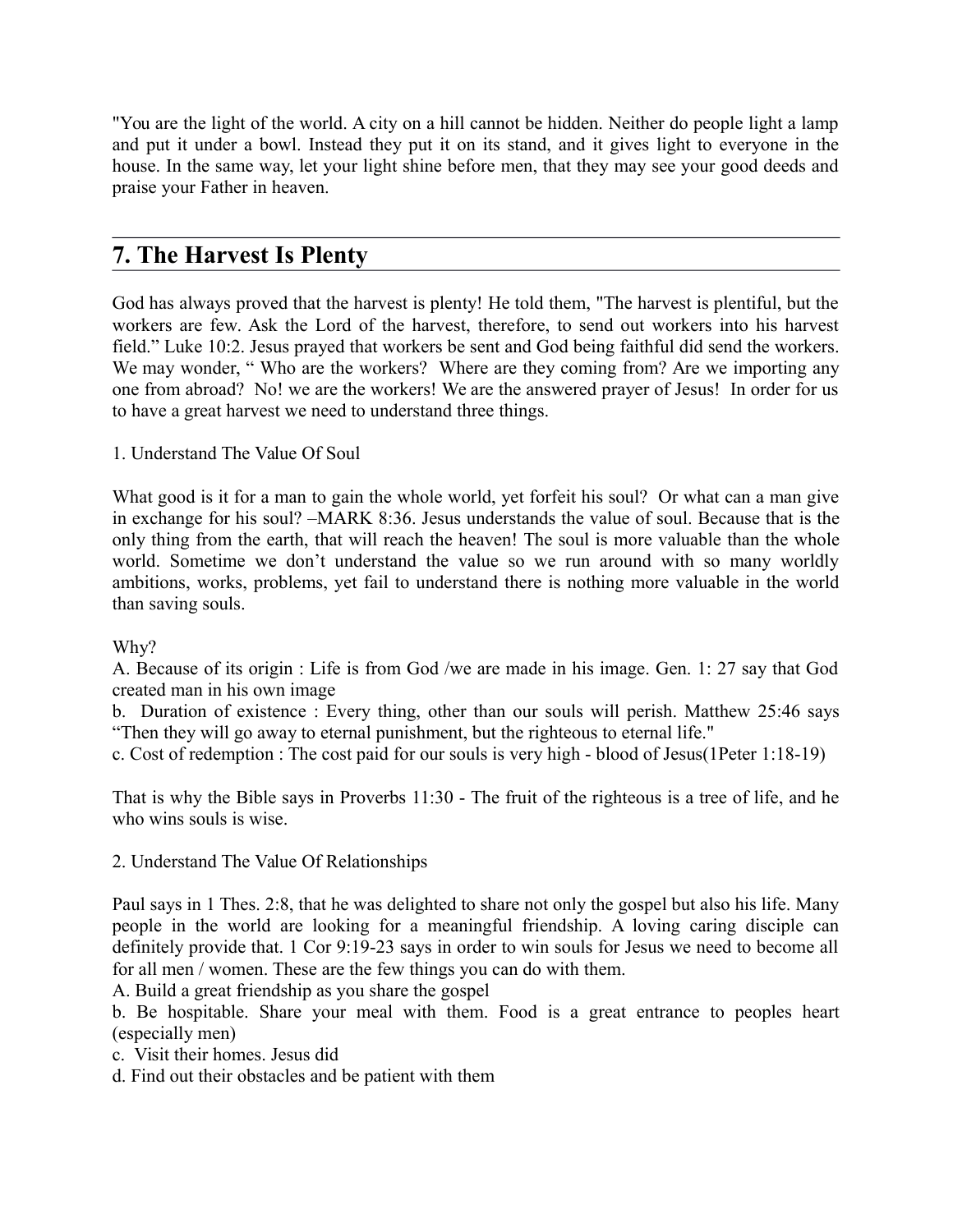e. Pray consistently for them. It helps you to remind yourself that God is in control of their lives not you

- f. Never give up! Remember love perseveres
- g. Involve other Christians who can be their friends
- 3. Understand The Value Of Building For God

As we build his kingdom we got to understand one thing! Whatever we do we need to do it for the glory of God. 1 Cor 10:39 says, " So whether you eat or drink or whatever you do, do it all for the glory of God". According to Jesus in John 15:8 we bear fruit for the glory of the father. Not to us, O Lord, not to us but to your name be the glory because of your love and faithfulness - Psalm 115:1. We work hard, do our follow ups, study the Bible with people, go to their house when they miss an appointment, be patient with them when they doubt us and don't believe in God's word .We do all this with one purpose -to Bring glory to God!

Secondly we need to be careful how we build 1 Cor. 3:10 says "But each one should be careful how he builds". It is our conviction that the fruit comes from the Lord. But how you build in your ministry comes from your conviction. We need to build a house for the Lord that will stand the test of time!

- A. Answer their doubts
- b. Ask lots of questions
- c. Expect them to do the challenges after each study
- d. Pray with them!
- E. Teach them to evangelize!
- F. Challenge their weakness.

So let us have a great harvest in the coming months! We pray that the Lord of the Harvest will bless us as we do His work.

# **8. Create History In Our Movement**

God's modern day movement is historic. Your salvation is historic. Your call to be a disciple is historic. What you do will create history!

Last year has been memorable for our church with the great victories. God brought about and the struggles every one of us went through. It has been a year of learning to fear God, learning to be open, learning to meet the various needs of the church, learning to resolve our hearts, learning to bond in our relationships, learning to love the lost, learning to venture out into new areas, learning to take advice, learning to be humble, learning to be responsible, and learning to have fun. But importantly was a year of learning!! As disciples we cannot ever stop learning! Romans 15:4 (KJV) says "For whatsoever things were written aforetime were written for our learning, that we through patience and comfort of the scriptures might have hope."

1. Restore Our Reliance On God's Word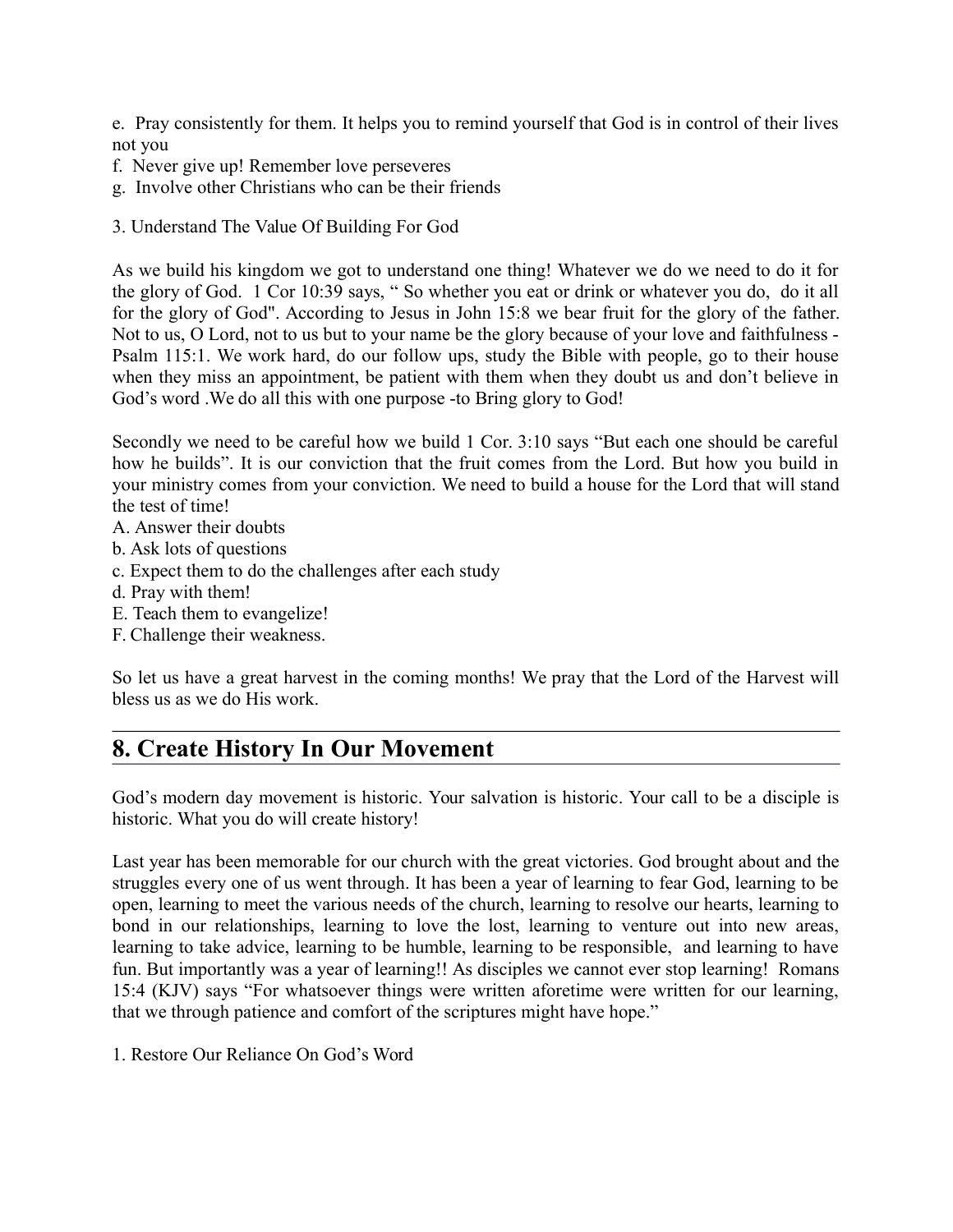Isaiah 50:10 Who among you fears the LORD and obeys the word of his servant? Let him who walks in the dark, who has no light, trust in the name of the LORD and rely on his God. Practicals:

• Decide what will be the plan of action in your Bible study. Have somebody who will hold you accountable.

• Distribute it through the whole year – with a plan everyday. Write down what you have learned in a scrap book.

- Teach it to make it your conviction
- 2. Restore Our Walk With God

Genesis 32:24-28 So Jacob was left alone, and a man wrestled with him till daybreak. When the man saw that he could not overpower him, he touched the socket of Jacob's hip so that his hip was wrenched as he wrestled with the man. Then the man said, "Let me go, for it is daybreak." But Jacob replied, "I will not let you go unless you bless me." The man asked him, "What is your name?" "Jacob," he answered. Then the man said, "Your name will no longer be Jacob, but Israel, because you have struggled with God and with men and have overcome." –

Notice, how God dealt with Jacob! This is how God makes an Israel out of Jacob. This is how God makes a prince out of a con man. This is how God takes us as we are and makes us what we should be. Are you ready for this? This is a struggle until the breaking of day in your life.

3. Restore Our Love For The Lost

Souls baptized last year have stories to say and every story has a man/woman of God who made the difference. This year new pages can be written, new stories can be told, new dreams can be built if only we realize that God wants you as His instrument. Let us plan to be a fruitful vine for our God!

Together let us set out this year, to do what has never been done before in our lives. In the guts of our soul, we are all alike, fearing the same fears and desiring the same desires. None of us is an exception yet each of us can make a difference. That's the truth! It is a struggle until day break – but the day break will come!

# **9. Do You Want To Please God?**

Yes, all of us wanted to do that. Sometimes! we give into pleasing ourselves more than God. But nothing can separate us from the love of God that is in Christ Jesus our Lord. The following are **some tools to please God**

### **1. Faith**

*Heb 11:6 - And without faith it is impossible to please God, because anyone who comes to him must believe that he exists and that he rewards those who earnestly seek him.*

Today, do we believe that God rewards us when we earnestly seek Him?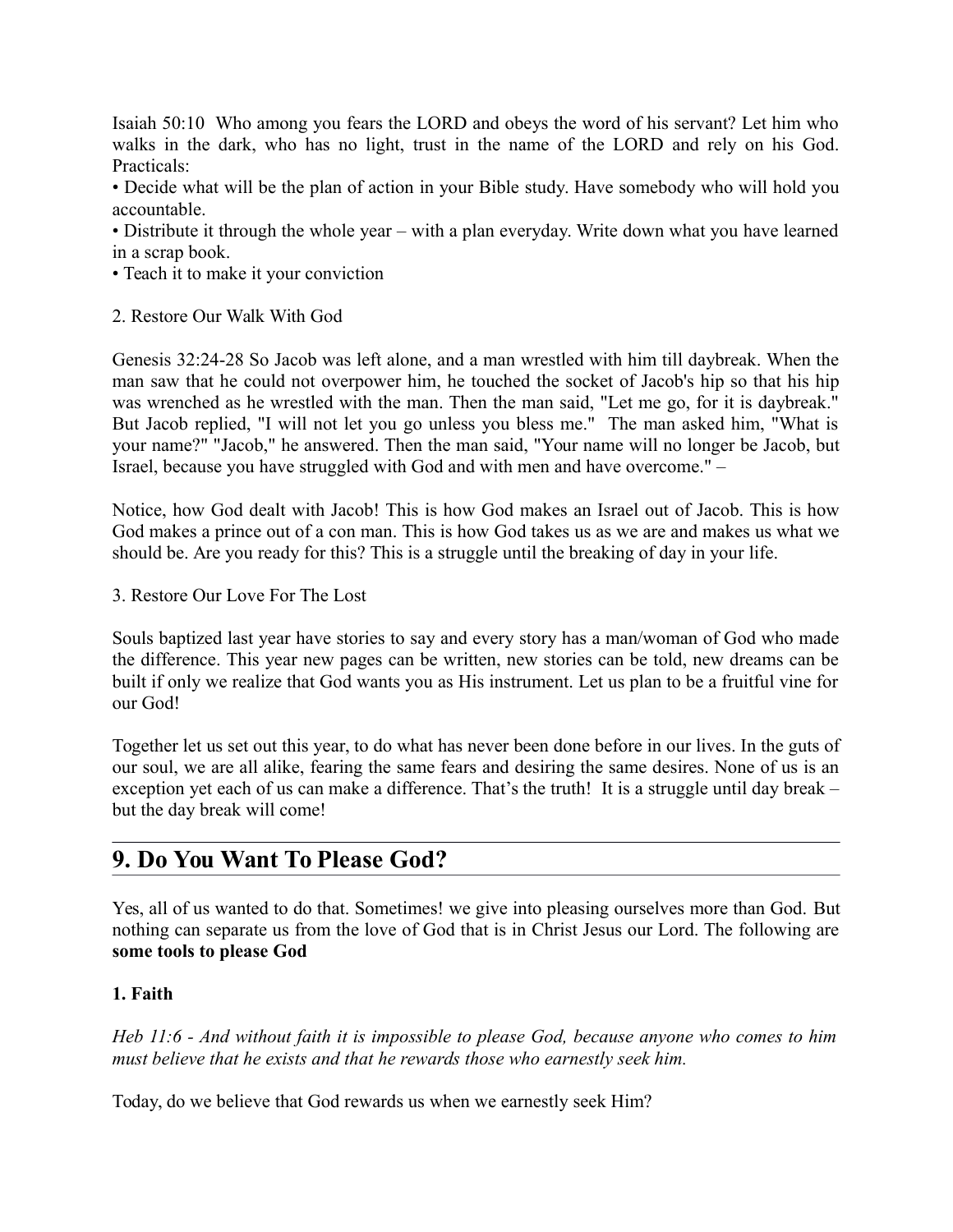### **2. Obedience**

*2 Tim. 2:4 - No one serving as a soldier gets involved in civilian affairs--he wants to please his commanding officer.*

Is God our commanding officer in our life as a disciple?

## **3. Singing**

*Ps. 69:30,31 - I will praise God's name in song and glorify him with thanksgiving. This will please the LORD more than an ox, more than a bull with its horns and hoofs.*

Keeping singing songs....

## **4. Giving**

*Heb. 13:16 - And do not forget to do good and to share with others, for with such sacrifices God is pleased.*

Is there any plan for us to do anything today?

## **5. Being Pure**

*Prov. 15:26- The Lord detests the thoughts of the wicked, but those of the pure are pleasing to Him. Rom. 8:8 - Those controlled by the sinful nature cannot please God.*

Let us decide to be pure in our thoughts.

## **6. Caring For Our Own Family**

*I Tim.5:4 - But if a widow has children or grandchildren, these should learn first of all to put their religion into practice by caring for their own family and so repaying their parents and grandparents, for this is pleasing to God.*

Are we caring for our immediate family?

**Serving With RPJ** : *Rom. 14:17,18 - For the kingdom of God is not a matter of eating and drinking, but of Righteousness, Peace and Joy in the Holy Spirit, because anyone who serves Christ in this way is pleasing to God and approved by men.*

### **How can we say we are pleasing God in every way?**

- 1. By bearing fruit in every good work
- 2. By growing in the knowledge of God
- 3. Endurance b. Patience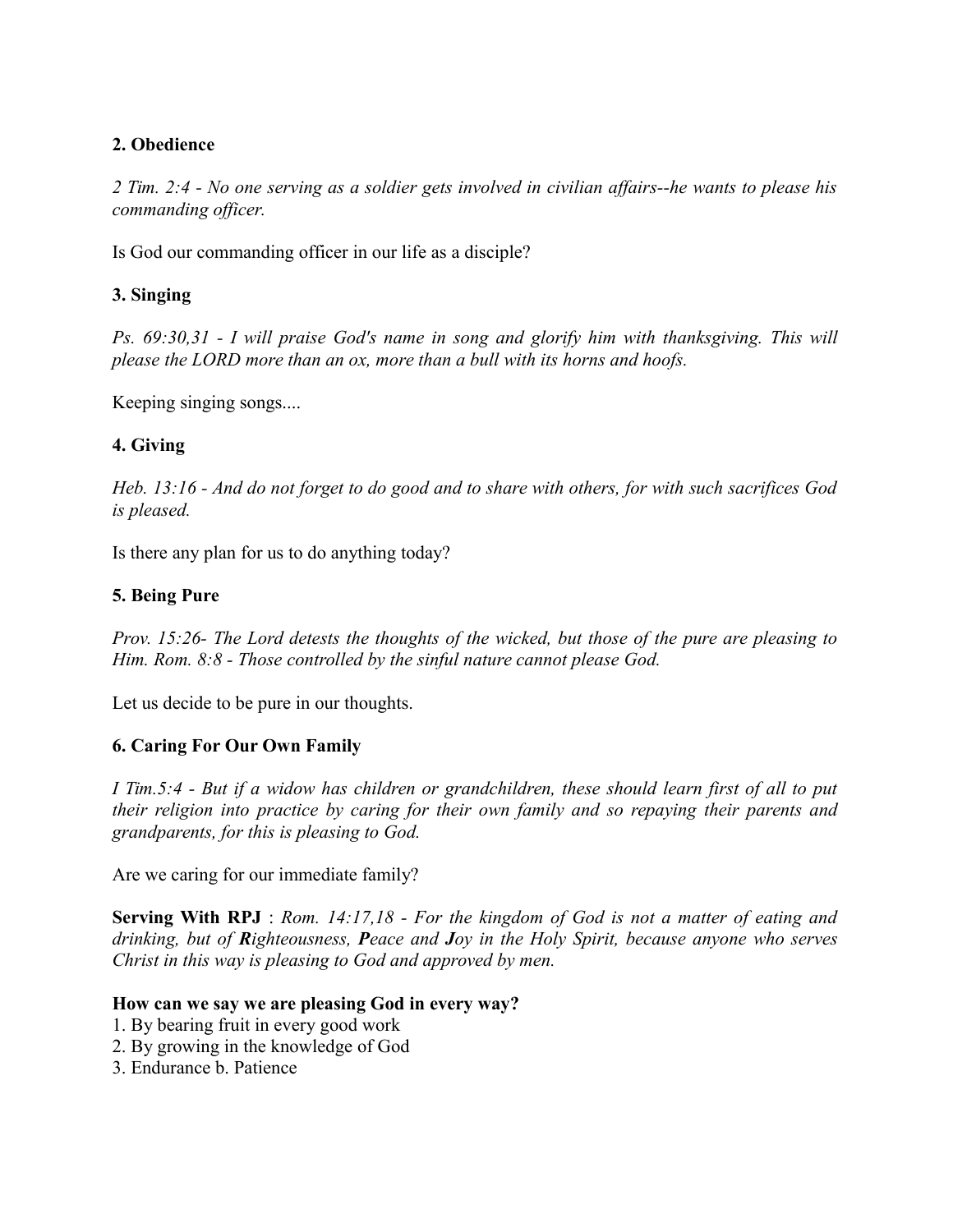4. By joyfully giving thanks to the Father, who has qualified you to share in the inheritance of the saints in the Kingdom of light.

*Col. 1:10-12 - And we pray this in order that you may live a life worthy of the Lord and may please him in every way: bearing fruit in every good work, growing in the knowledge of God, being strengthened with all power according to his glorious might so that you may have great endurance and patience, and joyfully giving thanks to the Father, who has qualified you to share in the inheritance of the saints in the kingdom of light.*

2 Cor 5:9 - So we make it our goal to please him, whether we are at home in the body or away from it.

# **10. The Potter**

*Gen. 2:7 the LORD God formed the man from the dust of the ground and breathed into his nostrils the breath of life, and the man became a living being.* We see that we were formed from the dust of the earth. Our lifeless bodies were made from a lump of clay. God has given us life. Let us use our lives to the best for our maker.

Isa. 64:6 All of us have become like one who is unclean, and all our righteous acts are like filthy rags; we all shrivel up like a leaf, and like the wind our sins sweep us away.

God is the potter and we are the clay. We will learn a few lessons from the potter.

### **1. The Potter Has A Plan For Our Life**

*Jeremiah 18:1-6. This is the word that came to Jeremiah from the LORD: 2 Go down to the potter's house, and there I will give you my message." 3 So I went down to the potter's house, and I saw him working at the wheel. 4 But the pot he was shaping from the clay was marred in his hands; so the potter formed it into another pot, shaping it as seemed best to him. 5 Then the word of the LORD came to me: 6 "O house of Israel , can I not do with you as this potter does?" declares the LORD. "Like clay in the hand of the potter, so are you in my hand, O house of Israel*.

In Vs.2-3 we see the picture of the potter at work on his clay. He is using the wheel to make pots etc. That is what God does with us. He is in constant work on our lives. When you take a close look at the clay, there is nothing attractive about it. Nothing but mud and water! However, when he touches it and uses it that ordinary piece of clay transforms into something valuable, pretty and honorable. It is the same with us. God does have a plan for our life, although we may look small, inferior, and insignificant. Nevertheless, when God starts his work on us we turn out to become something wonderful in the maker's hand. God has a plan for our lives. *Jer. 29:11 - A plan to prosper us and to give us a hope.* Let the potter begin his work on us. Remember we are in God's hand. Think about the areas where God has transformed us from nobody to somebody.

### **2. The Potter Always Shapes Us**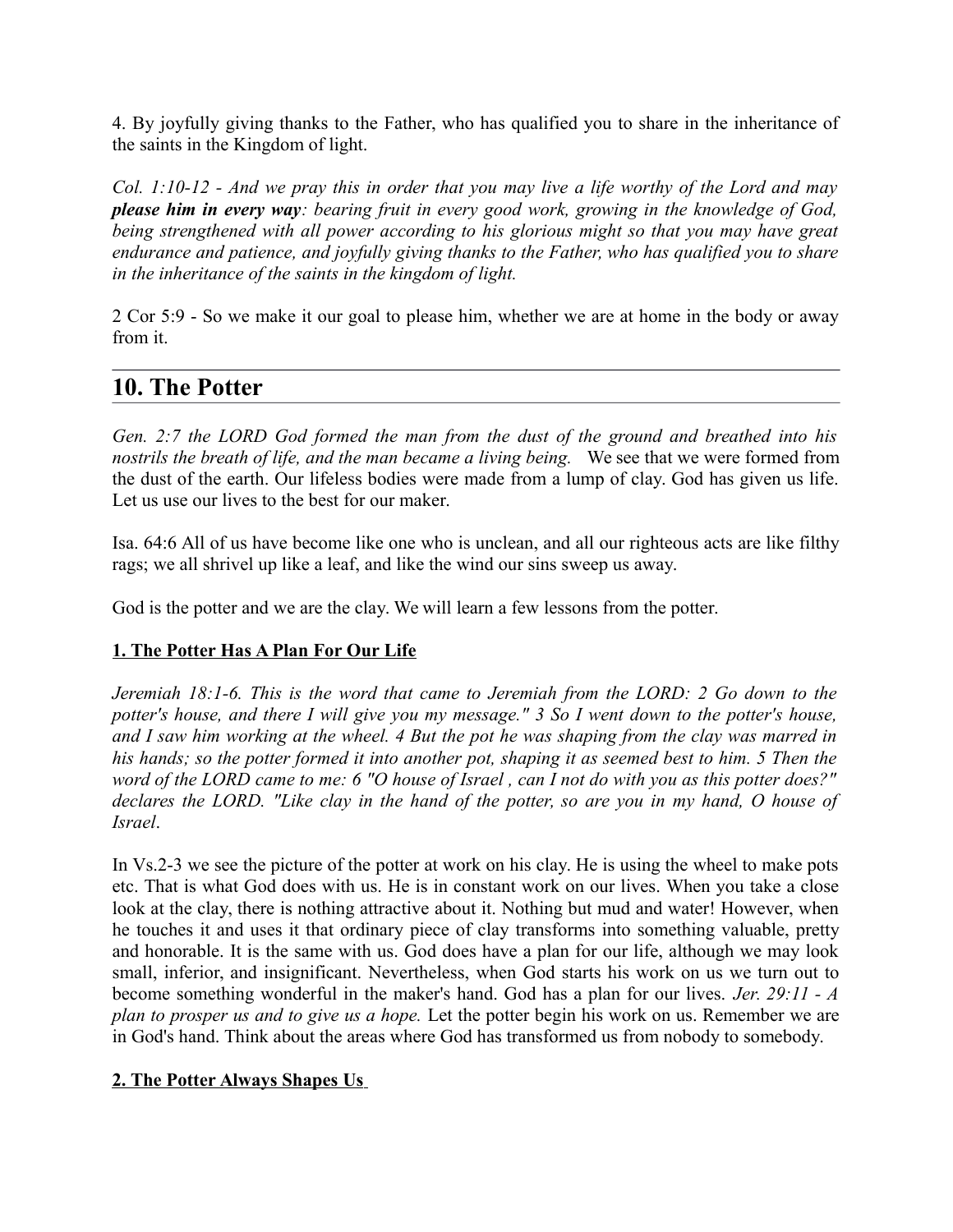Jer. 18:4-The potter takes a useless piece of clay and then makes it into a vessel, a vessel that looked good. How many of us have seen a potter at his work? He uses his hand to shape the clay. This clay then begins to get shape and soon a vessel, a pot a thing of value begins to evolve. God is always shaping us. He is making us beautiful, a vessel of honor. Rom. 9:21-The potter has the right to make his clay the way he wants it, each one of us he makes differently according to his desire. When you look at us, we are all so different, characters are different, we look different, talents are different but we are used for the glory of God. All of us are instruments used by God in various ways.

Today are you willing to be shaped? Many of us we refuse to be shaped. We have to understand that God has sovereign rights over us. We are his. When we refuse to be shaped, he adds pressure until we humble ourselves before him. That is what happened to Jonah. He refused to be shaped. God had to use pressure until he submitted to him. Various ways God uses to shape us. 1.Discipler, 2.D. Groups, 3.Tragedies, 4.Parents, 5.Situations. Think about different times where God used you to shape you and make you a better person. Challenge-don't refuse to be shaped by God.

### **3. The Potter Can Be Trusted.**

Jer. 18:5,6 – God speaks to Jeremiah about the nation Israel, telling him he could do to learn what he does to clay. Our life is in God's hands. God's hands are the safest hands to be in. Isa. 49:15-16. Can a mother forget the baby at her breast and have no compassion on the child she has borne? Though she may forget, I will not forget you! 16. See, I have engraved you on the palms of my hands; your walls are ever before me.

The greatest bond in the world is between mother and child at her breast, and yet we see time and again that relationship breaks. Children are mistreated, orphaned, punished, ill treated but when it comes to God we can rely on him and we can trust him, for he is not like our human fathers and mothers. God is different. He will never leave us or forsake us. Do you trust the potter with your life today? Many people have been damaged by 1.relationships, 2.sickness, 3.failures in life, 4.broken families, 5.death, 6.marriages.

Today we may have experienced some of these things, we may have had hard time trusting people for what they did to you, may be we are scared that this could happen to us again. The Good news is that the potter is different, when we're hurt he is hurt, when we cry he cries, he wants us to know that he is different, he can be trusted. It is time to go back to God. It is time to revive our relationship with him. If we have strayed away from him, it is time to get back make a decision to trust him with our life. Stop doubting and believe, when we allow God to work on us, to shape us and when we trust him in everything with our jobs, our marriages, our families and our lives he will make us into vessels of honor.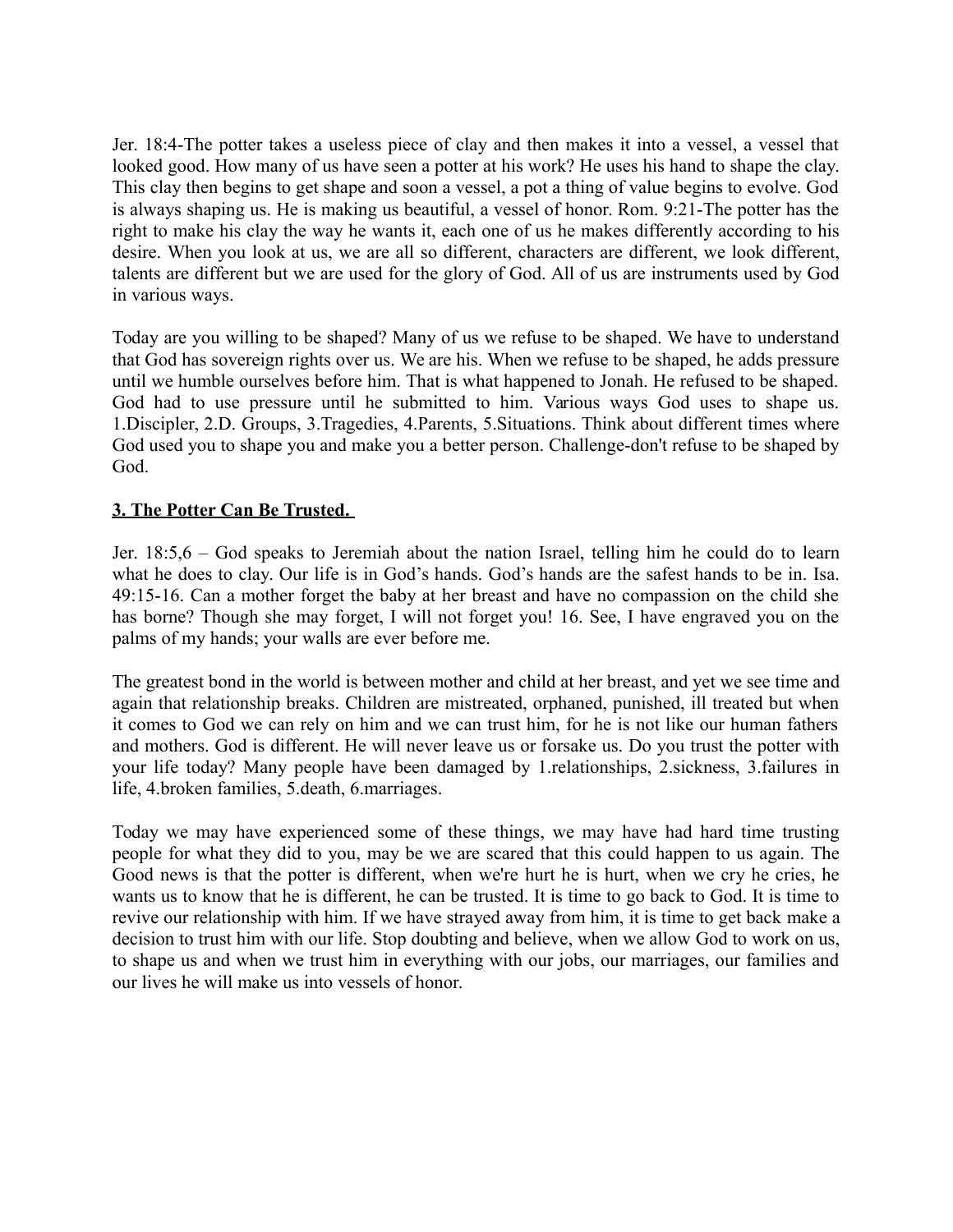# **11. Being Spiritual**

We have begun the year with great inspiration. There are always many things to do. With so much of work on our shoulders, if we don't remain spiritual, our work, rather than bringing joy can burden us.

The need of the hour is being spiritual. The following scripture depicts the quality of a spiritual disciple. For Ezra had devoted himself to the study and observance of the Law of the LORD, and to teaching its decrees and laws in Israel.- Ezra 7:10

A spiritual disciple is one who,

- $\Box$  devotes himself to learning
- $\Box$  determined to put it into practice
- $\Box$  desires to help others to learn

### **1. LEARNING**

 $\Box$  Ps 119:73 - Your hands made me and formed me; give me understanding to learn your commands.

 $\Box$  Matt.11:29 - Take my yoke upon you and learn from me, for I am gentle and humble in heart, and you will find rest for your souls.

 $\Box$  Heb. 5:11 - We have much to say about this, but it is hard to explain because you are slow to learn.

We need to learn from God's word through life changing Bible studies! He asked us to learn from Him. This means that in every situation we learn to ask what He would do and say .

Many times we feel like Martha running around yet not choosing to sit and learn from Jesus. In the end, we see ourselves frustrated and tense. When we learn from Jesus, He guarantees peace in our hearts. It is all about not how much we read but how much God has spoken to our heart.

### **2. PRACTICING**

 $\Box$  James 1:25- But the man who looks intently into the perfect law that gives freedom, and continues to do this, not forgetting what he has heard, but doing it-- he will be blessed in what he does.

 $\Box$  II Thes.3:13 - And as for you, brothers, never tire of doing what is right.

 $\Box$  Gal 6:9 -Let us not become weary in doing good, for at the proper time we will reap a harvest if we do not give up.

It is important to listen to what God's word says but it is much more important to obey it. We can measure the effectiveness of our Bible study by the effect it has on our daily lives. Let us make sure we practice what we've heard before the devil takes it away from our hearts. It is by obeying that we understand the truth (John 8:32) not by learning alone. As we prepare our hearts for different roles in our lives, let us make sure we remain in the word.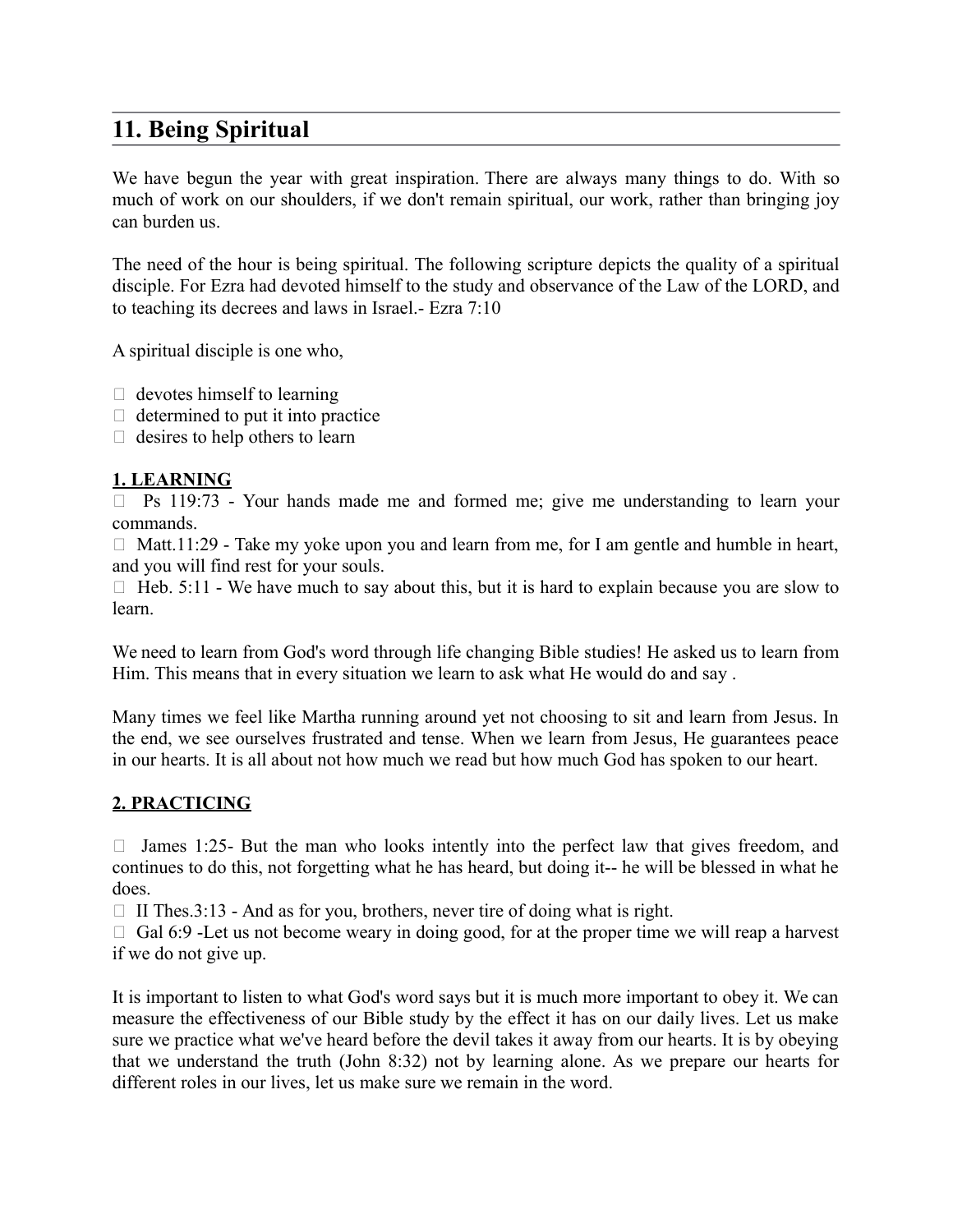## **3. TEACHING**

 $\Box$  1 Tim. 4:13 Until I come, devote yourself to the public reading of Scripture, to preaching and to teaching.

 $\Box$  2 Tim. 2:24-25 -And the Lord's servant must not quarrel; instead, he must be kind to everyone, able to teach, not resentful. Those who oppose him he must gently instruct, in the hope that God will grant them repentance leading them to knowledge of the truth.

Teaching can only follow doing. Good teaching never promotes quarrels or foolish arguments. There are many who do not know the truth and many who are confused about it. If we are good teachers we will be able to help them turn from the error of their ways. The best way we can serve others is by teaching God's words in all its truth.

Let us equip our heart with God's word .It is time to go to him to seek his favor ! Because we know that we can do nothing without Him!

# **12. The Measure Of A Strong Church**

The Bible describes the Church as a body, a family, a temple, a kingdom and a bride. Each and every family group is like a Church. Below is a study of how our family group should ideally be.

### **1. Church as a body.**

*(Col 1:18) And he is the head of the body, the Church;* Can we say an organism and not an organization? Few things regarding the body.

 $\Box$  (1 Cor 12:27) each one of you is a part of it.

*(1 Cor 12:25) parts should have equal concern for each other.* 

 *(Rom 12:4) Just as each of us has one body with many members, and these members do not all have the same function.* Each of us have different functions.

 *(1 Cor 12:23,24) God has combined the members of the body and has given greater honor to the parts that lacked it.*

How each of us functions as a member of the body affects the strength of the congregation!

### **2. Church as a family.**

**(Eph 2:19) Consequently, you are no longer foreigners and aliens, but fellow citizens with God's people and members of God's household.** 

**(1 Tim 3:15) people ought to conduct themselves in God's household, which is the church of the living God, the pillar and foundation of the truth**.

 *(Gal 6:10) let us do good to all people, especially to those who belong to the family of believers.*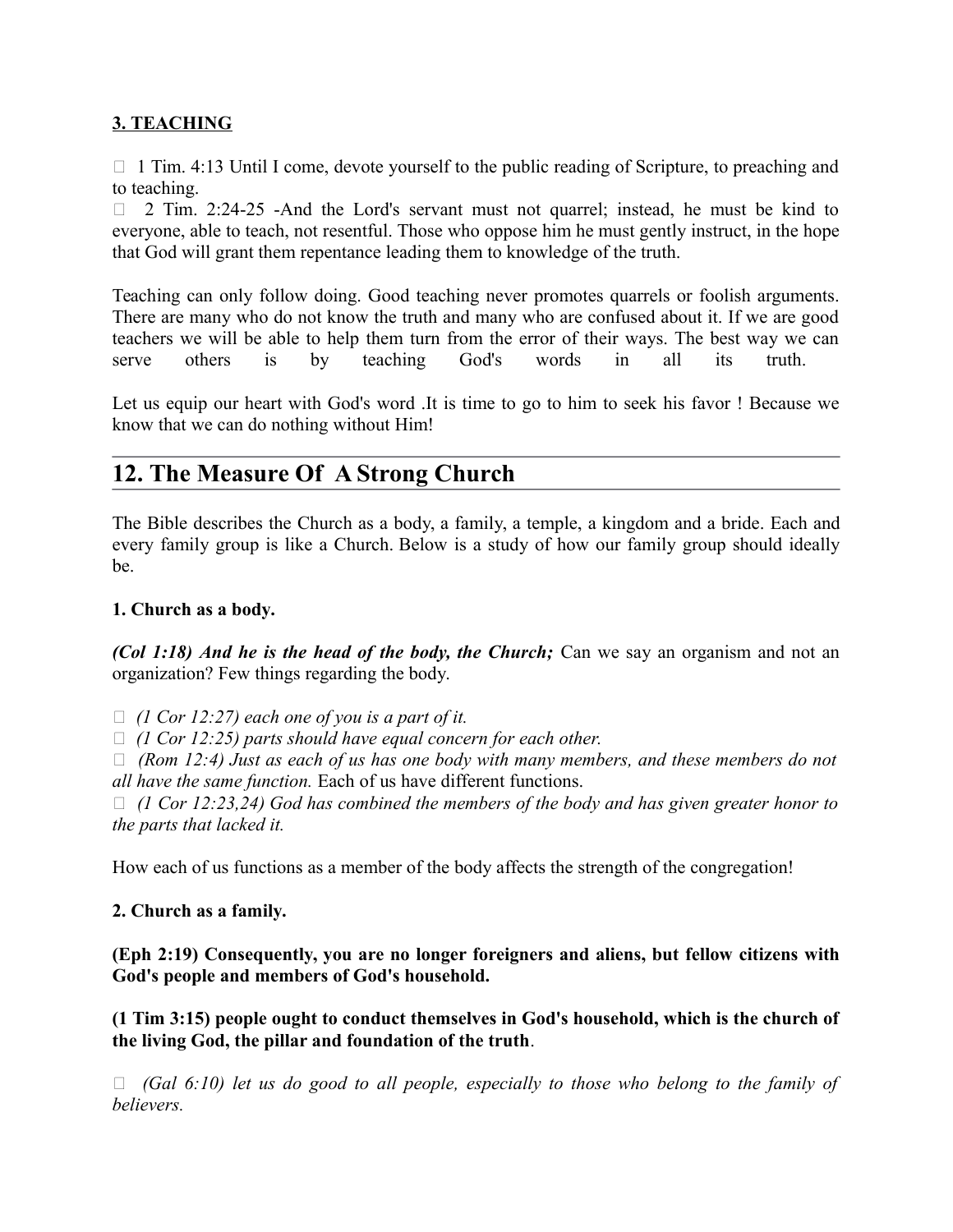*(Heb 2:11) Both the one who makes men holy and those who are made holy are of the same family. So Jesus is not ashamed to call them brothers.* Let us not be ashamed to call anyone brother or sister.

 *(1 Tim 5:8) If anyone does not provide for his relatives, and especially for his immediate family, he has denied the faith and is worse than an unbeliever.* As it is our responsibility to provide for our physical family, let us do the same for the family of believers. (meeting the needs of the Church)

 *(Mat 12:25) every household divided against itself will not stand.* Let us support and encourage one another.

A willingness to get to know one another is very important for a healthy congregation. How each of us provides for the needs of the Church shows how healthy the congregation is!

### **3. Church as a temple.**

*(1 Cor 3:16) Don't you know that you yourselves are God's temple and that God's Spirit lives in you?* The purpose of the Temple is to offer sacrifices. Today can we say spiritual sacrifices?

 *(Heb 13:15) let us continually offer to God a sacrifice of praise--the fruit of lips that confess his name.* 

 *(Heb 13:16) And do not forget to do good and to share with others, for with such sacrifices God is pleased.* 

 *(Rom 12:1,2) offer your bodies as living sacrifices, holy and pleasing to God--this is your spiritual act of worship. Do not conform any longer to the pattern of this world, but be transformed by the renewing of your mind. Then you will be able to test and approve what God's will is--his good, pleasing and perfect will.* 

 *(1 Cor 3:17) If anyone destroys God's temple, God will destroy him; for God's temple is sacred, and you are that temple.*

How each of us offer spiritual sacrifices to God through our voices, body and service is a true measure of the congregation.

### **4. Church as a kingdom.**

*(Col 1:13) For he has rescued us from the dominion of darkness and brought us into the kingdom of the Son..* Kingdom suggests a King. When there is a king there are subjects too. This calls for obedience and submission. Few things about the kingdom of God.

 (*Rom 14:17-19) For the kingdom of God is not a matter of eating and drinking, but of righteousness, peace and joy in the Holy Spirit, because anyone who serves Christ in this way is pleasing to God and approved by men. Let us therefore make every effort to do what leads to peace and to mutual edification.* 

*(1 Cor 4:20) For the kingdom of God is not a matter of talk but of power.*

How each person submits to the Lordship of Jesus Christ is a true measure of any congregation.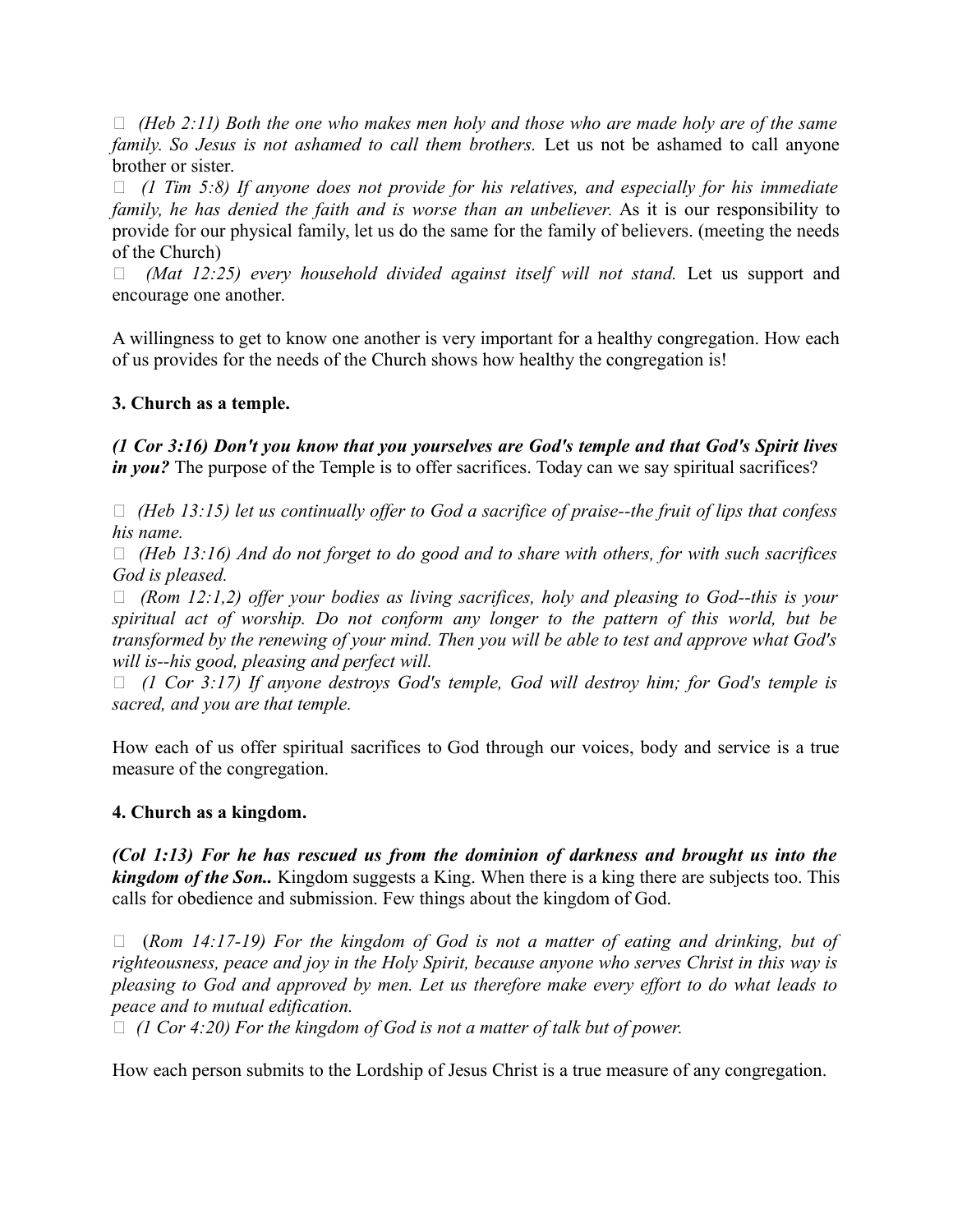### 5. **Church as a bride.**

*(Eph 5:25) Husbands, love your wives, just as Christ loved the church and gave himself up for her.* Bride suggests Purity and Chastity.

*(Eph 5:26) cleansed by the washing with water through the word*

How each of us submits to God and His words reflects the purity of the congregation.

# **13. Righteousness, Peace and Joy**

*Romans 14:13-18 - Therefore let us stop passing judgment on one another. Instead, make up your mind not to put any stumbling block or obstacle in your brother's way. [14] As one who is in the Lord Jesus, I am fully convinced that no food is unclean in itself. But if anyone regards something as unclean, then for him it is unclean. [15] If your brother is distressed because of what you eat, you are no longer acting in love. Do not by your eating destroy your brother for whom Christ died.[16] Do not allow what you consider good to be spoken of as evil. [17] For the kingdom of God is not a matter of eating and drinking, but of righteousness, peace and joy in the Holy Spirit, [18] because anyone who serves Christ in this way is pleasing to God and approved by men.*

Sometimes, we can get a bit nit-picky with one another. We used to argue about small things which are not important and take crazy stands.

If we get this principle right, we're pleasing to God and approved by men. That's as good as it gets in the Kingdom--pleasing God and men. Some of us say, "God likes me, but nobody else can stand me". Others are more concerned about praise from men than from God. If we live the right way, it's possible to do both.

Paul says there are three keys to living this kind of life.

### **1. Righteousness.**

This is a funny concept. It gets a reaction from everyone--never boring.

*Acts 24:24-26 - Several days later Felix came with his wife Drusilla, who was a Jewess. He sent for Paul and listened to him as he spoke about faith in Christ Jesus. [25] As Paul discoursed on righteousness, self-control and the judgment to come, Felix was afraid and said, "That's enough for now! You may leave. When I find it convenient, I will send for you." [26] At the same time he was hoping that Paul would offer him a bribe, so he sent for him frequently and talked with him.*

When Paul got a chance, he discoursed on righteousness, self-control and judgment. What do I discourse on when I have a few minutes? Sports, politics?. The judgment to come--now that's a conversation stopper. Righteousness always causes people to react.

How are we doing on our personal righteousness? The awkwardness that comes from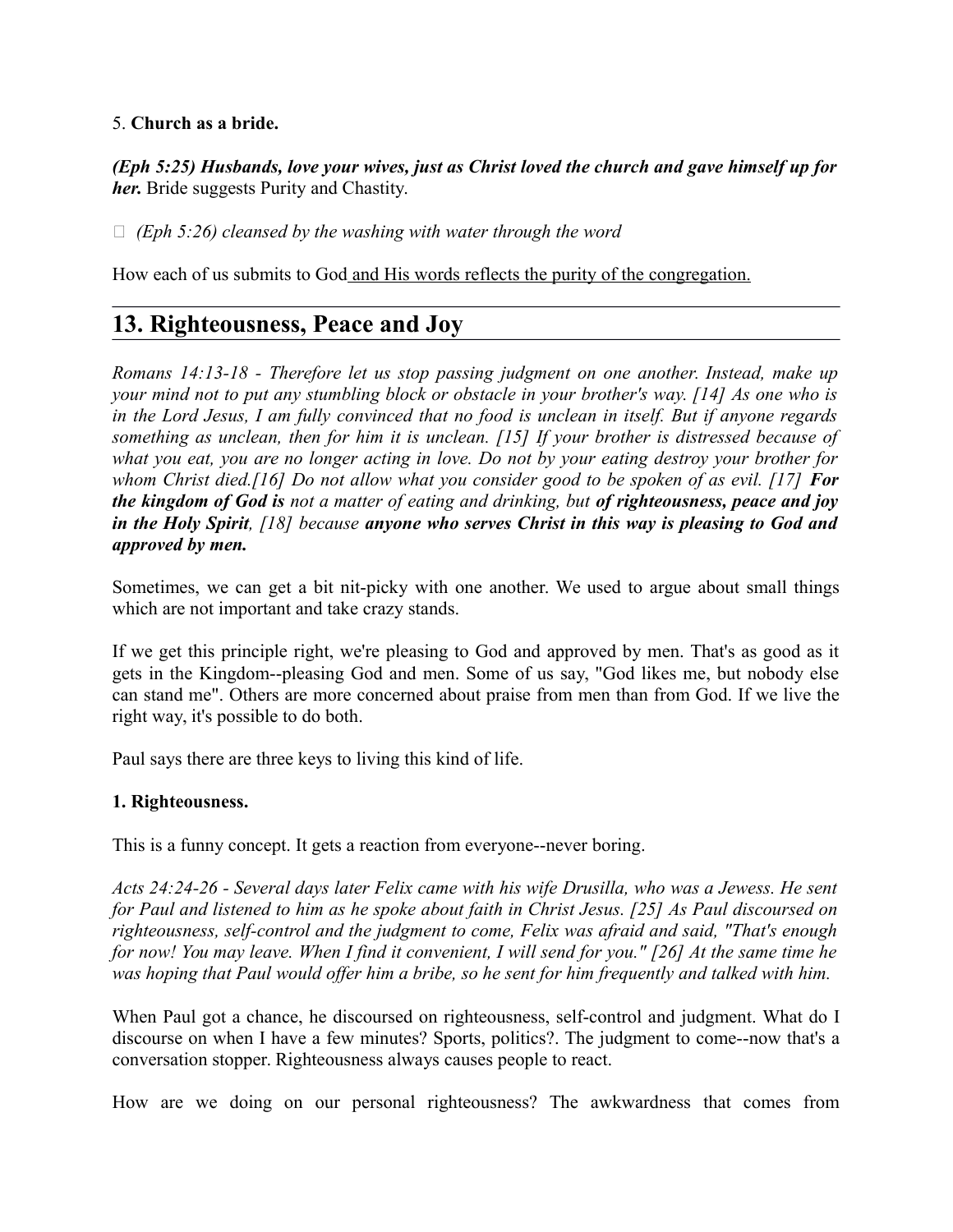unrighteousness can kill us spiritually. Righteousness is where the joy comes from, the source of our zeal. How much does it cut us when we make even one mistake?

We can be righteous in nine areas, but that one area can pull us down. You may do everything well, but if you're not bold, you feel weak. It feels so great to be bold, because righteousness matters.

### **2. Peace**

*Isaiah 32:17-20 - The fruit of righteousness will be peace; the effect of righteousness will be quietness and confidence forever.[18] My people will live in peaceful dwelling places, in secure homes, in undisturbed places of rest. [19] Though hail flattens the forest and the city is leveled completely, [20] how blessed you will be, sowing your seed by every stream, and letting your cattle and donkeys range free.*

The fruit of righteousness should be peace. That's its effect in our lives. The world doesn't really value righteousness very much. They don't care if you're disciplined, if you get up and pray. The one thing they are looking for, though, is peace. Most of the time they think money, sex, success is the key to peace.

When you really are righteous, the result should be peace. People will be drawn to our lives when they see the peace that passes understanding. As a disciple, we're not going to avoid suffering. God does help us, though, and give us peace in our lives.

Many times we get too worked up about righteousness, and lose the peace. How secure are we? How much do people look at us in awe? At the end of our lives, we'll still fall short, no matter how hard we try.

It mentions hail here in this passage. When we put God first, he always takes care of us.

### **3. Joy**

*Luke 10:17-24 - The seventy-two returned with joy and said, "Lord, even the demons submit to us in your name." [18] He replied, "I saw Satan fall like lightning from heaven. [19] I have given you authority to trample on snakes and scorpions and to overcome all the power of the enemy; nothing will harm you. [20] However, do not rejoice that the spirits submit to you, but rejoice that your names are written in heaven." [21] At that time Jesus, full of joy through the Holy Spirit, said, "I praise you, Father, Lord of heaven and earth, because you have hidden these things from the wise and learned, and revealed them to little children. Yes, Father, for this was your good pleasure. [22] "All things have been committed to me by my Father. No one knows who the Son is except the Father, and no one knows who the Father is except the Son and those to whom the Son chooses to reveal him." [23] Then he turned to his disciples and said privately, "Blessed are the eyes that see what you see.[24] For I tell you that many prophets and kings wanted to see what you see but did not see it, and to hear what you hear but did not hear it."*

This passage is interesting. The disciples are so fired up because they had a great day. Jesus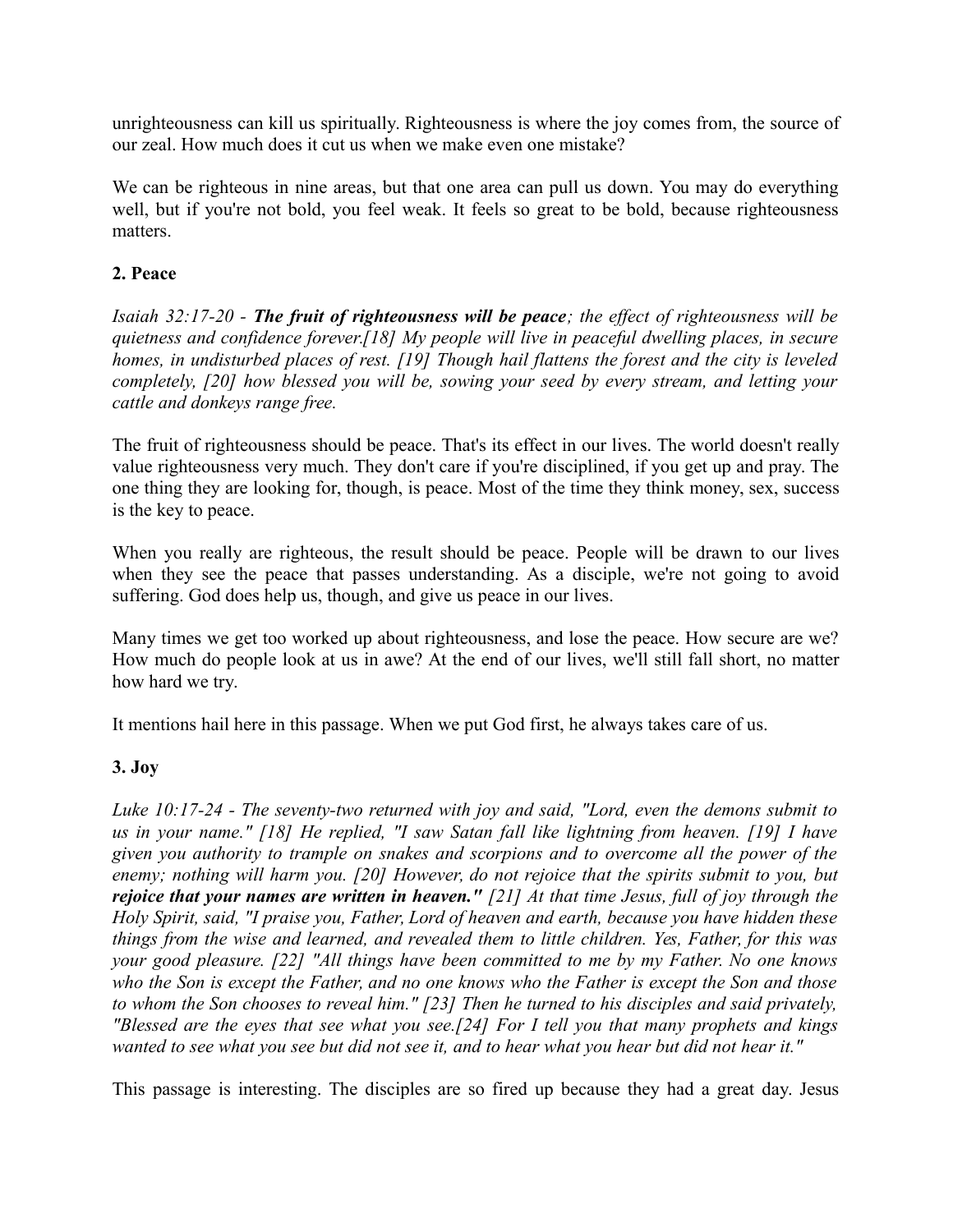warns them, even at the high time, not to depend on circumstances for their joy. If we tie our joy to results, we go up and down.

We train people after a while to discern what kind of state we're in. "She's in a bad mood. Stay away from her . . ." This is why Jesus challenged them to tie their joy to their salvation. Some days the demons submit, and some days they don't. Jesus wants our joy to come from the permanent place, in heaven.

In the kingdom of God, there's one guarantee. We can get to heaven if we want to. We never know our career will succeed. We never know, when we will get married, to whom, what will happen even after we get married. Things happen, but one thing is for sure, we can be saved if we want to. Your boss can fire you, your spouse can leave you, but nobody can take your relationship with God.

*Romans 14:18 anyone who serves Christ in this way is pleasing to God and approved by men.*

## **14. Time Management**

Time is a creation of God. Time is God's currency, not ours. Time is free. You can't buy it, you can't sell it. We all have the same amount. Doesn't matter how old you are, what gender or race, we all are in the same situation

Why then, do some not have enough? We never have enough, but we routinely waste it. Everybody has their own time, but everybody wants others time! It's a precious resource, but often we don't know where it went. We are in charge of what we do with the time that God gives us.

### *Eccl. 3:1 - There is a time for everything, and a season for every activity under heaven.*

There must be a time for everything. But many times we are tempted to say, "we don't have time". God says there is time, but we say we don't have time. What can we say about this? If we really believe there's a time for everything, then our job is to figure out when it is. Three quick points on time management :

### **1. Make The Kingdom Of God The Top Priority**

*Mat 6:33,34 But seek first his kingdom and his righteousness, and all these things will be given to you as well. Therefore do not worry about tomorrow, for tomorrow will worry about itself. Each day has enough trouble of its own.*

Today we see many people are confused with different priorities. God should be number one in our lives. If we give what belongs to God, then with the rest God can do the best through us. The pagans run after the things of this world, as Christians if we seek His Kingdom, God fulfills all our other needs.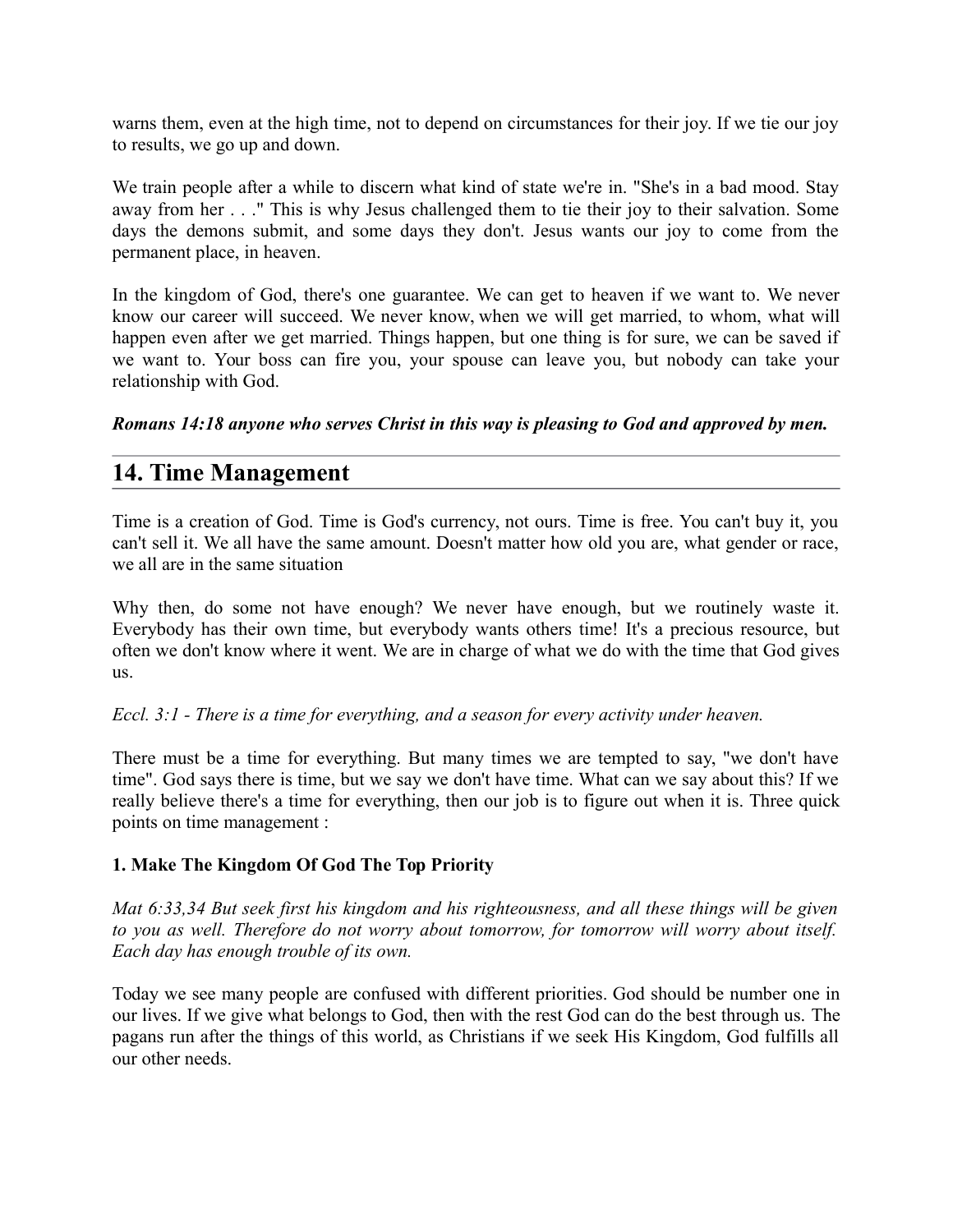On a daily basis our time should be focused on the following : 1. Quiet Times, 2. Spouse, 3. Children, 4. Ministry, 5. Job and 6. Self.

Practically we have only 24 hours! Can we say this as an example : Job : 12 hours max (includes travel to and fro) Sleep : 8 hours max (medically minimum 6 hours is recommended) Personal : 2 hours max ( eating, daily duties.... ) Total : 22 hours Balance : 2 hours

Can we say everybody in general has 2 hours for Quiet Times and Ministry. With the list given above then family and children can be adjusted with the sacrifice made on our sleep and job. Lots of time is wasted on unproductive things, for ex. watching TV, Godless chatter.... How about taking a fast on not watching TV for a week, you may find more time spending with your family and friends/disciples!

## **2. Make It Your Ambition To Lead A Quiet Life**

*1 Th 4:11,12 - Make it your ambition to lead a quiet life, to mind your own business and to work with your hands, just as we told you, so that your daily life may win the respect of outsiders and so that you will not be dependent on anybody.* 

Many of us do not have time because our lives have become very complicated. The Bible advices Christians to lead a quiet, or in other words simple life. For ex. our forefathers did not have computers, cars, mobiles, gadgets.... so they had more time for their families. Those gadgets actually reduces the amount of time involved in different jobs. If we are disciplined we can make use of them for right priorities. Let us think of using the gadgets so that we can get more time to lead a quiet and simple life.

### **3. Make Plans**

*Isaiah 32:8 - But the noble man makes noble plans, and by noble deeds he stands. God wants us to make plans.* Something coming up? Plan it out in advance. Planning enables us to use our time according to priorities. Few scriptures from Proverbs :

*Prov 14:22 - those who plan what is good find love and faithfulness. Prov 16:3 - Commit to the LORD whatever you do, and your plans will succeed. Prov 20:18 - Make plans by seeking advice; if you wage war, obtain guidance. Prov 21:5 - The plans of the diligent lead to profit as surely as haste leads to poverty. Prov 12:5 - The plans of the righteous are just* .

Time management is complex, but God is in charge and he can help us figure it out. Jesus didn't have a watch, didn't have a system and yet he knew the time for everything.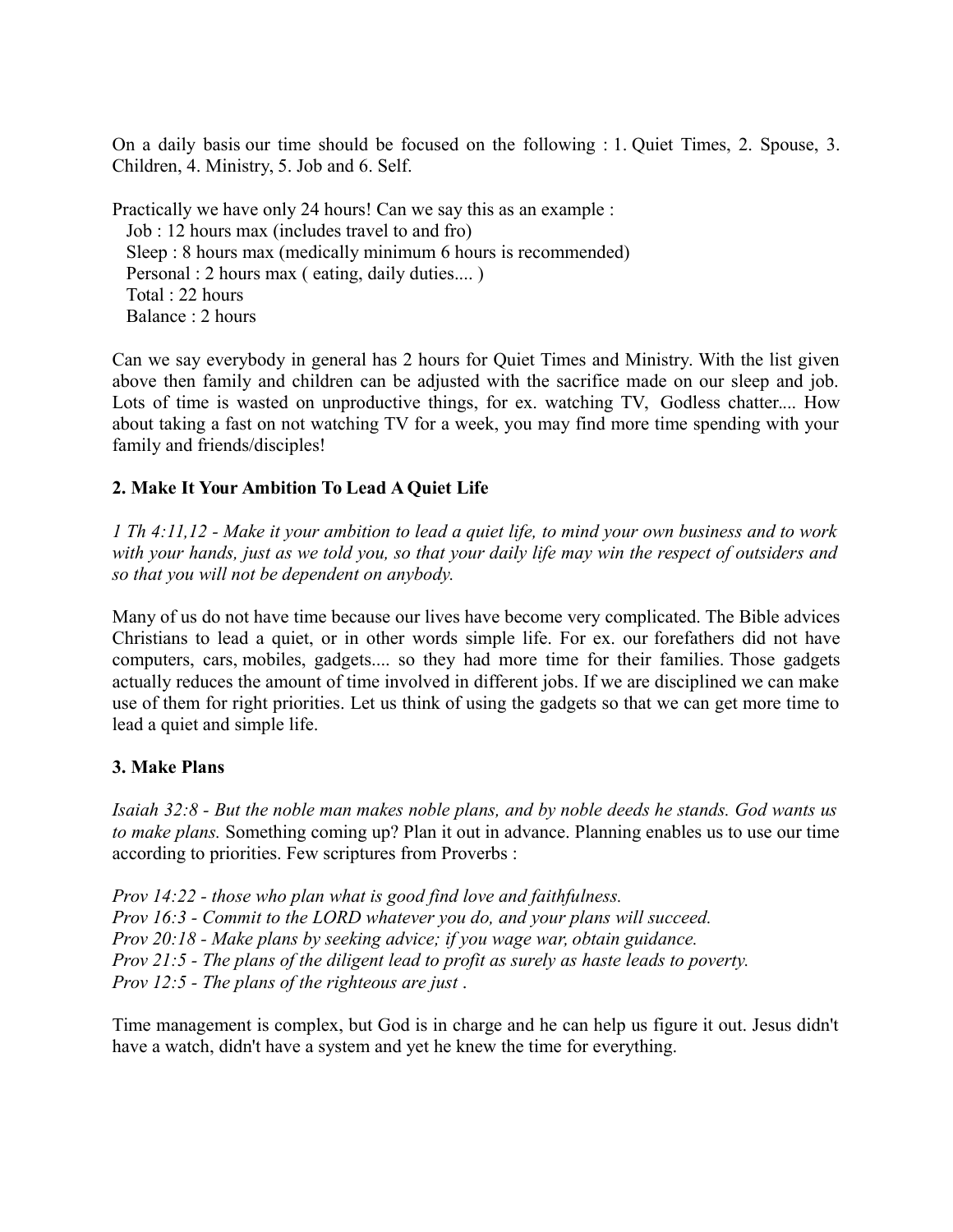# **15. The Gatekeeper**

Gatekeepers are one of the important groups of people in Old Testament times. In the book of Ezra and Nehemiah we can see this statement coming again and again - priests, Levites, singers, gatekeepers and temple servants. Gatekeepers are separated for the sake of the Law of God - (Neh 10:28) The rest of the people--priests, Levites, gatekeepers, singers, temple servants and all who separated themselves from the neighboring peoples for the sake of the Law of God, together with their wives and all their sons and daughters.

There were 4000 gatekeepers when Solomon became the king over Israel - (1 Chr 23:1-5). When the temple and the wall was rebuilt during Ezra and Nehemiah's time, there were more than a hundred gatekeepers (Ezra 2:42 , Neh. 7:45, Neh. 11:19)

We will see a passage from I Chronicles chapter 9. 1 Chron. 9:20-27 - In earlier times Phinehas son of Eleazar was in charge of the **gatekeepers**, and the Lord was with him. [21] Zechariah son of Meshelemiah was the **gatekeeper** at the entrance to the Tent of Meeting.[22] Altogether, those chosen to be **gatekeepers** at the thresholds numbered 212. They were registered by genealogy in their villages. The **gatekeepers** had been assigned to their positions of trust by David and Samuel the seer. [23] They and their descendants were in charge of guarding the gates of the house of the Lord--the house called the Tent. [24] The **gatekeepers** were on the four sides: east, west, north and south. [25] Their brothers in their villages had to come from time to time and share their duties for seven-day periods. [26] But the four principal **gatekeepers**, who were Levites, were entrusted with the responsibility for the rooms and treasuries in the house of God. [27] They would spend the night stationed around the house of God, because they had to guard it; and they had charge of the key for opening it each morning.

## **1. Hold The Key.**

Imagine if you had been chosen personally by David and Samuel. They saw you, they knew you and they trusted you. You were part of the fellowship of Phineas. And you have given the key to the treasury, store room. You will be very careful of where you are keeping the key. You may be wearing the key on your shoulder. The very fact that you held that key was a testimony to your spirituality and integrity.

We are the gatekeeper to unlock the treasures of God. It's through our words, our actions, our lives that people in the world will be able to access God's treasures. Have you ever lost your keys? Imagine you are ready to leave for church on Sunday . . . tank is filled, tires are new, engine is tuned but you can't go anywhere without the key.

How are we holding the keys to the knowledge? Luke 11:52 "Woe to you experts in the law, because you have taken away the key to knowledge. You yourselves have not entered, and you have hindered those who were entering." The Pharisees took away the key, and hurt the faith of those who wanted to enter. They locked themselves out, but also blocked the way to thousands of genuine seekers.

People who want to be saved, may not be saved through us, if we fall short of God's standard in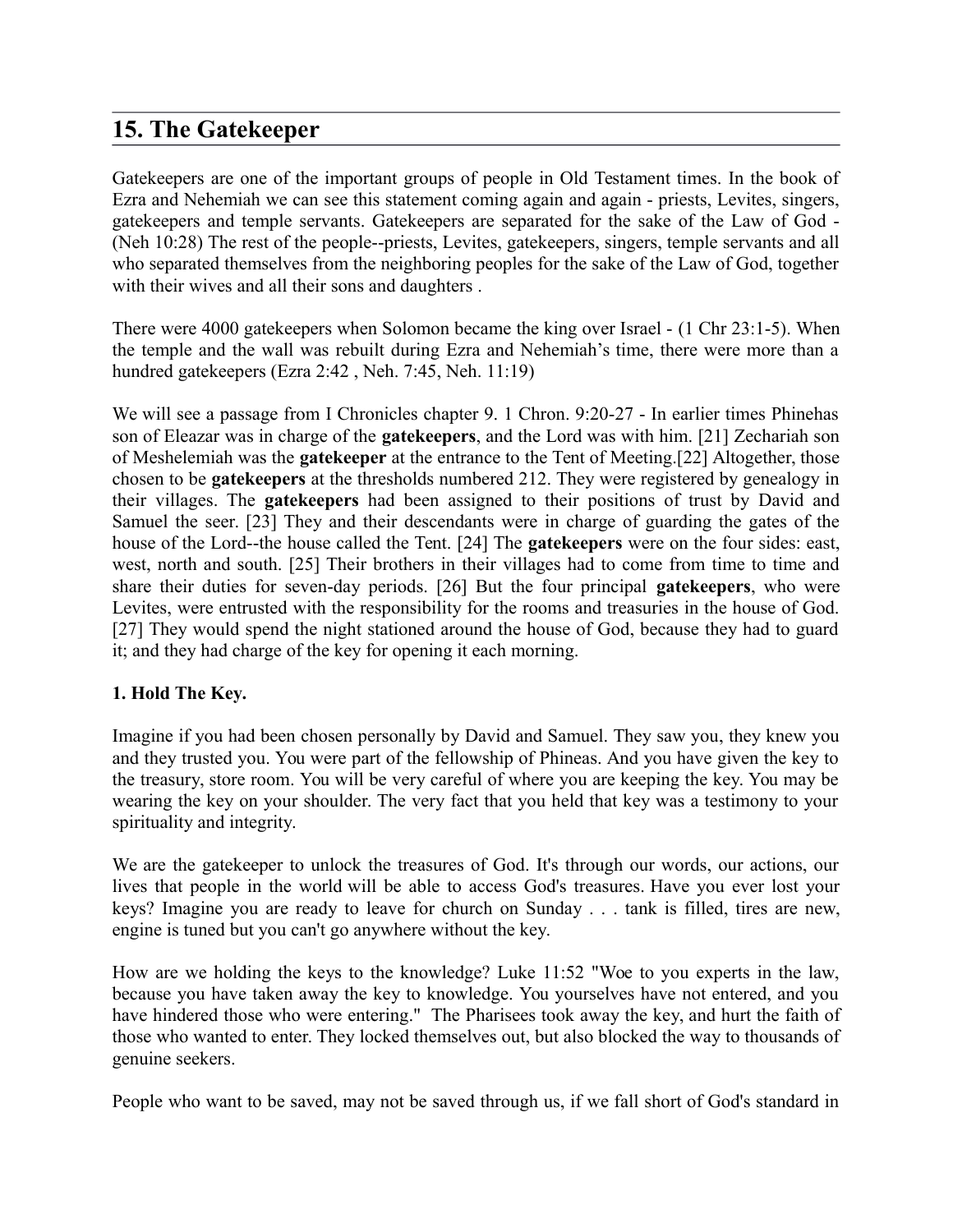our lives. We hold the keys for millions and millions of souls to access the treasures of God. God has given us the keys for the salvation of the billion in India. How responsible are we with the keys?

## **2. Guard The Treasure.**

One of the main responsibility of a gatekeeper is guarding the treasury – which can include armor, gold, silver and other precious metals. The gatekeepers spent every night guarding the temple, and they opened it each morning. They performed God's service and the service of purification (Neh 12:44,25).

Today we can see God has given us responsibility to guard His treasures. Are we setting aside time to be a gatekeeper in God's Kingdom on a daily basis? Are we ready to guard what has already been entrusted to us? (2 Tim 1:14) Guard the good deposit that was entrusted to you- guard it with the help of the Holy Spirit who lives in us .

Another way to guard is to make sure we are not giving ears to opposing ideas and godless chatter. (1 Tim 6:20,21) Timothy, guard what has been entrusted to your care. Turn away from godless chatter and the opposing ideas of what is falsely called knowledge, which some have professed and in so doing have wandered from the faith .

### **3. Receive The Blessings**

Let us see from the scriptures some blessings for the gatekeepers.

- They stayed along with ministering priests (Neh 10:39) The people of Israel, including the Levites, are to bring their contributions of grain, new wine and oil to the storerooms where the articles for the sanctuary are kept and where the ministering priests, the gatekeepers and the singers stay. "We will not neglect the house of our God." Will we be ready to stay along with those who minister?
- Daily portions were given to them (Neh 12:47) So in the days of Zerubbabel and of Nehemiah, all Israel contributed the daily portions for the singers and gatekeepers.Do we believe that God will bless our daily portions if we are gatekeepers to His kingdom.
- Gatekeepers are not bound to pay taxes (Ezra 7:24)You are also to know that you have no authority to impose taxes, tribute or duty on any of the priests, Levites, singers, gatekeepers, temple servants or other workers at this house of God. Do we believe that there will be special consideration if we are gatekeepers?

Today in the kingdom of God, we are priests, singers, gatekeepers and temple servants. We must all be involved in performing God's service.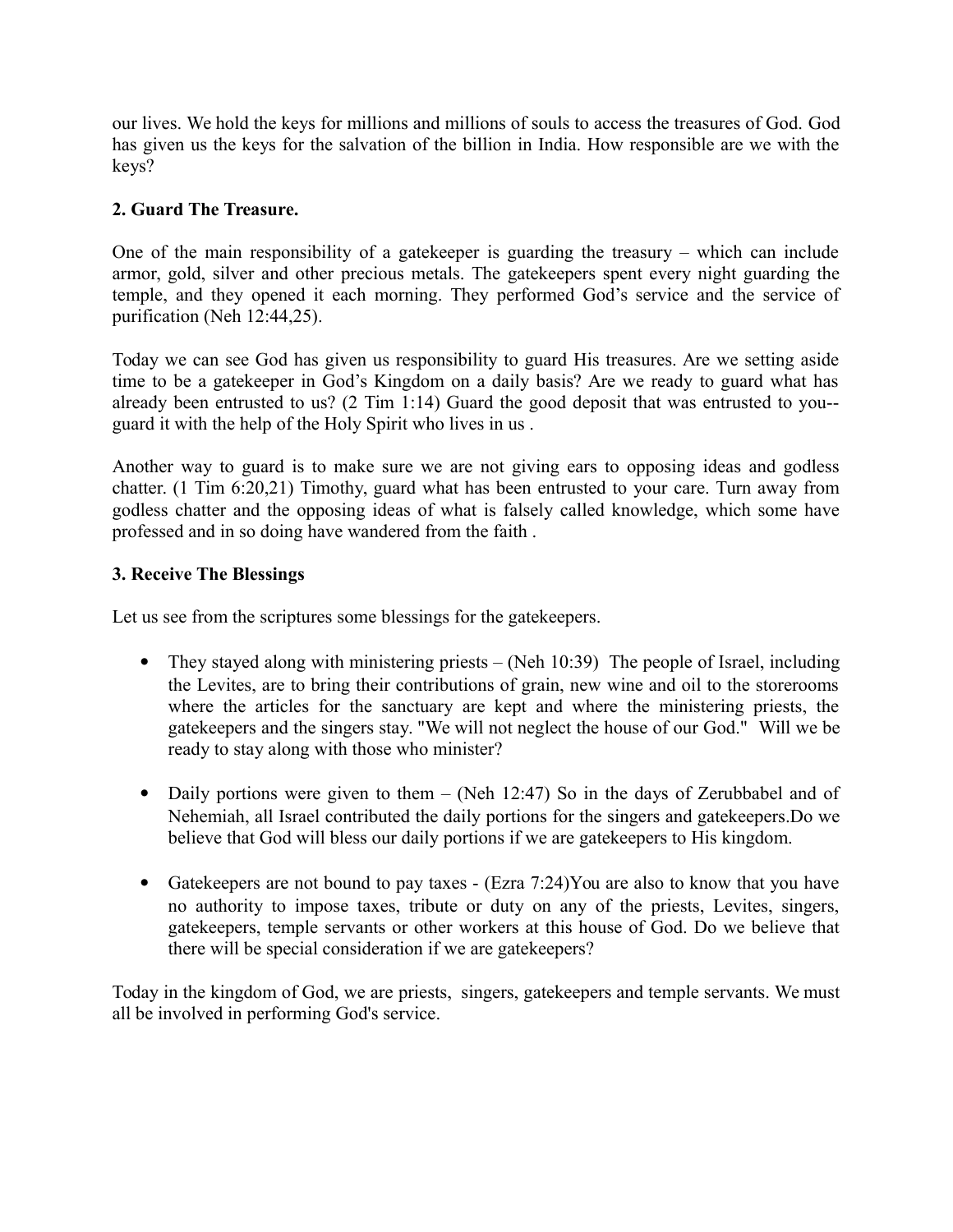# **16. God's Righteous Servant**

Righteous is not about being right. It's all about being in the right relationship. In the original language, the concept of righteousness is fulfilling the duties of your relationship role.

- \* Two criminals could be considered righteous in their relationships.
- \* Parents need to raise their children without harshness.
- \* Children need to be obedient and respectful.
- \* Husbands and wives have different roles to fulfill.
- \* Citizen and police officer have a certain relationship.

We need to put relationship over being right. Relationship needs to take precedence over being right. That's an important principle for all of us. As Christians, we understand what being right means. We can still be unrighteous in relationship, though. We'd like to be right and righteous at the same time. It's even harder to be wronged and righteous.

### **1. Right, but unrighteous**

John 12:1-6 Six days before the Passover, Jesus arrived at Bethany, where Lazarus lived, whom Jesus had raised from the dead. [2] Here a dinner was given in Jesus' honor. Martha served, while Lazarus was among those reclining at the table with him. [3] Then Mary took about a pint of pure nard, an expensive perfume; she poured it on Jesus' feet and wiped his feet with her hair. And the house was filled with the fragrance of the perfume. [4] But one of his disciples, Judas Iscariot, who was later to betray him, objected, [5] "Why wasn't this perfume sold and the money given to the poor? It was worth a year's wages." [6] He did not say this because he cared about the poor but because he was a thief; as keeper of the money bag, he used to help himself to what was put into it.

Judas was an accountant / treasurer. He handled the money. Remember when Jesus called him in Mark 3? Did Jesus make a mistake; did he pick a bad egg when he chose Judas as an apostle? John 15:15 I no longer call you servants, because a servant does not know his master's business. Instead, I have called you friends, for everything that I learned from my Father I have made known to you.

Even after Judas started going bad, Jesus still spoke this about him. Matthew 26:49-50 Going at once to Jesus, Judas said, "Greetings, Rabbi!" and kissed him. [50] Jesus replied, "Friend, do what you came for." Then the men stepped forward, seized Jesus and arrested him.Jesus still called Judas "friend," even after he decided to betray Jesus. The relationship had already changed. Judas shifted from "friend" to "teacher" What happened? How did he make that transition from being chosen to being betrayer? Here are a few possibilities . . .

Was he in debt? He didn't have credit cards, but perhaps he could have had debts he couldn't pay. When you get in debt, it is one of the greatest traps that Satan can use to draw you away from God. May be Judas had a financial problem. Maybe he had a difference of opinion. Many times we have struggles with how money is spent. It's a difference of opinion, or we don't understand. The key is that when we don't give others the benefit of the doubt, we lose our trust.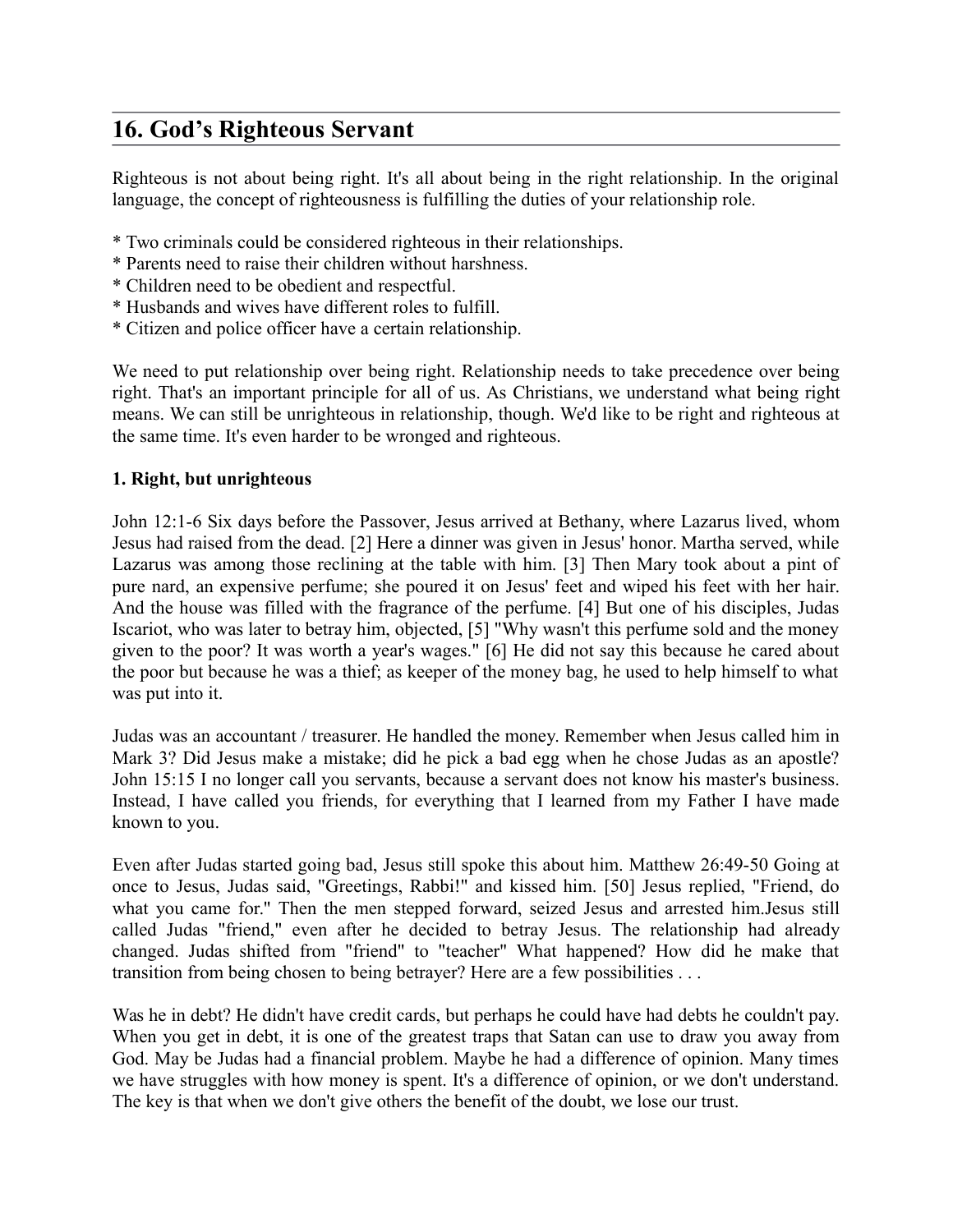Maybe he lost his outward focus. It says he didn't really care about the poor. May be he started caring more about himself than he cared about others. Whatever the cause, Judas was technically right but he lost the relationship.

When we think of relationships, we can think of God, Christians and the lost. We need to be close to all three. The lost is probably the hardest for some, God is middle and our peers are the easiest. If we are not close to our brothers, though, if we have not forgiven them, then we are not close to God.

### **2. Righteous, although wronged**

Matthew 27:32-42. As they were going out, they met a man from Cyrene, named Simon, and they forced him to carry the cross. [33] They came to a place called Golgotha (which means The Place of the Skull). [34] There they offered Jesus wine to drink, mixed with gall; but after tasting it, he refused to drink it. [35] When they had crucified him, they divided up his clothes by casting lots. [36] And sitting down, they kept watch over him there. [37] Above his head they placed the written charge against him: this is jesus, the king of the jews. [38] Two robbers were crucified with him, one on his right and one on his left. [39] Those who passed by hurled insults at him, shaking their heads [40] and saying, "You who are going to destroy the temple and build it in three days, save yourself! Come down from the cross, if you are the Son of God!" [41] In the same way the chief priests, the teachers of the law and the elders mocked him. [42] "He saved others," they said, "but he can't save himself! He's the King of Israel! Let him come down now from the cross, and we will believe in him.

Have you ever known you're right, and yet been unable to convince others? How do you feel when they mock you? Jesus didn't fight to be right, but sacrificed everything to save the relationship. 1 Peter 2:23 When they hurled their insults at him, he did not retaliate; when he suffered, he made no threats. Instead, he entrusted himself to him who judges justly.

Sometimes we are right, but are we willing to give that up and be wronged for the sake of relationship. Jesus was our ultimate example, and he didn't choose to grasp his rights (Phil 2). 1 Cor. 6:7 The very fact that you have lawsuits among you means you have been completely defeated already. Why not rather be wronged? Why not rather be cheated?

It's better to be wronged than to lose the relationship. Jesus was wronged, but he was righteous. Let's determine to be righteous in relationship, not just right in our judgments and actions. We need to see everything from a spiritual perspective. We need to see God's hand at work. We just need to be faithful to God till the end. If we can keep our relationships right, that's really all that matters.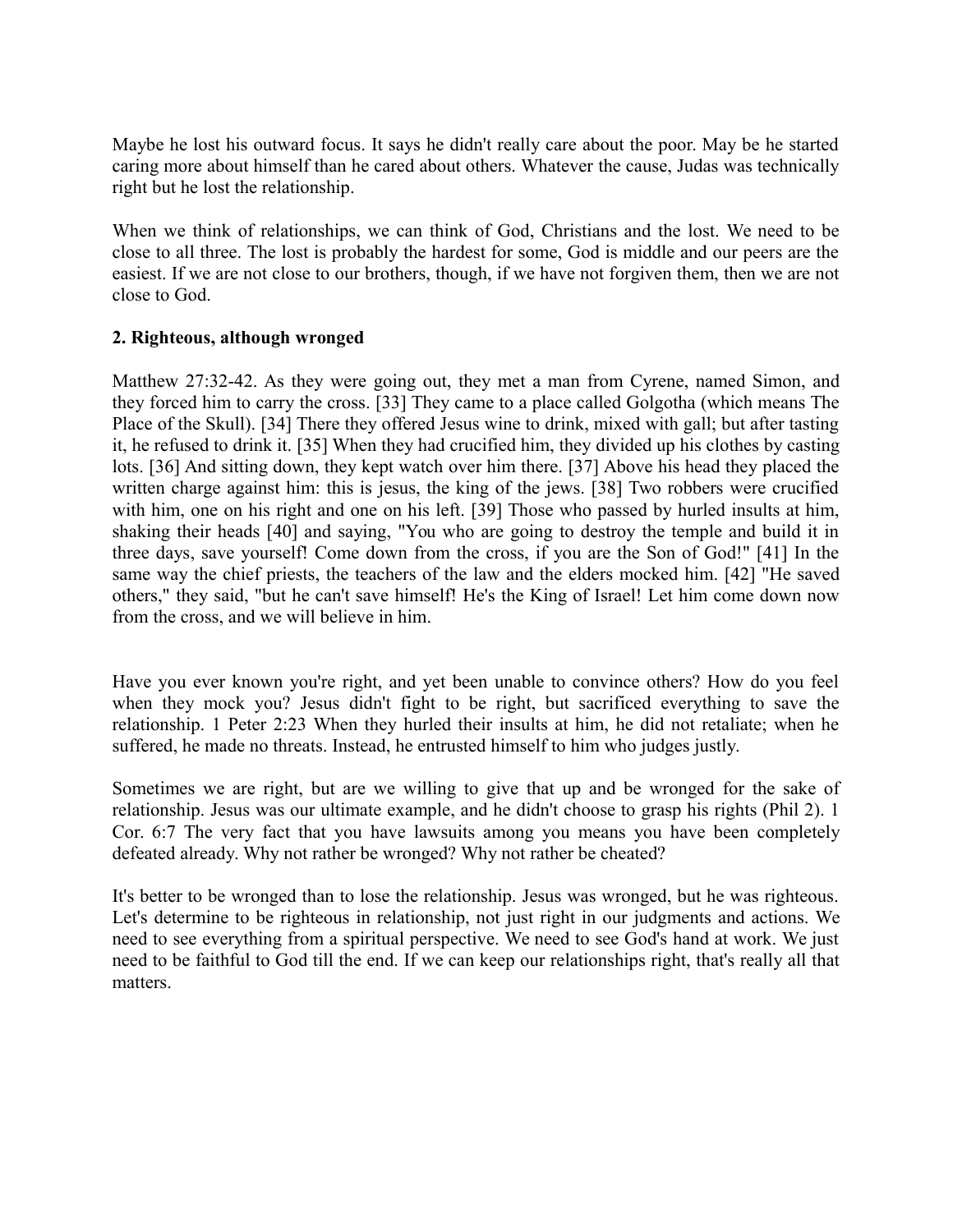# **17. Magic Of Motivation**

Where there is motivation there we can see miracles! Many of us require motivation to do our duties. As disciples let us see how we can motivate one another.

### **1. Be Friends and Fellow-Workers**

Philemon 1:1-3 - Paul, a prisoner of Christ Jesus, and Timothy our brother, to Philemon our dear friend and fellow worker, [2] to Apphia our sister, to Archippus our fellow soldier and to the church that meets in your home: [3] Grace to you and peace from God our Father and the Lord Jesus Christ.

Most of us know the story about Philemon. Paul has been evangelistic in jail. Paul calls Philemon his friend and fellow-worker. He was a masterful motivator. He understood how to get people to do the right thing. Paul could do miracles, but he almost never used that ability to motivate.

Friendship and fellow-worker are the two components of proper relationships. Most of us tend to specialize in one or the other. If we judge our relationships purely in terms of friendship, we'll miss the point. We're fellow-workers as well. We can't forget. We're disciples by the grace of God. Some of us are the reverse. We understand fellow-worker, but we don't understand friendship.

We see people who don't have any friends. They're doing rotten, reading the Internet. If we put them in a place where they feel listened to, secure and loved, they do great. How many people in our ministry count us as one of their best friends? Is it awkward because everybody says it's you, or because nobody says it's you?

### **2. Be Positive**

Philemon 1:4-7 I always thank my God as I remember you in my prayers, [5] because I hear about your faith in the Lord Jesus and your love for all the saints. [6] I pray that you may be active in sharing your faith, so that you will have a full understanding of every good thing we have in Christ. [7] Your love has given me great joy and encouragement, because you, brother, have refreshed the hearts of the saints.

Even when we think we're being positive, we probably need to be more positive. Paul's going to come down on Philemon. He's a bit of a messed-up Christian. He had slaves, which may have been acceptable. Obviously, he treated his slaves poorly because Onesimus had run away in fear. Not only that, but Paul knows him well enough to know something else about him. Even when he hears his run-away slave is baptized, he probably won't respond too well.

Everybody has strengths and weaknesses. How much are we talking about others strengths? Are we known for encouraging others or always finding faults with others? When someone does some mistake, the immediate temptation is to rebuke them. Do we remember their strengths or do we remember we can also fall at times?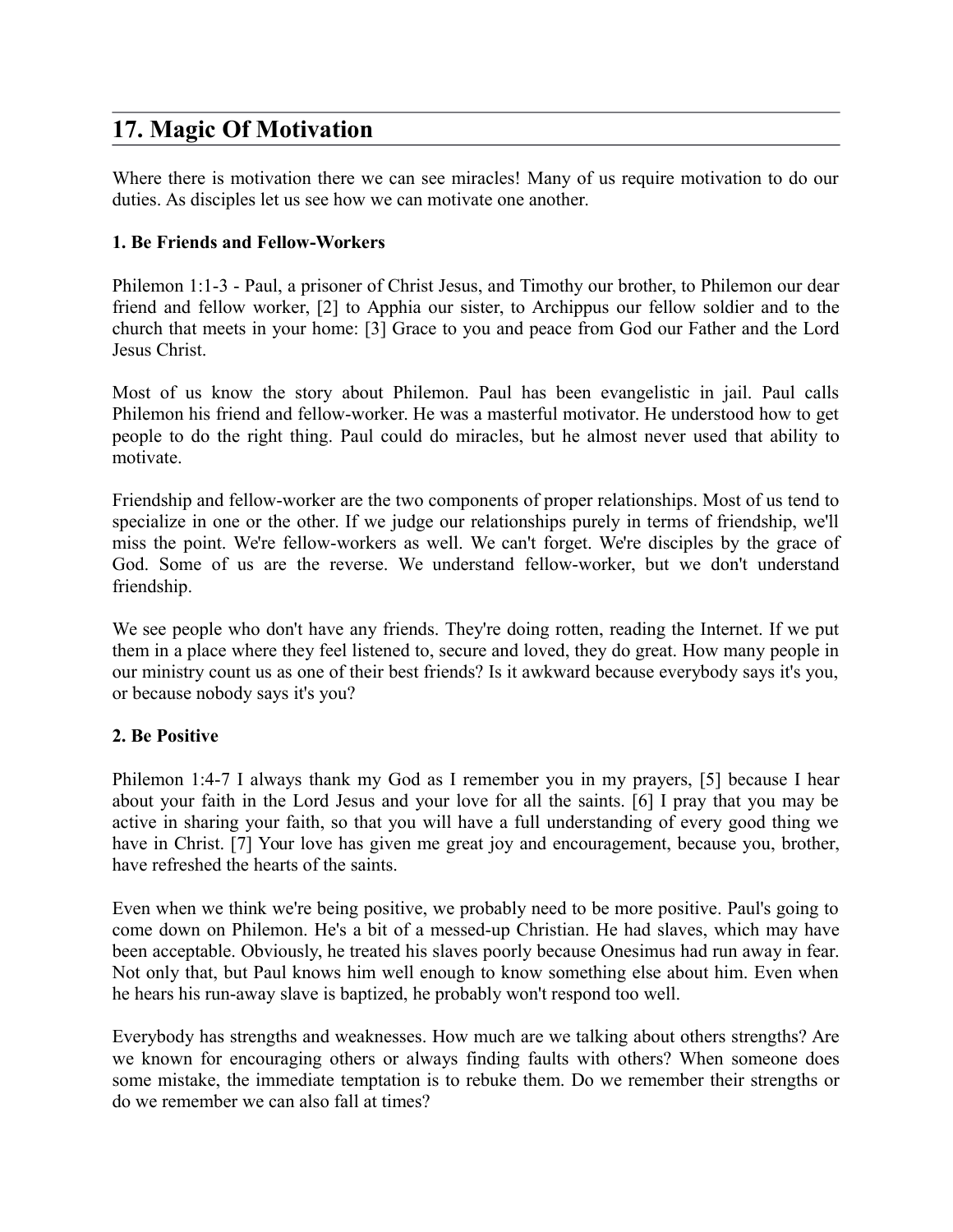Look at how Paul talks to him. He builds him up, even perhaps beyond what is due. Notice how Paul's encouragement is specific and individual. To motivate others we need to be positive. Inspiring people to share their faith is so much more effective than rebuking them. When you figure out how to help people be motivated to share their faith. That's when people start to move.

### **3. Pull, Not Push**

Philemon 1:8-19 Therefore, although in Christ I could be bold and order you to do what you ought to do, [9] yet I appeal to you on the basis of love. I then, as Paul--an old man and now also a prisoner of Christ Jesus-- [10] I appeal to you for my son Onesimus, who became my son while I was in chains. [11] Formerly he was useless to you, but now he has become useful both to you and to me. [12] I am sending him--who is my very heart--back to you. [13] I would have liked to keep him with me so that he could take your place in helping me while I am in chains for the gospel. [14] But I did not want to do anything without your consent, so that any favor you do will be spontaneous and not forced. [15] Perhaps the reason he was separated from you for a little while was that you might have him back for good-- [16] no longer as a slave, but better than a slave, as a dear brother. He is very dear to me but even dearer to you, both as a man and as a brother in the Lord. [17] So if you consider me a partner, welcome him as you would welcome me. [18] If he has done you any wrong or owes you anything, charge it to me.

Even at Pentecost, it says Peter used many other words to warn and plead. It's different when you feel pulled. Know how it is when our mother asks for something? Somebody comes to us asking you to do a favor for the Lord. How powerful is that? How do we respond when somebody orders us to obey? Rebellion, for most of us. Let us grow in the art of how to pull people to serve God.

### **4. Be Prepared to Pay Personally**

Philemon 1:19-25 I, Paul, am writing this with my own hand. I will pay it back--not to mention that you owe me your very self. [20] I do wish, brother, that I may have some benefit from you in the Lord; refresh my heart in Christ. [21] Confident of your obedience, I write to you, knowing that you will do even more than I ask. [22] And one thing more: Prepare a guest room for me, because I hope to be restored to you in answer to your prayers. [23] Epaphras, my fellow prisoner in Christ Jesus, sends you greetings. [24] And so do Mark, Aristarchus, Demas and Luke, my fellow workers. [25] The grace of the Lord Jesus Christ be with your spirit .

Paul was prepared to pay back what Onesimus owed. People know whether we're prepared to sacrifice. (Phil 3:8)What is more, I consider everything a loss compared to the surpassing greatness of knowing Christ Jesus my Lord, for whose sake I have lost all things. I consider them rubbish, that I may gain Christ . One of the best way to motivate others is to sharing their burdens. It seems as a loss but we will win in relationships – relationship with them and relationship with God. As a disciple we must be ready to have the attitude of 'go anywhere, do anything and give up everything'.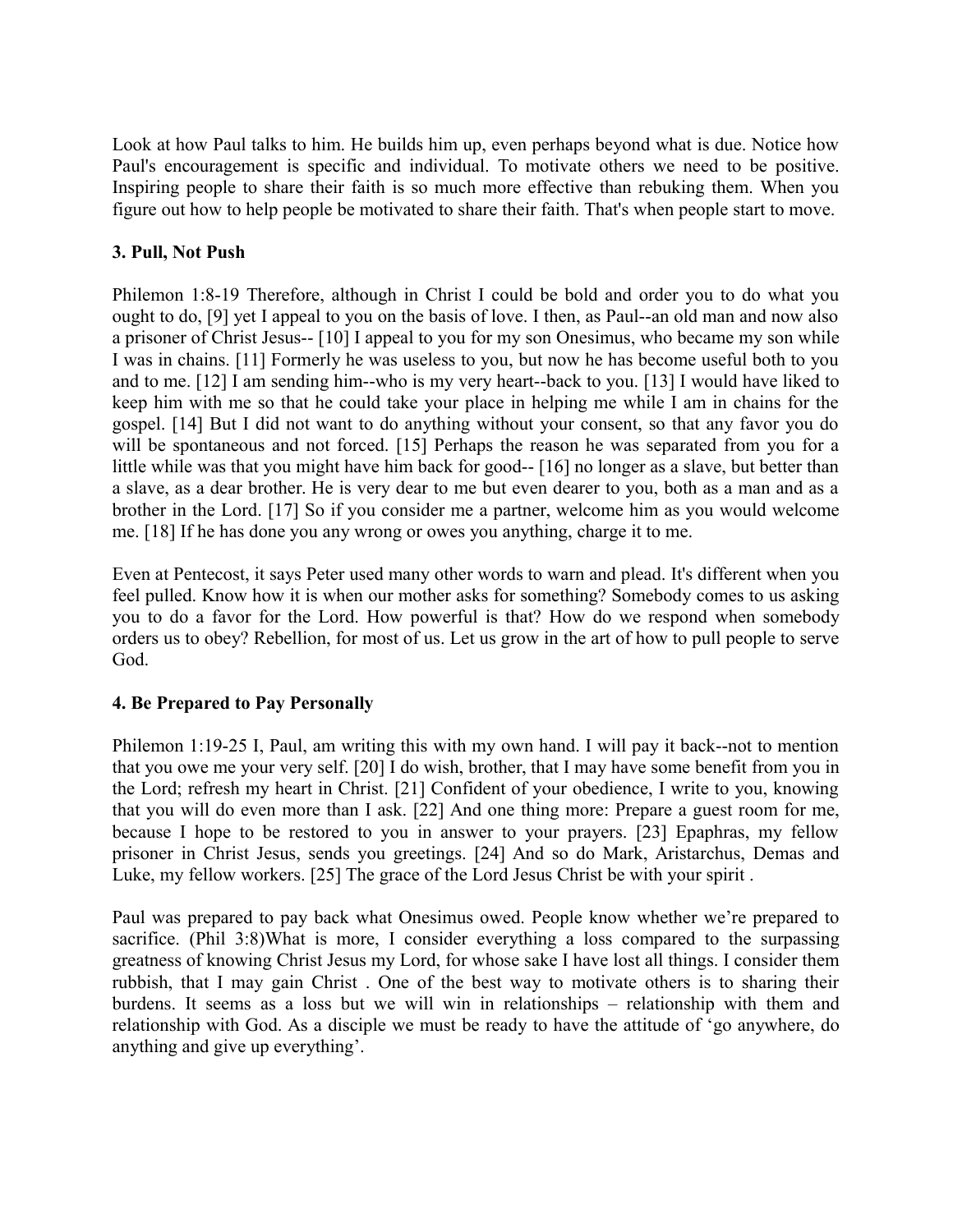# **18. Enter The Kingdom**

Hebrews 12:18-24. You have not come to a mountain that can be touched and that is burning with fire; to darkness, gloom and storm; [19] to a trumpet blast or to such a voice speaking words that those who heard it begged that no further word be spoken to them, [20] because they could not bear what was commanded: "If even an animal touches the mountain, it must be stoned." [21] The sight was so terrifying that Moses said, "I am trembling with fear." [22] But you have come to Mount Zion, to the heavenly Jerusalem, the city of the living God. You have come to thousands upon thousands of angels in joyful assembly, [23] to the church of the firstborn, whose names are written in heaven. You have come to God, the judge of all men, to the spirits of righteous men made perfect, [24] to Jesus the mediator of a new covenant, and to the sprinkled blood that speaks a better word than the blood of Abel

God has called us and chosen us to a place which is described as

- Mount Zion
- Heavenly Jerusalem
- City of the living God
- Where thousands upon thousands of angels joyfully assemble
- The Church of the firstborn, whose names are written in heaven
- Where God, the judge of all men is there
- Where the spirits of righteous men made perfect are there
- Where Jesus, the mediator of a new covenant is there
- Where sprinkled blood that speaks a better word than the blood of Abel is there.

Imagine the scene that you have called by God to enter such a place. We may rejoice with trembling. It is absolutely the grace of God that can take us to heaven. We don't deserve it. (Isa 64:6) ….all our righteous acts are like filthy rags; we all shrivel up like a leaf, and like the wind our sins sweep us away . But still God has given us an opportunity to taste His kingdom. How are we entering into His Kingdom? Are we entering through the right entrance? Are we entering with right attitude? Are we helping others to enter such wonderful place?

### **1. Enter With Thanksgiving.**

Psalm 100:4 Enter his gates with thanksgiving and his courts with praise; give thanks to him and praise his name .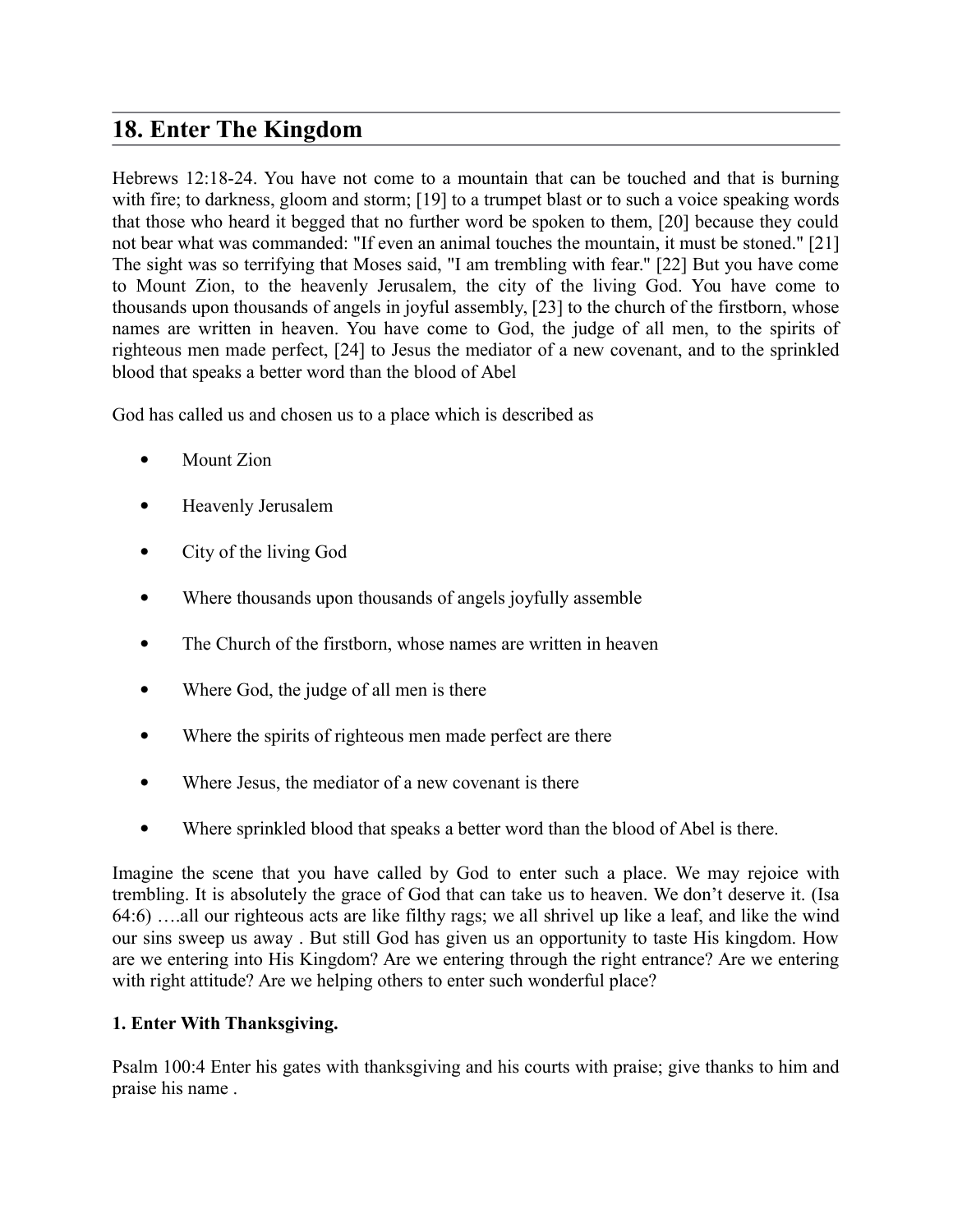We need to enter with thanksgiving. Today when we go to God in prayer how do we enter? Can God see us with thanksgiving, gratefulness or with lot of complaints and grumbling? If we know that we are going to die tomorrow how would we feel? Would we be grateful for the life so far or would we be worrying?

(Phil 4:4-6) Rejoice in the Lord always. I will say it again: Rejoice! Let your gentleness be evident to all. The Lord is near. Do not be anxious about anything, but in everything, by prayer and petition, with thanksgiving, present your requests to God.

### **2. Enter Through The Narrow Gate**

Matthew 7:13-14 Enter through the narrow gate. For wide is the gate and broad is the road that leads to destruction, and many enter through it. [14] But small is the gate and narrow the road that leads to life, and only a few find it.

We need to enter the right way. There are several entrances. Question isn't whether we enter, but where the entrance leads in the end. Many enter through one entrance that leads to destruction. Which road are we traveling? If we take a wrong route, most of the time, we may have to travel all the way back to enter through the right route. Are we one among many or one among few? Only a few find it. Let us make every effort to enter through the narrow door.

### **3. Enter With Humility**

Matthew 18:3,4 And he said: "I tell you the truth, unless you change and become like little children, you will never enter the kingdom of heaven. Therefore, whoever humbles himself like this child is the greatest in the kingdom of heaven .

We need to enter with humility, like a little child. One thing we can see in a child whether in good times or bad times they wanted to be with their parents, they reconcile themselves with their parents. Today do we reconcile with God on a daily basis. Are we humble in front of God?

James 4:6,7 But he gives us more grace. That is why Scripture says: "God opposes the proud but gives grace to the humble." Submit yourselves, then, to God. Resist the devil, and he will flee from you.

### **For whom it is hard to enter**

**a. For rich man :** Matthew 19:23 Then Jesus said to his disciples, "I tell you the truth, it is hard for a rich man to enter the kingdom of heaven .

**b. For those who believe in their own righteousness :** Matthew 5:20 For I tell you that unless your righteousness surpasses that of the Pharisees and the teachers of the law, you will certainly not enter the kingdom of heaven.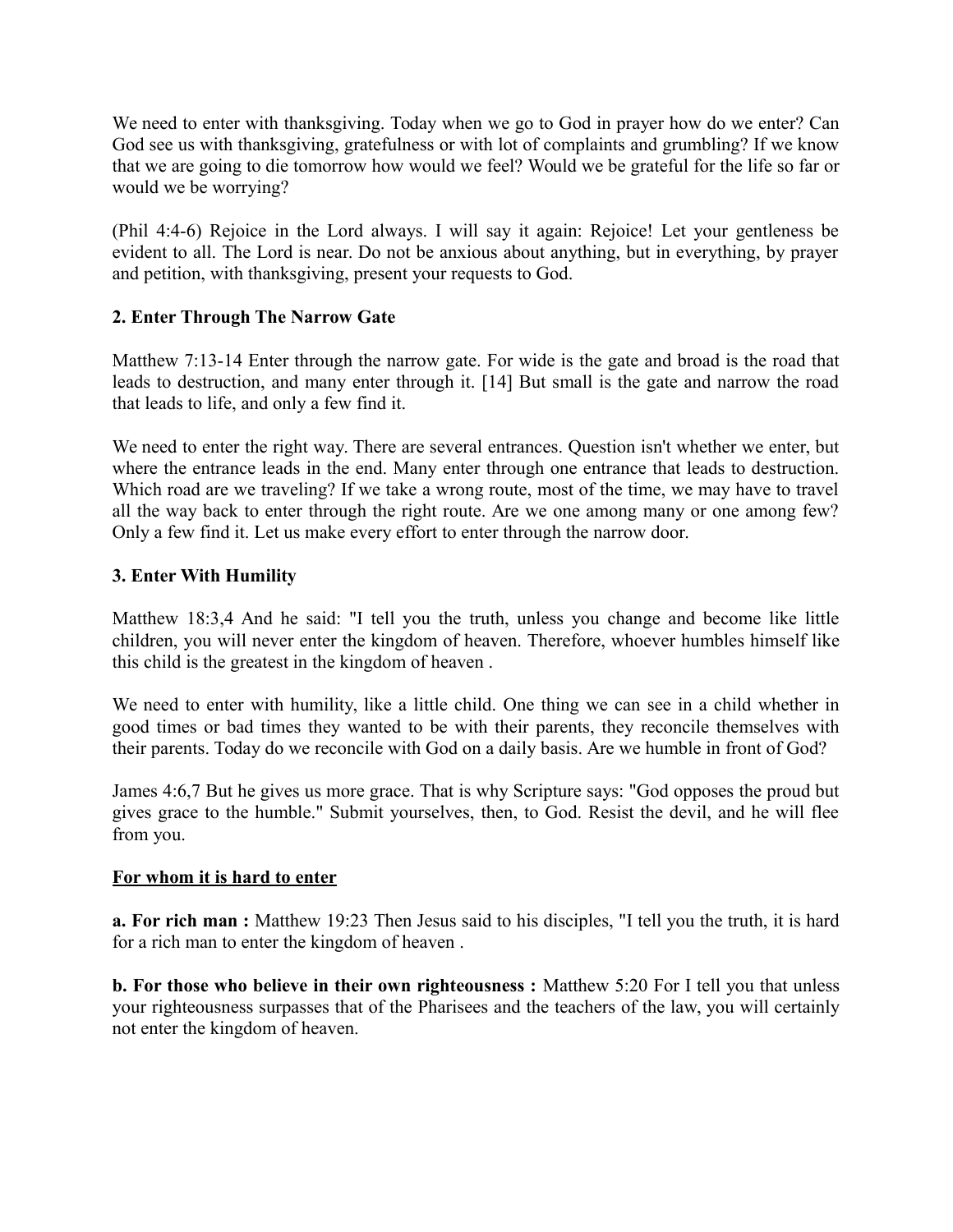**c. For those who don't do the will of God :** Matthew 7:21 "Not everyone who says to me, 'Lord, Lord,' will enter the kingdom of heaven, but only he who does the will of my Father who is in heaven.

**d. For those who are wicked (sinful) :** 1 Corinthians 6:9,10 Do you not know that the wicked will not inherit the kingdom of God? Do not be deceived: Neither the sexually immoral nor idolaters nor adulterers nor male prostitutes nor homosexual offenders nor thieves nor the greedy nor drunkards nor slanderers nor swindlers will inherit the kingdom of God.

**e. For those who are hypocrites :** Matthew 23:13 Woe to you, teachers of the law and Pharisees, you hypocrites! You shut the kingdom of heaven in men's faces. You yourselves do not enter, nor will you let those enter who are trying to.

**f. For those who are not born of water and the Spirit :** John 3:5 Jesus answered, "I tell you the truth, no one can enter the kingdom of God unless he is born of water and the Spirit.

Acts 14:22 We must go through many hardships to enter the kingdom of God. Let us preach the good news in our cities, win large number of disciples, strengthening them and encouraging them to remain true to the faith.

# **19. Go Beyond The Miracle**

It is easy to become so familiar with the miracle of the feeding of the 5,000 that we overlook the miracle that Jesus offers us in the same circumstances 2,000 years later. (John 6:1-15.)

What you can learn from Jesus' miracle:

### **1. No problem is too big for God to solve.**

When Jesus arrived at His destination, thousands of people were waiting for Him. They were hot, tired, and hungry. While Philip, one of the disciples, became anxious looking for solutions to the hunger problem, Jesus urged him to look for a Jesus-solution. Jesus wanted Philip to see that his problem may have been too big for him, but it wasn't too big for Jesus. Know where to turn bring your problem to Jesus. Make sure you include God in your calculations.

### **2. No person is too small for Jesus to use.**

Jesus used a little boy with five barley loaves and two small fishes. The boy gave all of his lunch to the Lord. He didn't hold back part of it and he ended up being fed as well. God asks you to give Him everything you are and have. There is no gift too small for Him to use. Transfer what you have to Jesus, no matter how small your "lunch." Jesus will accept what you have and will transform it for His purposes.

### **3. No hunger is too deep for Jesus to satisfy.**

The miracle He did that day is significant, not because He fed 5,000, but because through it He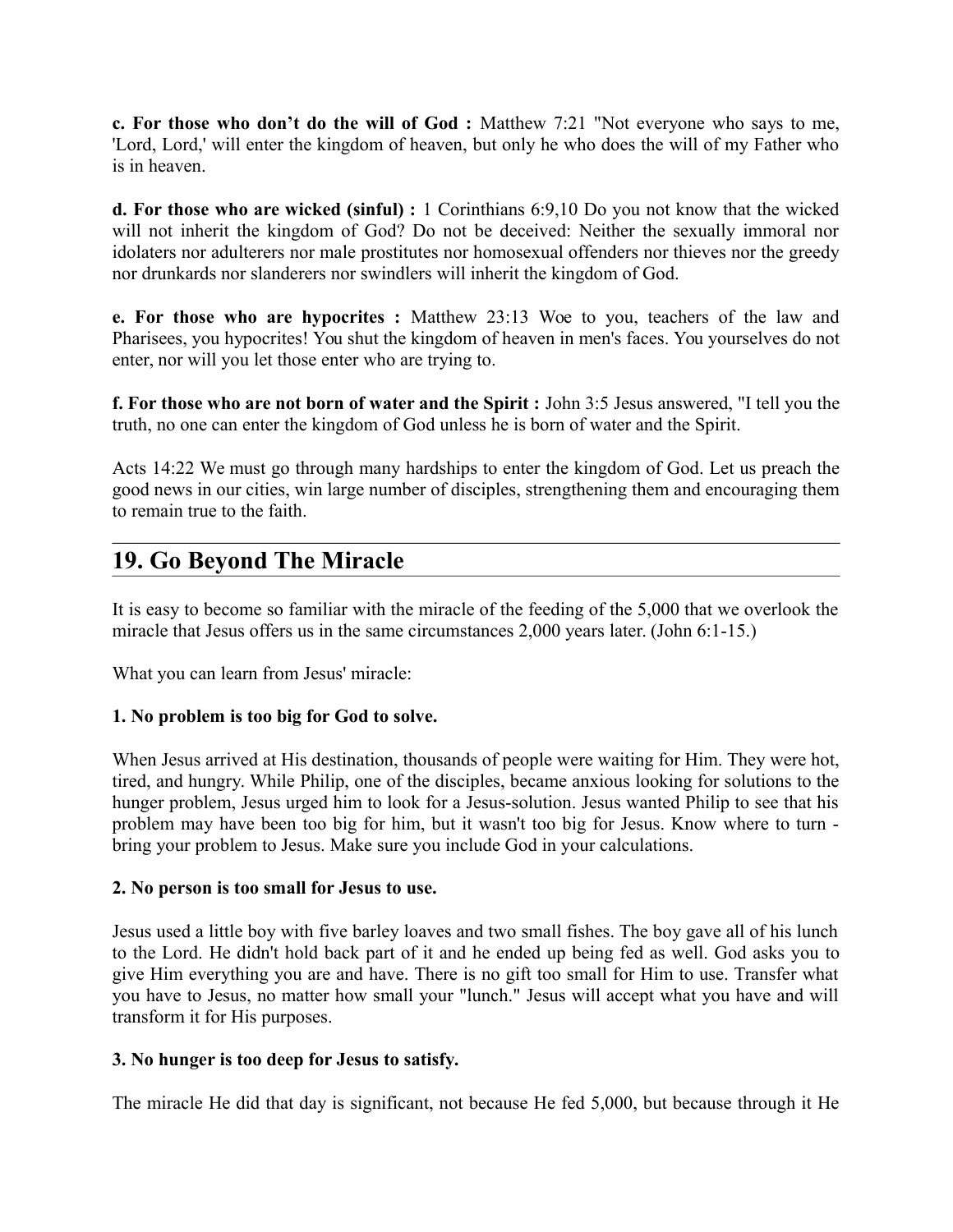taught that He can meet the deeper, spiritual hunger of our hearts. Jesus told them, "Do not work for the food that perishes, but for the food that endures for eternal life, which the Son of man shall give to you" (vs. 27). See beyond the temporary things of this world. Jesus is the one thing that endures, and the only thing that satisfies. Jesus is the bread of life, and if you will feed upon Him, you will live forever.

### **4. Seek Jesus.**

What we all need is the Lord Jesus Christ. We are to hunger and thirst after Him, and when we do that we will find blessedness. "Blessed are they which do hunger and thirst after righteousness: for they shall be filled" (Matt. 5:6). You will never need anything else spiritually besides Jesus. Seek Jesus purposefully. Seek nothing more, and settle for nothing less - not a denomination, creed, church membership, or moral code.

### **5. Accept His invitation to the banquet.**

All the people had to do was to sit down and enjoy the food. Jesus is the one who says Come and eat. Like each of those 5,000, you have the choice to say, No, thank you, I'm not hungry, and go away empty, or say, Jesus, You are what I need. You are what I hunger for. I want you.

Let us sit down at the table with the one who can turn a boy's lunch into a feast. Let us nourish our soul on Jesus and never go hungry again.

## **20. Talent Management**

The Parable of the Talents (Matt. 25:14-30). A master goes on a long journey and entrusts his possessions to three slaves. They are given five, two, and one talent respectively. (A talent was a measure of money in that culture.) The first two doubled their talents while the third buried his talent in the ground. The master represents Jesus in this story.

Few principles to learn from this parable :

### **1. God owns it all.**

We simply are a steward, or manager, of God's possessions. Our role is to make sure we guard it and multiply it.

### **2. God entrusts possessions based on the ability to manage them.**

The master apportioned his possessions to his servants each according to his ability. He considered that the servant who received five talents possessed better finanical management skills than the other two servants did. God does the same thing. As we grow in faithfulness and develop our abilities, God promotes us to higher levels of responsibility in His kingdom.

**Financial skills are learned**. The servant with the greatest skills must have studied the financial markets, such as they existed at that time, in order to learn how to manage his lord's money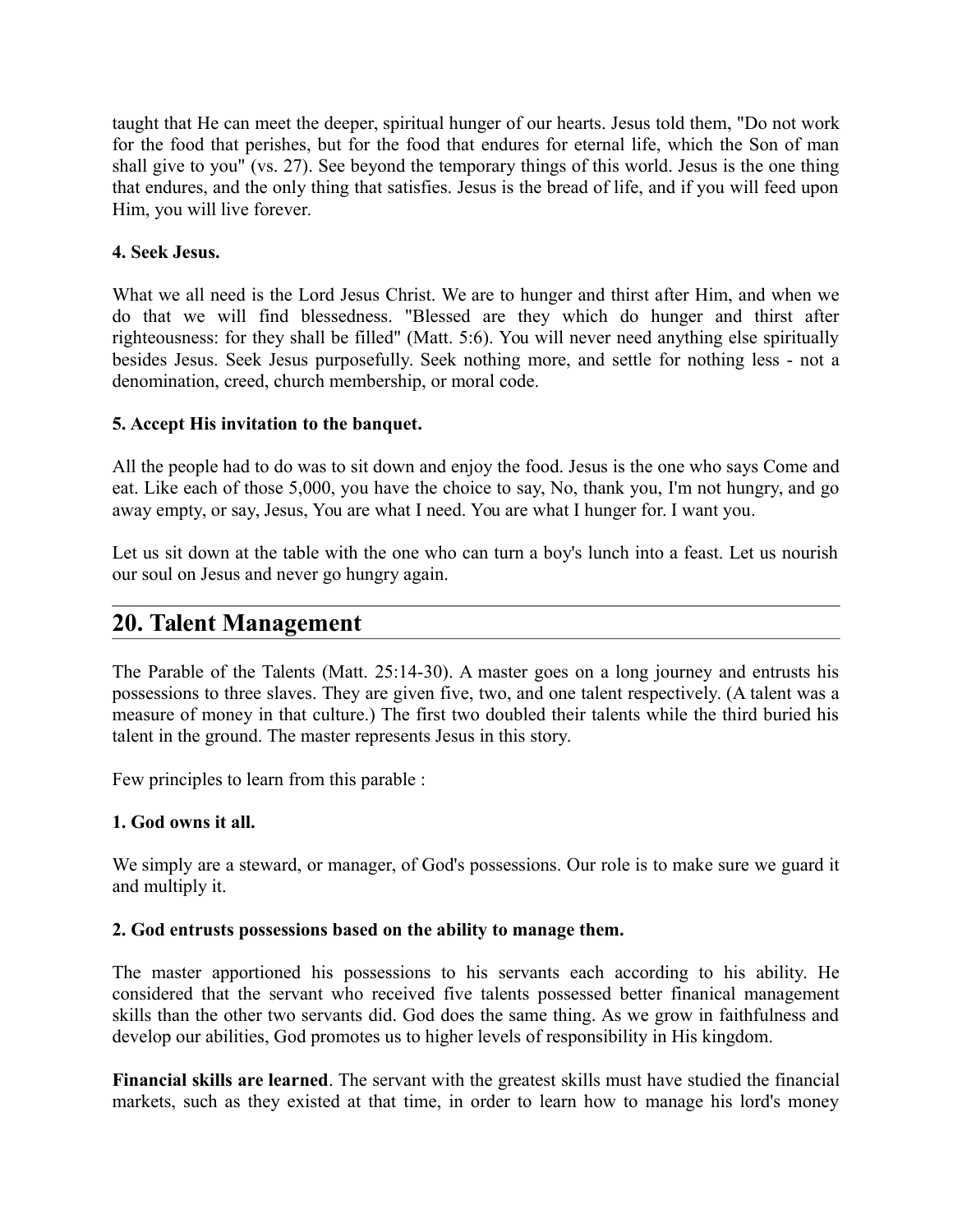effectively. It is important to note that he developed these skills before he had any money to invest.

### **3. Appropriate risk-taking is pleasing to God.**

The servants with the five and two talents went immediately and traded with them. Since they traded we can assume that they put their capital at risk - they did not place their money in investments where their principal was guaranteed. Their master praised their actions as well done and called them good and faithful servants. He was pleased that they took some risks to increase his level of wealth. The slave who buried his money and refused to take any risk is the one the master condemns as wicked, and lazy who didn't place his money in the bank so that he would have received his principal back with interest.

**The level of risk you assume should correspond to your level of knowledge.** People with little or no knowledge of the financial markets should stick with guaranteed investments. The master was pleased when two of his servants took the initiative to increase their knowledge of the financial markets to the point that they felt comfortable placing their capital at risk and trading with the money. The third servant was too lazy to study and increase the level of his ability.

**The amount of capital you place at risk should correspond to your level of knowledge.** The master doled out his assets according to each servant's level of knowledge. Don't begin your investing experience with your life savings. Put only a small percent of your capital at risk initially. Give yourself a chance to gain some experience and make mistakes before such mistakes could cripple you financially.

### **4. Learn through your failures.**

The third servant made a poor investment choice as the result of his mind-set about his master. His fear of the master caused paralysis. He was unable to think logically and take bold action, so he buried his money in the ground. Many people live in a self-created dread of God's punishment for every mistake they make. But God said, Be strong and courageous, do not tremble or be dismayed, the Lord your God is with you wherever you go (Josh. 1:9). God lifts us by the hand when you fall and encourages us to try again. He is not upset when we make mistakes - He wants us to learn from them.

# **21. Have A Shepherd's Heart**

*(Luke 2:8-18) And there were shepherds living out in the fields nearby, keeping watch over their flocks at night. An angel of the Lord appeared to them, and the glory of the Lord shone around them, and they were terrified. But the angel said to them, "Do not be afraid. I bring you good news of great joy that will be for all the people. Today in the town of David a Savior has been born to you; he is Christ the Lord. This will be a sign to you: You will find a baby wrapped in cloths and lying in a manger." Suddenly a great company of the heavenly host appeared with the angel, praising God and saying, "Glory to God in the highest, and on earth peace to men on whom his favor rests." When the angels had left them and gone into heaven, the shepherds said to one another, "Let's go to Bethlehem and see this thing that has happened, which the Lord has*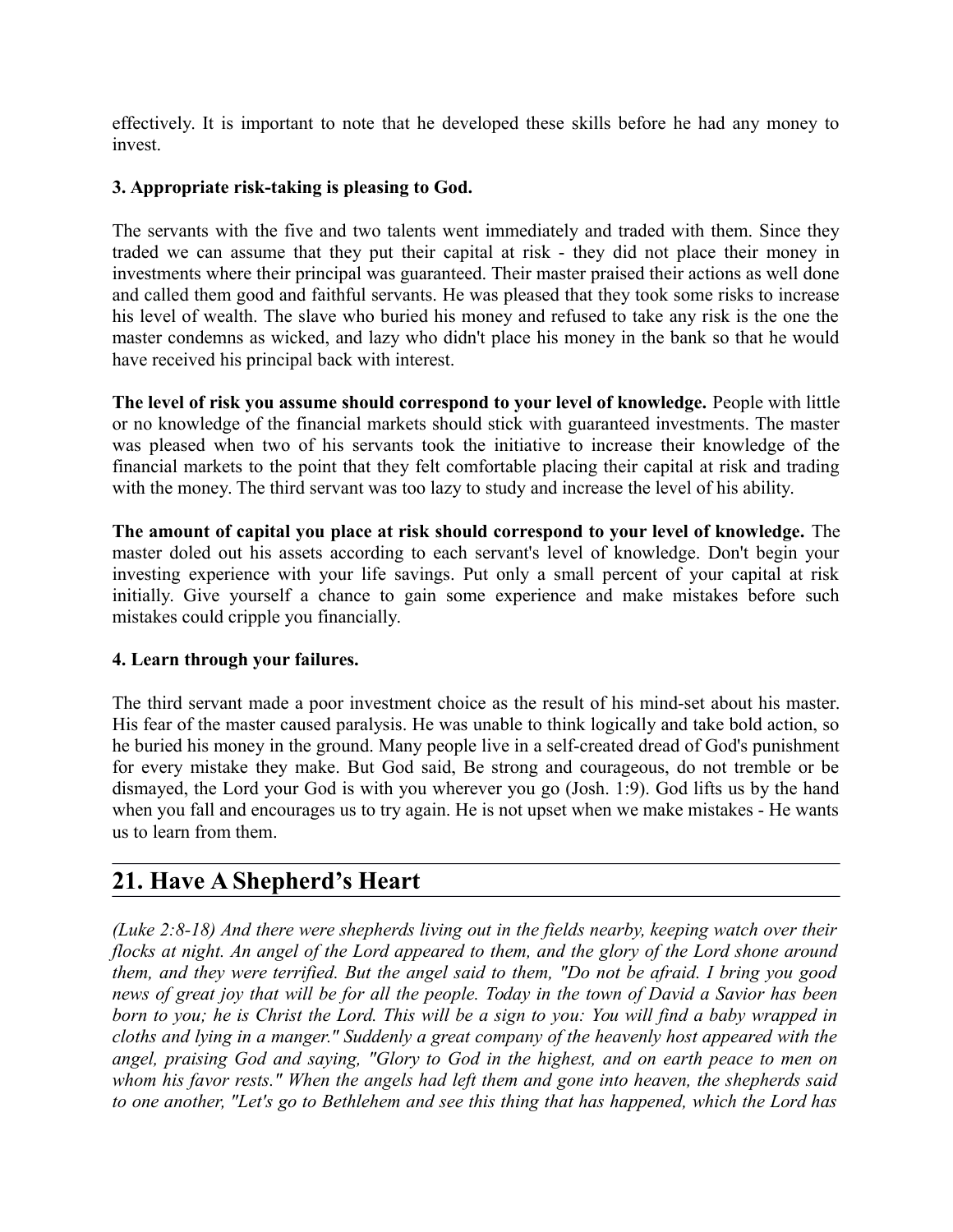*told us about." So they hurried off and found Mary and Joseph, and the baby, who was lying in the manger. When they had seen him, they spread the word concerning what had been told them about this child, and all who heard it were amazed at what the shepherds said to them.*

## **1. Listen.**

God speaks to those who have the time to listen. Are you too caught up in work, schedule, family, or leisure that you are not hearing what God wants to say to you? Maybe it's time to slow down and listen.

## **2. Let your joy show.**

Can others tell that you are a joyful believer in Christ? Do your actions or language testify to what you believe?

### **3. Know what to look for.**

Are you waiting for the proverbial "burning bush" in order to confirm your faith, or determine your belief? God typically speaks through less-flashy means: in mangers, in the lives of the poor and needy, in the mundane tasks of daily life. Don't overlook God.

## **4. Make Jesus the Master of your life.**

Do you allow Him to rule your life, or are you ruled by your boss, your spouse, your children, or the almighty dollar?

### **5. Believe what you hear.**

The shepherds believed what the angels had told them - and acted upon it. Do you believe what you read in God's Word? Do you believe His promises for your life?

### **6. Go!**

Over your lifetime, and over this past year, have you moved closer to Christ in your understanding and love? It's time to move toward Christ. What will you do this coming year to become closer to your Savior?

## **7. Tell others.**

The shepherds could not keep silent about the Messiah. They shared the Good News and others were impressed - not by their eloquence or delivery, but by the truth. Have you shared the Good News?

# **22. Being Faithful**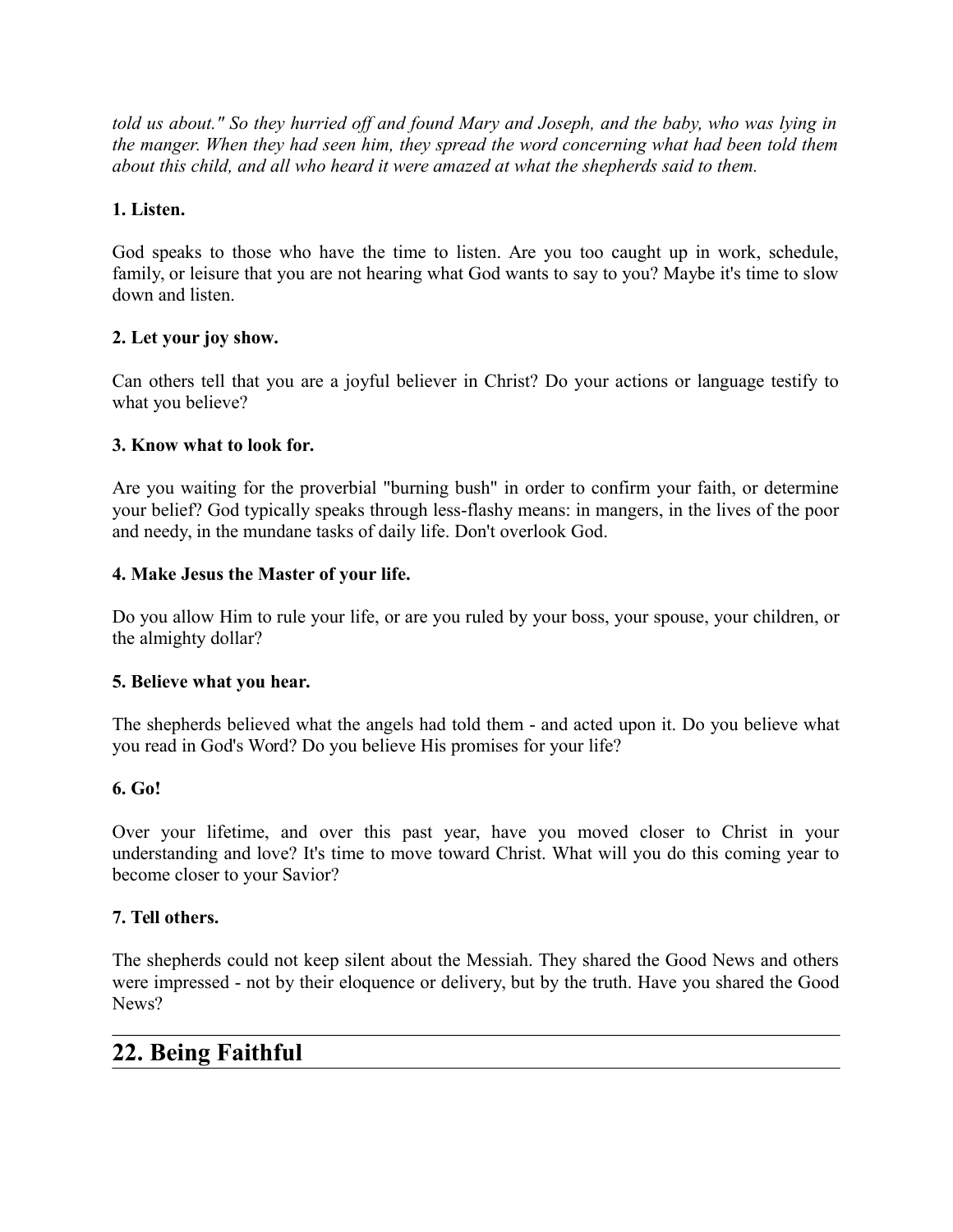(Mat 25:21 NIV) "His master replied, 'Well done, good and faithful servant! You have been faithful with a few things; I will put you in charge of many things. Come and share your master's happiness!'

Faithfulness is the basic, rudimentary, fundamental ingredient of character. We will not know God's blessing apart from faithfulness. What our nation needs are men who are: Faithful to Family - Remain faithful to your wife. Adultery is the ultimate act of unfaithfulness, but you don't have to commit the physical act of adultery to be unfaithful. Some have love affairs with their work, with sports, and other things. Also, your children need a dad who will be faithful. We have to keep our promises.

**Faithful with Finances** - Are we aware that God might be withholding a spiritual blessing from you because He's first tried you with money (Luke 16:11 NIV) So if you have not been trustworthy in handling worldly wealth, who will trust you with true riches? - Can we say true riches has spiritual power, insight into the Word of God, answered prayer, fellowship with Jesus Christ, and joy....?

**Faithful to Friends** - If we are asked to write letters to five people that we know that we could count on or that we consider to be a faithful man; would anybody write us a letter? Are we known as a faithful man?

**Faithful to the Fellowship** - This means to the church of the Lord Jesus Christ. The Bible teaches that we got to be faithful to the fellowship. We need to be faithful in the house of God on a regular basis, bringing our prayers, tithes, Bibles, love, and influence.

**Faithful to the Faith** - We must be faithful to the Word of God. We should be know as people with convictions, knowing the great truths of the Word of God, standing for the faith. It is our responsibility as a dad to be faithful to the faith and to teach the young disciples what the Word of God says.

### **Reasons to be Faithful**

We need to be faithful because Jesus Christ is faithful to us. Which of us has not sinned? Thank God for 1 John 1:9. If we confess our sins, he is faithful and just and will forgive us our sins and purify us from all unrighteousness. He's never failed to do it.

He's been faithful in temptation. Are you tempted? Thank God for 1 Cor 10:13. No temptation has seized you except what is common to man. And God is faithful; he will not let you be tempted beyond what you can bear. But when you are tempted, he will also provide a way out so that you can stand up under it.

He's faithful to keep us from falling. We don't stay saved by holding on to God. We're kept because He holds on to us. He preserves us faithful to the end. (1 Th 5:23-24) May God himself, the God of peace, sanctify you through and through. May your whole spirit, soul and body be kept blameless at the coming of our Lord Jesus Christ. The one who calls you is faithful and he will do it.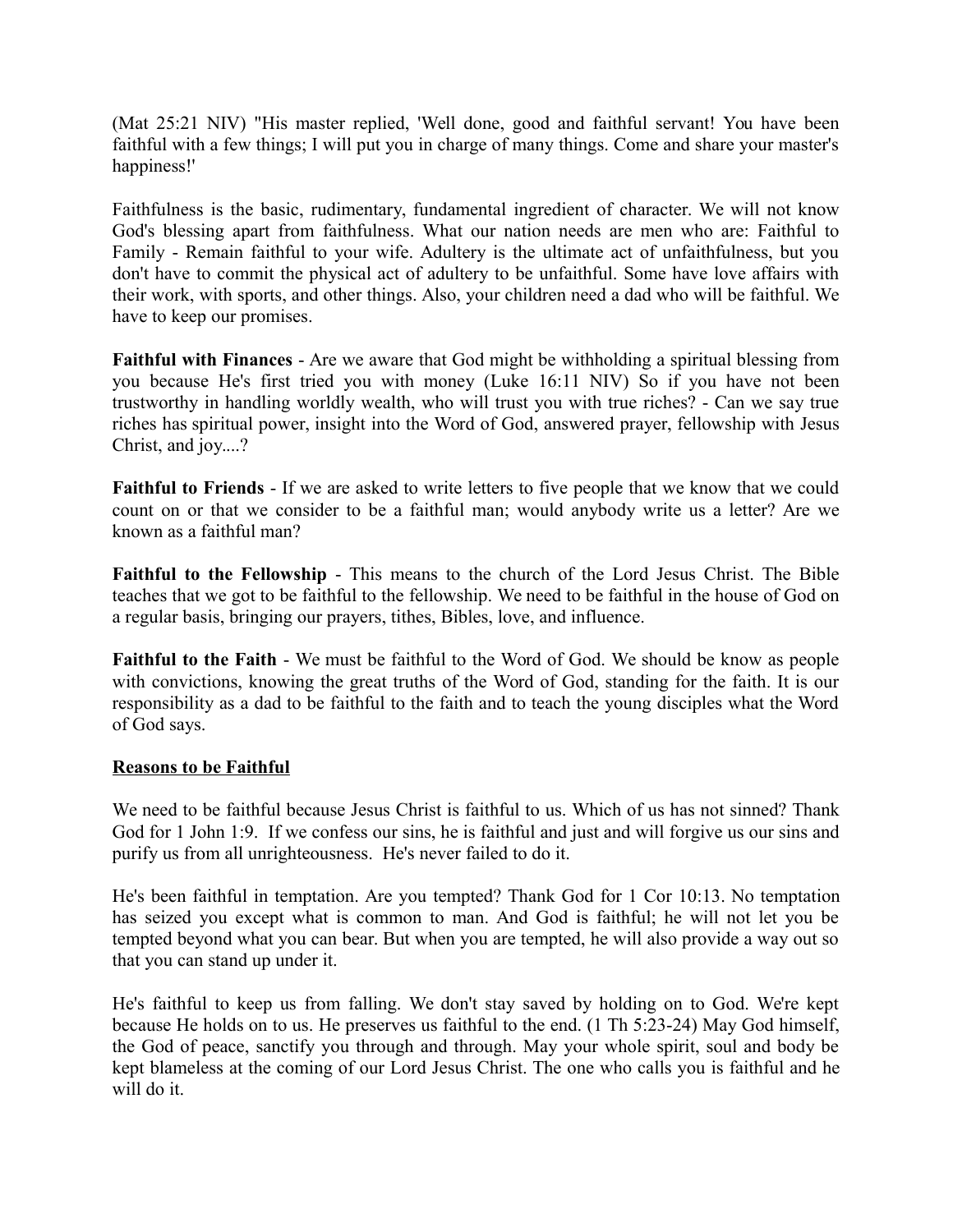### **How to be Faithful**

**1. Be faithful in the small things** . If you'll be faithful in the small things, the big things will take care of themselves (Luke 16:10). The big things in life are made up of little acts, little words, and little thoughts. Use integrity in the small things.

**2. Be faithful in the secret things.** What you are in secret is what you are. What we do when are alone tells lot about our heart and life. Are we faithful to God when we are alone? Be faithful in the secret things.

**3. Be faithful in the sacred things.** Be faithful to meet with God. Do we know how we have faithfulness? Not by resolution, not by gritting your teeth, but by abiding in Him. Let us go to Him; be committed to Him; surrender to Him; yield to Him; and God will make us faithful.

# **23. Christian Citizenship**

What does it mean to be a Christian in our country these days? It means, in a word, **to be like Christ** . God has called each of us to a standard by which we must live our lives - and that standard is truth and obedience. Though the tide of public opinion may sway and even storm at times against us, we must resolutely stand to be like Christ. The following are five responsibilities from the Word of God that all of us should have as Indian citizens.

### **1. Pray for government.**

1 Timothy 2:1-3 : I urge, then, first of all, that requests, prayers, intercession and thanksgiving be made for everyone-- for kings and all those in authority, that we may live peaceful and quiet lives in all godliness and holiness. This is good, and pleases God our Savior.

When Paul wrote this letter to Timothy, Nero was in power. This man lived in the very depths of depravity, and Paul exhorts us to "first of all" pray and offer thanksgiving for all men, including kings like Nero. Why? Because Proverbs 21:1 promises that, "The king's heart is in the hand of the LORD; he directs it like a watercourse wherever he pleases". God is in charge of the kings He has placed in authority over us! He can turn them whichever way He wills. The battle for godly government isn't won with upward fists of rebellion, but with downward, humble knees in prayer.

### **2. Pay for government.**

Romans 13:1-7 : Everyone must submit himself to the governing authorities, for there is no authority except that which God has established. The authorities that exist have been established by God. Consequently, he who rebels against the authority is rebelling against what God has instituted, and those who do so will bring judgment on themselves. For rulers hold no terror for those who do right, but for those who do wrong. Do you want to be free from fear of the one in authority? Then do what is right and he will commend you. For he is God's servant to do you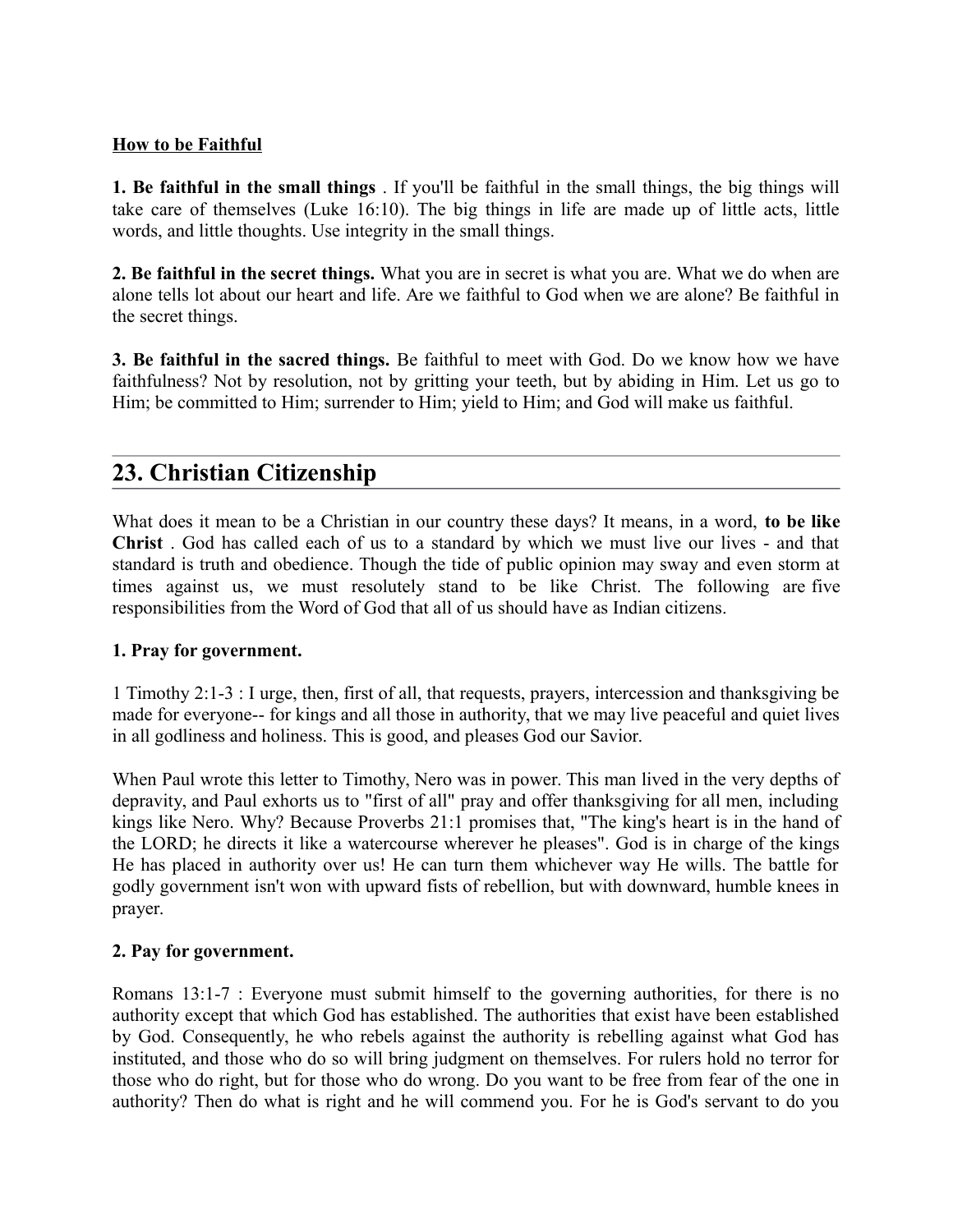good. But if you do wrong, be afraid, for he does not bear the sword for nothing. He is God's servant, an agent of wrath to bring punishment on the wrongdoer. Therefore, it is necessary to submit to the authorities, not only because of possible punishment but also because of conscience. This is also why you pay taxes, for the authorities are God's servants, who give their full time to governing. Give everyone what you owe him: If you owe taxes, pay taxes; if revenue, then revenue; if respect, then respect; if honor, then honor.

Just as we give our tithe, we are to pay our taxes. That's not just obeying the letter of the law, that is obeying the Master of the law. In Matthew 22:15-22, Jesus taught us to render unto the government that which it is due it, and render unto God that which is due Him. There wasn't an issue of whether the government was doing right by its people, but whether the people were doing right by their government. There's simply no loophole when it comes to paying taxes. Jesus did it, so must everyone.

#### **3. Praise government.**

1 Peter 2:17 : Show proper respect to everyone: Love the brotherhood of believers, fear God, honor the king.

We are to give honor and respect to our government officials because honor is due. The men and women who hold public office do so, and only so, because God has allowed them to hold office. Psalm 4:5 says, "Offer right sacrifices and trust in the LORD." Sometimes, it is hard, and I would venture to say, impossible for us to honor someone in public office who has shown himself or herself unworthy, and yet that is precisely what God has called us to do. We are to offer a sacrifice of praise, not because we agree with their politics, but because it is honoring to our King to do so.

#### **4. Preach to government.**

Ephesians 4:15 : Instead, speaking the truth in love, we will in all things grow up into him who is the Head, that is, Christ .

We are to speak the truth to our governmental leaders. We dare not be silent because we are called to share the gospel with whomever and wherever God calls us. We need to tell every official that what is politically correct is sometimes morally wrong! It is Satan's strategy to keep good people silent in evil times. Our calling is not to rise in the polls of popularity, but to pursue holiness! Without stammer or stutter or hint of equivocation, we need to speak up in truth for God's glory!

#### **5. Participate in government.**

1 Peter 2:12 : (1 Pet 2:12 NIV) Live such good lives among the pagans that, though they accuse you of doing wrong, they may see your good deeds and glorify God on the day he visits us.

Daniel Webster said, "Whatever makes a man a good Christian, makes him a good citizen." Let us not let the world intimidate us into believing the lie that the phrase, "separation of church and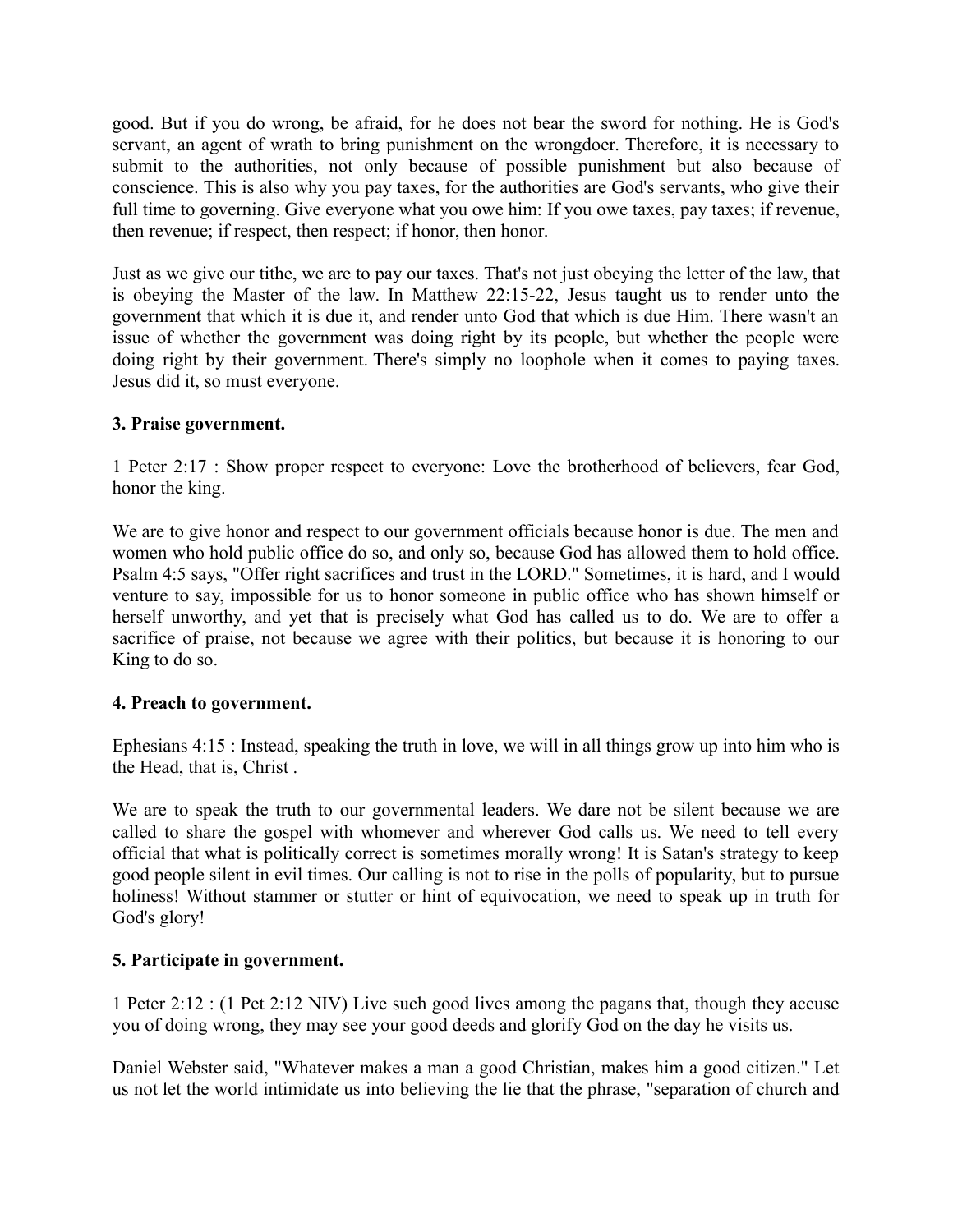state" is a mandate for our eradication or worse, neutralization from governmental affairs! When we were saved, we weren't disenfranchised from the world. We were saved to impact the world for Jesus Christ. To bring glory to God with every moment of every day. The only hope for our country is Jesus Christ! Our mission is to pray for the Holy Spirit to call sinners to Himself and for us to have an impact in our home, our neighborhood, our workplace, our community, and even our nation for the glory of Jesus Christ.

# **24. Teach Us To Pray**

Revelation 5:8 And when he had taken it, the four living creatures and the twenty-four elders fell down before the Lamb. Each one had a harp and they were holding golden bowls full of incense, which are the prayers of the saints.

At the center of John's description of heaven, these twenty-four elders are praying, holding a harp and what? Our prayers before God!

Luke 11:11:1 One day Jesus was praying in a certain place. When he finished, one of his disciples said to him, "Lord, teach us to pray, just as John taught his disciples." He said to them, "When you pray, say: "'Father, hallowed be your name, your kingdom come. Give us each day our daily bread. Forgive us our sins, for we also forgive everyone who sins against us. And lead us not into temptation.'" Then he said to them, "Suppose one of you has a friend, and he goes to him at midnight and says, 'Friend, lend me three loaves of bread, because a friend of mine on a journey has come to me, and I have nothing to set before him.' "Then the one inside answers, 'Don't bother me. The door is already locked, and my children are with me in bed. I can't get up and give you anything.' I tell you, though he will not get up and give him the bread because he is his friend, yet because of the man's boldness he will get up and give him as much as he needs. "So I say to you: Ask and it will be given to you; seek and you will find; knock and the door will be opened to you. For everyone who asks receives; he who seeks finds; and to him who knocks, the door will be opened. "Which of you fathers, if your son asks for a fish, will give him a snake instead? Or if he asks for an egg, will give him a scorpion? If you then, though you are evil, know how to give good gifts to your children, how much more will your Father in heaven give the Holy Spirit to those who ask him!"

#### **1. Believe**

If we are to have great prayers, we must understand the Character of God. He is a Father who loves us deeply! He wants us to come to him, he comes running to us, he turns his ear to hear us and he listens! Jesus was asked to teach them to pray and he taught them about the character of God. Why? So they would pray. Jesus said, "when you pray" -- expecting them to pray.

Prayer is not just a matter of who you are when you pray. We can all put on the spirituality for a prayer time. The real question is who we are when we are not praying. It is not a matter of believing for one moment, but believing throughout our day! Jesus taught them to pray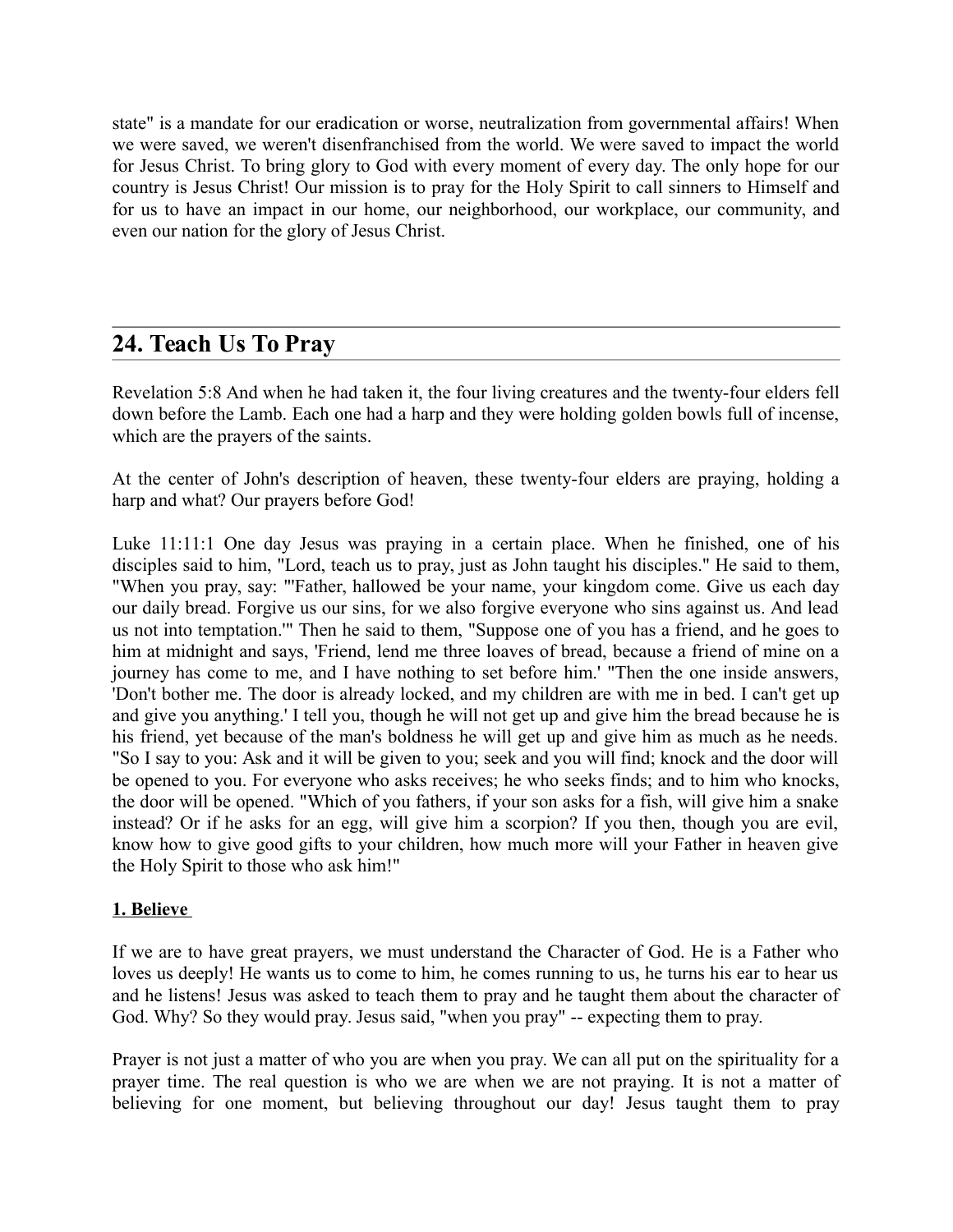specifically, as in Luke 11 when the man asked for "Three loaves of bread." If we are sitting around praying, "God, be with him," what is God supposed to do -- he is already there, by the man's side, but we are not really asking him to do anything!

## **2. Obey**

Jesus specifically prayed, "Forgive us our sins." Jesus knew that working through conflict with other people is what forms the basis of relationships. We need to expect that conflict in our relationships and learn to forgive so that we really learn to be brothers/sisters. Too often we are asked to pray for someone, so we do. "Father help this man get better." We don't believe that God cares. We don't care about this person because we don't even know him. Are we honest about this? Do we wrestle through with our heart, admitting to God, "I don't really care." Then we can wrestle with our heart and let God change it. If we don't admit to God what is really in our hearts when we are praying, how can we change?

### **3. Love**

Jesus has two characters in his illustration. The man and his "friend." Obviously, we are the man and God is described in this illustration as his "friend." There was a relationship expected when he asked for the bread. If we really love God and learn to love our neighbors we will pray for them. We will see the needs our friends have and we will turn to our friend who can meet them and talk about them! Who we pray for shows who we really love. Are we praying for everyone in our ministry? If we only go to God in times of trouble, we will be tempted to say, "God is not real." The truth is that our love for God was not real.

#### **4. Dare**

What else did Jesus teach in this parable? "because of the man's boldness he will get and give him what he needs." God is looking for boldness. Are we ready to be bold with God and actually get him to listen. Revelation 8:1 When he opened the seventh seal, there was silence in heaven for about half an hour. And I saw the seven angels who stand before God, and to them were given seven trumpets. Another angel, who had a golden censer, came and stood at the altar. He was given much incense to offer, with the prayers of all the saints, on the golden altar before the throne. The smoke of the incense, together with the prayers of the saints, went up before God from the angel's hand. Silence in heaven for 1/2 hour!!! All of heaven focused together, incredible worship and what else? Our prayers! Are we filling up heaven with our prayers?

# **25. Are You Really A Disciple?**

Acts 9:20-26 At once he began to preach in the synagogues that Jesus is the Son of God. [21] All those who heard him were astonished and asked, "Isn't he the man who raised havoc in Jerusalem among those who call on this name? And hasn't he come here to take them as prisoners to the chief priests?" [22] Yet Saul grew more and more powerful and baffled the Jews living in Damascus by proving that Jesus is the Christ. [23] After many days had gone by, the Jews conspired to kill him, [24] but Saul learned of their plan. Day and night they kept close watch on the city gates in order to kill him. [25] But his followers took him by night and lowered him in a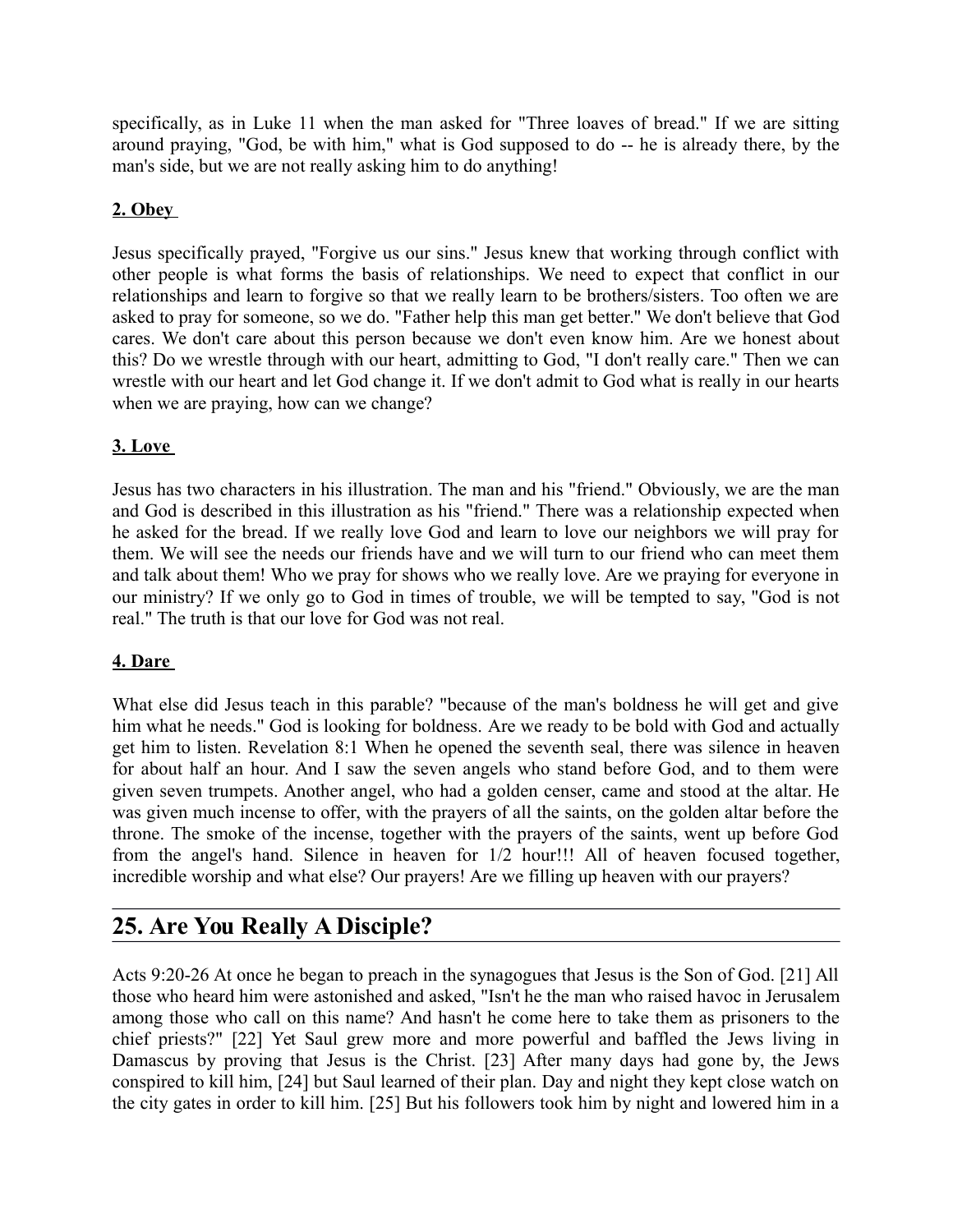basket through an opening in the wall. [26] When he came to Jerusalem, he tried to join the disciples, but they were all afraid of him, not believing that he really was a disciple .

Imagine the service in Jerusalem that day. Thousands came together, meeting outside. There were always visitors at the church in Jerusalem. We know this from Acts 5. Lots of people would come out of curiosity, with no real intention of becoming Christians. They would often walk around and ask one another, "Are you a disciple?". One day, after the fellowship break, somebody screamed out, "Hey! It's Saul!". Mothers grabbed their kids, people fell over one another running for the exits. Saul shouted, "Hey! It's all right! I'm a disciple!" How could they really know? Saul had to prove to them that he was a disciple. How could they know for sure?

"I have quiet times. I go to midweek in Damascus. I took notes while Barnabas taught . . ." These guys asking if he was a disciple had scars on their backs. They remembered Stephen's death. Taking notes, going to church wasn't enough. "You can't just walk into your church and say you're a disciple. There's got to be proof". What if someone confronted you in the fellowship. "Are you really a disciple?" What would you say? Some people don't say this, but they think it all the time. Our kids watch us, and they wonder. "Is my father really a disciple?" "He never studies the Bible with anybody". "In the Church they talked about family devotionals. What's that?" "He never has quiet times". Our kids are thinking it. "Wait a minute! My dad, my mom . . . are they really disciples?" "May be a member of this church for six years!" Church membership doesn't matter.

Acts 9:27-30 But Barnabas took him and brought him to the apostles. He told them how Saul on his journey had seen the Lord and that the Lord had spoken to him, and how in Damascus he had preached fearlessly in the name of Jesus. [28] So Saul stayed with them and moved about freely in Jerusalem, speaking boldly in the name of the Lord. [29] He talked and debated with the Grecian Jews, but they tried to kill him. [30] When the brothers learned of this, they took him down to Caesarea and sent him off to Tarsus.

Barnabas came forward, and confirmed that Saul was really a disciple. He had met Jesus, and he confirmed his faith by his boldness in preaching the word. "He was fearless! He talked and argued with them . . . he baffled them! We had to sneak him out". What did Peter and the apostles have to say? "I guess he really is a disciple. Look at his life". The question needs to be posed to everyone . . ."Are you really a disciple?". Not, "Do you go to midweek service? Did you pay your contribution?" The real question is this: "Have you put your life on the line? Are you really a disciple?" God has and always will expect you to give up everything to follow him. The call has been the same throughout history--to lay our lives on the line. God doesn't care when your stock options mature. He doesn't care if you can afford a house. He doesn't care if it's more comfortable in the suburbs than in the city. He does care if you'll give up that job, move to another place, do anything to help the kingdom grow.

In Genesis 22, God called **Abraham** to kill his son. "You need to give up everything". He tested Abraham's heart. In Exodus 3, he gave the same challenge to **Moses**. "You need to go back to Egypt, where they want to kill you, and lead my people out". To **David**, he challenged him to be hunted like a dog by the king, to put his life on the line. In **Jeremiah** 1:17, God knew he was young, but he had to put it all on the line as well. **Daniel** got down on his knees to pray that day,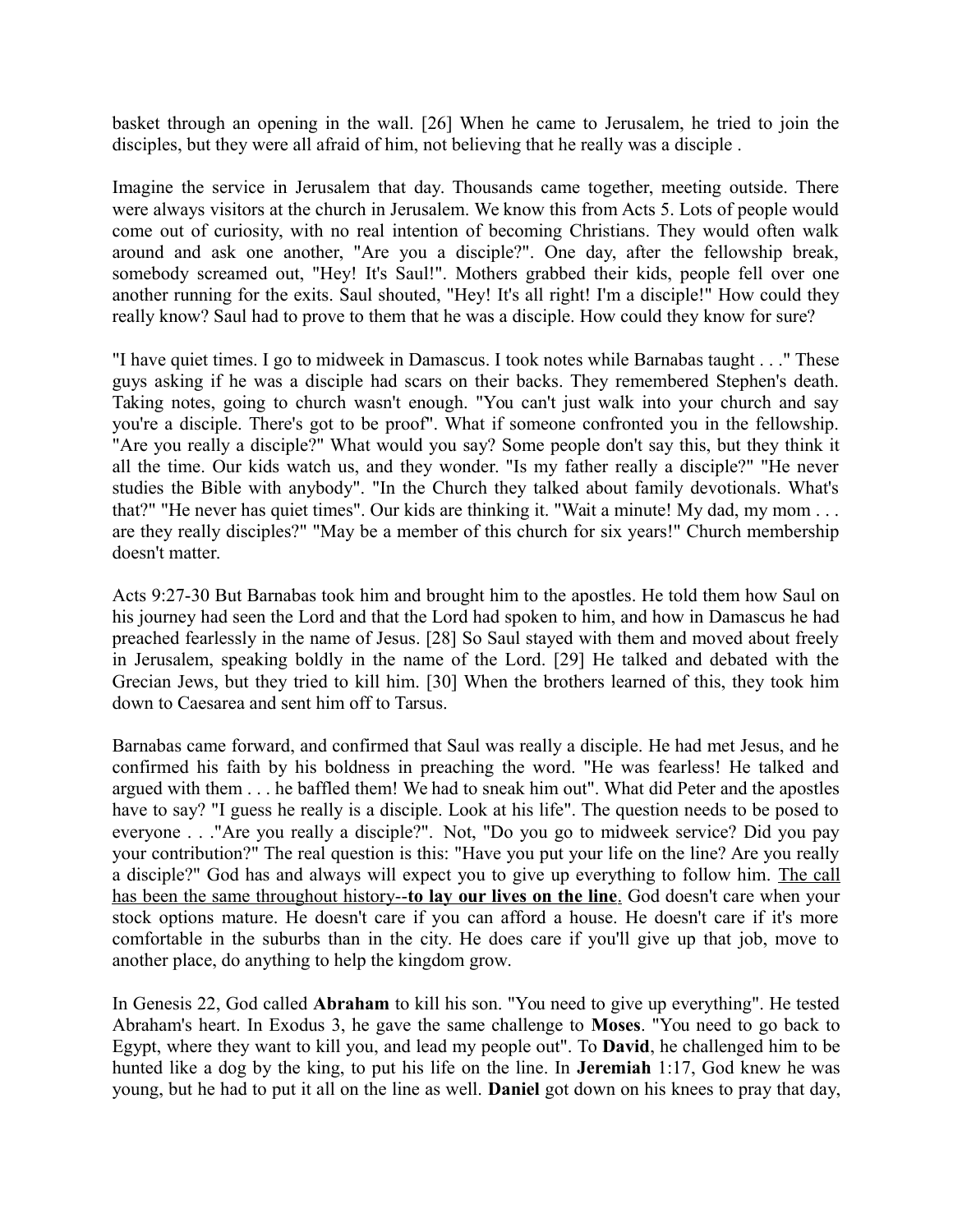and knew they were coming to kill him. He had to put it all on the line. In Ezekiel 24:15, **Ezekiel** even had to give up his own wife. These aren't just stories, they're not just veggie tales. These are real people, real men. They had to make real choices, real decisions in their lives. Just like us. They had to wrestle through things emotionally. How do we think Abraham felt? What kind of family devotional do we have the night before we go to kill our son? Jeremiah was a real guy. He had real ambitions, a real job, a family, parents . . . His parents probably weren't proud of him walking around naked and preaching sermons. God always has and always will expect you to give up everything to follow him.

Maybe you're an older disciple, lost your drive, getting more comfortable, more worldly. You go ask Solomon about whether comfort is a big deal or not. Unfortunately, I don't know where to go to ask him. Is he in heaven or in hell? How about Asa? Demas? All we know is that he deserted Paul because he loved the world. We have to decide if we're going to be real disciples, or if we'll be deserters. This is an historic time. God is moving in unprecedented ways. The world is more connected, more in contact, smaller than ever because of technology. God wants the world to hear the gospel at a pace never before anticipated. He wants barriers crossed that have never been traversed, and the Spirit will release his fire. We have to be a disciple, though. Don't let it pass us by.

Maybe a better question is this: "When's the last time you really were a disciple?" "When's the last time you put it all on the line? That's it! No backdoors, no recourse . . ." That's the excitement of a disciple. When's the last time you had it? So many of us have fallen away from being disciples. The joy, the excitement . . We come to church, we sit in the seats, but we've lost that edge, and we know it. 2 Peter 1:8-9 For if you possess these qualities in increasing measure, they will keep you from being ineffective and unproductive in your knowledge of our Lord Jesus Christ. [9] But if anyone does not have them, he is nearsighted and blind, and has forgotten that he has been cleansed from his past sins.Have we forgotten what it was like to be a brand new disciple? We couldn't go to sleep, we were so excited. We felt that God had a great dream for us, and we were so excited we couldn't sleep. That's what disciples feel. When's the last time we had our heart converted like that? We get baptized one time for the forgiveness of sins, but our heart's had to be converted over and over.

Three simple points to call us back to the standard of being real disciples:

#### **1. Do We Really Have a Purpose?**

Mark 1:16-18 As Jesus walked beside the Sea of Galilee, he saw Simon and his brother Andrew casting a net into the lake, for they were fishermen. [17] "Come, follow me," Jesus said, "and I will make you fishers of men." [18] At once they left their nets and followed him.

Jesus didn't call them to salvation, to forgiveness, to heaven, to relationships. He called them to their purpose. "I'll make you into something, and you'll have a purpose". When Jesus called Saul, he didn't call him to any of these things either, but to a purpose. "You're persecuting me, you're kicking against the goads. Need to get on my side". "Go to see Ananias, and he'll tell you what to do. I'm calling you to a purpose". So many of us have lost that purpose in the church. We're here for different reasons. On a fundamental level, our motivations for being in the church are off. We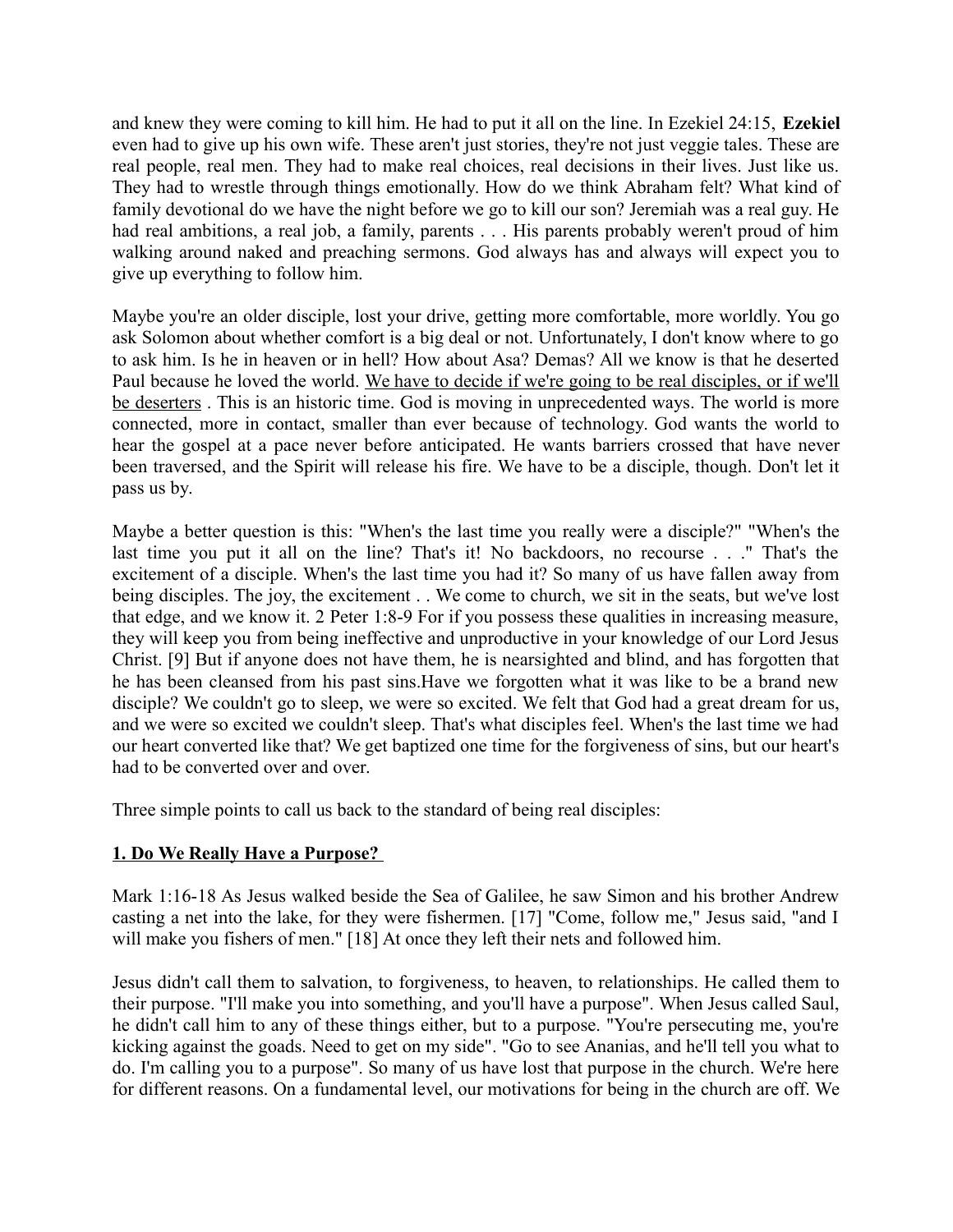come to church looking to be entertained, rather than looking to be equipped. We want to learn how to make a date, rather than how to make a disciple. We look for an emotional boost, rather than looking for a baptism.

Everything we have is to allow us to live out our purpose. Why do we have our job? Our wife, our family, our home, our roommates-- all to make us a better **disciple-maker**. Everything in our lives has been given by God to help us bring people to God. Marriage isn't just for fun, it's not an end in itself. It's to help us be more effective. This is even why we go through the hard times we go through. It's all part of God's plan. God wanted us to be more intense, more focused in our efforts to make more disciples. Why are some of us struggling financially, even physically in our families? God wants to help us to become better, more effective disciple-makers. When we love our purpose, all these challenges fit into place . It all makes sense. When we don't love our purpose, these things all bother us, frustrate us, make us bitter.

1 Cor 2 says we all have the mind of Christ. Why don't we feel more of the things that he felt? It's simple. We don't do the things that he did. If we did more like him, we'd feel more like him. Imagine Jesus spitting in a man's eyes and restoring his sight. What an exciting thing! Jesus got to experience the joy of changing lives every single day. Every day he healed . . . He gave hope, he forgave sins, he healed the broken, crushed and guilty. Imagine those eyes of gratitude. "Wow! I can't believe you care that much". That's what Jesus felt every day, and we get to have those experiences as disciples. We get to study the Bible with people. We break out the Kingdom study which is exciting. We get to reveal God's plan, study Light and Darkness with them. Suddenly, it's all clear. We get to see their eyes open, get baptized, come out of the water, and start over. That's what disciples do. That's what Jesus did. More of us need to get our hands wet.

We'll move anywhere when we love our purpose. We'll love giving as well. "Just let us know the need, and we'll meet it. Whatever is needed, just tell us". When we love our purpose, we love discipling. We won't avoid it--we'll desire it. When we love our purpose, we love openness. We love being open. 1 John 1--need to come into the light voluntarily. When we get open, God can work in our life and fix anything in our past. When we get into the light, then and only then God can really use us. When's the last time we opened up somebody's eyes? When's the last time we led the study? Let us share our life, get our own hands wet, and we'll feel the joy of Jesus.

#### **2. Do We Really Have a Vision?**

The Antioch Church was the first to reach out to Gentiles, the first to give money for the needy in Jerusalem. Their leadership group was so diverse, with people from all races and generations. They were the first to have the vision of the world being evangelized, to send people out. To really be a disciple, we've got to have a vision of what God's doing in our time right now. In the first century, there were only 300 million people in the world. Paul used his own technology. He wrote letters, put on his shoes and walked down the road. Now, there are more than seven billion people in the world, and we have awesome technology. Eph 1:22 says that God put everything under Jesus' feet for the church. That includes the Internet. With technology, we can reach people at a rate never-before matched. Countries that we can't get Bibles into can receive the message electronically.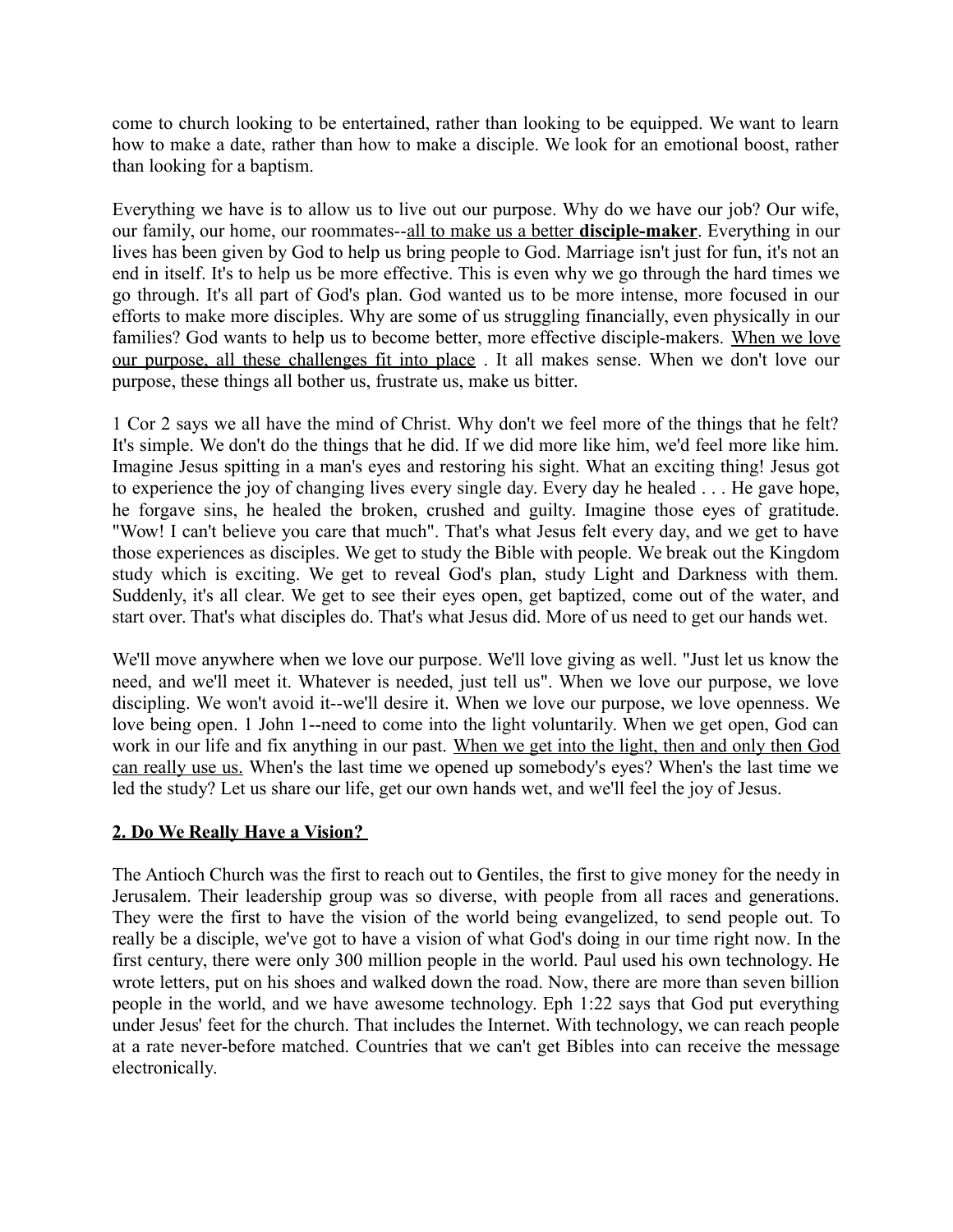Do we have a vision as a disciple? Do we have a vision for God using us?

#### **3. Do You Really Want to Kick Against the Goads?**

Acts 26:14 We all fell to the ground, and I heard a voice saying to me in Aramaic, 'Saul, Saul, why do you persecute me? It is hard for you to kick against the goads.'

It's hard to kick against the goads. We get really worn out, really tired. It's hard to be unbelieving in the midst of everybody else seeing unbelievable things. We've felt it when we were too tired to have those family devotionals. We 've felt it when we decide not to heed the call to go to missions. We've felt it when we decide to buy that house so far away from the disciples. We felt the wind, we felt the "whoosh" of the kingdom blowing by. The kingdom isn't too far beyond us. We just have to decide to be a disciple again. All we have to do is to stop kicking against the goads. It just isn't that hard. A simple decision.

Let us ask ourself : "Am I really a disciple? When was the last time I was a disciple?" "How am I kicking against the goads? Do I really have a purpose? Do I really share my faith?" "Do I love studying the Bible with people? Do I love opening eyes? Do I have the vision?" "Am I excited about God's destiny for my life? Am I in the throes of it? What sin is holding me back?"

God wants to unleash the Holy Spirit in each of our lives. He wants the passion back, the joy back. He wants the excitement in our eyes, the spring in our step, the zeal in our hearts.

# **26. One Lord, One Faith, One Baptism**

Ephes. 4:1-6 - As a prisoner for the Lord, then, I urge you to live a life worthy of the calling you have received. [2] Be completely humble and gentle; be patient, bearing with one another in love. [3] Make every effort to keep the unity of the Spirit through the bond of peace. [4] There is one body and one Spirit--just as you were called to one hope when you were called-- [5] one Lord, one faith, one baptism; [6] one God and Father of all, who is over all and through all and in all.

At times in our lives we can get softer, lose convictions, can abandon the faith. Unless we constantly call ourselves back to God and his Word, we will fail to be God's movement. We need to be strong on the basics. God can use us when we have His words in our heart.

#### **1. As Disciples We Got to Be Rooted in the Word of God**

As disciples we need to have that "just say the word" heart. Whatever the Bible says is what we'll do. We've got to accept God's word, be rooted in it, and root out the denominational heart. The denominational heart produces attitudes and not action, a more comfortable view. It's so easy to say, "That bothers me. That upsets me. That offends me".

1 Peter 4:11 If anyone speaks, he should do it as one speaking the very words of God.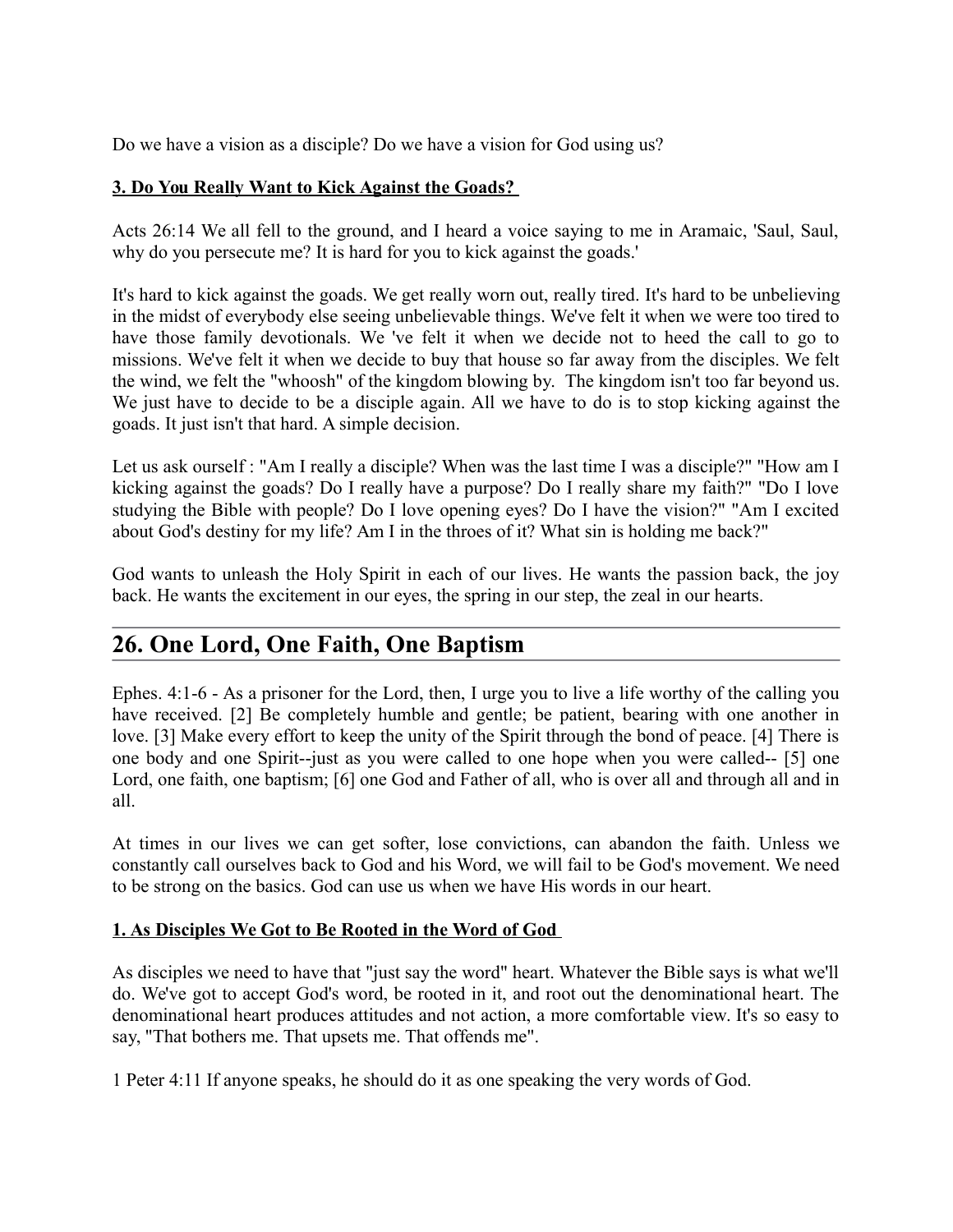We always need to ask "What does the Bible say?" It's not a matter of who is right, but of what is right.

Matthew 22:29 Jesus replied, "You are in error because you do not know the Scriptures or the power of God.

Are we rooted in the Bible? Are we taking a nibble here and a nibble there at the word or are we taking a full-course meal of the word, rooted and established, listening to every word?

Matthew 4:4 Jesus answered, "It is written: 'Man does not live on bread alone, but on every word that comes from the mouth of God.'"

Jesus came to preach God's word, God's message and not his own. We need to preach God's message, not our own brand of discipleship, our own version. What helped Jesus in the hour of temptation was turning to the strength of the Scriptures. Many of us turn to emotions; we turn to our feelings when we are struggling. That leads us to compromise the scriptures. We got to be rooted in the word. We need to be prepared in season and out of season.

#### **2. As disciples We Got To Be Riveted on Being One**

John 17:11 - I will remain in the world no longer, but they are still in the world, and I am coming to you. Holy Father, protect them by the power of your name--the name you gave me--so that they may be one as we are one .

John 17:21 - that all of them may be one, Father, just as you are in me and I am in you. May they also be in us so that the world may believe that you have sent me.

John 17:23 - I in them and you in me. May they be brought to complete unity to let the world know that you sent me and have loved them even as you have loved me.

Jesus was all about oneness. He was riveted on being one. How about us?

John 14:6 - Jesus answered, "I am the way and the truth and the life. No one comes to the Father except through me.

Jesus is the way, the truth, the life. He never had a problem with oneness. He stood on it

Acts 4:12 - Salvation is found in no one else, for there is no other name under heaven given to men by which we must be saved."

There's only one way to God. Jesus was riveted on oneness

Matthew 12:30 - "He who is not with me is against me, and he who does not gather with me scatters.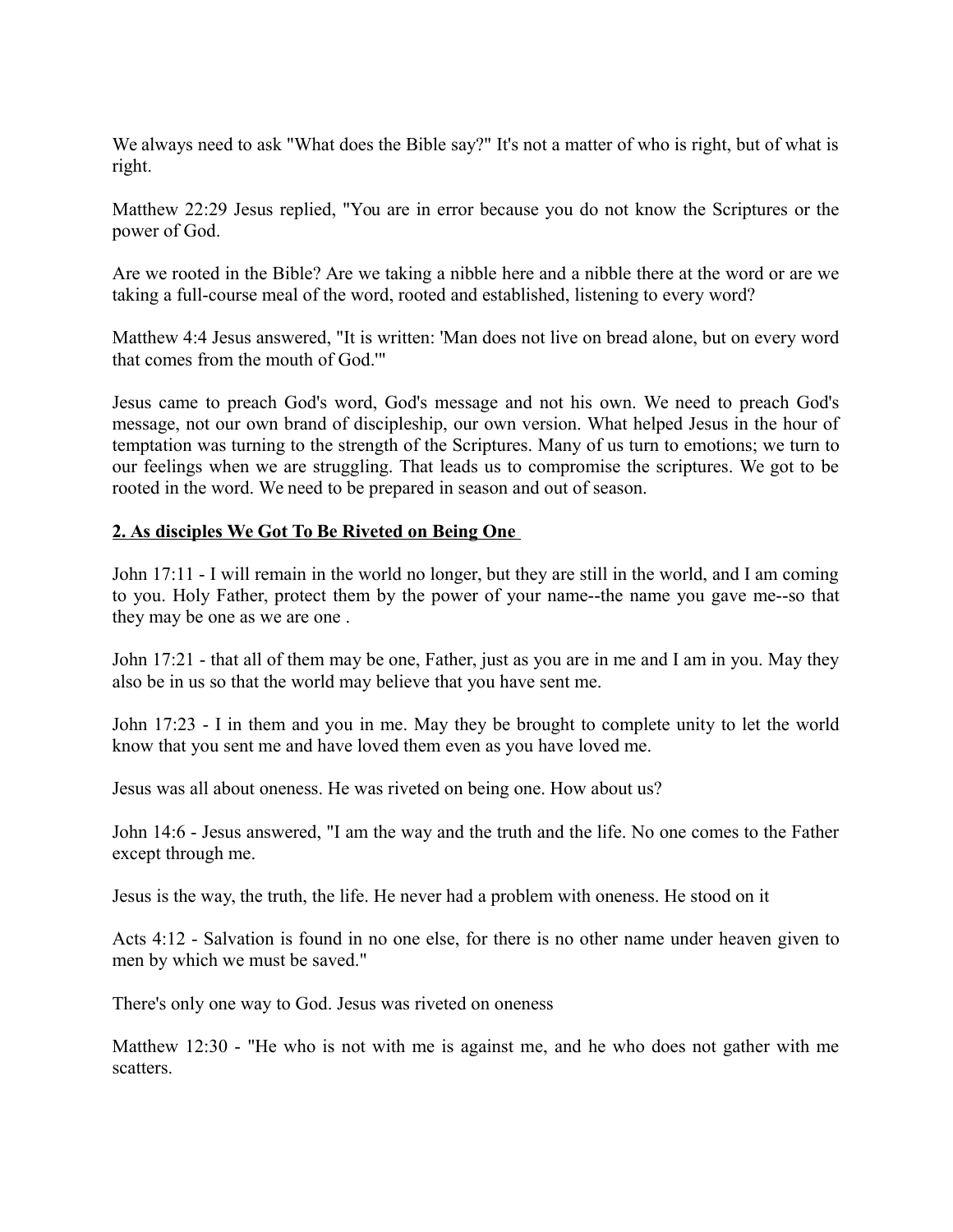One Lord, one faith, one body, one baptism?.. We want our choices. One leaves us no choices, no alternatives. We feel limited. People love to have it their way. We want our choices. We don't want just one. We can have our choices on burgers or coffee, but not with God. One is all we need. Are we riveted on oneness?

As disciples we got to be rooted in the word of God, and riveted on being one. We only need one master. Jesus is Lord of our life, Lord of our schedule. He is everything we need, and we need to give Him everything. Jesus is Lord of our doctrine. Jesus needs to be Lord of our family, Lord of our job. Everything is His.

#### **3. As disciples We Got To Be Resolved To Let The World Know**

Jesus was resolved to let the world know about His father. We need to be resolved as well. We don't have to be in confusion. We don't have to be lost in a sea of many doctrines.

Ephes. 3:10 - His intent was that now, through the church, the manifold wisdom of God should be made known to the rulers and authorities in the heavenly realms,

We are the manifold wisdom of God. Can we believe that? If we entered the kingdom of God, we are God's dream, His manifold wisdom, and His church. And we need to get this message all throughout the world. If we are not converting people in the world then the world is converting us towards it.

God's kingdom is unbelievable. God wants to fill us with His spirit and His word, and use us to change the world even this coming year.

## **27. Be Convinced, Be Determined And Do The Conquering**

Isaiah 30:21 : Whether you turn to the right or to the left, your ears will hear a voice behind you, saying, "This is the way; walk in it."

What is God whispering to you today?

#### **1. Don't be condemned, be convinced**

We all sin, and every sermon we hear makes us feel more and more condemned. We think that God will never answer our prayers because of what we did. We think we deserve a special-needs child because of what we did.

Romans 8:1-2 : Therefore, there is now no condemnation for those who are in Christ Jesus, [2] because through Christ Jesus the law of the Spirit of life set me free from the law of sin and death.

The Holy Spirit came so we would never feel condemned again.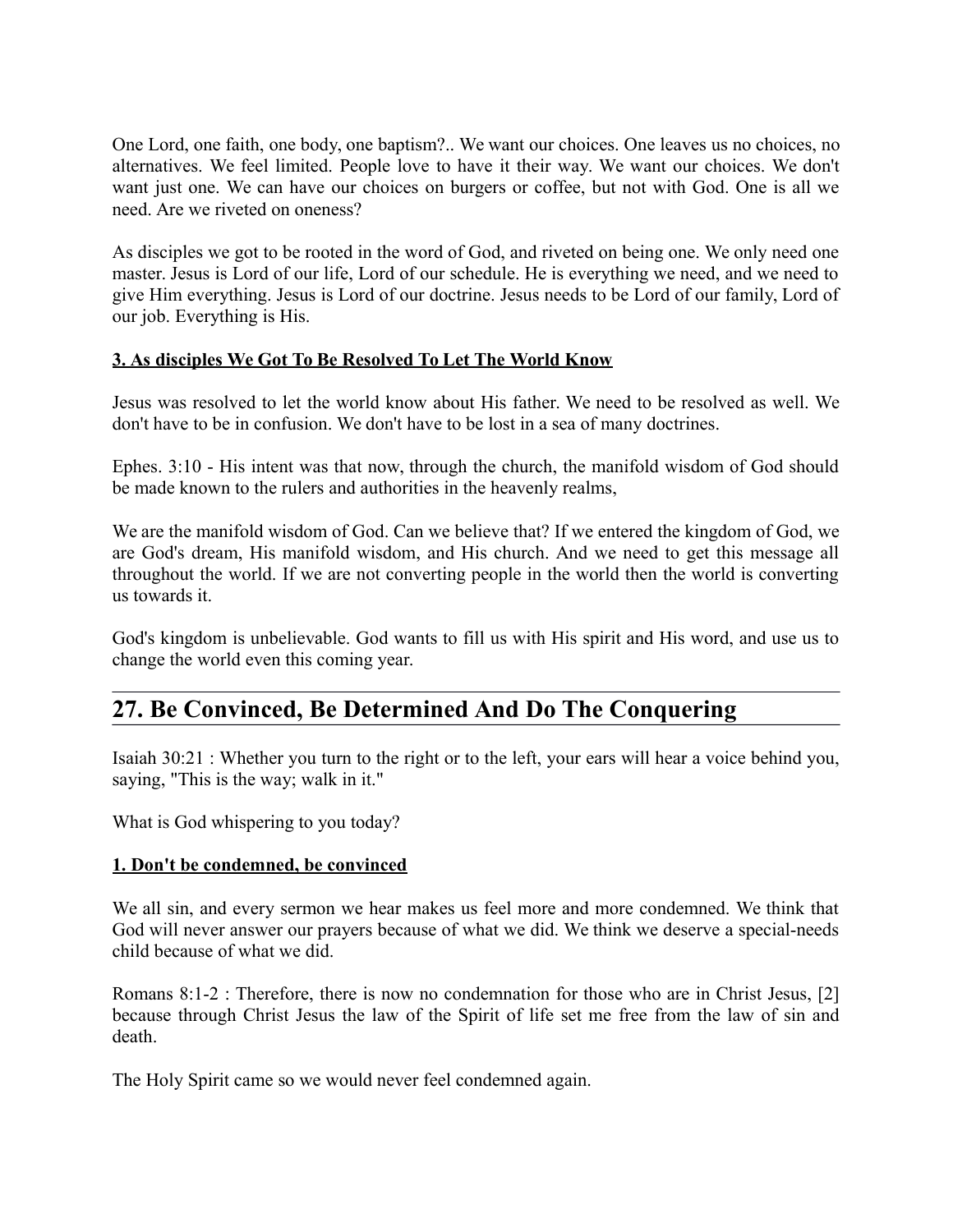Romans 8:5-11 : Those who live according to the sinful nature have their minds set on what that nature desires; but those who live in accordance with the Spirit have their minds set on what the Spirit desires. [6] The mind of sinful man is death, but the mind controlled by the Spirit is life and peace; [7] the sinful mind is hostile to God. It does not submit to God's law, nor can it do so. [8] Those controlled by the sinful nature cannot please God. [9] You, however, are controlled not by the sinful nature but by the Spirit, if the Spirit of God lives in you.

We have Jesus' spirit living in us. If we are controlled by the Spirit, our mind is filled with life and peace. Are we convinced that the Spirit of God lives in us.

#### **2. Don't be defeated, be determined**

Romans 8:28 : And we know that in all things God works for the good of those who love him, who have been called according to his purpose.

God has called us. God has chosen us. God loves us. God has called us according to His purpose. Whatever happening in our lives, God works for the good because He loves us. We need to be determined in our calling. We got to surrender and be submissive to God's plan. God has plans to prosper us and not to harm us (Jer. 29:11). Plans to give us hope and a future.

#### **3. Don't be conquered, but do the conquering**

Romans 8:37-39 : No, in all these things we are more than conquerors through him who loved us. [38] For I am convinced that neither death nor life, neither angels nor demons, neither the present nor the future, nor any powers, [39] neither height nor depth, nor anything else in all creation, will be able to separate us from the love of God that is in Christ Jesus our Lord.

Win small, win early and win often. Failure is not fatal, because God forgives. There have been times that we've been hateful. God forgives and we move on. We've been bitter, yet failure isn't fatal. God forgives us, and we move on. We mess up our marriage and our family. It's not fatal. God forgives. Let's move on. In everything, our family, job, ministry... we are more than conquerors through Him who loves us. Nothing will be able to separate us from the love of God that is in Christ Jesus. Nothing is impossible for God. Let us dream to fulfil God's purpose of His calling in our lives.

# **28. Remembering The Day Of The Lord**

2 Peter 3:10-13 But the day of the Lord will come like a thief. The heavens will disappear with a roar; the elements will be destroyed by fire, and the earth and everything in it will be laid bare. [11] Since everything will be destroyed in this way, what kind of people ought you to be? You ought to live holy and godly lives [12] as you look forward to the day of God and speed its coming. That day will bring about the destruction of the heavens by fire, and the elements will melt in the heat. [13] But in keeping with his promise we are looking forward to a new heaven and a new earth, the home of righteousness.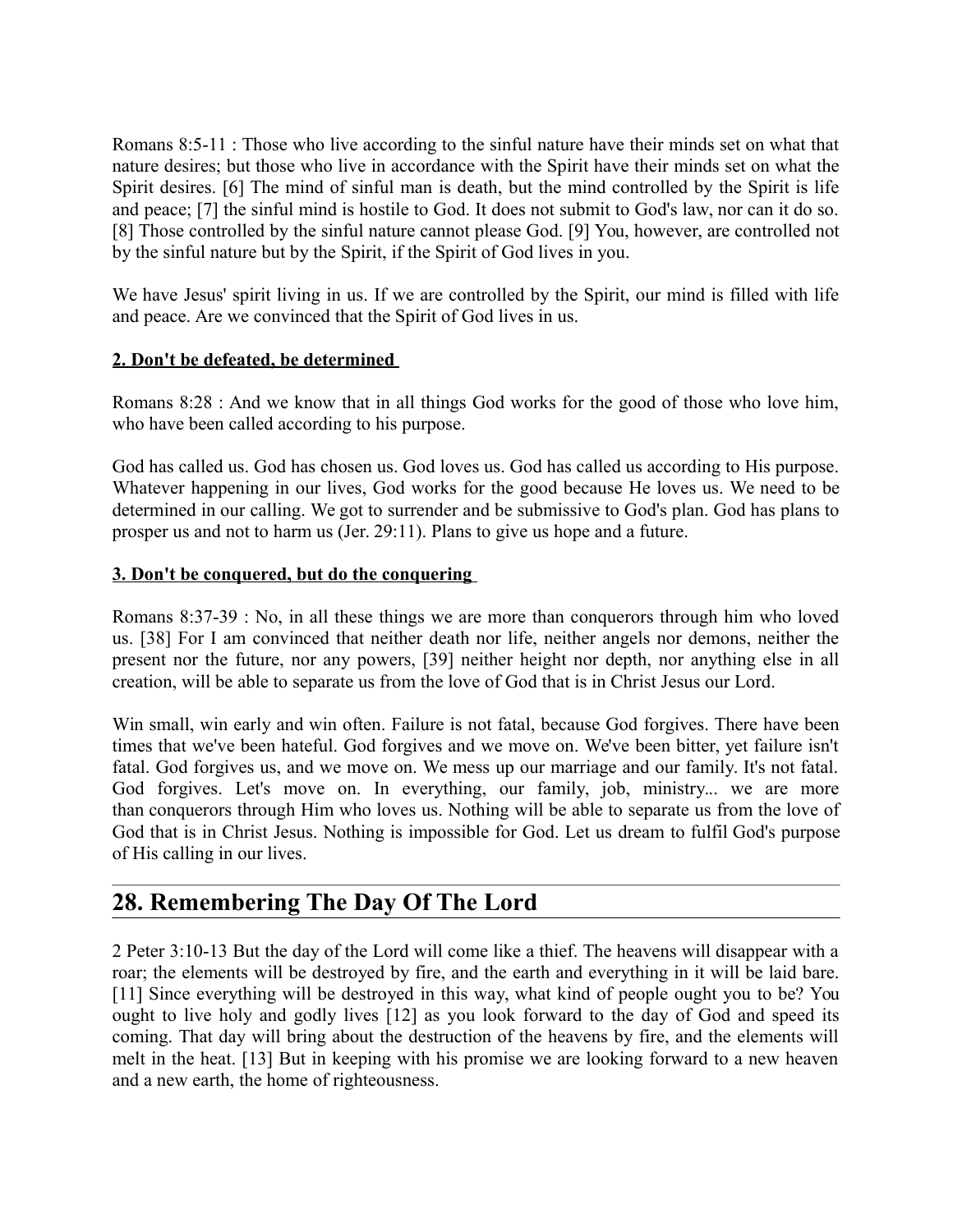The Bible says that when the Lord comes back, everything will be destroyed. The Bible says that everything will be burned with fire. We look down, and everything on earth is gone. Our certificates, our achievements, medals, our savings, everything will be destroyed with fire. If that's where it's all going, what kind of lives should we live?

Ever go to the beach and make a sand castle? The first high tide comes in and just wipes it out. We think, "I won't work so hard next time". It's just not that much fun when we know it's all going to be destroyed in a few minutes. Maybe we've been saving up for retirement. It's all gone. Everything. Know what's the only thing that will be left? Us and God

What kind of people should we be, now that we know it's all going to be destroyed?

## **1. Grow as You Go**

2 Peter 1:5-11 For this very reason, make every effort to add to your faith goodness; and to goodness, knowledge; [6] and to knowledge, self-control; and to self-control, perseverance; and to perseverance, godliness; [7] and to godliness, brotherly kindness; and to brotherly kindness, love. [8] For if you possess these qualities in increasing measure, they will keep you from being ineffective and unproductive in your knowledge of our Lord Jesus Christ. [9] But if anyone does not have them, he is nearsighted and blind, and has forgotten that he has been cleansed from his past sins. [10] Therefore, my brothers, be all the more eager to make your calling and election sure. For if you do these things, you will never fall, [11] and you will receive a rich welcome into the eternal kingdom of our Lord and Savior Jesus Christ.

This passage tells us we need to continue to grow, in increasing measure, to make it. How much are we growing spiritually? It's a funny thing in the church. People get up to preach and ask, "Are you fired up?" If your first answer isn't good enough, they ask again and again. That's man made fire. The older disciples say "Amen" to that. There are some disciples that are always fired up. We don't have to ask--it's obvious. We know who the fired-up disciples are? They're the ones who are changing. It says here that if you have these qualities in increasing measure, you'll never fall.

How is our faith? Can we say that it has increased since the time we got baptized? Are we goodhearted person? Are we inclined to do right? How about just being a good person, having a good heart about things. Are we growing in our Bible knowledge? Are we serious about growing in your knowledge? Are we moaning about getting up in the morning. Just that extra 20 minutes can change the denominational Quiet Time completely. Is our eyes fixed on television or on visions for God's Kingdom. One of the reasons we don't change is that we discourage others from challenging us. Do we avoid challenges, or cherish them? We need to grow in our perseverance. Are we the kind of person that everybody wants to be around? Some of us are just not that encouraging to be around. This point is called "Grow as You Go." Could be called "Grow Or Go"

2 Peter 3:17-18 Therefore, dear friends, since you already know this, be on your guard so that you may not be carried away by the error of lawless men and fall from your secure position. [18]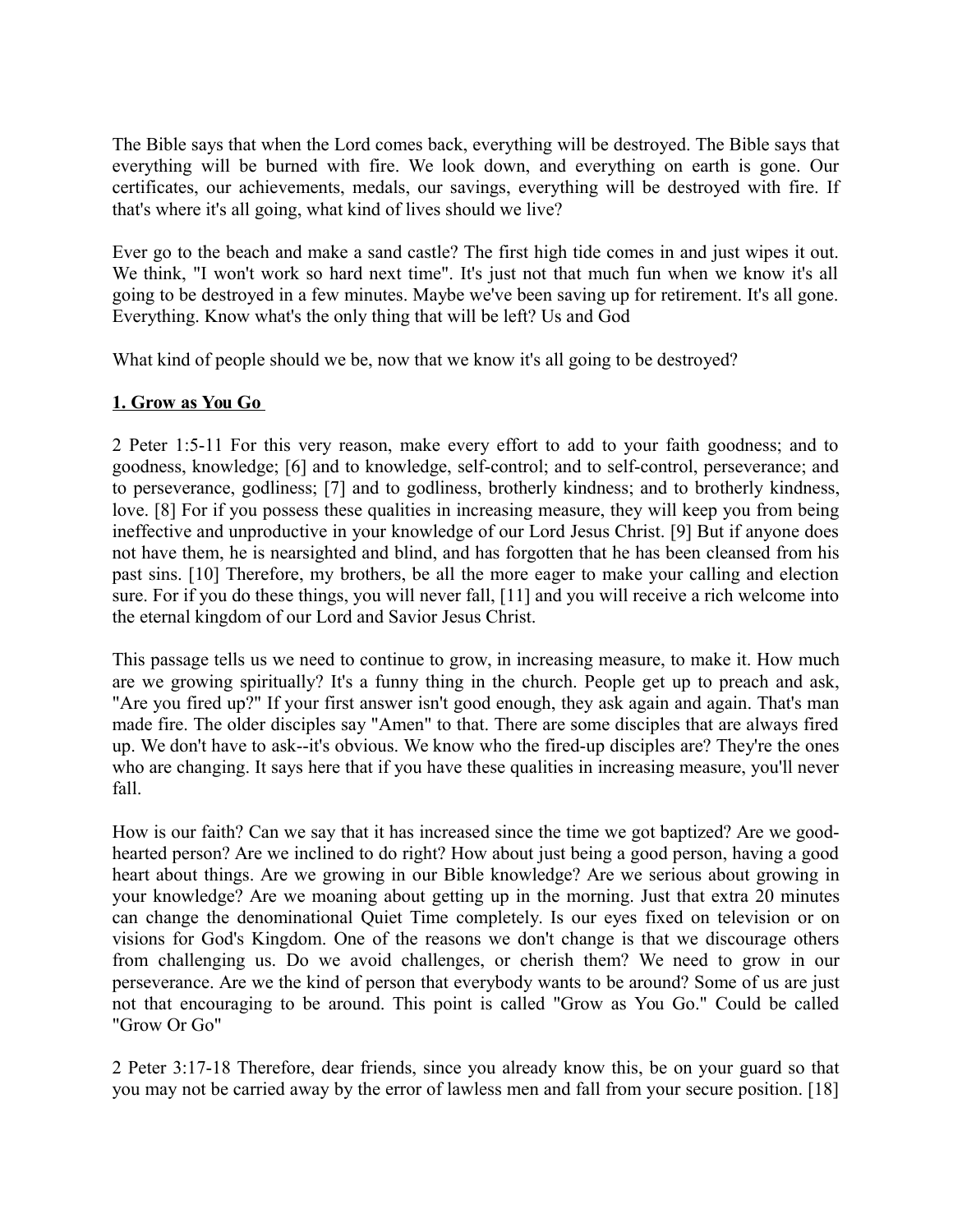But grow in the grace and knowledge of our Lord and Savior Jesus Christ. To him be glory both now and forever! Amen. We can fall from our position. The way we avoid it is to grow as we go.

#### **2. Remember to Remember**

Did you ever forget something? When we get older, either it gets worse or we notice it more. Ever go into a room for something and we can't remember what it was? It seems like the Israelites in the old testament just couldn't remember anything. 2 Peter is all about remembering. We need to remember to remember.

2 Peter 1:12-15 So I will always remind you of these things, even though you know them and are firmly established in the truth you now have. [13] I think it is right to refresh your memory as long as I live in the tent of this body, [14] because I know that I will soon put it aside, as our Lord Jesus Christ has made clear to me. [15] And I will make every effort to see that after my departure you will always be able to remember these things. What's Peter saying here? "I know you know this stuff, but I'm going to remind you to remember" Why? So even when I'm dead and gone, you'll remember the important things

2 Peter 3:1-2 Dear friends, this is now my second letter to you. I have written both of them as reminders to stimulate you to wholesome thinking. [2] I want you to recall the words spoken in the past by the holy prophets and the command given by our Lord and Savior through your apostles.Peter wanted to stimulate them to wholesome thinking. We've got to remember to remember. What should we remember?

**a. Who we were :** 2 Peter 1:9 But if anyone does not have them, he is nearsighted and blind, and has forgotten that he has been cleansed from his past sins. When we forget who we were, it really causes problems in our life spiritually.

1 Cor. 1:26-29 Brothers, think of what you were when you were called. Not many of you were wise by human standards; not many were influential; not many were of noble birth. [27] But God chose the foolish things of the world to shame the wise; God chose the weak things of the world to shame the strong. [28] He chose the lowly things of this world and the despised things--and the things that are not--to nullify the things that are, [29] so that no one may boast before him. One of the problems we have sometimes is we forget who we were before we came into the kingdom. We've been in the kingdom for a while, and all of a sudden we think we know everything. We're ready to vote on what should be taught, whether we should have a campaign. Paul says we need to remember who we were before we came into the kingdom.

1 Cor. 6:9-11 Do you not know that the wicked will not inherit the kingdom of God? Do not be deceived: Neither the sexually immoral nor idolaters nor adulterers nor male prostitutes nor homosexual offenders [10] nor thieves nor the greedy nor drunkards nor slanderers nor swindlers will inherit the kingdom of God. [11] And that is what some of you were. But you were washed, you were sanctified, you were justified in the name of the Lord Jesus Christ and by the Spirit of our God. This is what most of us were. We're all in here. But look what's happened to us. If we can just remember where we came from, we'll stay on course. It's so sad to see someone come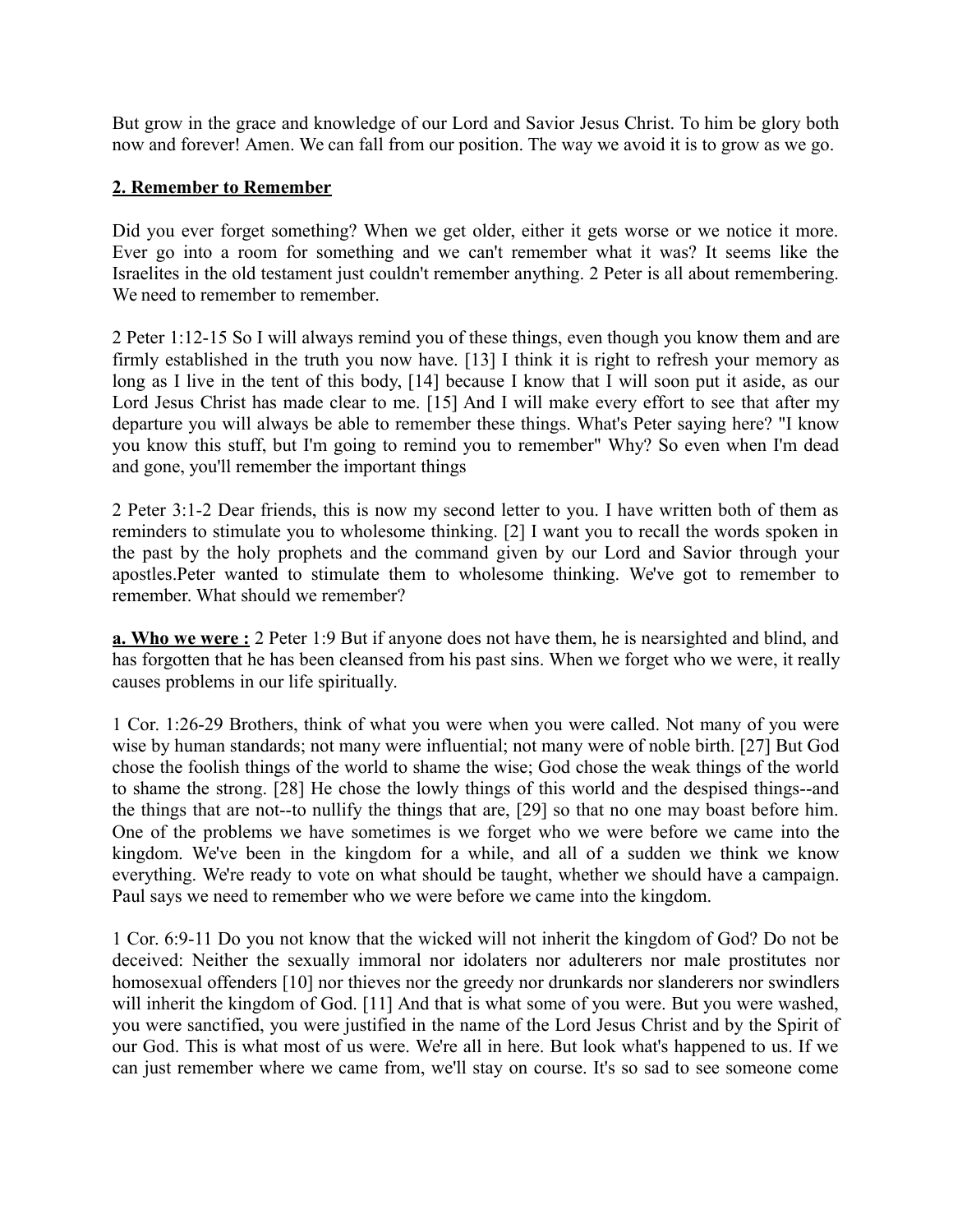into the kingdom, and then forget what the world is like. They forget the shallowness, the selfishness, the loneliness, the emptiness out there.

**b. Who God is :** Sometimes we forget who God is. 2 Peter 3:3-7 First of all, you must understand that in the last days scoffers will come, scoffing and following their own evil desires. [4] They will say, "Where is this 'coming' he promised? Ever since our fathers died, everything goes on as it has since the beginning of creation." [5] But they deliberately forget that long ago by God's word the heavens existed and the earth was formed out of water and by water. [6] By these waters also the world of that time was deluged and destroyed. [7] By the same word the present heavens and earth are reserved for fire, being kept for the day of judgment and destruction of ungodly men.There are a lot of people around who think we're stupid, to wait for Jesus for 2000 years The same thing happened in the first century. It's amazing. Look at what Peter says . . . They "deliberately forget." That's what anybody who leaves the Lord has to do. We have to remember to remember, or we'll deliberately forget.

**c. What time it is :** 2 Peter 3:8-9 But do not forget this one thing, dear friends: With the Lord a day is like a thousand years, and a thousand years are like a day. [9] The Lord is not slow in keeping his promise, as some understand slowness. He is patient with you, not wanting anyone to perish, but everyone to come to repentance. It is like when we hit the next millennium, it's really only the third day. The Lord is not slow in keeping His promise. He wanted everyone to come to repentance. Being Lord's servants in this time, are we in line with the Lord's plan.

#### **3. When We're Down, Let us not Doubt the Deliverer**

2 Peter 2:4-10 For if God did not spare angels when they sinned, but sent them to hell, putting them into gloomy dungeons to be held for judgment; [5] if he did not spare the ancient world when he brought the flood on its ungodly people, but protected Noah, a preacher of righteousness, and seven others; [6] if he condemned the cities of Sodom and Gomorrah by burning them to ashes, and made them an example of what is going to happen to the ungodly; [7] and if he rescued Lot, a righteous man, who was distressed by the filthy lives of lawless men [8] (for that righteous man, living among them day after day, was tormented in his righteous soul by the lawless deeds he saw and heard)-- [9] if this is so, then the Lord knows how to rescue godly men from trials and to hold the unrighteous for the day of judgment, while continuing their punishment. [10] This is especially true of those who follow the corrupt desire of the sinful nature and despise authority.

This passage says that God even strikes the angels down when they get out of line. Let us not doubt the deliverer. Lot was troubled in his soul, just like we are today. He saw it all. God saved him and burned up the world around him. Why do we doubt the deliverer?

We can't speed God's coming if we doubt the deliverer. Maybe we're trying to help somebody become a Christian, and nothing is paying off. Let us not doubt the deliverer. We can always see God delivering people.

It's all going to go up in a blaze of fire. Let's be sure to grow, or one day we'll go. Let us remember the Day of the Lord.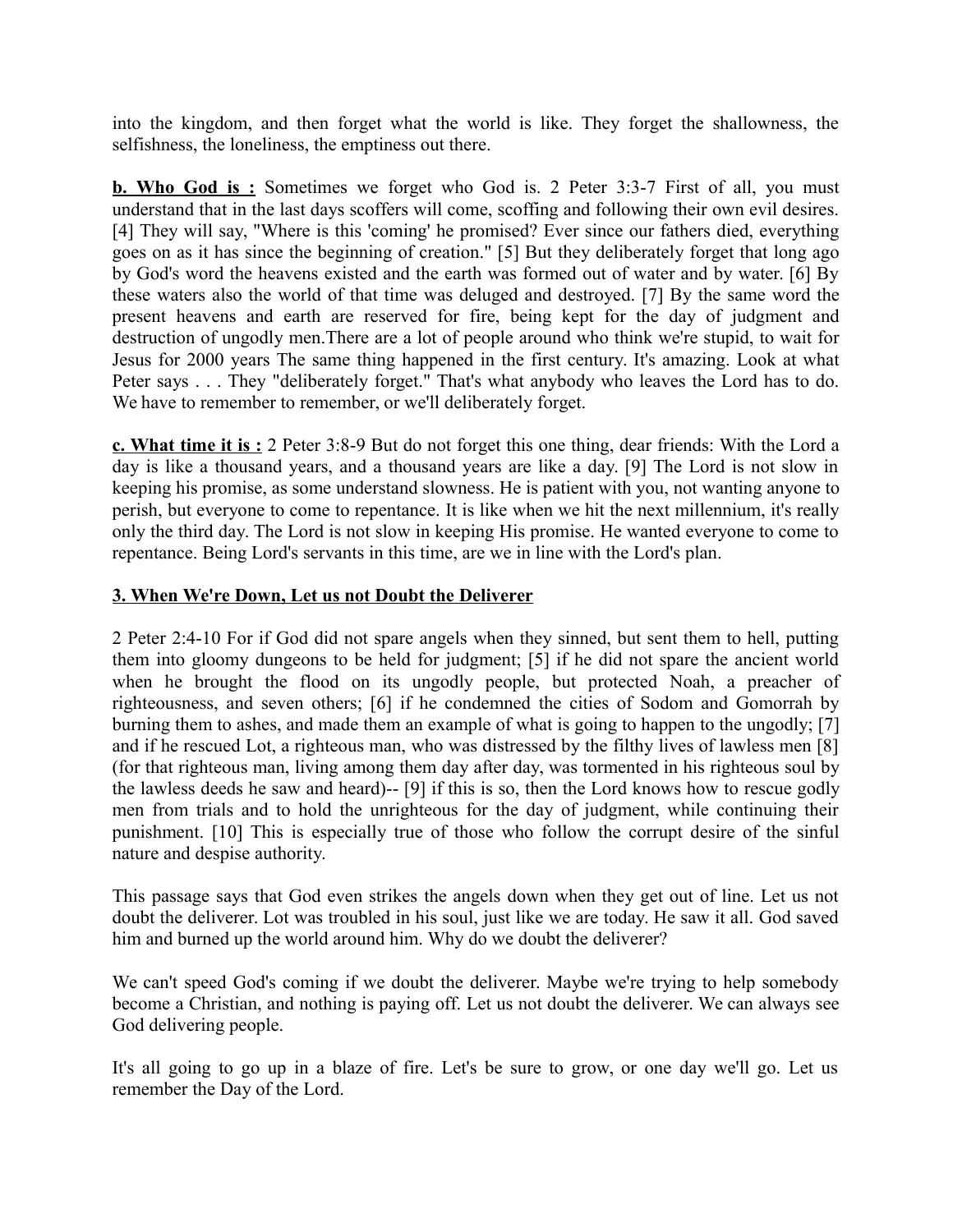# **29. Tested By Fire**

Life gives us many tests. The Bible also talks of tests we must face personally in our own lives. As Paul writes in 2 Corinthians 13:5, test yourselves and examine your faith. He also says in 1 Corinthians 3:13 that fire will test the quality of each man's work. We need to understand that God's Word tests us. The book of Daniel is about a young man who has been held in captivity and is living in Babylon under the king Nebuchadnezzar. Certainly Daniel is the hero of the book of Daniel but we are not going to talk about Daniel today. Instead we are going to talk about his three friends Shadrach, Meshach and Abednego.

### **1. The Blink Test**

Daniel 3:12-18. What we see happening here is Shadrach, Meshach and Abednego standing in opposition to the king. The king is trying to apply pressure to make them give in. This is the first test that we are going to look at today and its called the Blink Test. Many children play the game of of a staring contest. The first one who blinks is out of the game and the other one wins. Now, this is what happens in the world.

We take a stand for God and Satan tries to stare us down. We take a stand in the world and Satan tries to get us to back down. Very often in our spiritual lives we get into a staring contest with Satan. Satan is trying to get us to blink but we must stand firm and not give in. How do we do when Satan tries to get us to back down? Shadrach, Meshach and Abednego were being challenged by the king of the land. The king said he would throw them into the blazing furnace unless they bowed down and worshipped his god. Yet, these ordinary Christians, these ordinary men of God did not give in. We need to be willing to stand our ground and stare down Satan. No matter what comes our way we must stand firm. Even when we are threatened and challenged by the world we need to stand firm.

Especially in v18 they say something that's very profound. Although they hope that God will rescue them from the fire, they say even if God doesn't rescue them, they would never give in to the king. Does our faith depend upon God working things out the way we think He should? Is our faith strong only when things happen our way at work, at school, in relationships or are we willing to stare down temptation no matter what happens? Have we blinked, do we give in to the pressure?

#### **2. The Vision Test**

Daniel 3: 19-25 - this is the second test. The Vision Test. The first test dealt with our eyes but the second test deals with everybody else's eyes. It's not what we see but what others see about us. When King Nebuchadnezzar looked into the furnace what did he see? Did he see three men bound up and burning in the fire? No, he did not. He saw three men unbound and walking in the fire. Then he saw a fourth person and he said that fourth person looks like a son of the gods. King Nebuchadnezzar saw something and it made him think about God. The second test - the Vision test - is what people see when they see us. In this story it was just three men who got a whole nation to see God. It's not about the numbers but it is about what people see when they see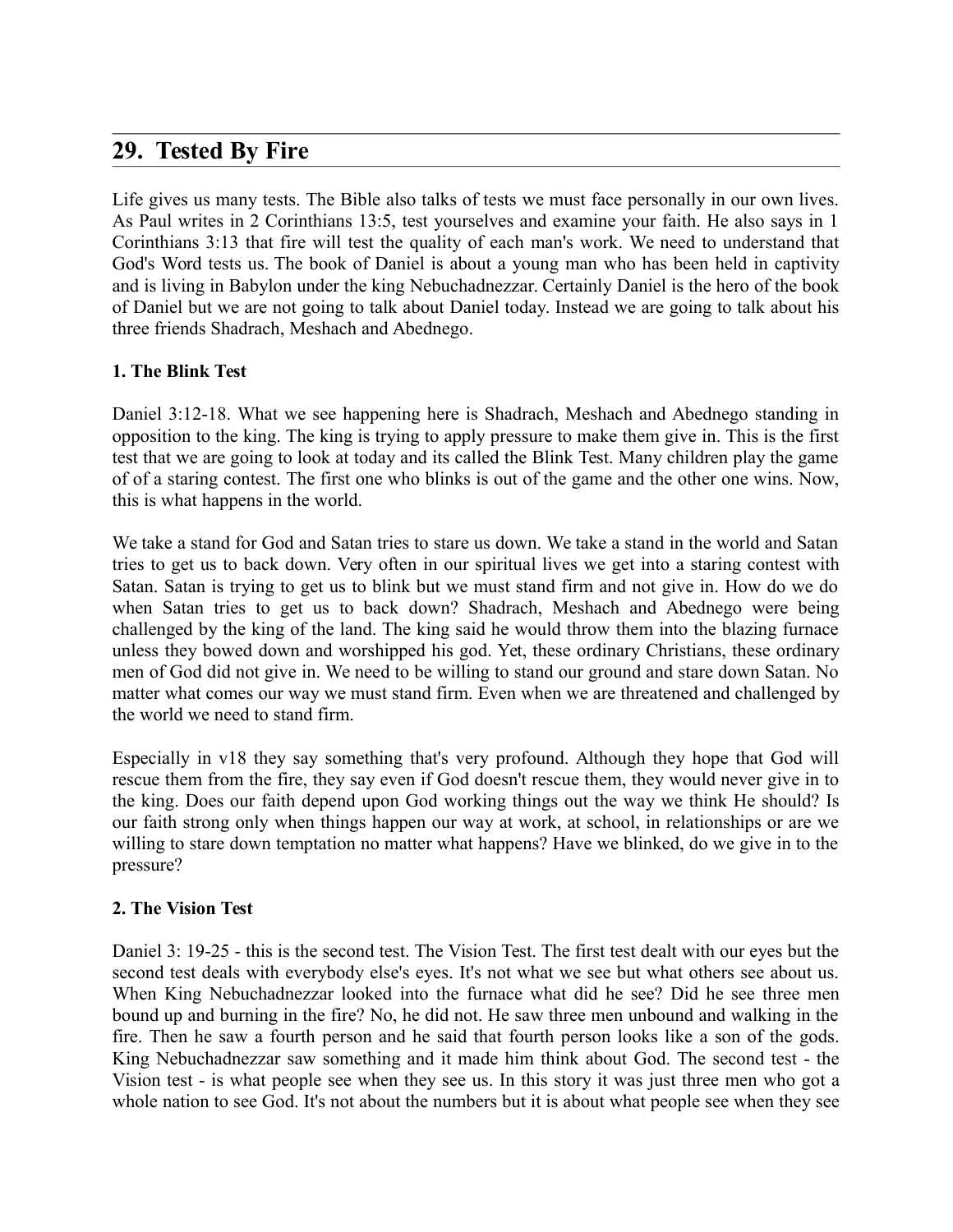our life. Do people see Jesus in us today? When we go through trouble and difficulty and hardship, is that when Christ comes out in us? Let us make our light shine and let people see Jesus in our lives. It is the most powerful testimony we can give.

## **3. The Smell Test**

Daniel 3: 26-27. Not only did they pass the Blink test and the Vision test but they also passed the Smell test. As they came out of the fire, their clothes were not burnt, their hair was not singed and, the Bible says, they did not even smell like smoke. That's a hard thing to do. Here's the point we need to read into this verse in terms of the Smell test. God expects us to pass through this world not only by not being burnt up by the world but in fact there should not even be a scent of the world in our lives. It's not good enough just not to get burnt up and survive the fire but we must come true and not even smell like smoke. This is very similar to what Jesus said in Matthew 5 in the sermon on the mount. Jesus said it's not good enough to not murder but we should not even hate. Jesus said it's not good enough not to commit adultery but we should not even to lust at a woman. Jesus said it's not good enough to not retaliate in anger but we should actually turn the other cheek. And for us disciples, it's not good enough to just come to church on Sunday but in fact we need to be committed to all the activities of the church, Christ's body. In the religious world we say it's not good enough to just believe in Jesus but we need to be ready to do what he says in his Word.

Are we getting by with the minimum. Are we saying, 'I'm okay because I didn't get burned by the fire'? In fact we come out smelling like smoke. It's time for us to raise our level of expectation. It's time for us to purify our lives and be strong in the Lord. It's time for us to be open and honest about what's going on in our hearts and not just try to cover things up. In the world we have ways of covering up smell. We pass out breath mints to one another. We put on deodorants in the morning. Those are all good things in terms of our hygiene but we shouldn't do that in terms of covering our lives. Are we hiding and trying to cover it up instead of getting honest and passing the smell test?

It is inspiring to read about our brothers Shadrach, Meshach and Abednego. Not necessarily great leaders of their day in the church but men who were wholly and completely committed to God. They passed the Blink test, they passed the Vision test, they passed the Smell test. Consequently, these ordinary, average men of God affected a King and a whole kingdom. Daniel 3:28. These men were tested by fire and they passed the test. Let us stand firm in our faith and be ready for the test of fire.

# **30. The Plan Of Salvation**

In the beginning of Genesis everything is so good and beautiful in the Garden of Eden and man is having a great fellowship with God but in the beginning of Exodus we see pain, suffering, difficulty. In Genesis 2 and 3 we all know what happens. Man falls into sin and for the first time sin enters into the relationship between man and God. That destroyed everything and from that time man has been disobeying, rebellious, we've been making wrong choices. And that's how we landed up in Exodus chapter 1 - a point of slavery. It's because of our own wrong choice and our own disobedience and rebellion against God.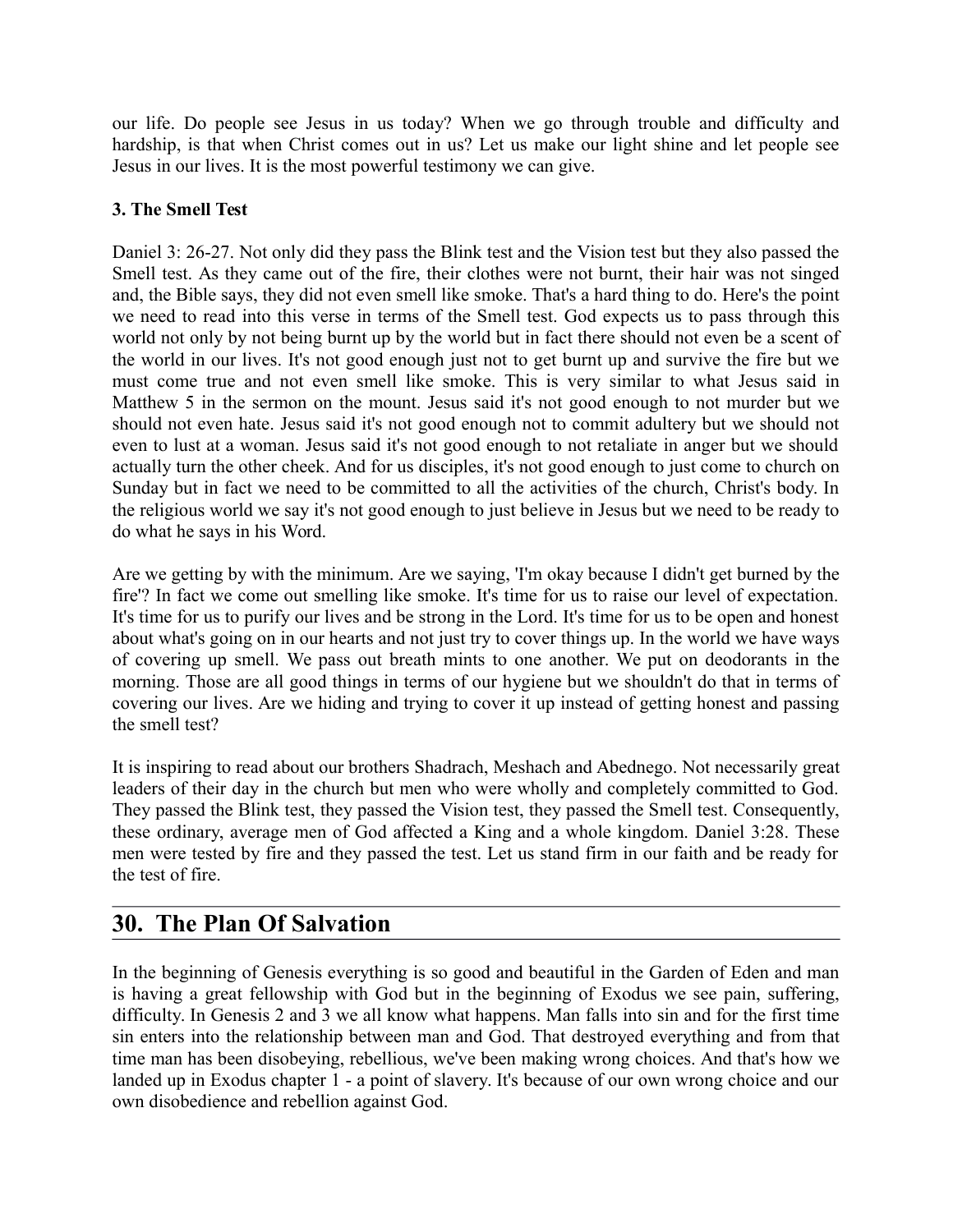**1. God's plan for salvation is justification** - Exodus 2:23-25. The Bible says here that Israel was going through so much pain, they cried out in their slavery. It doesn't say they cried out to God but it says God heard their cries. In v25 it says, 'So God looked on the Israelites and was concerned about them'. This is the beginning of Salvation. God looks at mankind and his heart is moved. He sees man in a state of lost-ness, he sees man completely fallen away from him and, the Bible says, God was concerned, his heart was moved. We've got to understand, brothers and sisters, that salvation begins with God, in God's heart. It is God who feels for us. It is God who reaches out to us. It is God who comes up with a plan. Let's look at chapter 3:7-9. We see here how God sees their suffering and he says in v8, 'I have come down to rescue them from the hands of the Egyptian'. That is the beginning of salvation. God coming down to man. God coming down to save man. If God doesn't have a heart of compassion, we are all lost for eternity. If God doesn't reach out to man, man is lost in his sin. This shows the heart of God - how he feels for his creation. He created man but man disobeyed and gone away but he feels for man and remembers the covenant he made with Abraham, Isaac and Jacob. He remembers all that he has done for man and comes up with a new plan.

Today, we are saved by the blood of Jesus and we've got to remember our salvation, not because we are worthy, not because we are good people. No, we are slaves and in slavery. God decided to reach out to us. God rescued us and it is God who promises to restore us and it is God who has plans for us. This is a gift from God and it is by his amazing grace that we are saved. Justification is in the name of Jesus. It is Jesus' blood that cleanses us and justifies us and that's why we can stand before God. We cannot go and defend ourselves before God. We cannot show our righteousness before God. It is the blood of Jesus that cleanses us.

Many times I hear people say, 'God is on my side'. We've got to be careful about what we say. Is God really on our side? Why should God be on man's side? It's not that way, brothers and sisters. We need to be on God's side. We better be on God's side. We should be on the side of the truth. The truth is not on our side. The truth doesn't listen to us - we need to listen to the truth. Some of us think we can fold God and keep him in our pockets and say, 'God is with me. Everything will happen the way I want it to'. No, we need to submit to God's plan. God is great and we need to submit to his way. He's not going to submit to our way. Justification is by the arm of God. By the blood of Jesus each one of us is justified.

**2. Sanctification** - We are justified, we are saved by the grace of God but then, we have not yet reached the Promised Land. That's where we must remember we are on a journey. From the day of our baptism, from the day of our salvation it is a journey and that journey is called sanctification. We are being renewed and purified and saved. Let's turn to Exodus 13. We see God did mighty acts of judgement and incredible miracles and they crossed over the Red Sea and they begin a journey. Just before they crossed the sea we see in Exodus 13:17-18. The shortest route from Goshen (where the Israelites were staying) to the Promised Land Canaan takes around 14 days i.e. two weeks. But you know what? God did not take them through that route but, instead took them round a much longer route which ultimately took them 40 years to reach the Promised Land. That's why we should remember our Christian life is a journey. The day we are baptized is not the day we step into heaven. We still have a long life to live and we have so many tests that are going to come our way, so many crises that are going to come, so many problems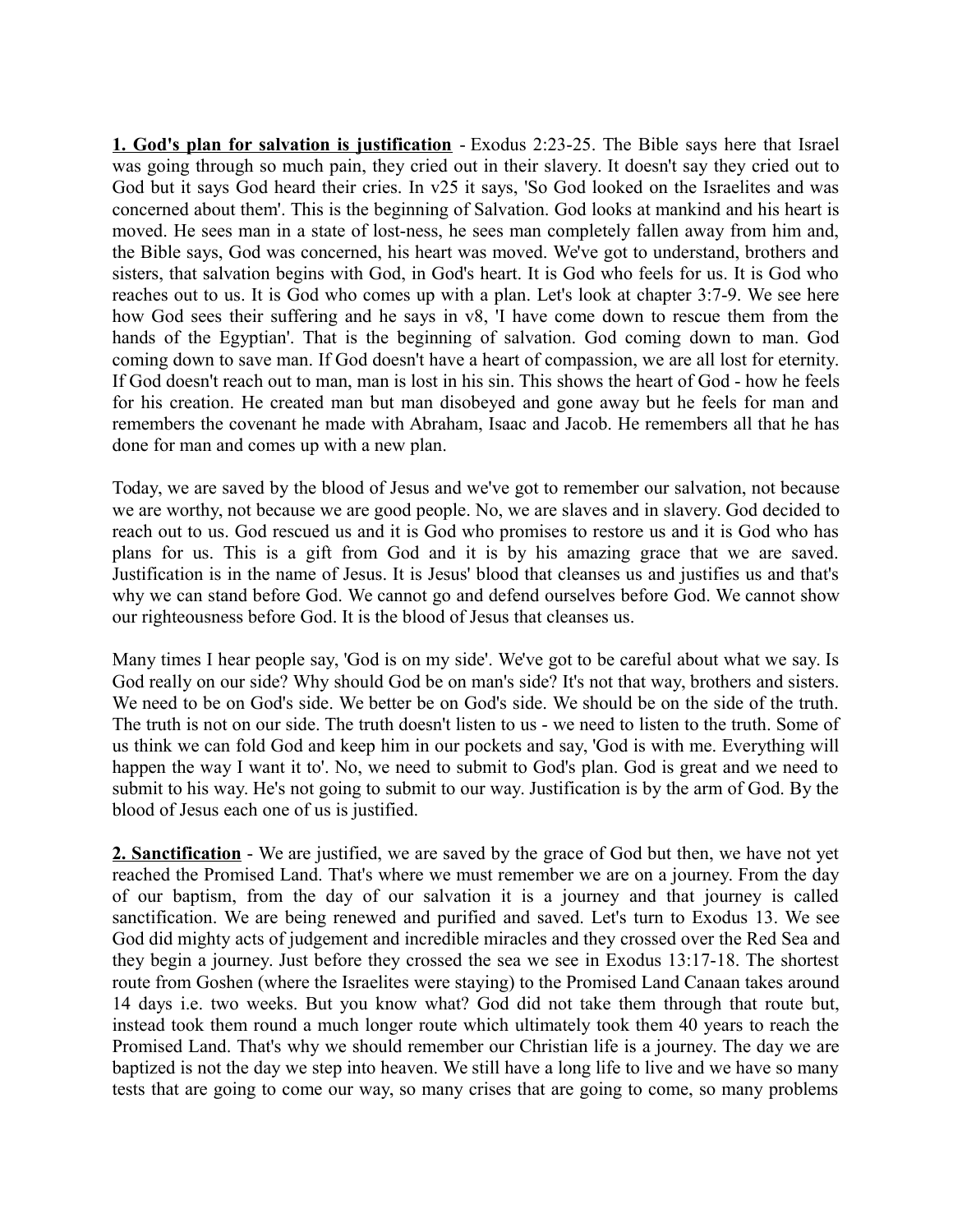that are going to come. How we respond to all of them will show where we are going to land up ultimately.

Man is very impatient. We want to reach heaven immediately. God is very patient. He doesn't mind seeing us cry because he knows we will change. The change is more important than the pain, which will be for a short time. Suffering is good for us. Suffering will always bring us closer to God if we respond in the right way. The longer route is always the better route. Short cuts never work. The world loves short cuts. The world wants instant money - instant coffee, instant noodles. But as Christians God is not 'instant'. God definitely calls us to salvation, he saves us but we are still living in the promise. We still have a long way to go.

Let's continue to read Exodus 13: 20-22. We see that though we go through a longer route there is good news. The good news is that though we are going through the longer route, God is going to be with us. He is travelling with us. It says the Presence of God was with them. There was a cloud in the daytime and a fire in the night to guide them. In the same way, as Christians, God has allowed the Holy Spirit to dwell in us to guide us. So, though the route is longer, though the journey is difficult, God has given us his Spirit to guide us and help us to reach the Promised Land. Our goal as Christians is to be like Christ. That is our journey. From the day of baptism we are picked up at whatever point we are, to become like Christ so that when he comes we will be just like him. That process is called sanctification. That process is how the Holy Spirit works in our lives, works in our hearts and transforms us to the original image that God created us - the image of Christ. That's where we have to be faithful, that's where we have to cooperate with God, that's where we have to submit to the Holy Spirit and allow the Holy Spirit to work in our lives by denying ourselves, taking up our cross and being like Christ.

**3. Glorification** - First justification - God justifies us, the blood of Jesus redeems us and we are saved. Secondly, sanctification - the Holy Spirit continues to work in our lives from the day we are baptized till we die. And thirdly, glorifications where we are glorified to be like Christ. For the Israelites, in Exodus, their glorification was the Promised Land. That was their destiny. For us, reaching heaven is our glorification. One day where we can see God, where our faith can become sight. Now we are all living by faith but one day our faith will become sight. Before they stepped into the Promised Land, the Israelites had to cross the Jordan river. They started their journey by crossing the Red Sea (i.e. our baptism) and then the Jordan river symbolizes our death. As Jesus said, unless a kernel of wheat falls to the ground and dies, it remains only a single seed. In the same way unless we die physically, we will never resurrect. God has given us an incredible opportunity to live forever, to live for eternity. But for that, we definitely have to be baptized and then, when we die and we will spiritually resurrect. But we need to be reminded that we are heading for the Promised Land.

The world is so scared of death. Death is the end of everything in the world. But for Christians death is the beginning, where we start a new life. The everlasting life that God has promised, we begin to experience after we die. That thought should make us very courageous. It is only when we are worldly we are sad by the world's affairs, we are controlled by the world's affairs. But if we are focussed on the Promised Land, this world is just a journey that we are passing through. This is not our home. This is just a time- being passage that we are going through. Some of us live like we're never going to die and then we die as though we had never lived. But a Christian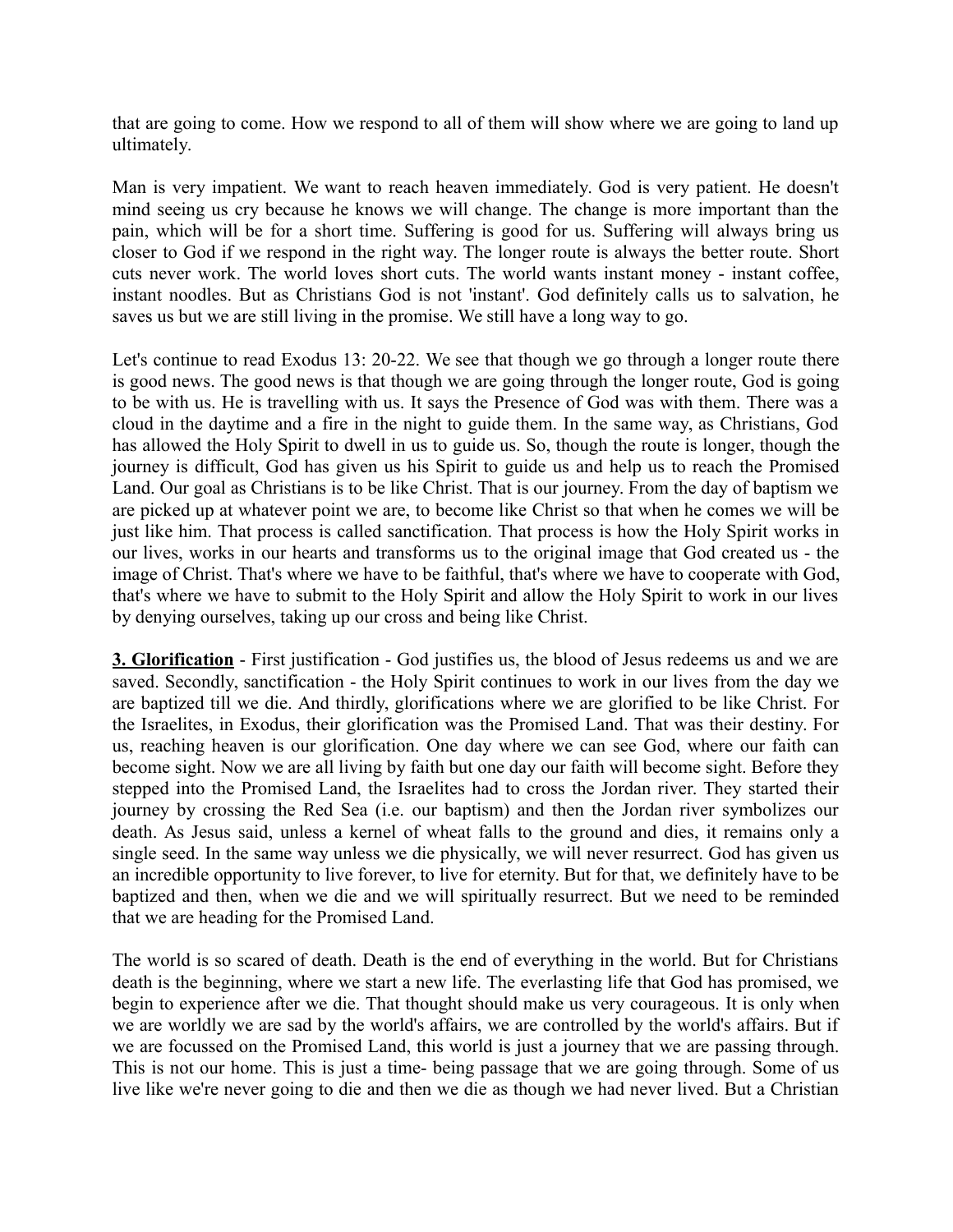is not like that. A Christian knows he is going to die and rejoices because tomorrow starts his real life. After death, he sees God and he is looking forward to that. So, let us live as strangers because we know that we don't belong to this land forever. This is just a wilderness we are passing through. Our land is beyond this. We have a better country, a better life, a better future, a better hope, and a better resurrection.

God has incredible plans for us and he has promised incredible things to us. The plan of salvation, we see, starts from God, from his heart. It is God who makes the first move, it is God who makes the plan, it is God who sends the word, it is God who sends the man, it is God who does everything. Secondly, sanctification where we are in a process of transformation. Our goal is to be like Christ. God starts from whatever point we are at and our goal is to be like Christ. For that we've got to repent of our old sinful ways and continue to walk in the light. Thirdly glorification where our goal is to reach the Promised Land. Our destiny is the Promised Land, heaven, which we reach after we die. We have crossed the Red Sea but we still have the Jordan river to cross. Let us continue to persevere, to remain in the faith, to live life to the full, to be faithful to God so that one day we can make it to the promised land. It is, as we sing, "Tis grace has brought me safe thus far and grace will lead me home'.

# **31. Teamwork**

There's a saying that goes 'Coming together is beginning. Keeping together is progress. Working together is success'. As a church, as a family, there is no one greater or smaller - it's just that each one of us has different roles to play. What is the role that we play in God's family? No matter who we are - teen or preteen or single or married, widow, pioneer (been a disciple for 10 years or more) - we have a role to play in God's kingdom. If only a few of us in the family are working hard then soon we wont feel like this is our family. Then instead of being a part of the family we'll start finding faults with our family. Let us take a bird as an example and scripture as foundation and learn something about teamwork this morning.

There's this bird called 'goose' which we all would have seen. Wild geese fly thousands of kilometers, time and again. That's how God has made the wild goose. How these birds work together as a team is very much like what the scriptures call us to. Generally, in fellowship we have this problem called the 'somebody' problem. There are a lot of needs in the church. For example when we think about who is going to do the ushering, the answer is 'somebody' will do it. Who's going to help out in KKC? 'Somebody' will do it. Everybody is thinking about 'somebody' and at the end of the day nobody is doing what we are supposed to do. We all need to have an attitude of 'what can I do for God's kingdom, for God's family?' That will make a big difference in the way we come together and work together for God's kingdom.

## **1. Fly Together**

If we've looked up at the sky and seen geese flying we would have noticed that they fly in one particular pattern. They fly in a 'V' pattern. We may think whatever pattern they fly it doesn't make a difference. Research has found that there is incredible scientific reason for the way these geese fly in 'V' formation. Amazingly, it has been found that where one bird flying alone can fly, say, 10 kilometers birds flying together in 'V' formation can get up to 71% extra strength to fly.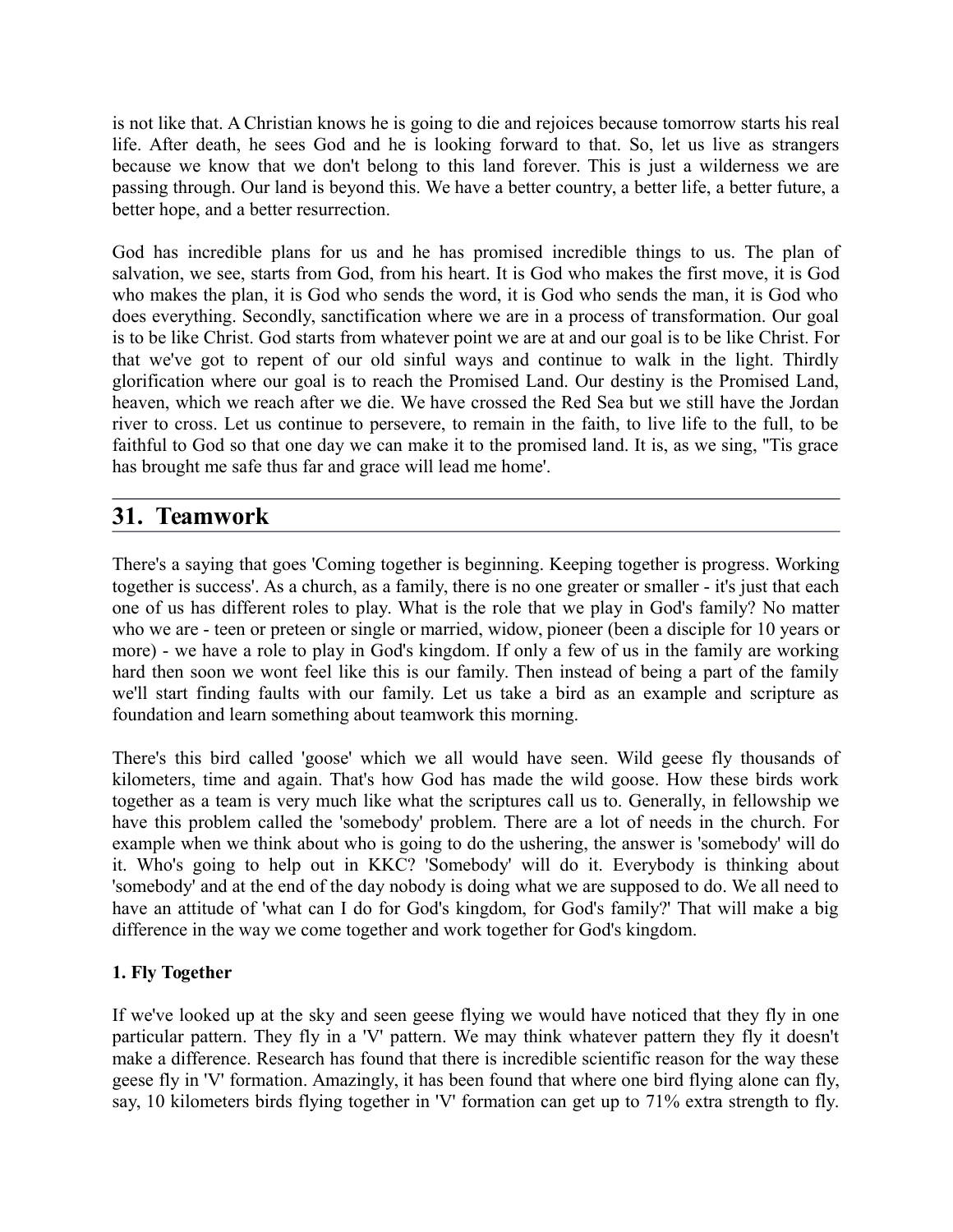That means they can cross at least 70km together if they fly as a group. And because they have to cross thousands of kilometers, geese have to stick to the 'V' formation to get to their destination. If a goose falls out of the 'V' pattern, it has to get back quickly into the "V' otherwise the flock wont make it. And they take advantage of each other's flying skills to make their destination. Isn't it amazing that if they tried to accomplish this on their own they would never be able to make it? They will reach their destination only if they fly together.

Mark 3:14-15 He appointed twelve--designating them apostles --that they might be with him and that he might send them out to preach and to have authority to drive out demons.

Even as Jesus was starting his mission in this world, he found a team for himself so that they could be with him and do the work that he wanted them to do. When Jesus left the world - as we see in Acts 1 - he didn't leave individual, scattered disciples. The fact is he left a group of committed disciples to do His work. We live as a family is God's plan. Though being a Christian is a personal commitment, for the journey of Christian life we need a Christian fellowship. At times we can think, 'Why should I be in a Christian fellowship? If I'm alone I can do whatever I want. There will be no pressure of 'giving''. At times even smiling can be hard work. We've got to smile at all the disciples, give them a hug, say 'hello' - at times we can feel that we want to be away from all these things, that we want to be alone. 'If I come in, I have to adjust, I have to commit, I have to answer a lot of questions'. A lot of things can go through our minds and sometimes we just want to be alone and not be part of a fellowship. Many times we don't realize how much we have progressed in our Christian lives, how much we have been built up, how much we have received just being in God's family. The strength of the Christian fellowship has carried us a long way in our Christian journey. The goose that falls out of the group feels the pressure around it and it feels the desperation to get back into the group immediately. In the same way, if we fall out of this Christian fellowship - probably being spiritual will take some time - it's time to fall back into the fellowship because that's where we will find the strength (second to strength received from God) to move on in our Christian lives. The more we delay the harder it will be to catch up to the fellowship.

The question we need to ask ourselveis is are we flying alone? Are we grateful for how much God's fellowship has enriched us as an individual. It's an incredible thing to have God's family and without this family Christian journey is going to be very challenging. Philippians 2:2 talks about being like-minded and one in spirit. Corinthians 1:10 talks about not allowing division but being perfectly united in mind and thought. What makes geese fly together is that they all know they all have only one destination. When we got baptized we were all like-minded. We all wanted to go to heaven, we all wanted to help people to become disciples, and we wanted to help one another to become like Jesus. If we lose this purpose and mission in our lives it will be very hard to fly together. The reason why many times we get frustrated to be part of the fellowship and continue to be in God's family is that our purpose and mission has changed. And when that changes you will definitely feel the frustration because the rest of God's family is flying towards a particular destination that God wants it to. We can have differences in other areas but we cannot have differences in purpose and mission. Otherwise eventually we will fall out of God's fellowship. There is incredible strength in all of us flying together.

#### **2. Share With Others**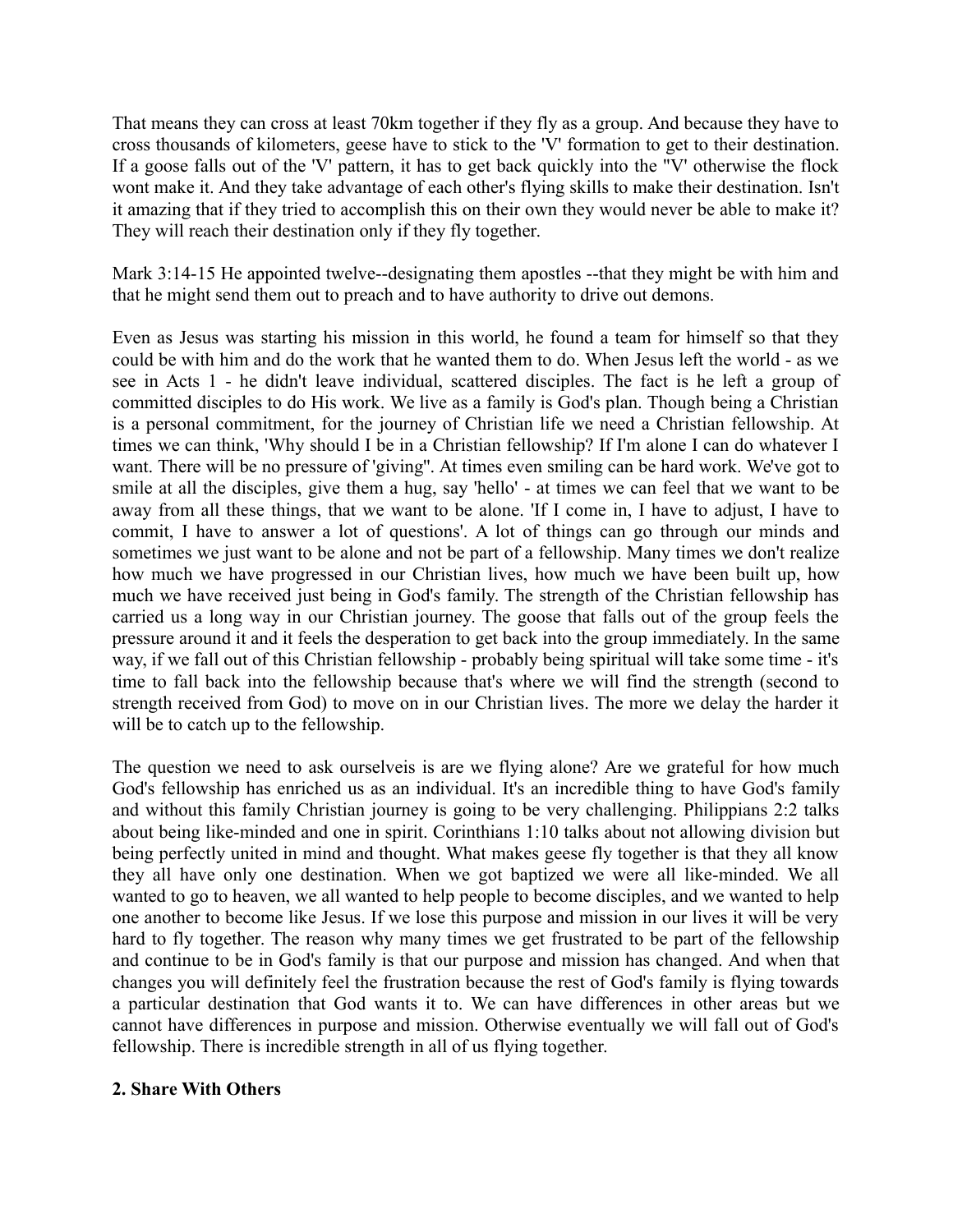These geese fly together in 'V' pattern and after two kilometers suddenly the goose at the tip of the "V" will do a somersault and goes behind while another goose takes it's place at the tip of the formation. Why? Because the bird at the tip of the 'V' faces a lot of pressure and it cannot face it for a long time because it will get burnt out. So from time to time this bird at the tip is replaced by others that take the pressure of moving the flock forward. The amazing thing is that while they are flying we can hear them crying 'honk, honk' which is actually the birds at the back encouraging the one at the tip saying, 'you can do it, you can do it, keep flying'. Like we say, 'come on, bro. You can do it, bro'. Well, if only a few people are going to be doing everything in the church soon they'll get burnt out. Soon they'll get discouraged and we'll be saying, 'Bro, why are you so discouraged. You used to be so fired up!' If only a few people are going to be doing everything in the church, they'll soon get discouraged. Their families will be hurting. Their health is going to hurt, everything is going to hurt. Family is God's design for us to share with one another what God has given us. Sometimes we don't want to ask, 'Bro what's happening with this situation' because we'll be made responsible for it. So we come with, 'Hi, bro. Awesome, bro' and just go off. We can't do that. We can't build a great church like that unless we share what we have. Sharing should not be restricted to money. There are so many things God has given to us that we can share with one another.

2 Corinthians 7:7 talks about how we must share in the sufferings of other people but let's read Matthew 25:40. The Nible says that whatever we do we do for Jesus. When the church was small there were not many needs. But when the church grows bigger and bigger a lot of needs arise. Whenever a need arises God have already provided the help that is needed within the church itself. Each one of us is unique in the way we are. And I believe that each one of us here has unique talents which are destined for specific service in God's kingdom. The different ministries we can get involved is, KKC Ministry, Pre-teens Ministry, Teens Ministry, Campus Ministry, Youth Ministry?? The church is going to be even more awesome when we all put together our talents on the altar of God to serve God.

#### **3. Care for each other**

Going back to the geese, if one of the birds falls sick or is shot down, immediately two other geese split away from the flying flock and travel down alongside the one that is falling and sit beside it until it either gets better or dies. If it dies, the two geese fly back up to join the flock but if the goose gets better they help it to fly back to join the rest. Geese understand that they must stand by each other in times of need. I believe that we need to stand by each other. Today if somebody is going through a hard time tomorrow may be our turn. We've got to stand by each other. We cannot just fly on our own. One day we'll be shot or fall sick. We must stand by each other in good times and bad times. When the church was going through some hard times in the past few years how was our attitude? Were we standing by the church saying, 'I'm here to serve'? There may be differences but we can always sit down and talk and sort it out. But what is our attitude? Are we going to stand by the church and help or are we going to draw back and blame people for different things that are happening?

There was a group of travelers who were travelling through a cold region. One of them fell down unable to go further. No one wanted to help this man because they felt he would hamper their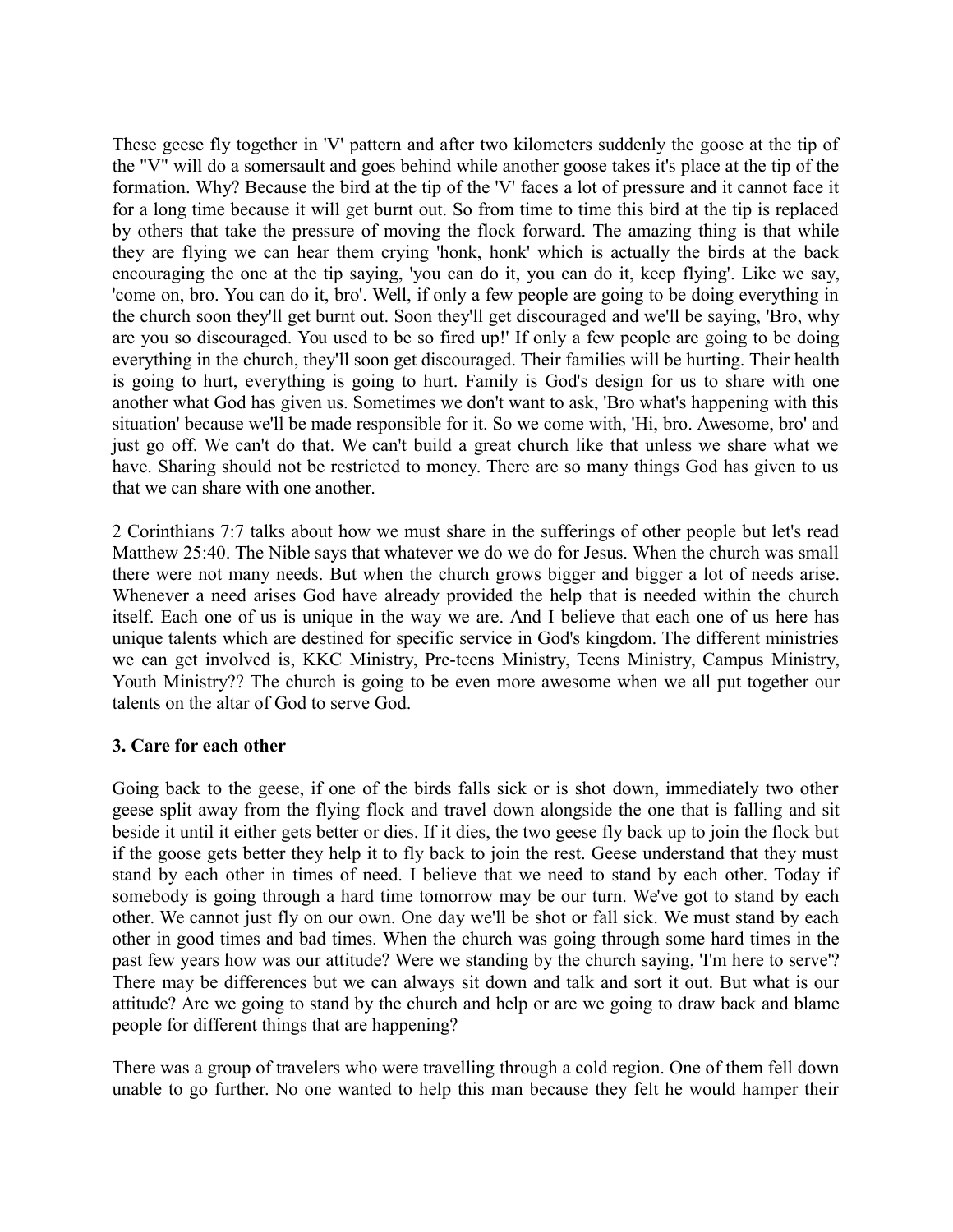progress and finally they also would not be able to make it. One man felt compassion for the fallen and decided to carry him as far as he could even though he knew it was going to be difficult. When they reached their destination the man realized that no one else who had traveled with him had made it. Amazingly, the cold which had killed all those who traveled alone had done nothing to him because by carrying the sick man their combined body warmth had kept both of them alive and strong to reach their destination. Everyone who traveled alone could not reach their destination. We have a cold world outside. The only way we're going to make our journey in that cold world is if we carry each other in times of struggle. The way to make it is not on our own because we'll be lost and killed in this cold world. The only way is to carry each other in good times or bad and that way we'll see our journey's end. The geese understand that they need the group because if one goose falls out the group may struggle a little bit but it will still go on. In the same way, if we are struggling today and if we fall out, we are going to be the loser and not the church. The church will move on. God will strengthen the church but don't forget we have a role to play as much as the church has a role to play in our life.

So let's fly together. Let's share with each other. Let's care for others. Let's learn from God's creation - the goose. One day we'll all be together in heaven. Let's work as a team, let's build this church, let's bring glory to God.

# **32. Do We Have The Heart For The Weak?**

A heart for the weak - is a need in almost every family group / church. Often, we're a long way from the new converts, and a long way from the weak as well. Why would Jesus, day after day with his disciples, spend time with the sick and afflicted? He was trying to instill in them a heart for the weak. Programs and events are great, but . . . we really need a change of heart. We need to start loving the weak.

1 Cor. 12:14-20 Now the body is not made up of one part but of many. [15] If the foot should say, "Because I am not a hand, I do not belong to the body," it would not for that reason cease to be part of the body. [16] And if the ear should say, "Because I am not an eye, I do not belong to the body," it would not for that reason cease to be part of the body. [17] If the whole body were an eye, where would the sense of hearing be? If the whole body were an ear, where would the sense of smell be? [18] But in fact God has arranged the parts in the body, every one of them, just as he wanted them to be. [19] If they were all one part, where would the body be? [20] As it is, there are many parts, but one body.

Back in 1 Cor 11, Paul challenged them because they were divided in their communion service. God created the body the way he wanted it, and the pieces are different. Human groups don't tolerate differences. They're based on common interests. People are very cliquish, and they only want to associate with a few like-minded friends.

We must understand that there is division in our churches because of who we like to fellowship. At the end of the service, who is left standing by himself or herself, all alone in the corner? These are the people that need to go to spiritual recovery. There's a danger of neglect here.

1 Cor. 12:21-26 The eye cannot say to the hand, "I don't need you!" And the head cannot say to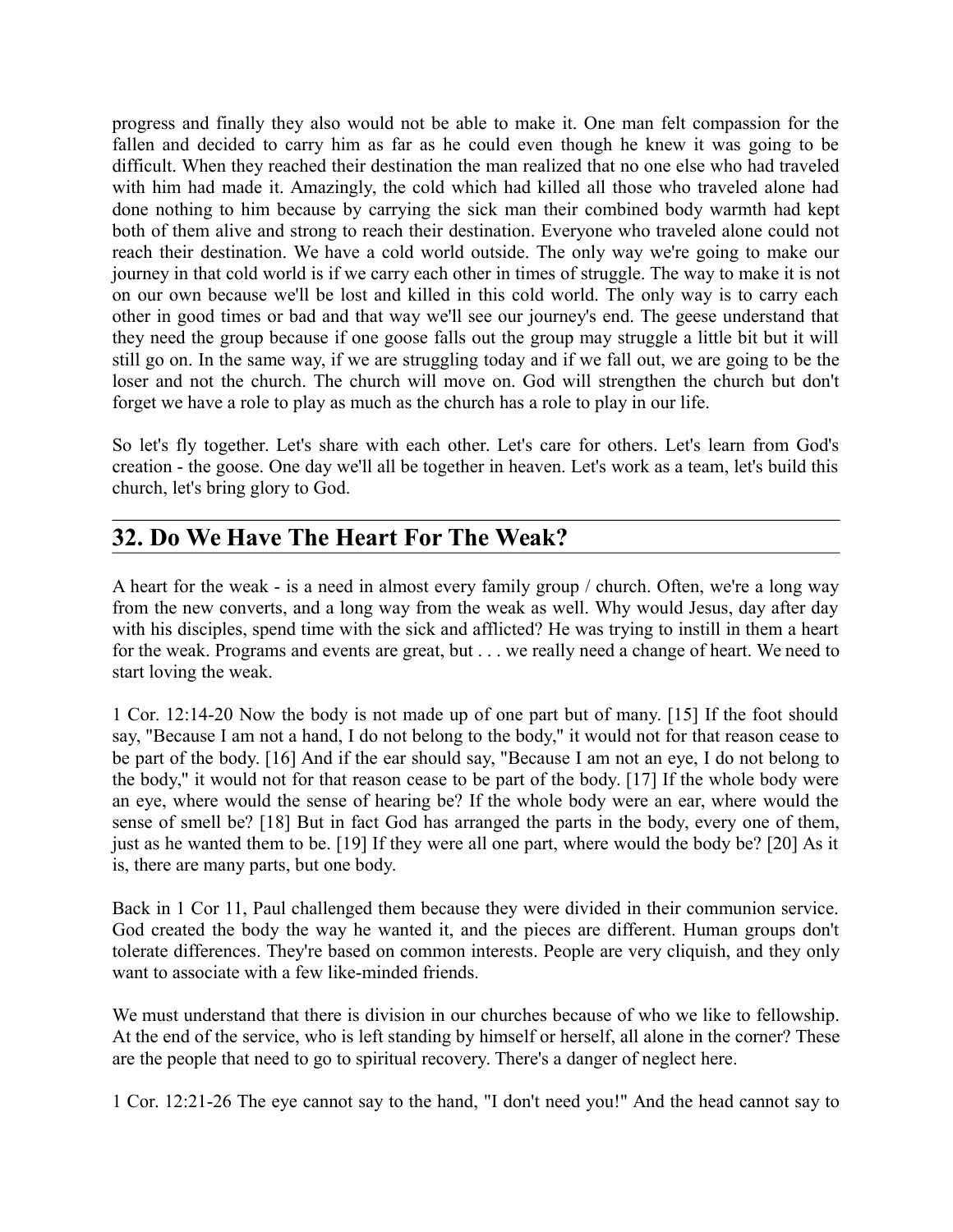the feet, "I don't need you!" [22] On the contrary, those parts of the body that seem to be weaker are indispensable, [23] and the parts that we think are less honorable we treat with special honor. And the parts that are unpresentable are treated with special modesty, [24] while our presentable parts need no special treatment. But God has combined the members of the body and has given greater honor to the parts that lacked it, [25] so that there should be no division in the body, but that its parts should have equal concern for each other. [26] If one part suffers, every part suffers with it; if one part is honored, every part rejoices with it.

Sadly, the suffering and honoring don't usually alternate day after day. Typically, one part gets honored day after day, and the other suffers day after day. Can the part of the body that's not suffering feel the suffering of the part that is?

God designed the church. The parts are put together by God. When it comes to the strong, we all agree. When it comes to the weak, though, we're not so sure. He chose the weak for a purpose. As much as the strong give the church structure, the weak give the church heart. If we don't have any weakness in the church, it won't be the church of the living God.

#### **1. Accept the Weak**

Romans 14:1 Accept him whose faith is weak, without passing judgment on disputable matters.

This is a challenging passage. Accept him whose faith is weak. This tends to tick us off.

Romans 15:1 We who are strong ought to bear with the failings of the weak and not to please ourselves.

We hate failure. There is division in the church because the strong don't connect with the weak. We don't want to get involved with failure in people's lives. We build a clique of the strong around us.

Romans 15:2-3 Each of us should please his neighbor for his good, to build him up. [3] For even Christ did not please himself but, as it is written: "The insults of those who insult you have fallen on me."

Our weak brothers and sisters face insult every day. We can avoid insult because we're sharp. They can't. They get dumped on in the world, and then they get dumped on in the church. Jesus took the insults that were dumped on them, and he took them on himself.

Romans 15:4-7 For everything that was written in the past was written to teach us, so that through endurance and the encouragement of the Scriptures we might have hope. [5] May the God who gives endurance and encouragement give you a spirit of unity among yourselves as you follow Christ Jesus, [6] so that with one heart and mouth you may glorify the God and Father of our Lord Jesus Christ. [7] Accept one another, then, just as Christ accepted you, in order to bring praise to God.

We must accept the weak. This is a heart issue. They are our brothers and sisters. Many fell away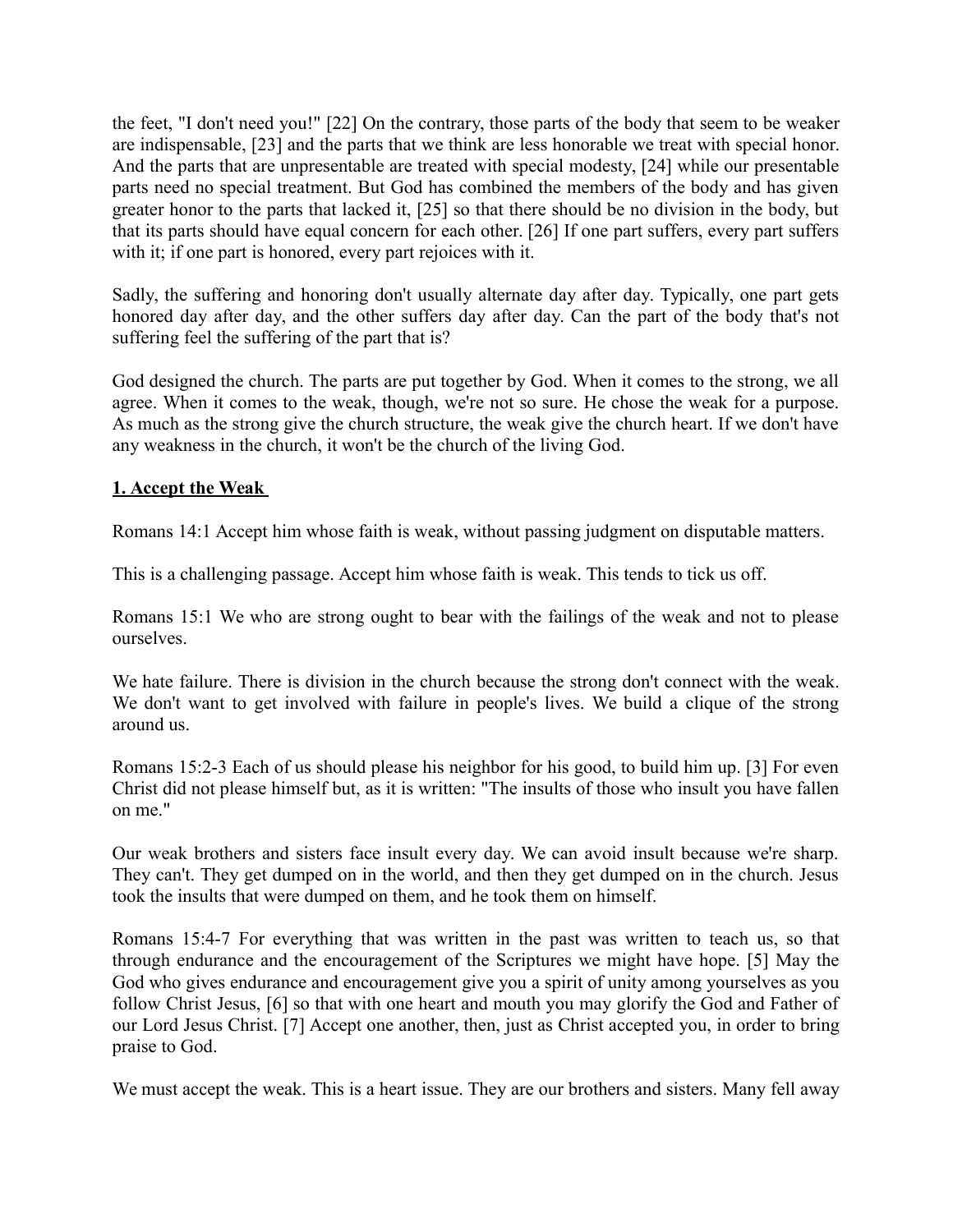simply because they are weak. We who are strong are to fulfill this command. The weak can't fulfill it themselves. It begins with us, simply by accepting the weak. There is weak in any church. That's a fact. Don't resent it, don't fight it. The talented people give the church its structure, but . . . the weak give the church its heart. Are we really people after God's own heart.

#### **2. Understand the Weak**

As we're trying to inspire the strong, often we just don't understand the weak. We have to be able to inspire the strong, but still relate to the weak at the same time.

2 Cor. 11:21-33 To my shame I admit that we were too weak for that! What anyone else dares to boast about--I am speaking as a fool--I also dare to boast about. [22] Are they Hebrews? So am I. Are they Israelites? So am I. Are they Abraham's descendants? So am I. [23] Are they servants of Christ? (I am out of my mind to talk like this.) I am more. I have worked much harder, been in prison more frequently, been flogged more severely, and been exposed to death again and again. [24] Five times I received from the Jews the forty lashes minus one. [25] Three times I was beaten with rods, once I was stoned, three times I was shipwrecked, I spent a night and a day in the open sea, [26] I have been constantly on the move. I have been in danger from rivers, in danger from bandits, in danger from my own countrymen, in danger from Gentiles; in danger in the city, in danger in the country, in danger at sea; and in danger from false brothers. [27] I have labored and toiled and have often gone without sleep; I have known hunger and thirst and have often gone without food; I have been cold and naked. [28] Besides everything else, I face daily the pressure of my concern for all the churches. [29] Who is weak, and I do not feel weak? Who is led into sin, and I do not inwardly burn? [30] If I must boast, I will boast of the things that show my weakness. [31] The God and Father of the Lord Jesus, who is to be praised forever, knows that I am not lying. [32] In Damascus the governor under King Aretas had the city of the Damascenes guarded in order to arrest me. [33] But I was lowered in a basket from a window in the wall and slipped through his hands.

After a long list of his accomplishments, Paul could have alienated his brothers and sisters. Instead, he seizes the opportunity to relate to the weak, to make a connection with them. They all knew that Paul was supposed to preach to kings. At his first opportunity, though, he ran away. He shares that to identify with the weak.

To understand the weak, all we have to do is understand ourselves.

Romans 15:7 Accept one another, then, just as Christ accepted you, in order to bring praise to God.

We can be confused by being surrounded by strong people all the time. What is taught in the church by people watching our example? Is it Biblical?

What makes a person weak? Sometimes, it's just lack of knowledge. Other times, an overactive conscience makes people weak. Guilt feelings. Religious people particularly struggle with legalism and guilt feelings. Weak character after years of compromise can also make somebody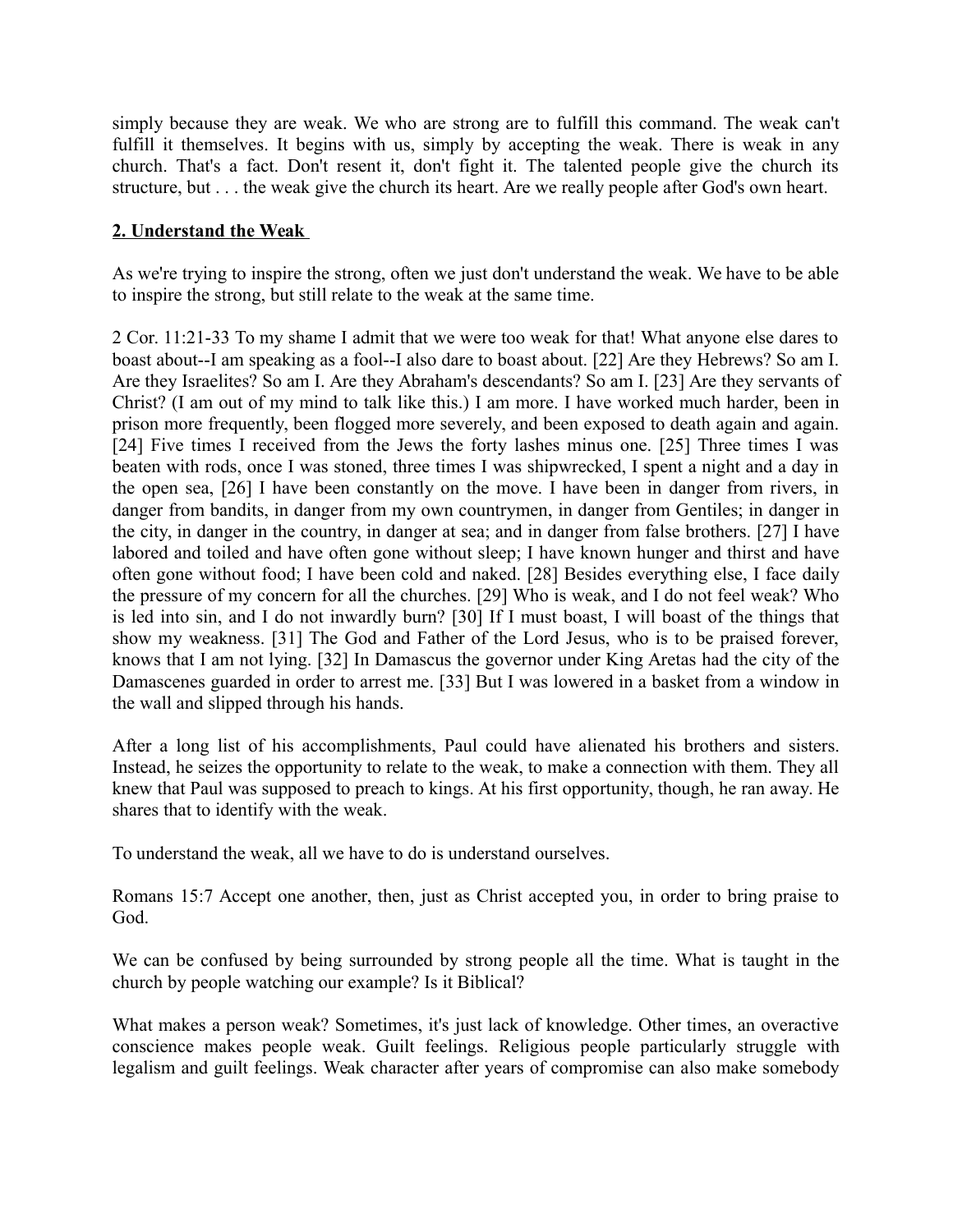weak. Physical handicaps or abnormalities make people weak. Lack of acceptance. Difficult life situations make people weak. Non-christian parents, children.

Bottom-line, every young Christian is weak because of all these things.

1 Cor. 3:1 Brothers, I could not address you as spiritual but as worldly--mere infants in Christ.

Infants in Christ are weak, they're worldly. Here's the poster child for spiritual recovery:

John 5:1-9 Some time later, Jesus went up to Jerusalem for a feast of the Jews. [2] Now there is in Jerusalem near the Sheep Gate a pool, which in Aramaic is called Bethesda and which is surrounded by five covered colonnades. [3] Here a great number of disabled people used to lie- the blind, the lame, the paralyzed. [4] [5] One who was there had been an invalid for thirty-eight years. [6] When Jesus saw him lying there and learned that he had been in this condition for a long time, he asked him, "Do you want to get well?" [7] "Sir," the invalid replied, "I have no one to help me into the pool when the water is stirred. While I am trying to get in, someone else goes down ahead of me." [8] Then Jesus said to him, "Get up! Pick up your mat and walk." [9] At once the man was cured; he picked up his mat and walked. The day on which this took place was a Sabbath

This guy is weak, he's lying by the pool waiting for somebody to help him. Too often, we challenge people like this. "What's your problem?" The weak won't help themselves. God has called on the strong to help the weak. Some people are rebellious, but others lack the faith to change. That's different. Weak people need somebody to help them with their faith.

#### **3. Help the Weak**

Hebrews 11:6 And without faith it is impossible to please God, because anyone who comes to him must believe that he exists and that he rewards those who earnestly seek him.

Anybody, no matter how weak, can please God if he or she has faith.

Hebrews 11:32-40 And what more shall I say? I do not have time to tell about Gideon, Barak, Samson, Jephthah, David, Samuel and the prophets, [33] who through faith conquered kingdoms, administered justice, and gained what was promised; who shut the mouths of lions, [34] quenched the fury of the flames, and escaped the edge of the sword; whose weakness was turned to strength; and who became powerful in battle and routed foreign armies. [35] Women received back their dead, raised to life again. Others were tortured and refused to be released, so that they might gain a better resurrection. [36] Some faced jeers and flogging, while still others were chained and put in prison. [37] They were stoned; they were sawed in two; they were put to death by the sword. They went about in sheepskins and goatskins, destitute, persecuted and mistreated-- [38] the world was not worthy of them. They wandered in deserts and mountains, and in caves and holes in the ground. [39] These were all commended for their faith, yet none of them received what had been promised. [40] God had planned something better for us so that only together with us would they be made perfect.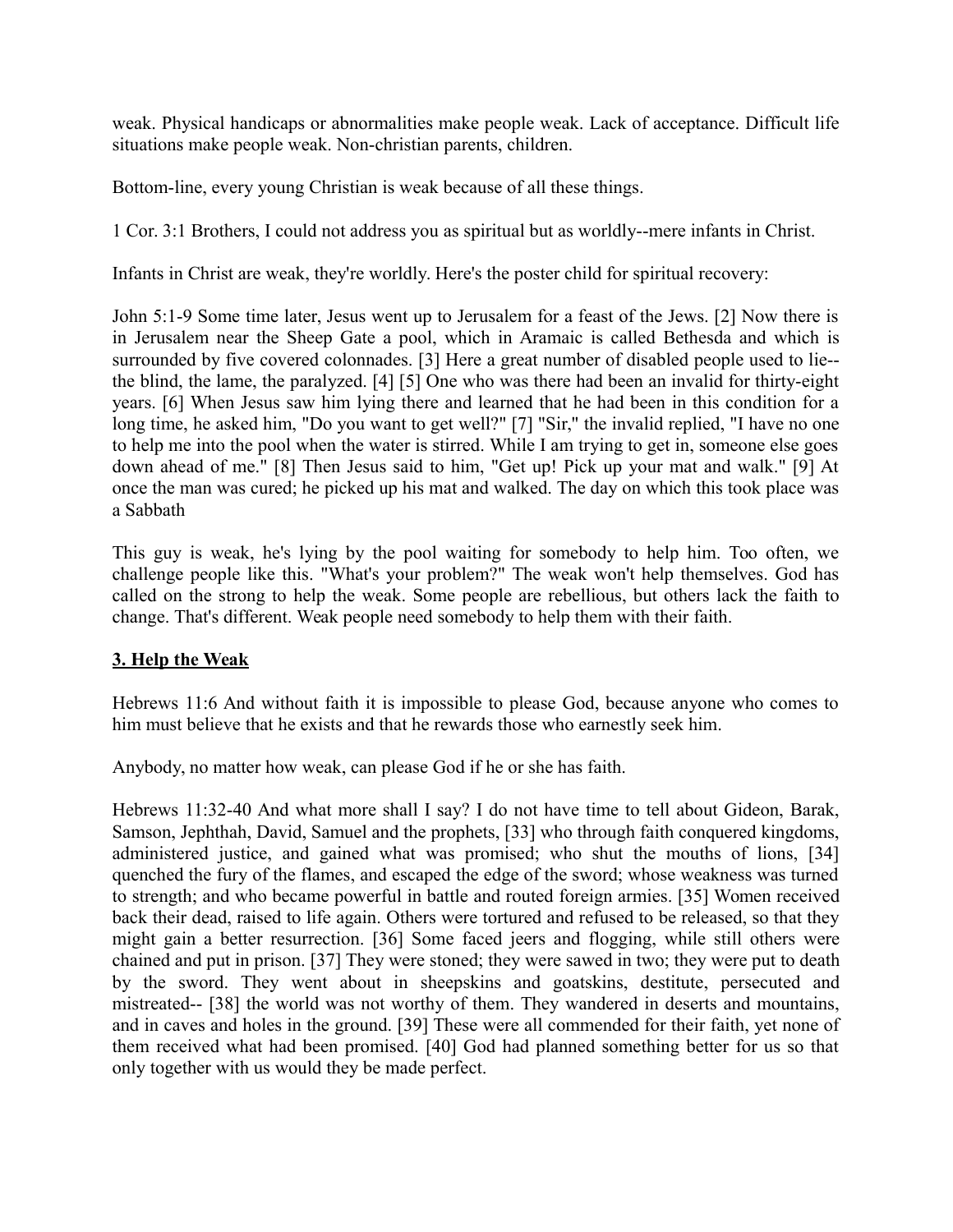vs 34 says their "weakness was turned to strength." We've learned that if we neglect the weak, they'll eventually fall away and leave. We've also learned that the body of Christ will always have some weak. If we take the weak and make them strong, where will the new weakness come from? New converts! God will have no other option except to bless us with new disciples. But if you don't strengthen your weak, they'll fall away and more strong will become weak. If we move the weak to being strong, the church will grow.

## **33. There Are Many Rooms**

John 14:1-4 "Do not let your hearts be troubled. Trust in God; trust also in me. [2] In my Father's house are many rooms; if it were not so, I would have told you. I am going there to prepare a place for you. [3] And if I go and prepare a place for you, I will come back and take you to be with me that you also may be where I am. [4] You know the way to the place where I am going."

In John 14:2, it says there are many rooms in the father's house. In verse 6, it says the only way to the father is through Jesus. That's the bottom line. Jesus wants us to get to the father. Who is going to heaven from this generation? Jesus wants as many as possible to get there.

#### **1. Focus On The Father's House**

Luke 14:21-23 "The servant came back and reported this to his master. Then the owner of the house became angry and ordered his servant, 'Go out quickly into the streets and alleys of the town and bring in the poor, the crippled, the blind and the lame.' [22] " 'Sir,' the servant said, 'what you ordered has been done, but there is still room.' [23] "Then the master told his servant, 'Go out to the roads and country lanes and make them come in, so that my house will be full.

God wants his house to be full. He doesn't really care about the level of effort. The number of hours, the response of the people--that's not what it's all about. In the end, the focus must be on who is going to the father's house.

How many rooms are there in God's house? There are many rooms, millions, billions. Maybe we've already gone out into the city, but the house still isn't full. Keep going, go again, and go to new areas to make sure that our father's house is full. The shepherd's focus isn't on the 99, but on the one lost sheep. Likewise with the coin. God doesn't want a single sheep to be lost. That's his heart. Not for many, but to make heaven full.

How do we measure our ministry? What's our expectation for our ministry? What do we expect from the brothers and sisters in our ministry? Did we forget the original call of every town, every village? If we have that call as the guiding light of every plan we make, every decision we make, eventually we will reach the entire world. We need to bring back the focus on our father's house. That's what will inspire the next generation.

When we think about making our family group grow, it can be a challenging task. How do we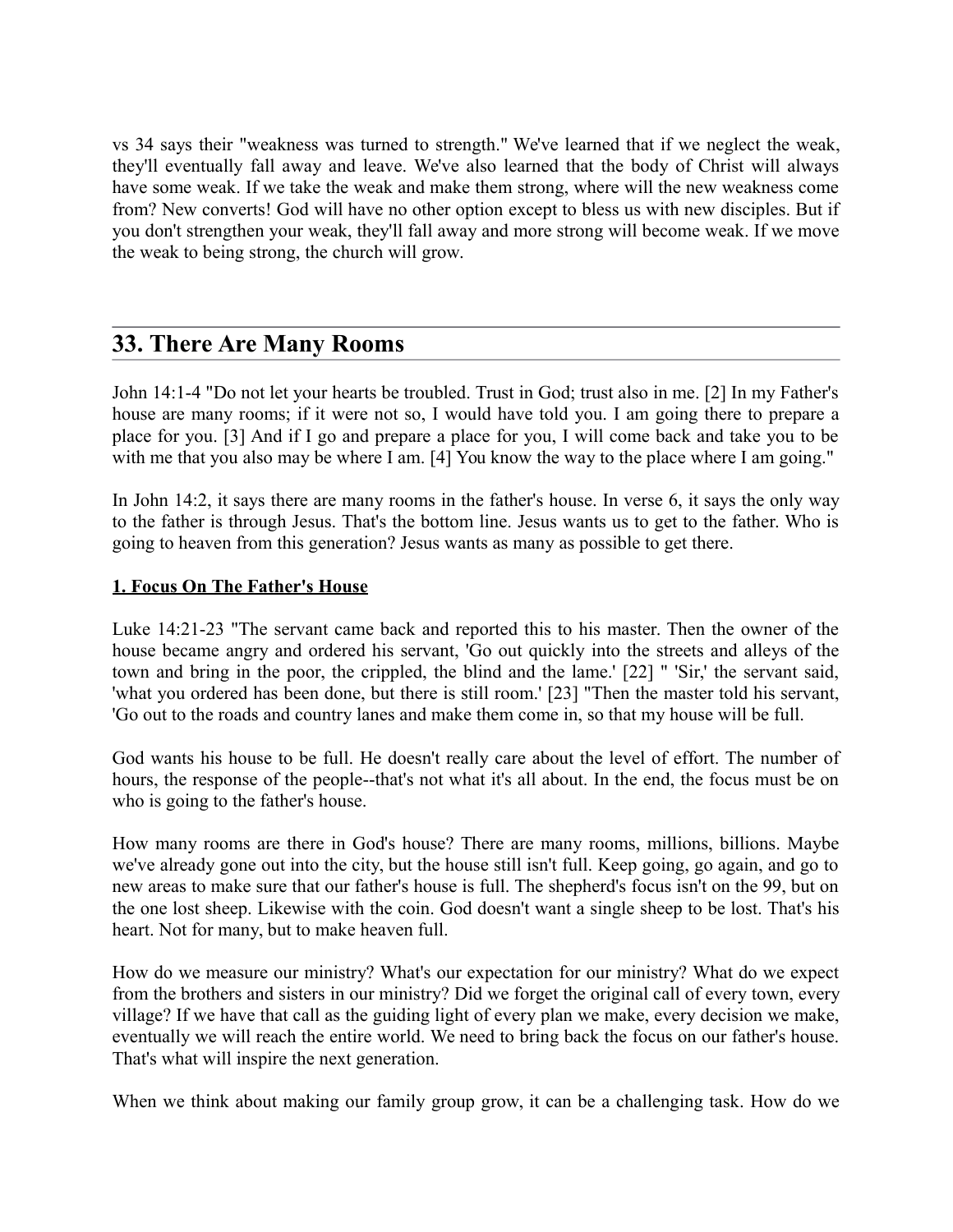make our family group grow? We're all in different situations. We have different challenges. We see massive numbers. That can be incredibly exhilarating, but can also be overwhelming. We need God, we need his miracles and his encouragement. Do we have the conviction, the courage to grow our family group? That's what inspires people.

### **2. Focus on The Son's Heart**

#### a. A heart filled with love.

John 13:34-35 "A new command I give you: Love one another. As I have loved you, so you must love one another. [35] By this all men will know that you are my disciples, if you love one another."

#### b. A heart to call everyone in our ministry as friends.

John 15:12-17 My command is this: Love each other as I have loved you. [13] Greater love has no one than this, that he lay down his life for his friends. [14] You are my friends if you do what I command. [15] I no longer call you servants, because a servant does not know his master's business. Instead, I have called you friends, for everything that I learned from my Father I have made known to you. [16] You did not choose me, but I chose you and appointed you to go and bear fruit--fruit that will last. Then the Father will give you whatever you ask in my name. [17] This is my command: Love each other.

#### c. A heart to be united.

John 17:20-21 "My prayer is not for them alone. I pray also for those who will believe in me through their message, [21] that all of them may be one, Father, just as you are in me and I am in you. May they also be in us so that the world may believe that you have sent me.

#### d. A heart to help others do greater things

John 14:12-14 I tell you the truth, anyone who has faith in me will do what I have been doing. He will do even greater things than these, because I am going to the Father. [13] And I will do whatever you ask in my name, so that the Son may bring glory to the Father. [14] You may ask me for anything in my name, and I will do it.

#### **3. Focus on The Spirits Power**

2 Tim 1:7-9 For God did not give us a spirit of timidity, but a spirit of power, of love and of selfdiscipline. So do not be ashamed to testify about our Lord, or ashamed of me his prisoner. But join with me in suffering for the gospel, by the power of God, who has saved us and called us to a holy life--not because of anything we have done but because of his own purpose and grace. This grace was given us in Christ Jesus before the beginning of time...

The spirit changes us and use us. The Spirit makes us powerful. How powerful are we today? What is the power of the Holy Spirit?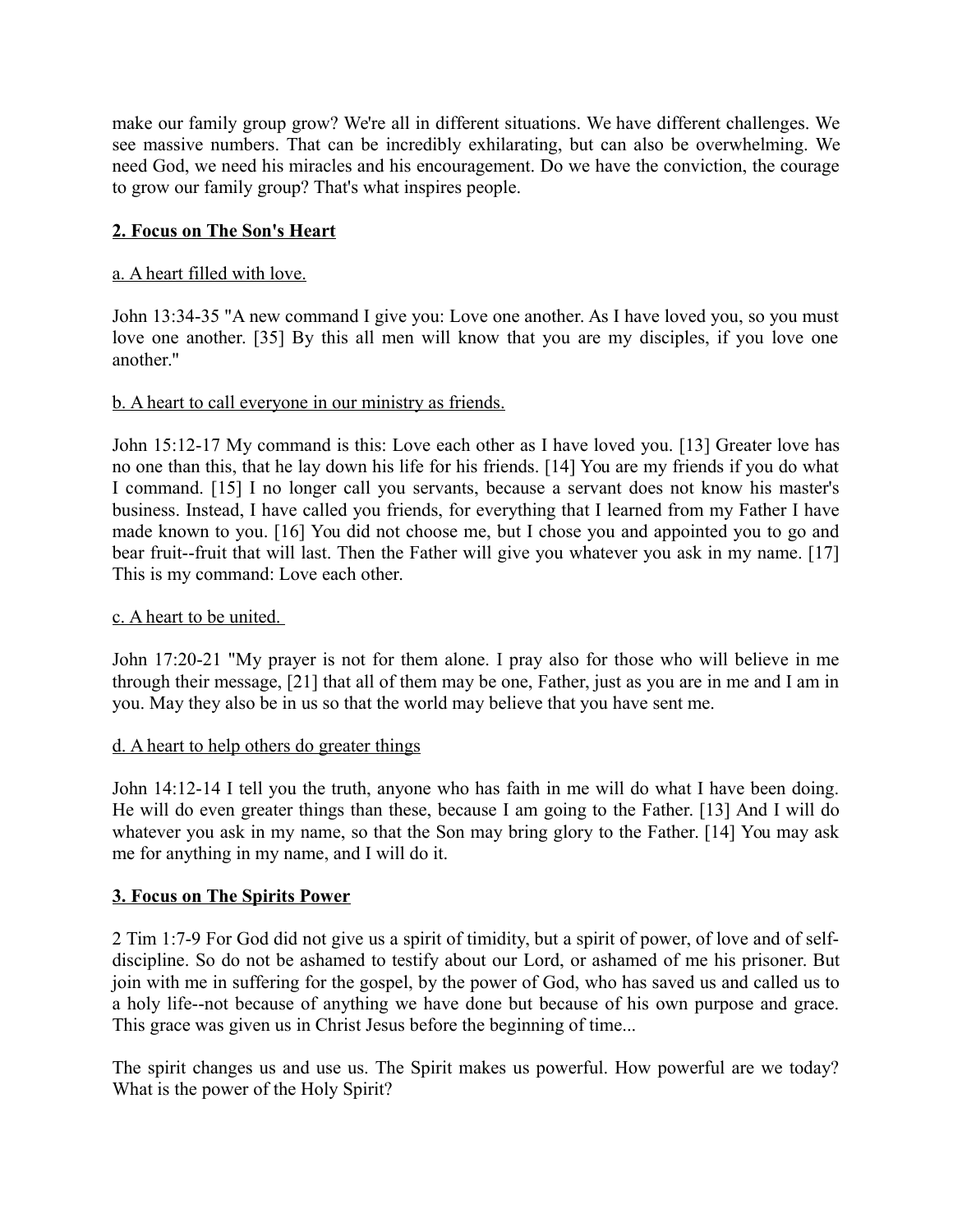#### a. Resurrection Power

Rom 8:10-11 But if Christ is in you, your body is dead because of sin, yet your spirit is alive because of righteousness. And if the Spirit of him who raised Jesus from the dead is living in you, he who raised Christ from the dead will also give life to your mortal bodies through his Spirit, who lives in you.

#### b. Divine Power

2 Pet 1:3,4 His divine power has given us everything we need for life and godliness through our knowledge of him who called us by his own glory and goodness. Through these he has given us his very great and precious promises, so that through them you may participate in the divine nature and escape the corruption in the world caused by evil desires.

## **34. The Church That Jesus Died For**

Imagine God looking down two thousand years ago, while Jesus knelt and prayed. Everyone had rejected Jesus, and God looked and saw the crowd. They were coming to arrest Jesus, full of false accusers with no one to defend him. God saw his son lowered into a black hole, spit on and mocked by sinners. He was tortured, nailed to a wooden cross, then God gave him the cup of our sins.

As Jesus drank it, he cried out to God, "Why have you left me here to die?" He was shattered with pain, and God himself was split in two at that time.

A few short days later, in a burst of blinding light, Jesus was raised from the dead. As his followers were praying, a blinding sheet of light came down upon them. Tongues of fire anointed them, they went out into the temple courts and preached. 3,000 were baptized, and the church that Jesus died for was born.

What is the church that Jesus died for?

#### **1. A Church Led by God**

All through the Old Testament, the Scriptures teach that the battle is God's. God sent the mission team leader, Jesus Christ, and he guides its steps. In Acts 1, 2, 3 they were praying. The church is persecuted in Acts 4. What do they do? Pray to be more bold, not for the persecution to end.

Read the sermons of the early church. They're full of God. They didn't preach so much about what men needed to do, but about what God is. Let's look at the early Jerusalem church, and learn a few things from them.

*Acts 6:1-8 In those days when the number of disciples was increasing, the Grecian Jews among them complained against the Hebraic Jews because their widows were being overlooked in the daily distribution of food. [2] So the Twelve gathered all the disciples together and said, "It*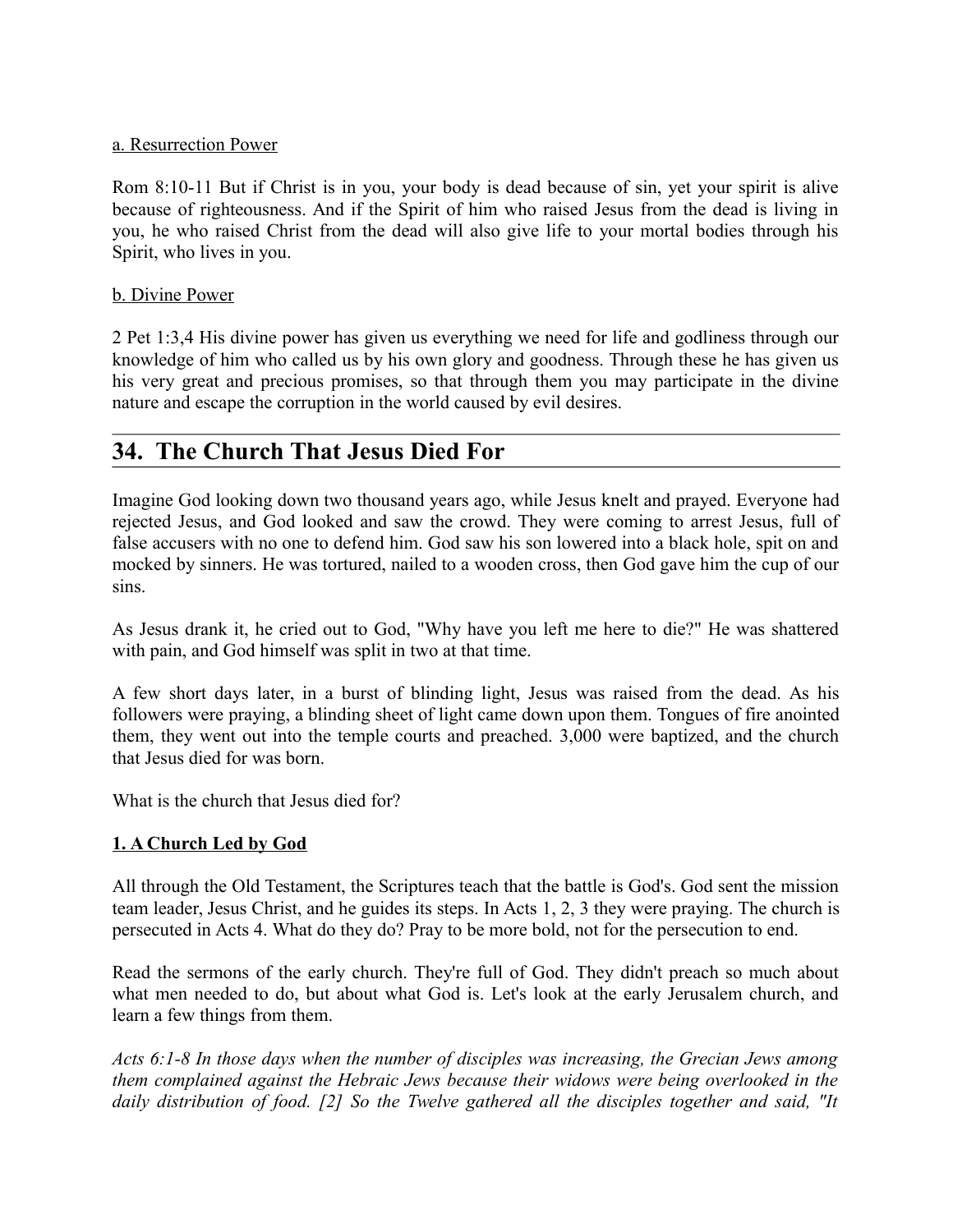*would not be right for us to neglect the ministry of the word of God in order to wait on tables. [3] Brothers, choose seven men from among you who are known to be full of the Spirit and wisdom. We will turn this responsibility over to them [4] and will give our attention to prayer and the ministry of the word." [5] This proposal pleased the whole group. They chose Stephen, a man full of faith and of the Holy Spirit; also Philip, Procorus, Nicanor, Timon, Parmenas, and Nicolas from Antioch, a convert to Judaism. [6] They presented these men to the apostles, who prayed and laid their hands on them. [7] So the word of God spread. The number of disciples in Jerusalem increased rapidly, and a large number of priests became obedient to the faith. [8] Now Stephen, a man full of God's grace and power, did great wonders and miraculous signs among the people.*

The number of disciples was increasing. The church had a problem. Our churches always have problems. There's one thing that's not right in this situation, though. That's to get distracted. There's no valid excuse to neglect the ministry of the Word and prayer. Is our church led by problems, or is it led by God? Stephen is chosen here not to lead an awesome ministry, but to feed the widows.

A church led by God is humble. It's also a church where miracles happen. Every convert is a miracle. Within a few weeks, they change everything. They break up with years-old relationships, tell you their deepest secrets . . . get baptized and change their whole life, all within a few weeks of friendship. Every single conversion is a miracle, which means we really need God. There are miracles all around you waiting to happen. They'll only happen if we allow God to lead the situation instead of we taking over.

#### **2. A Church Led by Heroes**

If God leads the church and he's a hero, then we need to be heroes as well. Every time God sends a prophet, materialistic people always reject him.

*Acts 7:54-8:3 When they heard this, they were furious and gnashed their teeth at him. [55] But Stephen, full of the Holy Spirit, looked up to heaven and saw the glory of God, and Jesus standing at the right hand of God. [56] "Look," he said, "I see heaven open and the Son of Man standing at the right hand of God." [57] At this they covered their ears and, yelling at the top of their voices, they all rushed at him, [58] dragged him out of the city and began to stone him. Meanwhile, the witnesses laid their clothes at the feet of a young man named Saul. [59] While they were stoning him, Stephen prayed, "Lord Jesus, receive my spirit." [60] Then he fell on his knees and cried out, "Lord, do not hold this sin against them." When he had said this, he fell asleep. [8:1] And Saul was there, giving approval to his death. On that day a great persecution broke out against the church at Jerusalem, and all except the apostles were scattered throughout Judea and Samaria. [2] Godly men buried Stephen and mourned deeply for him. [3] But Saul began to destroy the church. Going from house to house, he dragged off men and women and put them in prison.*

What a hero. The church that Jesus died for was led by heroes full of love. Stephen dies and everybody's heart was broken. Are you a hero today, or is that in the past?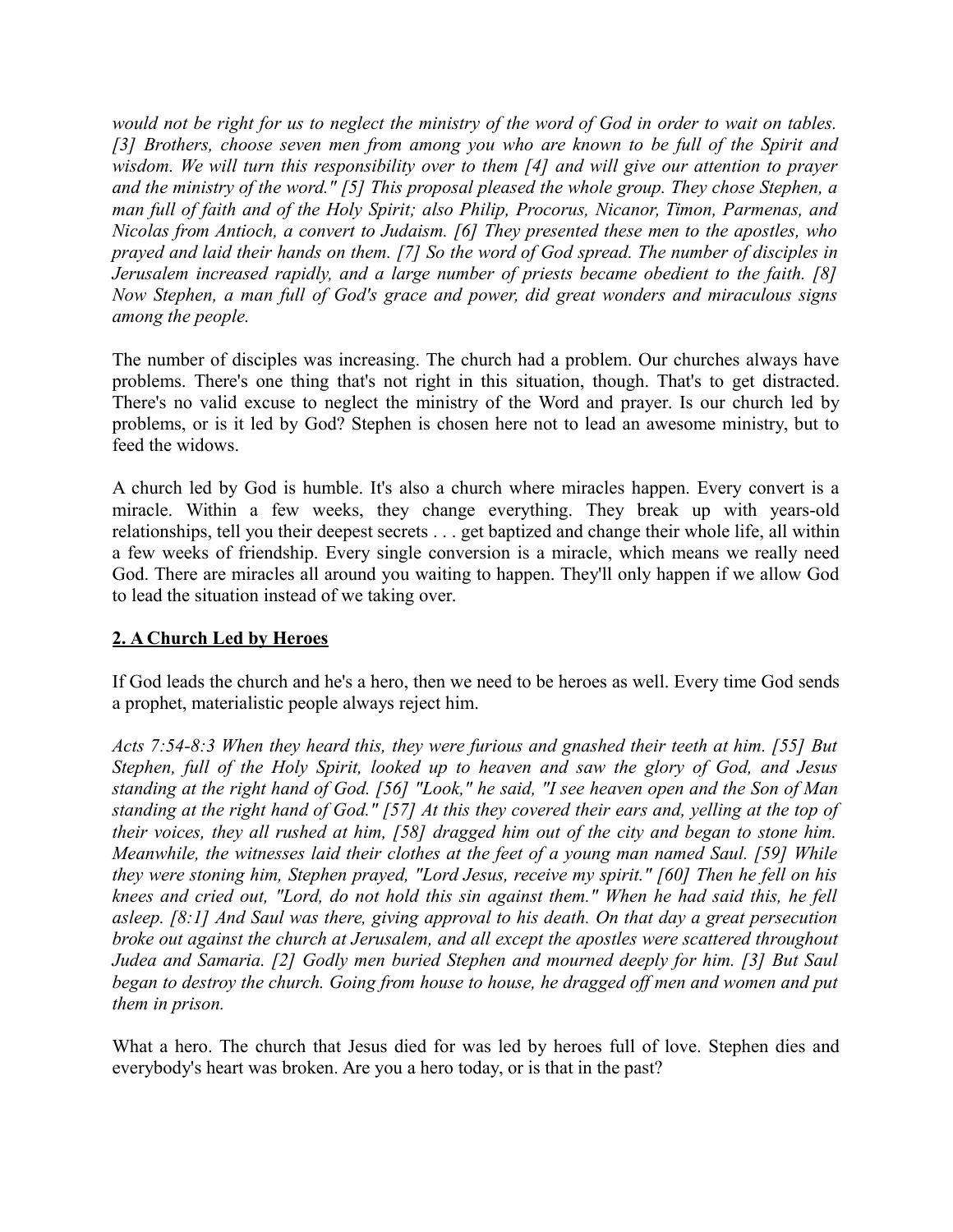If we're devoted to prayer and the ministry of the Word, we'll be fruitful. I am a sinful man. d long time.

## **3. A Church Led to Conquest**

*Rev. 6:2 I looked, and there before me was a white horse! Its rider held a bow, and he was given a crown, and he rode out as a conqueror bent on conquest.* 

*Acts 8:4-5 Those who had been scattered preached the word wherever they went. [5] Philip went down to a city in Samaria and proclaimed the Christ there.* 

*Acts 11:19-21 Now those who had been scattered by the persecution in connection with Stephen traveled as far as Phoenicia, Cyprus and Antioch, telling the message only to Jews. [20] Some of them, however, men from Cyprus and Cyrene, went to Antioch and began to speak to Greeks also, telling them the good news about the Lord Jesus. [21] The Lord's hand was with them, and a great number of people believed and turned to the Lord.* 

This church was outwardly focused. They were going all over the place. Who cares? If it's in the Bible, let's do it. That's the attitude we all need to have.

*Acts 22:19-21 " 'Lord,' I replied, 'these men know that I went from one synagogue to another to imprison and beat those who believe in you. [20] And when the blood of your martyr Stephen was shed, I stood there giving my approval and guarding the clothes of those who were killing him.' [21] "Then the Lord said to me, 'Go; I will send you far away to the Gentiles.'"*

These brothers never stopped preaching the Word, publicly and from house to house. They filled Jerusalem with the teaching, turned the entire world upside down.

That's the church that Jesus died for. If people see it, they'll join it. People like the church that Jesus died for. A song goes like this?. "If I die, let me die in the service of the Lord." Our intensity level makes all the difference. Let it slip slightly . . . After 20 or 30 years, it could make the difference between life and death. It doesn't just affect the numbers, but it affects everybody's attitude.

We can't be the church that Jesus died for by ourselves, but God can do it. Let's be the church that Jesus died for.

## **35. Are We Afraid?**

Matthew 25:24,25 "Then the man who had received the one talent came. 'Master,' he said, 'I knew that you are a hard man, harvesting where you have not sown and gathering where you have not scattered seed. So I was afraid and went out and hid your talent in the ground. See, here is what belongs to you.'

Why was he afraid? Perhaps he thought he would be judged with the same expectations as the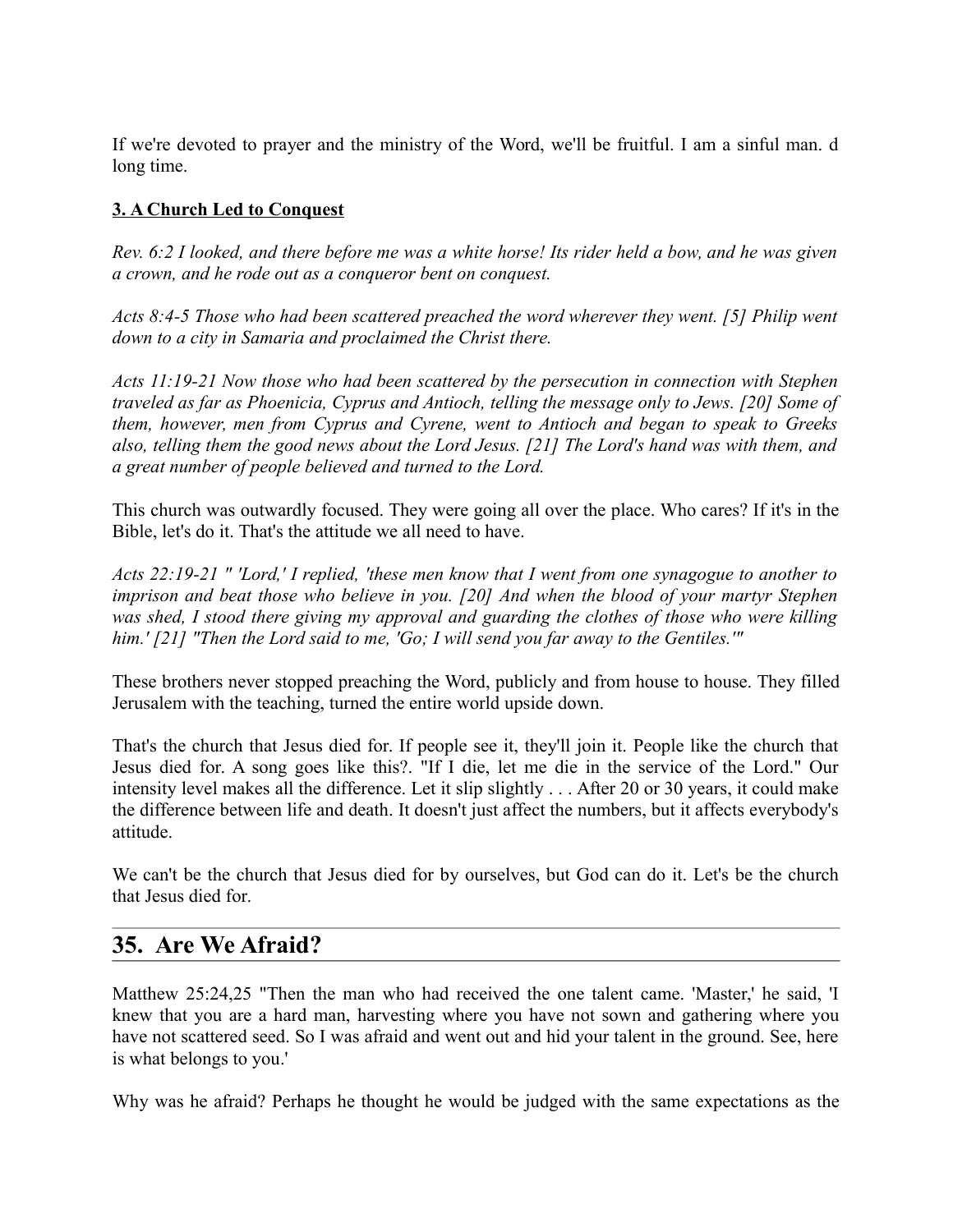first two. Ever feel we have to compete with people that are way more awesome than we are? Maybe he had a bad relationship with the master. Relationship problems produce insecurity. Even when our marriages get strained, we lose confidence and stop leading our families spiritually. Maybe he even had a bad relationship with his dad. Many of us can relate to that as well.

### **1. Attitude**

The man says the master harvests where he has not sown, and gathers where he has not scattered. That's because the first two servants brought more back than they had been given at first. This is not completely untrue, but the third servant's conclusion is inaccurate and unfair. He withdrew from the Master's expectations, became quiet and gave up. Didn't even try.

Let's look at some other passages . . .

John 6:7-9 Philip answered him, "Eight months' wages would not buy enough bread for each one to have a bite!" [8] Another of his disciples, Andrew, Simon Peter's brother, spoke up, [9] "Here is a boy with five small barley loaves and two small fish, but how far will they go among so many?" You can either be a Philip or an Andrew. At least Andrew was willing to do what he could.

What about the women who gave the two small copper coins? Look at her attitude . . . Mark 12:44 They all gave out of their wealth; but she, out of her poverty, put in everything--all she had to live on."

What about David and Saul? We have read the contrast between their responses to Goliath in 1 Samuel 17:32-37.

Every passage in the Bible can be looked in different ways. You've heard of the cup that's half full / half empty. That doesn't change our heart, though, not unless we really want it to change. Some of us have been around a long time. What are some of our fears? The best days are behind, not ahead. Not sure who's lost and saved. How's our life when we're dwelling on these fears? We're miserable! Not happy, not victorious.

There are two viewpoints, but we have to deliberately choose between the two each time. We either have to choose (a) God is out to get me, or (b) God is out for my good

If we choose incorrectly, according to Matthew 25 we will lose our salvation. If we deliberately decide to choose the faithful attitude, though, we can be the blessed servant. This is what all of us want, but we have to face it first. If we change our attitudes, we can change our destiny and that of everybody around us.

#### **2. Action**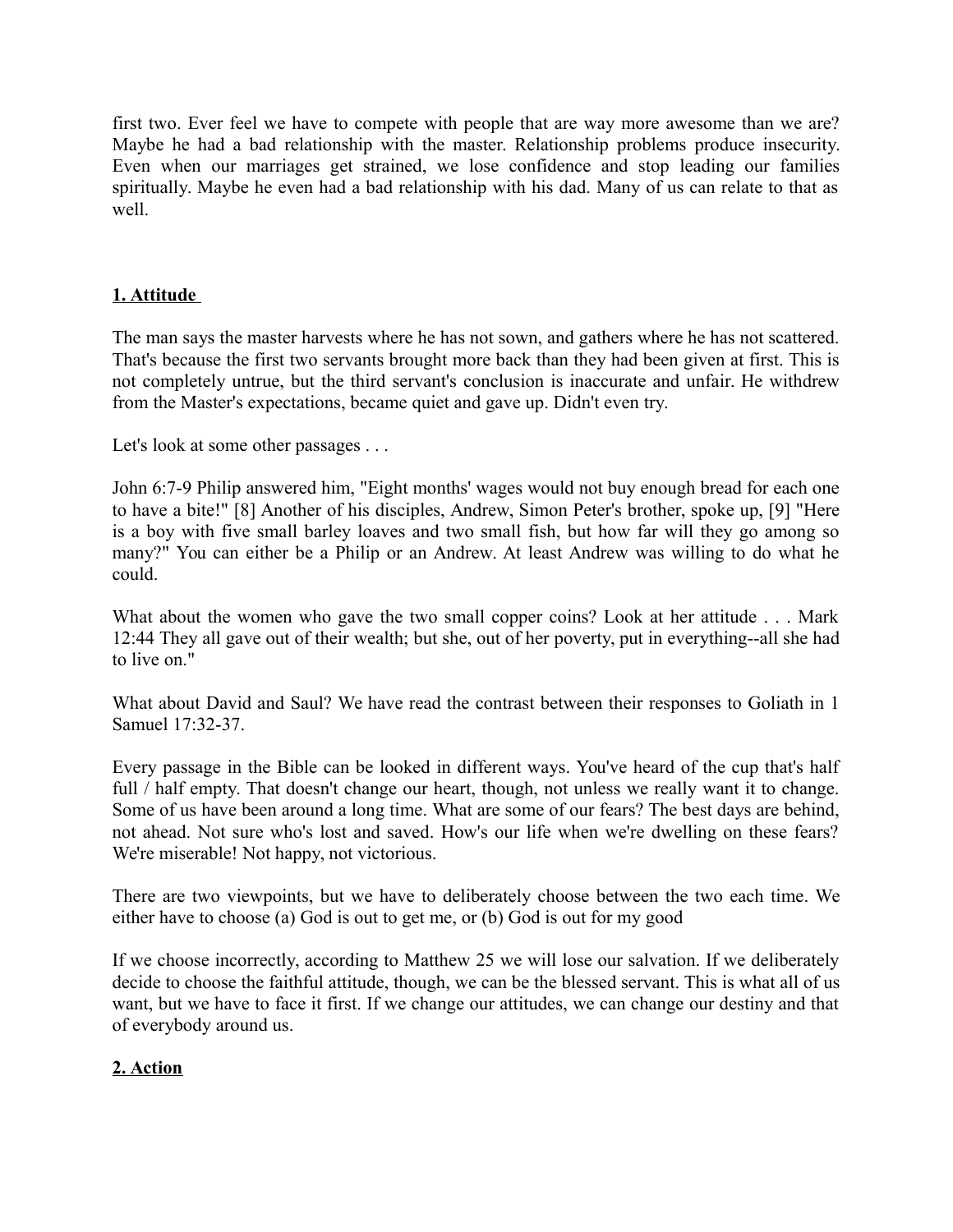The wicked servant in this parable acted out of fear, and it led him to the wrong decision. The master represent's God, and his comments show his perspective on the servant's heart. He didn't call him "misguided, confused or overwhelmed." This is a moral issue. What happened to this servant was the product of a choice he made. That's important. The other guys may have been afraid, but their fear motivated them to work hard.

The first servant went at once and put his money to work. In the English language it's rendered "talent" In the original language, it's really talking about money. It's our field of expertise We know what it takes to put money to work. It takes effort, education and risks. This servant realized it was going to take a lot of work, and he just didn't want to do it

Why was he called "wicked?" What was so wicked about what he did? He failed to fulfill the righteous requirements of his relationship with the Master. How about thinking that he hid the money hoping the other two guys would fail. When the master came back, he would be the one that looked good in the end. He thought he was being smart by putting the money away while the others failed

Faith is like that one talent this man had. To put our faith to work, we have to take risks. We're going to risk our reputation when we take a stand for the Christian faith. We'll risk the trust of our family, people's friendship toward us, even our job. We might face physical risks, and like this man we hide that one talent in the ground. Our fear causes us to hide because we don't want the risk, we don't want to get hurt.

The church is described as a family. That teaches us about relationships. It's the body. That teaches us about the unity we need to forge, even though we're different. The church is the kingdom of God. This highlights our destiny and purpose.

Romans 7:22-23 For in my inner being I delight in God's law; [23] but I see another law at work in the members of my body, waging war against the law of my mind and making me a prisoner of the law of sin at work within my members.

1 Tim. 1:18 Timothy, my son, I give you this instruction in keeping with the prophecies once made about you, so that by following them you may fight the good fight,

Philip. 2:25 But I think it is necessary to send back to you Epaphroditus, my brother, fellow worker and fellow soldier, who is also your messenger, whom you sent to take care of my needs.

2 Tim. 2:3-4 Endure hardship with us like a good soldier of Christ Jesus. [4] No one serving as a soldier gets involved in civilian affairs--he wants to please his commanding officer.

Rev. 12:7 And there was war in heaven. Michael and his angels fought against the dragon, and the dragon and his angels fought back.

Rev. 12:17 Then the dragon was enraged at the woman and went off to make war against the rest of her offspring--those who obey God's commandments and hold to the testimony of Jesus.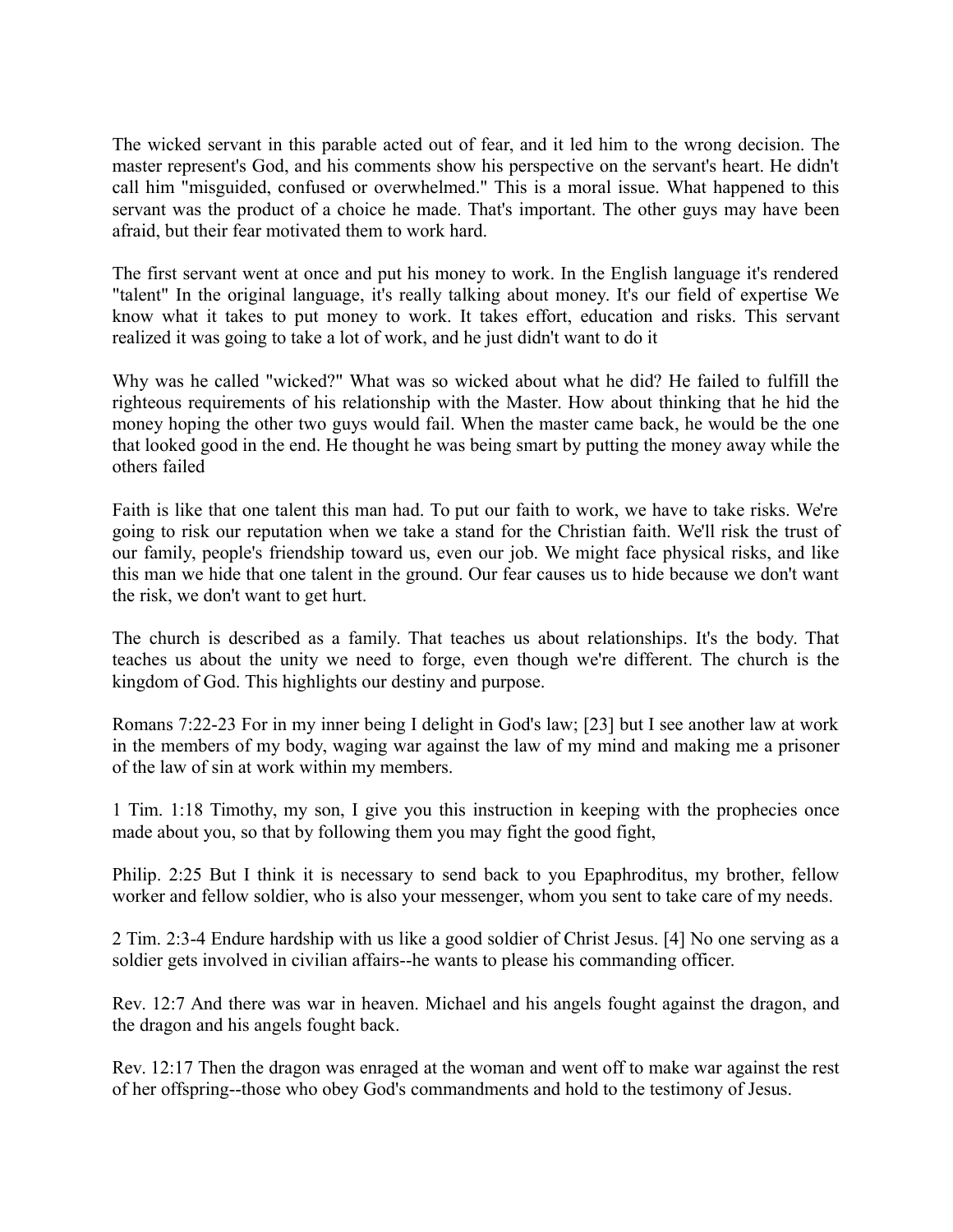Rev. 19:11 I saw heaven standing open and there before me was a white horse, whose rider is called Faithful and True. With justice he judges and makes war.

The church is a nation at war. Perhaps the activity that best describes us is war. War reshapes the character of nations. War changes societies and cultures. War has casualties. War involves casualties, though.

What do we do with the wounded in war? Criticize them for getting shot or maimed? We take them home, we bind them up and we hope they can go back to their lives. When we're out there with fellow soldiers, we don't worry about our rapport and bonding times. When we're out there with a fellow soldier, we hope that soldier is alert and guarding our back. The battlefield shapes those relationships. Maybe we didn't know each other before the war. War makes the soldiers buddies, it makes them depend on each other, calls them higher.

When we look at our problems that way, it gives us a different perspective. We'd all be afraid in war, but it moves us to follow our training, to execute, to overcome. War can redefine the nature of our relationships. It's not just about getting along We need to be able to count on one another, or we may get shot down. The enemy is cruel. He won't hold back. He's powerful and vicious.

When we see the situations around us, they're casualties of war. People have been shot down We can't let that crush our ideals. We're at war. It needs to motivate us to move forward, to act and not to hold back

We have a choice. Let us look in our heart and see what we fear. Then let us ask ourself whether we're going to hide the talent of faith, or watch it multiply.

The best formula to be prosperous and successful. (Josh 1:6-9) "Be strong and courageous, because you will lead these people to inherit the land I swore to their forefathers to give them. Be strong and very courageous. Be careful to obey all the law my servant Moses gave you; do not turn from it to the right or to the left, that you may be successful wherever you go. Do not let this Book of the Law depart from your mouth; meditate on it day and night, so that you may be careful to do everything written in it. Then you will be prosperous and successful. Have I not commanded you? Be strong and courageous. Do not be terrified; do not be discouraged, for the LORD your God will be with you wherever you go."

## **36. A Call To Persevere?**

God calls us to persevere. Matthew 24:30 "*He who stands firm to the end will be saved*". The Bible is full of stories of men and women who persevere. *James 5:11* we can see Job's perseverance.

In order to survive our life, in order to survive our faith, in order to survive all the temptations and trials of this world we've got to learn to persevere, go through tough times and learn to handle it with God on our side. We are at different situations in our life today. Maybe we are struggling in family relationships - with our spouse or with our children or with our in-laws or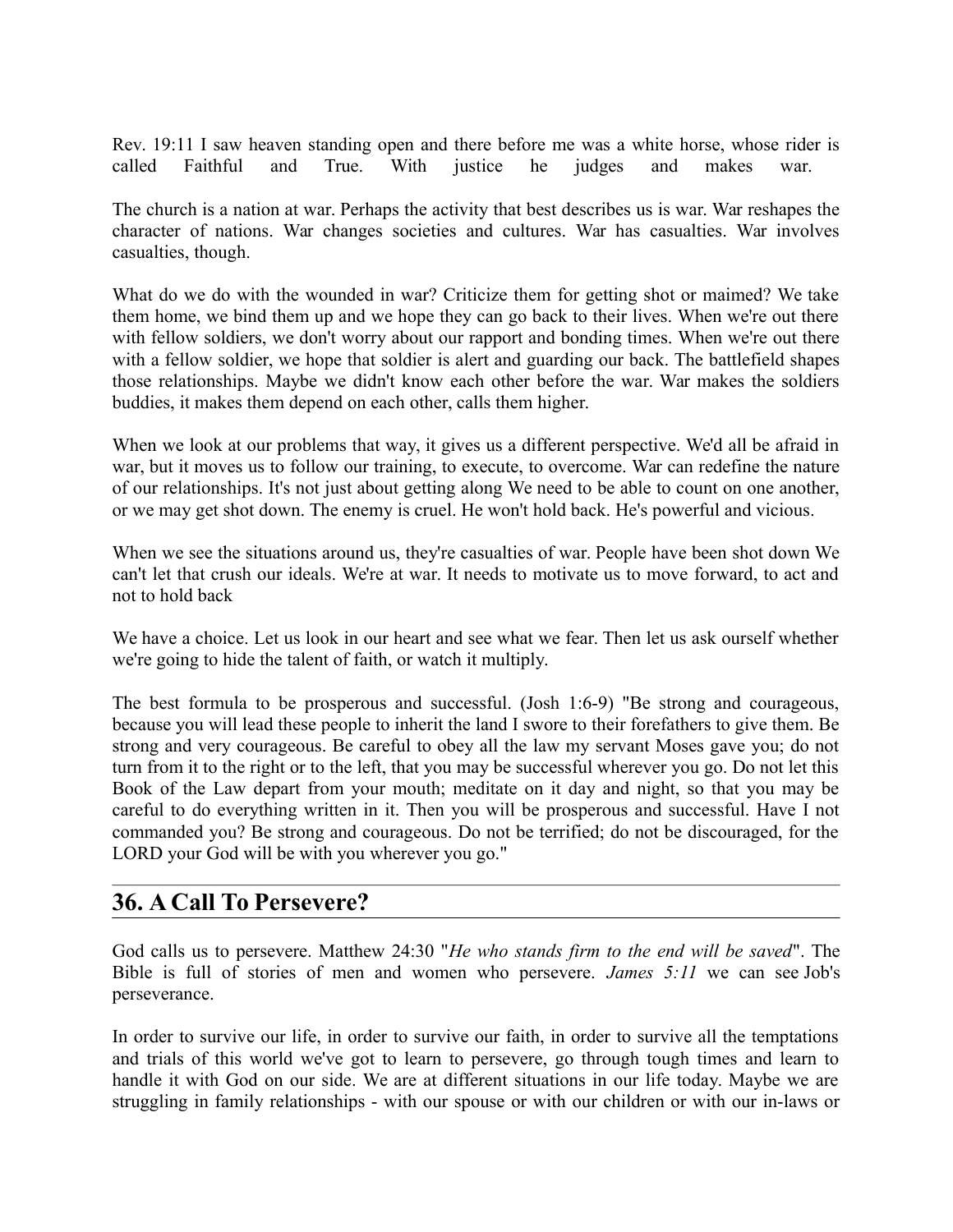we are in a family situation which is very challenging and we are feeling "How long?". Maybe we're thinking about our job - we have a very challenging job where our Boss doesn't understand us. May be we have a challenge with our finances, we have a lot of debts and we don't know how we're going to come out of this. And we may think that it is doubtful whether, living, we would ever be able to clear our debts. Or may be we feel like a failure - whatever we try fails. That's how we're feeling now - " I tried doing good it didn't last long, I tried to be close to somebody that also I get hurt, I tried to stay faithful to God that also didn't seem to help, I tried my best with my spouse (I've been loving, I'm forgiving, I'm patient, I'm trying to endure through all the challenges ) but it doesn't work. The Bible encourages us to persevere.

*Romans 5:3-5 - We need to rejoice in our suffering* ! Whatever sufferings we are going through, that we are enduring now - we've got to rejoice in our sufferings. Why? Suffering produces perseverance. That's how we grow in perseverance. Every single suffering we endure or go through, it teaches us to persevere, we become more strong in our perseverance. And what does perseverance produce? Character. That's how when we persevere, when we endure through hard times what does it show about us? It proves our character. And character produces Hope. That's the only way we can last and survive in this world otherwise we won't be able to survive. And when we go through suffering and we persevere, it proves our character and we have hope. And when we have hope we can give hope to others. That is why we need to persevere.

*James 1: 1-4- we ought to consider it pure joy when we go through many kinds of trial. Because all this tests our faith. And testing of our faith develops perseverance* - the ability to endure, to stay in there, to hold on and not give up. Perseverance must finish it's work that whenever we go through trials and persecutions and suffering we must go on persevering, it must be completed. It says, " so that you may be mature and complete, not lacking anything".

God is calling us to persevere. All of us, at different times we are tempted to give up. Every one of us at some time has thought of giving up. If we find studies difficult, we want to give up studies, when we find our job difficult - we want to give up. When we find a relationship difficult, we want to give it up. When we find our relationship with our children hard - we want to give up sometimes. When we find staying faithful difficult, we want to give up being faithful. The Bible says we need to persevere. Whatever we start we must learn to finish. The Bible promises that whatever suffering we are going through, God will not give us more than what we can handle. So if we are going through difficult times, God believes we can handle it. We may think, " God this is so hard, get me out of here" and God says, " Persevere". Let us never give up our faith in God.

Sometimes we don't know whether we are persevering or not persevering. We don't know where we are at. Hebrews 10 was written to the Hebrew Christians. Those Christians were going through some really hard times - their faith in Jesus was really tested. It had to be explained to them that Jesus IS Lord. The writer had to explain why Jesus is who he is. The Hebrew Christians were slowly giving up their faith.

*Hebrews 10: 32-39.* Here the writer is telling the brothers and sisters that they have got to persevere and not shrink back, to be the ones who believe and are saved. He's reminding them of the earlier days. When they had just received the light, when they had just been baptized. He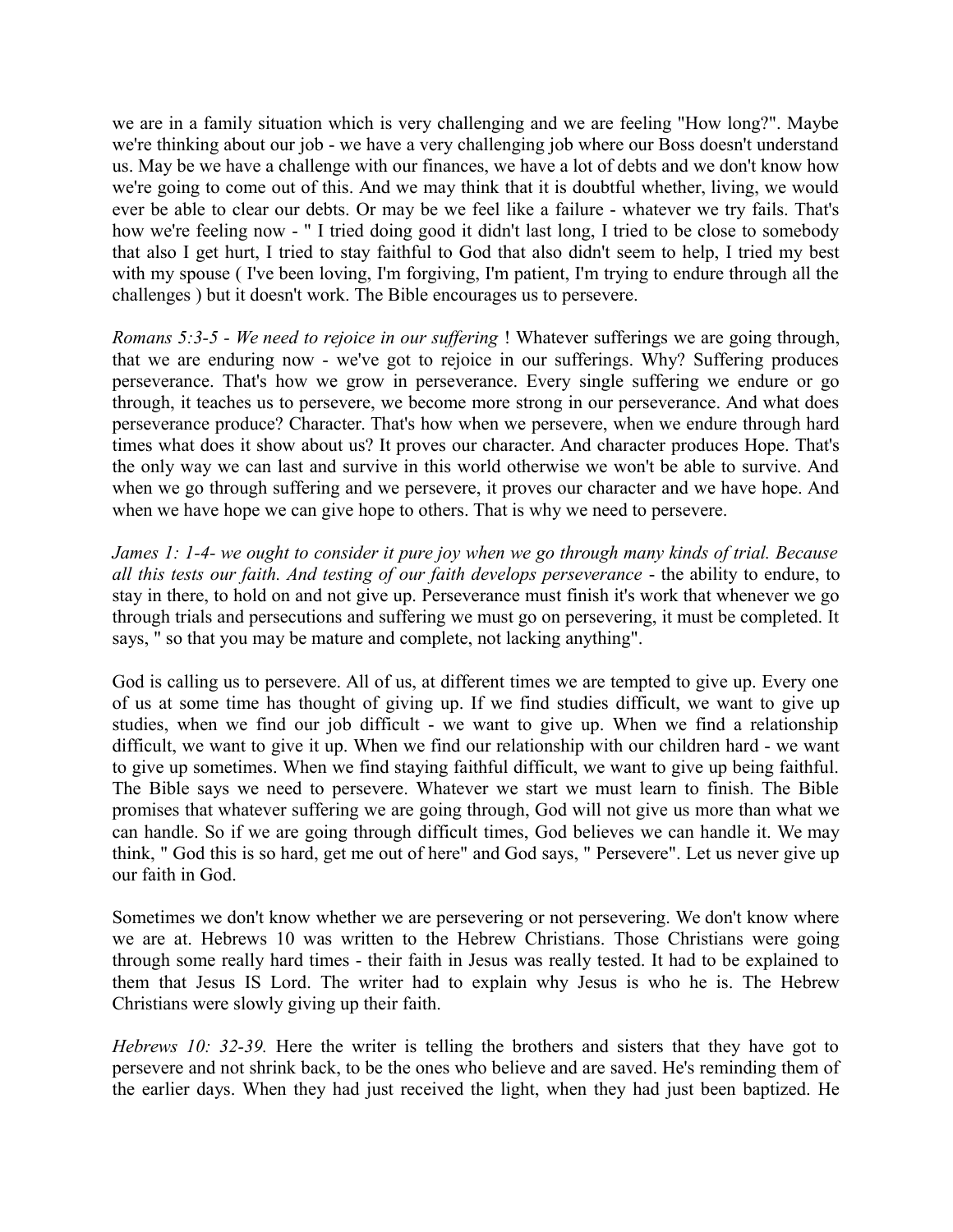reminds them about how they had stood firm through all the persecutions they had received. He reminds them that they had "stood their ground". He reminds them that they were publicly exposed and insulted. They had stood side by side with those who had been insulted. They had sympathized with those in prison, joyfully accepted the confiscation of their property because they had believed they had more lasting property with God. The writer urges them to remember the confidence and faith they had in the beginning and pleads with them not to throw that away. That is what he's telling the Christians to do.

*Hebrews 10:19-25* - Here the writer is reminding them that they have the chance to go to the most holy place regularly any time they want, which the Jews could not do - their priests can go only one time a year. But now because of Jesus they can go to the Most Holy place anytime to get their guilty conscience cleared. He reminds them that what they have now is so much more greater than what they had in the past. He's reminding the Jewish Christians who had been faithful all these years to do certain things. In verses 22-25 the verses start with "let us". When we are strong in the faith we keep doing all these things. When we stop persevering, when we stop holding on, when we are not fully in the faith, we can look at ourselves and ask "where am I in the eyes of God". What happens when we stop persevering?

#### **Signs Of People Who Stop Persevering**

#### **1. Not drawing near to God.**

That's what happens isn't it when we are discouraged, when we're down, when we feel like life is over, when we're in sin, when we're guilty, when we feel "what's the point"? What's the first thing that happens? We stop drawing near to God. What is the writer saying - "*let us draw near to God with a sincere heart in full assurance full of faith* " When we're losing faith and we're lacking perseverance we're not fully assured, our faith is not full, we have a lot of doubts and we stop drawing near to God.

#### **2. Not holding to the hope we profess unswervingly.**

"*you must hod unswervingly to the hope you profess because he who has promised is faithful* ". We keep swaying in our faith. What is the hope we profess? That all of us will make it to heaven one day. When we start wavering in that belief - is that going to happen or not going to happen. Is heaven really there - no one has seen it. Am I wise or foolish to hold on to some concept called heaven? We struggle to hold on to that incredible promise we have.

#### **3. Not giving in our Christian duty.**

"*Let us consider how we may spur one another on towards love and good deeds* ". When we get discouraged and don't believe that whatever we're holding on to is right and true, we stop giving in our Christian duty, we hold back in our Christian responsibilities. What are our Christian responsibilities? Towards our brothers and sisters, toward the people of the world, giving, encouraging, teaching, helping, correcting. All the Christian responsibilities loving, sharing all that we hold back because we don't believe we are going to make a difference. We feel no one is going to change because we are doing something - "I can't change myself so how in the world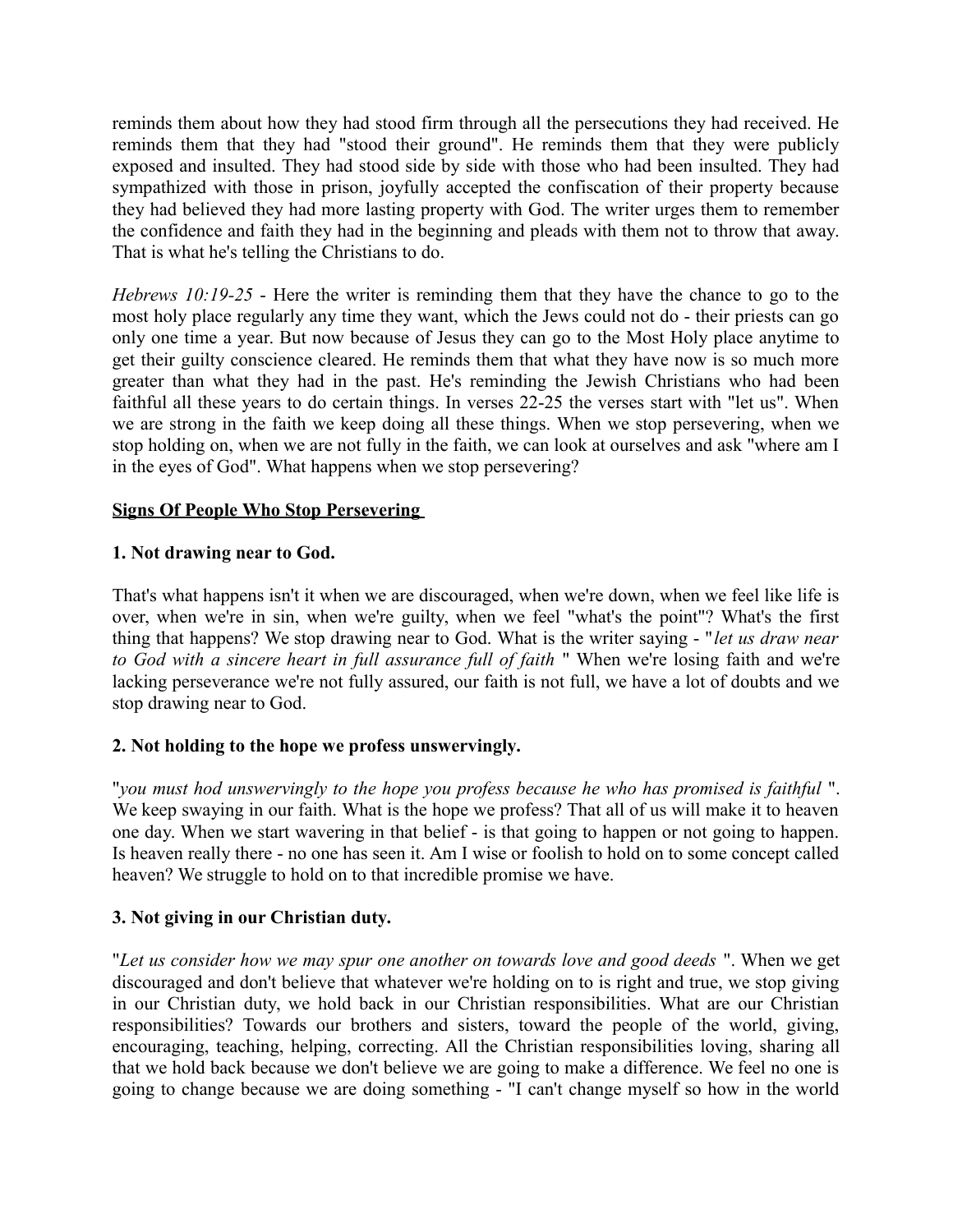can I change somebody else?" We get so disillusioned we don't want to persevere in the right things as God calls us to.

#### **4. Getting into the habit of missing meetings.**

*We should not give up meeting together as some are in the habit of doing but let us encourage one another and all the more as we see the Day approaching* . The fourth sign is that we get into the habit of missing meetings. Once in a while we miss meetings for some reason. But when we get into the habit of missing meetings it means we don't believe in it anymore. It is a sign that we've stopped persevering in something good that the Bible calls us to do. That's the fourth sign that we stop persevering in being together because we want to be alone. Isn't that what we want to do when we are discouraged or troubled in our hearts do we want to be with people? We are like "leave alone, don't disturb me". What does the Bible say? Let us not give up the habit of meeting together. It also tells us to encourage one another. That's a powerful thing. Why do we meet together? To encourage each other,, to spend time with each other, to pray for each other, to instruct each other, to confess to each other, to reach out to one another. That is why we meet together - to encourage one another. If we don't do this we will stop persevering.

#### **5. Not wanting to repent, completely giving up**

The fifth sign is in v26 - "*if we deliberately keep on sinning after we have received the knowledge of the truth, no sacrifice for sin is left but only a fearful expectation of judgement and a raging fire that will consume the enemies of God* ". We know, this is a sign of complete rejection meaning we completely give up. What do we do? Deliberately keep on sinning - that means we don't care about your faith anymore, we don't care about God anymore or our Christian life. We feel it's of no use. Deliberately keep on sinning. Basically we decide not to repent of our sin, we know we are keeping on doing something wrong and we just don't decide to give up that sin because in our heart we're not ready to. Not wanting to repent is a sign of not wanting to persevere.

First we stop drawing near to God, then we lose our unswerving hope - our strong faith in Christ and in his teachings and his expectations - and stop holding on to it. The third thing we stop being totally devoted to is our Christian duty. Then we lose our joy of being together, meeting together and we don't think it's important anymore. Finally, the last stage - we deliberately keep on sinning, unrepentant sin. We know the amazing thing is that though we struggle to persevere, God is a God who never gives up. He always perseveres with us.

*2 Timothy 2:10-13 - "if we endure we will also reign with him*" - when we reach heaven one day. If we are faithless, God will always remain faithful. God will never stop persevering with each one of us. Wherever we are, whatever we are doing or whatever we're doing that we are not supposed to be doing, whatever situation we're in, Jesus is always faithful to us - He'll never give up on us. We need to persevere. Call of the Bible, call for our life is for us to persevere.

## **37. Remember The Poor**

**I. God's concern for the poor**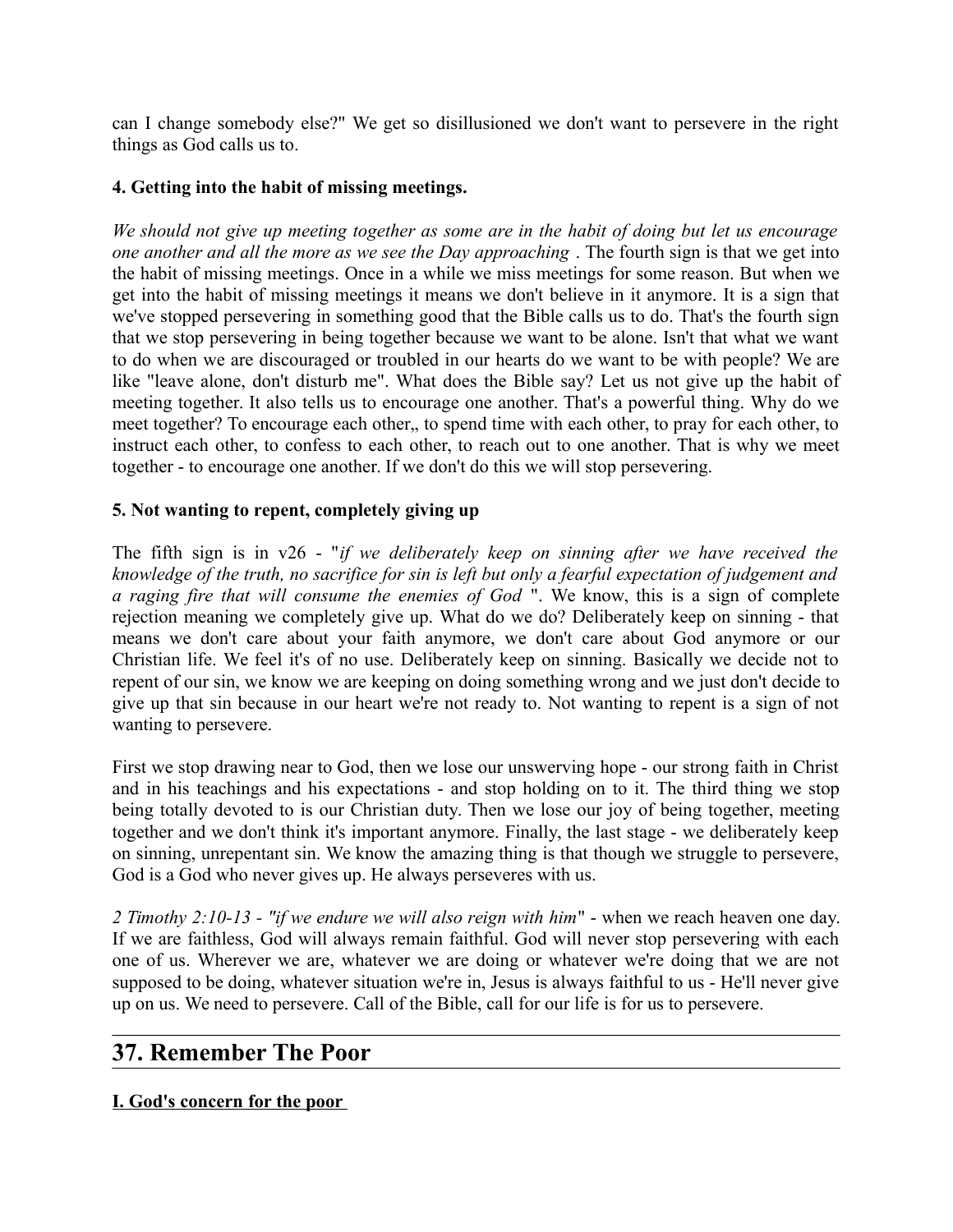In this section we are not yet concerned with what the believer should think or do for the poor, but with God's thoughts. Though we often forget poverty and oppression, it is clear from the Bible that they are always on God's mind.

*(Isa 25:4 NIV) You have been a refuge for the poor, a refuge for the needy in his distress, a shelter from the storm and a shade from the heat. For the breath of the ruthless is like a storm driving against a wall* 

*(Psa 10:14 NIV) But you, O God, do see trouble and grief; you consider it to take it in hand. The victim commits himself to you; you are the helper of the fatherless.* 

*(Isa 41:17 NIV) "The poor and needy search for water, but there is none; their tongues are parched with thirst. But I the LORD will answer them; I, the God of Israel, will not forsake them.*

Lesson: I think it's fair to say that our attitudes toward the poor are mostly Uneasiness and fear. They're dangerous and different. Sometimes there's a suspicion that their condition is their own fault, that they're simply lazy or inferior. Some are more kind-hearted, but prefer not to look at the poor too closely; it's depressing, and they're surely not fun people to be with.

These attitudes are a world away from God's attitudes, as described in these verses. Neediness arouses compassion in God-- and God responds in ACTION.

We may think: "Of course God loves the poor; he loves everybody." But it's not so simple as that; God's character is presented as a model for our own. If God values the poor, we have to think about what that means for us.

#### **II. God's commands concerning the poor**

This section collects some specific commands from Old and New Testaments on serving the poor.

*(Deu 26:12 NIV) When you have finished setting aside a tenth of all your produce in the third year, the year of the tithe, you shall give it to the Levite, the alien, the fatherless and the widow, so that they may eat in your towns and be satisfied.* 

*(Isa 58:6 NIV) "Is not this the kind of fasting I have chosen: to loose the chains of injustice and untie the cords of the yoke, to set the oppressed free and break every yoke? (Luke 3:11 NIV) John answered, "The man with two tunics should share with him who has none, and the one who has food should do the same."* 

Lesson: The message here is really very simple: help the needy. It's not hard to understand; it's just hard to do.

And the message is continuous. It's in the Prophets and Psalms; it's in the Gospels; it's in the Epistles. How many churches emphasize serving the poor as much as the Bible itself does? Won't the world BE A BETTER PLACE if all believers followed these commands?

Another thing to note about these verses is the lack of excuses. None of them add "...once a year"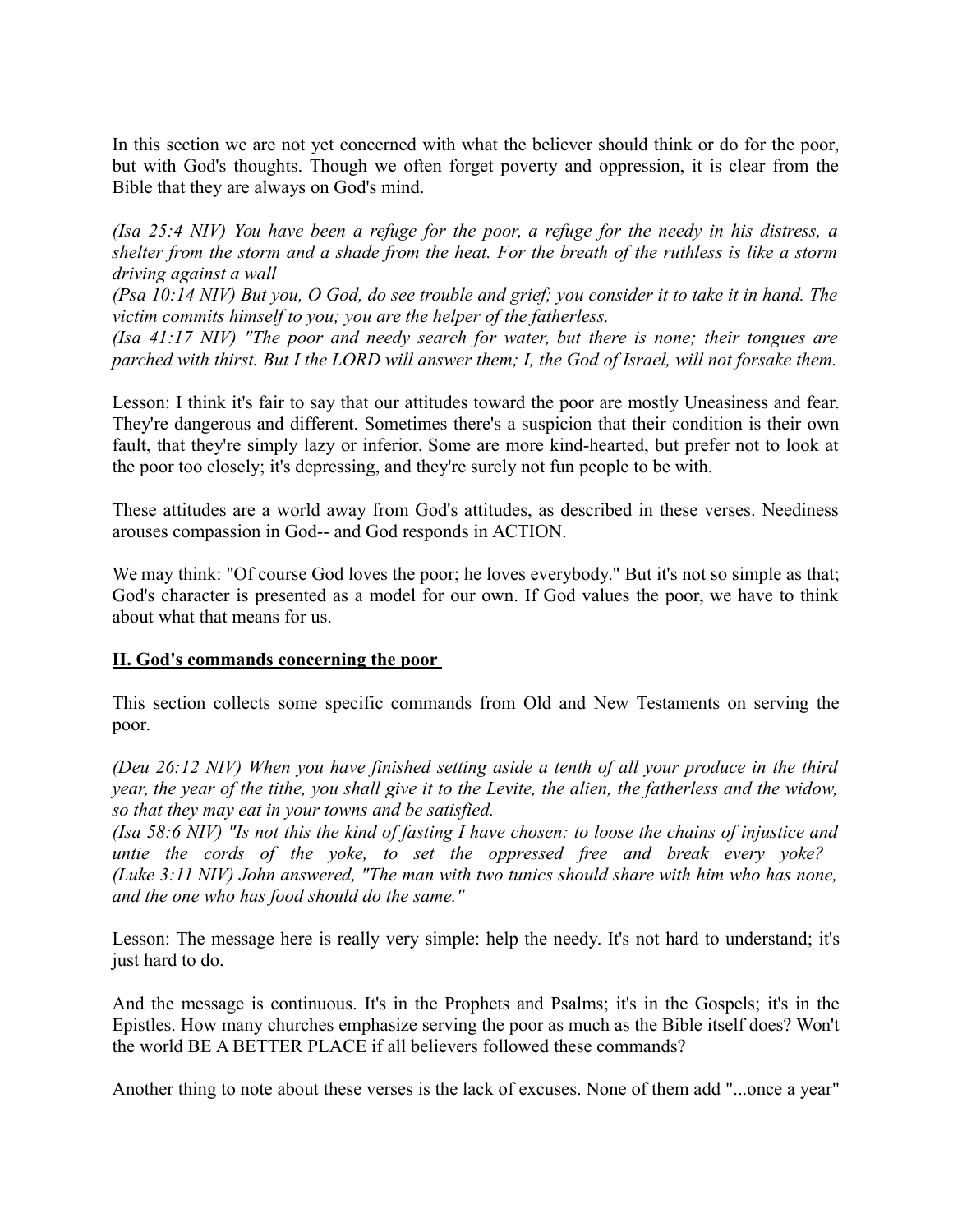or "...when you feel you can" or "...if they're moral " or ". We have plenty of reasons (I'm sure you can think of a dozen) why we can't go out and feed the hungry, why we have to turn away the needy borrower-- and God help us. But all those reasons belong to our sinful human nature, not to God. God just wants those needy people helped.

#### **III. God's Blessings on those who serve the poor**

Serving poor may be The Right Thing To Do; but the Bible also associates it with material and spiritual reward. Here we'll look at the benefits promised to those who serve the poor; in the next section we'll examine the consequences of not doing so.

*(Prov 22:9 NIV) A generous man will himself be blessed, for he shares his food with the poor. (Jer 22:16 NIV) He defended the cause of the poor and needy, and so all went well. Is that not what it means to know me?" declares the LORD.* 

*(Prov 19:17 NIV) He who is kind to the poor lends to the LORD, and he will reward him for what he has done.* 

*(Isa 58:10 NIV) and if you spend yourselves in behalf of the hungry and satisfy the needs of the oppressed, then your light will rise in the darkness, and your night will become like the noonday. (Luke 14:12-14 NIV) Then Jesus said to his host, "When you give a luncheon or dinner, do not invite your friends, your brothers or relatives, or your rich neighbors; if you do, they may invite you back and so you will be repaid. But when you give a banquet, invite the poor, the crippled, the lame, the blind, and you will be blessed. Although they cannot repay you, you will be repaid at the resurrection of the righteous."*

Lessons ; We are susceptible to religious quacks who promise riches to those who believe in God because we all need money. We like to hear such messages and preachings..

We do find promises of reward in the Bible-- to those who serve the poor. God's making a very simple proposal here: "You help the poor, and I'll repay it."

Jesus promises treasure in heaven. Jesus is asking us to go way past our comfort level in giving things away. And in not getting them back. God doesn't want to hear excuses; he specifically commands us to help the stranger, the beggar, the sick. Jesus' command on dinner parties couldn't be clearer: the people you need to help are not the people like you, the people you like, the people who can repay you.

Can you give too much? We believe in moderate giving in all things. Unfortunately, we get this idea from the wisdom of the world, not the Bible. Jesus asks for immoderate giving.

#### **IV.Consequences of not serving the poor**

As there are blessings for those who serve the poor, there are consequences for those who oppress them... or who simply ignore them.

*(Ezek 16:49 NIV) "'Now this was the sin of your sister Sodom: She and her daughters were arrogant, overfed and unconcerned; they did not help the poor and needy.*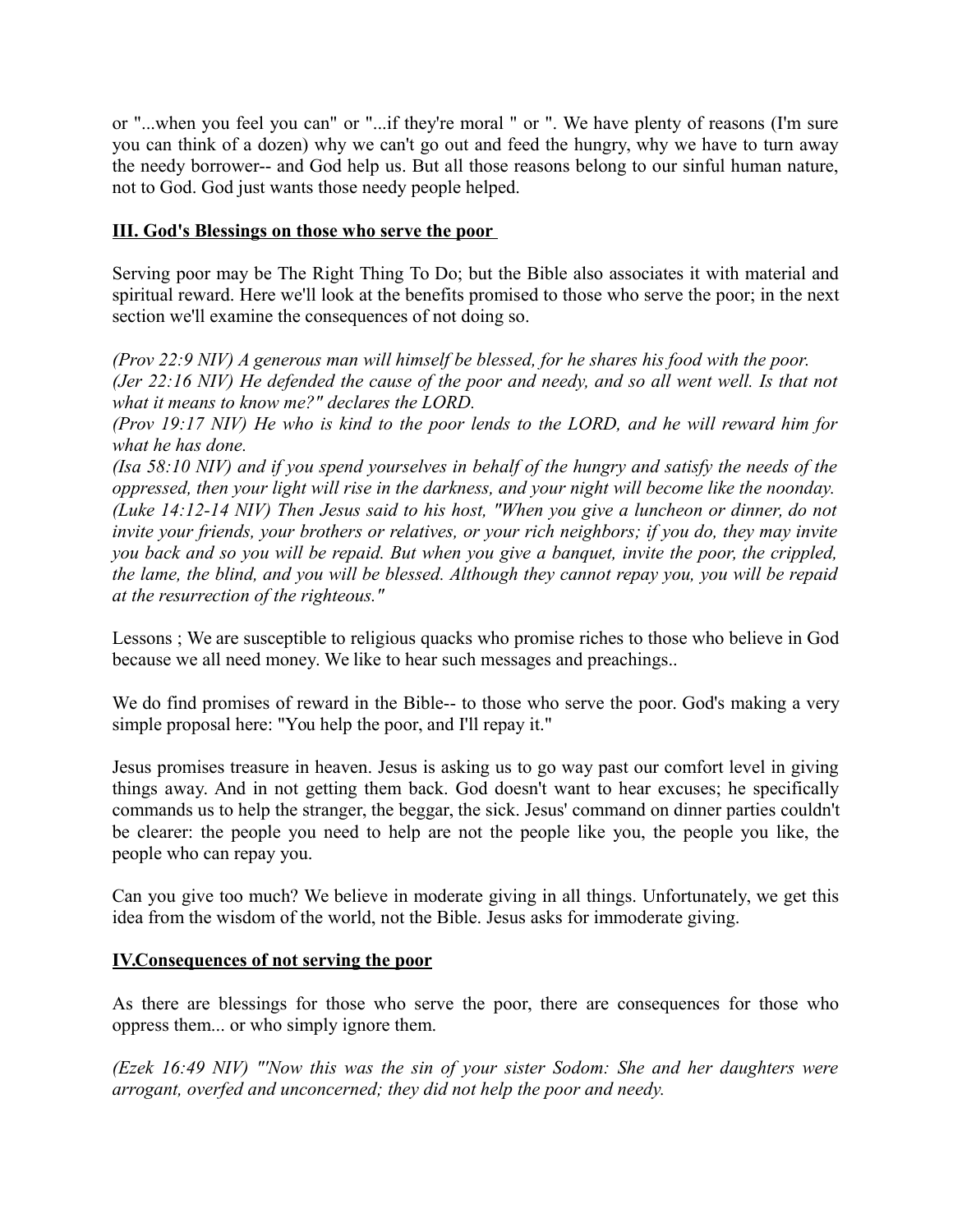*(Jer 5:28 NIV) and have grown fat and sleek. Their evil deeds have no limit; they do not plead the case of the fatherless to win it, they do not defend the rights of the poor.* 

*(Luke 16:19-15 NIV) "There was a rich man who was dressed in purple and fine linen and lived in luxury every day. At his gate was laid a beggar named Lazarus, covered* 

*with sores. and longing to eat what fell from the rich man's table. Even the dogs came and licked his sores. "The time came when the beggar died and the angels carried him to Abraham's side. The rich man also died and was buried. In hell, where he was in torment, he looked up and saw Abraham far away, with Lazarus by his side. So he called to him, 'Father Abraham, have pity on me and send Lazarus to dip the tip of his finger in water and cool my tongue, because I am in agony in this fire.' "But Abraham replied, 'Son, remember that in your lifetime you received your good things, while Lazarus received bad things, but now he is comforted here and you are in agony.*

Lessons ; Many So called Spiritual Leaders worry what might happen to our country , Youth, if Movies and advertisements promote sexual immorality. Now, the sexual morality the Bible tells us to be worried about is our own, more than others. A more serious worry is what will happen to us, our churches, our nation, if we don't serve the poor.

Obviously, adding to the misery of the poor is bad-- exploiting workers, oppressing immigrants, robbing the needy. But it doesn't stop there. Merely ignoring the poor is a crime. Sodom wasn't destroyed because of sexual immorality; it was destroyed because it "had arrogance, abundant food, and careless ease" and it "did not help the poor and needy".

There isn't the least suggestion that the rich man being punished in hell was responsible for Lazarus's condition... except in the most general sense: he was responsible as a fellow human being, as a man who was aware of the one suffering at his door and did nothing to help.

"Pleading the cause" of the poor, being their advocate and defender, is simply something a righteous person does. Are you someone who, when others are silent, advocates for the poor in your company, your church, your nation, your office ?

Let us Help the Poor and Bring Glory to GOD.

# **38. Our Life**

Our life is not about us but about God. Our life -we love, don't we! Every one sees their life as precious. When we start thinking we go to the beginning. Why were we created - why did God create me!

#### **1. Created To Have Relationship With God**

*Genesis: 1: 26-27 - Then God said, "Let us make man in our image, in our likeness, and let them rule over the fish of the sea and the birds of the air, over the livestock, over all the earth, and over all the creatures that move along the ground." So God created man in his own image, in the image of God he created him; male and female he created them.*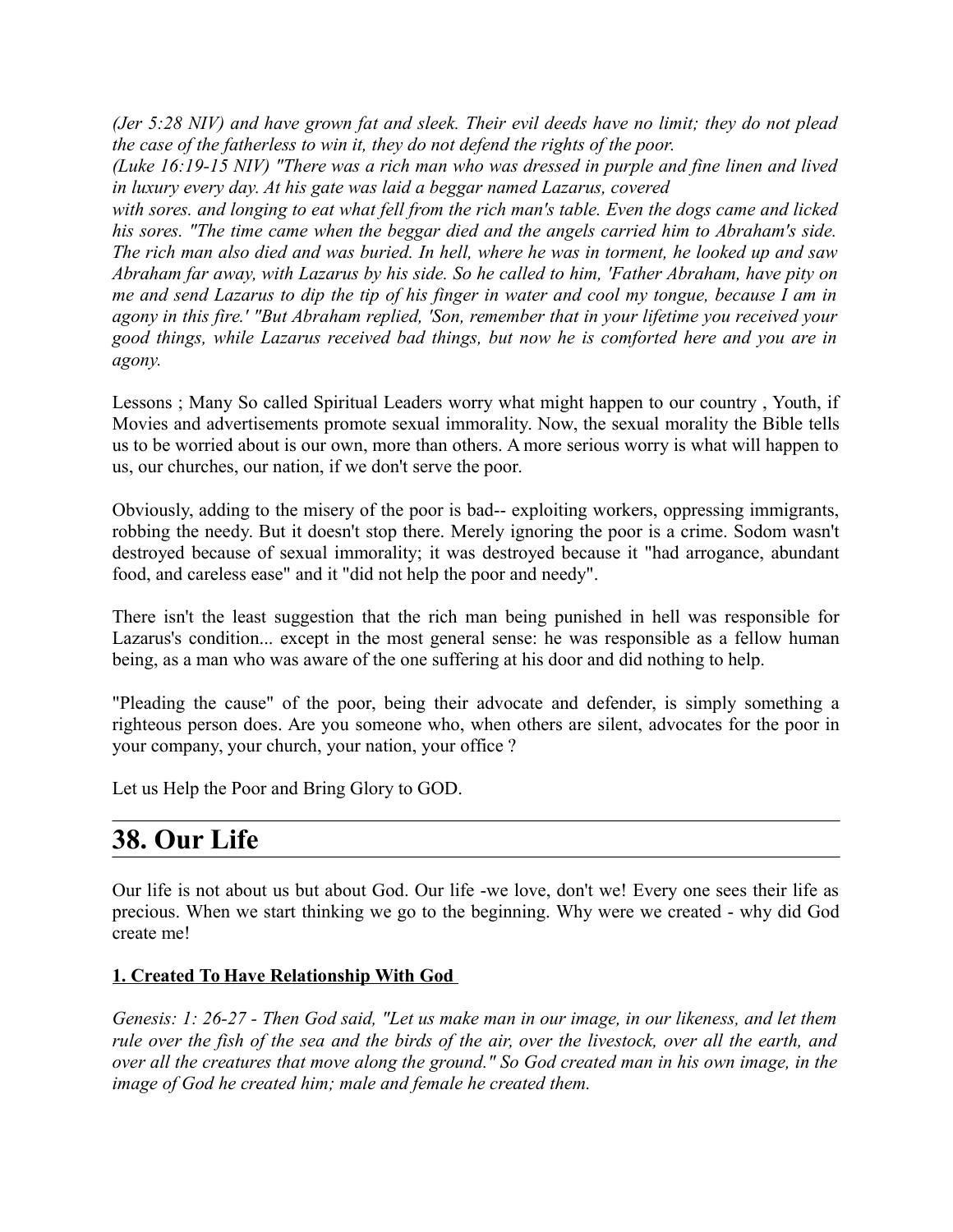Here we see God creating the world. He created everything, but he thought that the world is still not complete . Then he goes to create a very special being that is the mankind why did he create him! To rule the whole creation! Do you all agree with this? That's what we are doing right now.The mankind has taken over the earth. But why did He create man? Only to be a man to control the earth or something else? If that's the only reason He could have created a monster to control the whole earth. So we see the big difference, God created us in his own image, in his own godly nature. He created us to love him and have a good relationship. It's the same relationship we have with our children.

We love our children very much and we expect our children to love us. If they don't love us and achieve every thing in the world, our heart will be broken. There is a spot God has put in every one of us living in this earth. It will not be filled by anything except with love and relationship with God. Today are we fulfilling the primary purpose, why we are created? Are we seeking God! Do we desire to have that relationship with God?

We all want to have eternal life. What is eternal life!

*John 17:3 -Now this is eternal life: that they may know you, the only true God, and Jesus Christ, whom you have sent.* 

Knowing God is eternal life. Start knowing about God now and not after we die. But the process starts here. How do we know God? By studying the Bible. Bible is God's love letter for us. It tells us how much God will love us. To have that relationship with God we need to start what God is. If we have to have good relationship with our friend, we need to know who he is, appreciate his great qualities then automatically we will have great relationship with him. That's why we need to take personal responsibility to study and see what Gods qualities are.

### **2. Called To Live In The Light**

*1 Peter 2: 9 - But you are a chosen people, a royal priesthood, a holy nation, a people belonging to God, that you may declare the praises of him who called you out of darkness into his wonderful light.*

Bible says God called us out of darkness into his wonderful light. Why did God call us into his kingdom? What does it mean to us? As disciples God called us out of darkness to have a fellowship in light. Today being in the light are we the one who fellowships in light are we still wandering in the darkness. The darkness is nothing but our sinful life. We became disciples but are we still walking in darkness?

*Matthew 5:14-16 "You are the light of the world. A city on a hill cannot be hidden. Neither do people light a lamp and put it under a bowl. Instead they put it on its stand, and it gives light to everyone in the house. In the same way, let your light shine before men, that they may see your good deeds and praise your Father in heaven.*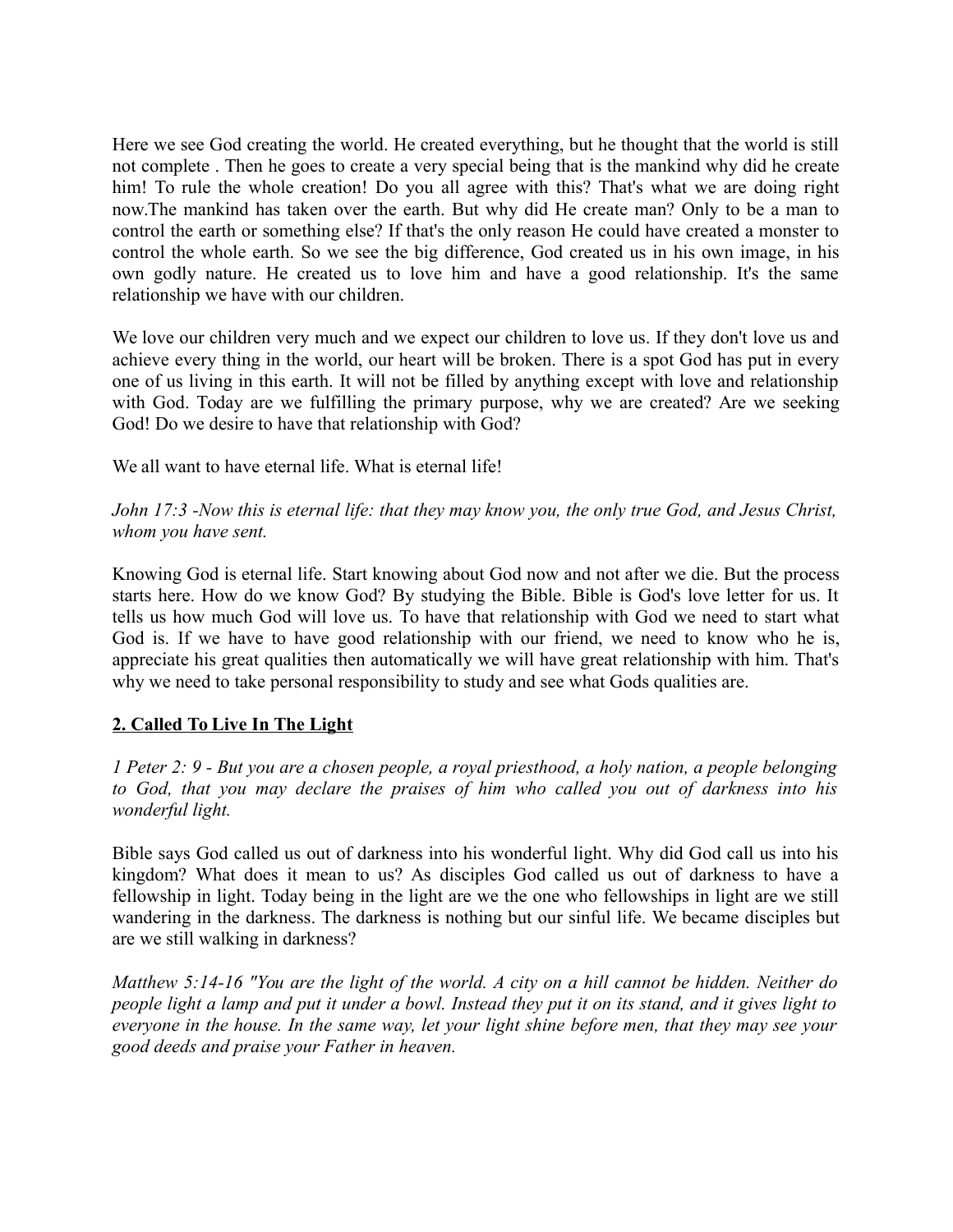Is our light visible? Is our light shining before men so that God is glorified? We need to let our light shine.

*Luke 11:34,35 Your eye is the lamp of your body. When your eyes are good, your whole body also is full of light. But when they are bad, your body also is full of darkness. See to it, then, that the light within you is not darkness.*

#### **3. Chosen To Glorify God**

*John 15: 8-16 - This is to my Father's glory, that you bear much fruit, showing yourselves to be my disciples. "As the Father has loved me, so have I loved you. Now remain in my love. If you obey my commands, you will remain in my love, just as I have obeyed my Father's commands and remain in his love. I have told you this so that my joy may be in you and that your joy may be complete. My command is this: Love each other as I have loved you. Greater love has no one than this, that he lay down his life for his friends. You are my friends if you do what I command. I no longer call you servants, because a servant does not know his master's business. Instead, I have called you friends, for everything that I learned from my Father I have made known to you. You did not choose me, but I chose you and appointed you to go and bear fruit--fruit that will* last. Then the Father will give you whatever you ask in my name.

Jesus said you did not choose me I chose you. We are chosen to be in his kingdom. We are Gods children. We are chosen to glorify God's name. How are we going to glorify God. Bible says by bearing fruit.

*John 12:23-28 - Jesus replied, "The hour has come for the Son of Man to be glorified. I tell you the truth, unless a kernel of wheat falls to the ground and dies, it remains only a single seed. But if it dies, it produces many seeds. The man who loves his life will lose it, while the man who hates his life in this world will keep it for eternal life. Whoever serves me must follow me; and where I am, my servant also will be. My Father will honor the one who serves me. "Now my heart is troubled, and what shall I say? 'Father, save me from this hour'? No, it was for this very reason I came to this hour. Father, glorify your name!" Then a voice came from heaven, "I have glorified it, and will glorify it again."* 

From this scripture, we can see glory means sacrificing our life. God chose us so that we live a sacrificial life. Many of us when we go through sacrificial time we become very emotional, get bad attitude and start complaining. But that's the time we have to control self and glorify God. That's what Jesus did, before going to the cross it was a very difficult time, at that time he said let your name be glorified in heaven. There is a voice yes, my son I will glorify you I will glorify you again. When you have dream to do great things for God we might have to do lot of sacrifice in our life, that's the way we glorify God.

We have to understand the life is not about us, it is about God. God has created us to have relationship with Him. He called us to live in the light and let the light shine. He chose us to glorify His name.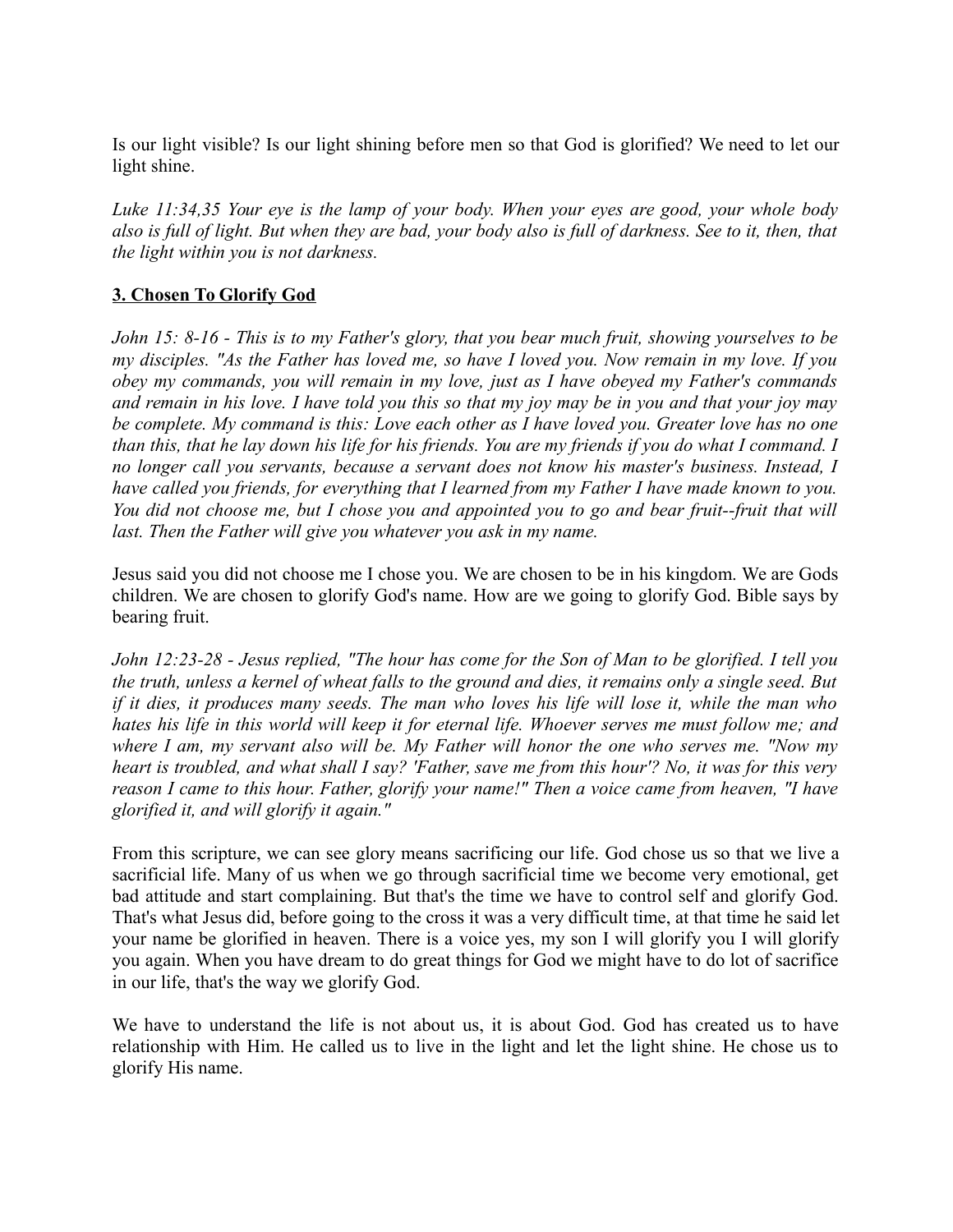## **39. Dare To Be Different**

The world calls us to be like them and do what they say. We spend most of the time with the people of the world. And if we are not careful, the world and the values of the world can easily influence us. God calls us to be different. God gave us a new name 'Christians' when we became Christians, to be different from our old name. He redeemed us by buying us from Satans family, he bought with his blood and he brought us in to His family.

#### **1. Dare to trust God.**

Heb 11:7 By faith Noah, when warned about things not yet seen, in holy fear built an ark to save his family. By his faith he condemned the world and became heir of the righteousness that comes by faith.

We can see that Noah dared to trust God when nobody else was trusting God those times. Noah was warned about the flood. Till then the mankind has not seen the flood the way God said to Noah. God told him to build an ark and Noah did. He built an ark, according to the instruction given by God himself because he feared God.

We also think about saving our family, our ministry, the lost….. Noah's faith and his trust in God made big difference in saving his family. Our faith and trust in God plays a major role in helping our family, our ministry and the lost to make it to heaven. We need to fear God like how Noah did.

Gen 6:5-9 The LORD saw how great man's wickedness on the earth had become, and that every inclination of the thoughts of his heart was only evil all the time. The LORD was grieved that he had made man on the earth, and his heart was filled with pain. So the LORD said, "I will wipe mankind, whom I have created, from the face of the earth--men and animals, and creatures that move along the ground, and birds of the air--for I am grieved that I have made them." But Noah found favor in the eyes of the LORD. This is the account of Noah. Noah was a righteous man, blameless among the people of his time, and he walked with God.

Noah was a very different man comparing to rest of the men who lived with him. Think about our lives without God, what is every inclination of our thought lead us to. It leads to evil; without God our hearts will always be directing to evil. And when our thoughts are filled with evil our actions will also follow our heart. Noah dared to be different in his time. Noah was a righteous man, blameless among the people of his time and he walked with God. Today we have to look at our life and see how we are living our Christian life. Are we different from the rest of the world and the neighbors? Would we find favor in Gods eyes because of our faith in God? It took lot of faith for Noah to build an ark, nobody could ever seen an ark like that. It takes lot of faith to be obedient when nobody is obedient; it takes lot of faith to share our faith to people when nobody else is doing it.

2 Pet 2:5 if he did not spare the ancient world when he brought the flood on its ungodly people, but protected Noah, a preacher of righteousness, and seven others;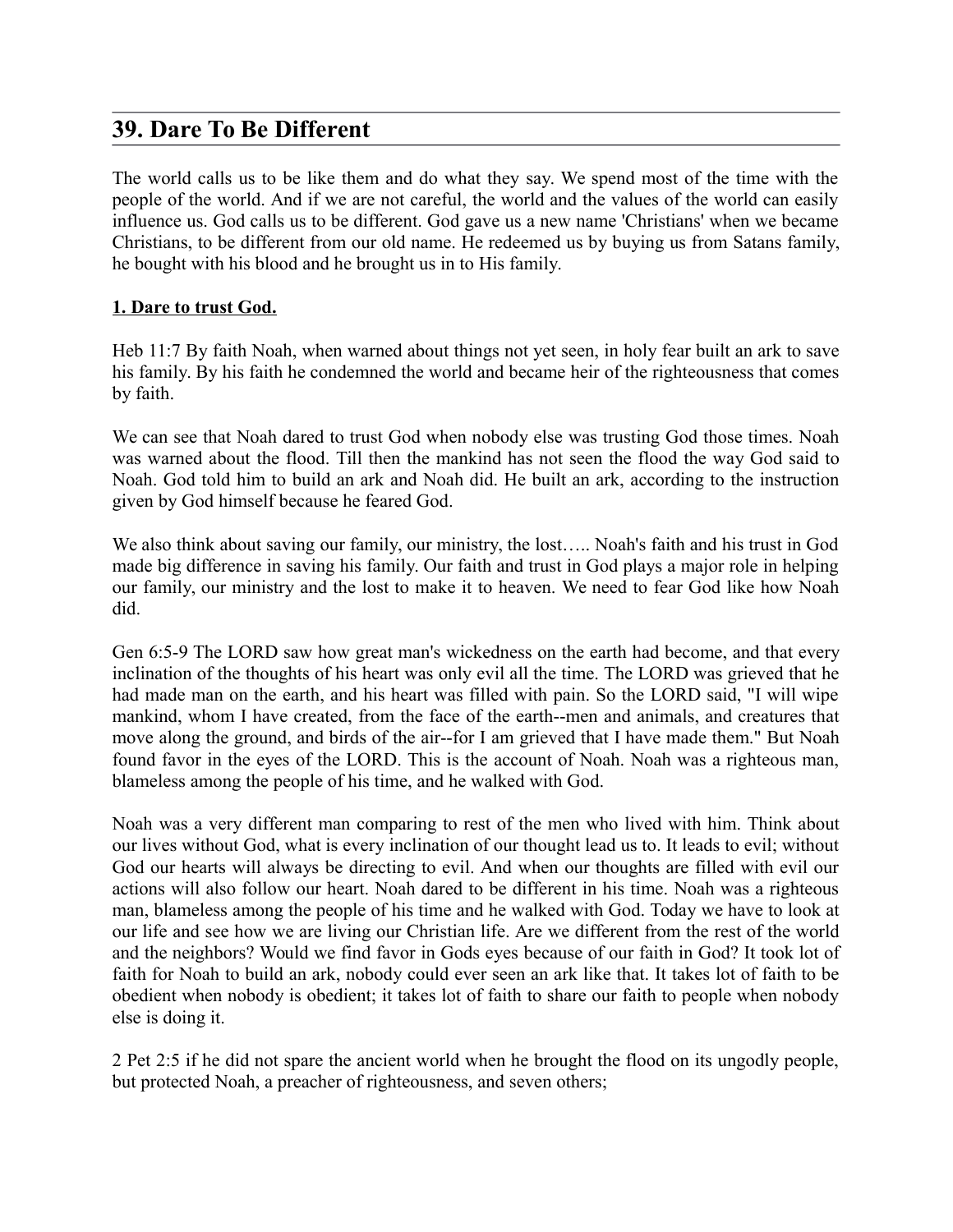Noah was known as preacher of righteousness. He was not actually going around preaching, speaking or talking to everybody. Noah's life became a message - by his life, by the way he lived, the way he spoke. More than preaching he lived a life that is example to others, his life became a message. When we look at our daily life, is there any difference in our old and new life. If not, it's time to change now. It takes a little decision. So we got to dare to be different.

Noah dared to be different to trust in God. Dare to trust God, trusting God means believing in him that he is going to take care of our life believing with all your heart, with out any doubt trusting God.

#### **2. Dare to be consistent.**

Job 1:1-5 In the land of Uz there lived a man whose name was Job. This man was blameless and upright; he feared God and shunned evil. He had seven sons and three daughters, and he owned seven thousand sheep, three thousand camels, five hundred yoke of oxen and five hundred donkeys, and had a large number of servants. He was the greatest man among all the people of the East. His sons used to take turns holding feasts in their homes, and they would invite their three sisters to eat and drink with them. When a period of feasting had run its course, Job would send and have them purified. Early in the morning he would sacrifice a burnt offering for each of them, thinking, "Perhaps my children have sinned and cursed God in their hearts." This was Job's regular custom.

Job was blameless and upright; he feared God and shunned evil. He had seven sons and three daughters he had a big family. He had to raise up ten children in a Godly way. Each of his sons would hold the feast in turns. What would Job do when the feast was over he would get his children and purify them before God. Here we see the father is concerned about the purity of his children. He felt that deeply because he feared God and he shunned evil. Early in the morning, he would sacrifice burnt offering for each of them. Job knows the only way that they are going to be spiritually alive is by the power of God. This was Jobs regular custom.

We can see some thing different about Job here, he was consistent. He was consistent in the way he felt for his family and his children's spiritual well being. We get emotional, fired up for sometime and then again we go back to our mediocrity. That's not the way Job lived his life. We can be consistent if we decide to be consistent.

Noah and Job were just ordinary men who decided to live extraordinary life. We got to be daring to be different. We have to really love God with all our mind, with all our soul and strength because that is the greatest commandment. Each one of us has to decide to love our God with all our heart, with all our mind with all our soul and all our strength. Let's believe that God can change our hearts, our ministries and our families.

Lets take away all the doubt, worries and burden that we are carrying. Let's leave every thing and believe that God the Jehovah, God who created the whole universe has the power to change every one and change our ministries / families. Let's all dare to be different.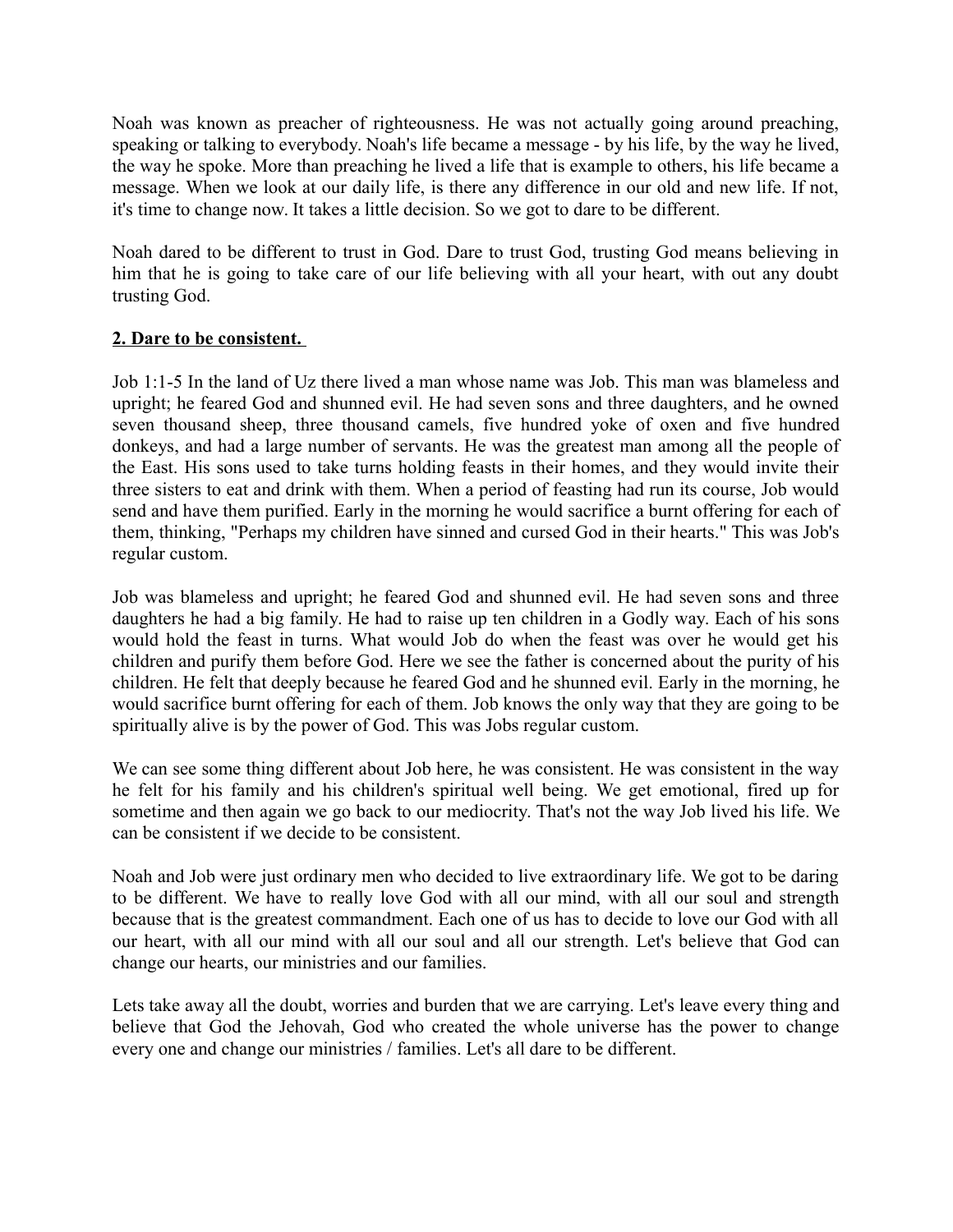# **40. Get Ready To Cross The Jordan River**

### **1. Prepare for testing**

*Deuteronomy 8:1-5 Be careful to follow every command I am giving you today, so that you may live and increase and may enter and possess the land that the LORD promised on oath to your forefathers. Remember how the LORD your God led you all the way in the desert these forty years, to humble you and to test you in order to know what was in your heart, whether or not you would keep his commands. He humbled you, causing you to hunger and then feeding you with manna, which neither you nor your fathers had known, to teach you that man does not live on bread alone but on every word that comes from the mouth of the LORD. Your clothes did not wear out and your feet did not swell during these forty years. Know then in your heart that as a man disciplines his son, so the LORD your God disciplines you.*

Here we see that Moses was preparing the people to go forward. He feels responsible to prepare the people of God to get ready. Moses explains and teaches and really talks to the people if they are not getting ready they may not cross the Jordan River. It's encouraging seeing how much God really loves us. V5 As a father disciplines the son the Lord disciplines us V6 God is like a dad carrying us every day. How it will be if God say I am going to drop you man, you don't obey me I will drop you, God is always carrying us. When He carries us He is going to discipline us. Let us prepare for testing, it is good for us. God promised us many years ago testing will come but when it comes let us be ready.

Why testing comes? 1. To change our character. As we were growing we learn lot of other characters from the world like jealousy, selfishness, greed, pride, immorality. God said I want to change you so that you can become like me. 2. Testing comes to humble us. Vs2 God wants to teach from day one to till the day we die that we should depend on God. 3. Testing comes to make us spiritually taught. We were grown up in a very comfortable situation; some of us are spoiled. God is not sentimental. He loves us so much but He is not sentimental. . When God told them to move to Kadesh Barnea they were not willing to go, God said I am going to teach them some discipline. God made them to take a spiritual journey, which should have taken 11 days. But He took them 40 years to reach Kadesh Barnea. People didn't know where it was, for 40 years they were wandering in the desert. God did this to humble them and test them. God can lead us in good times and tough times. He loves us so much but if we go away from him He will discipline us. He will discipline us and still take care of us. When He carries, we will get some spanking, still He will carry us, He will not drop us.

#### **2. Victory by Gods grace**

*Deuteronomy 9:1-6 Hear, O Israel. You are now about to cross the Jordan to go in and dispossess nations greater and stronger than you, with large cities that have walls up to the sky. The people are strong and tall--Anakites! You know about them and have heard it said: "Who can stand up against the Anakites?" But be assured today that the LORD your God is the one who goes across ahead of you like a devouring fire. He will destroy them; he will subdue them before you. And you will drive them out and annihilate them quickly, as the LORD has promised you. After the LORD your God has driven them out before you, do not say to yourself, "The*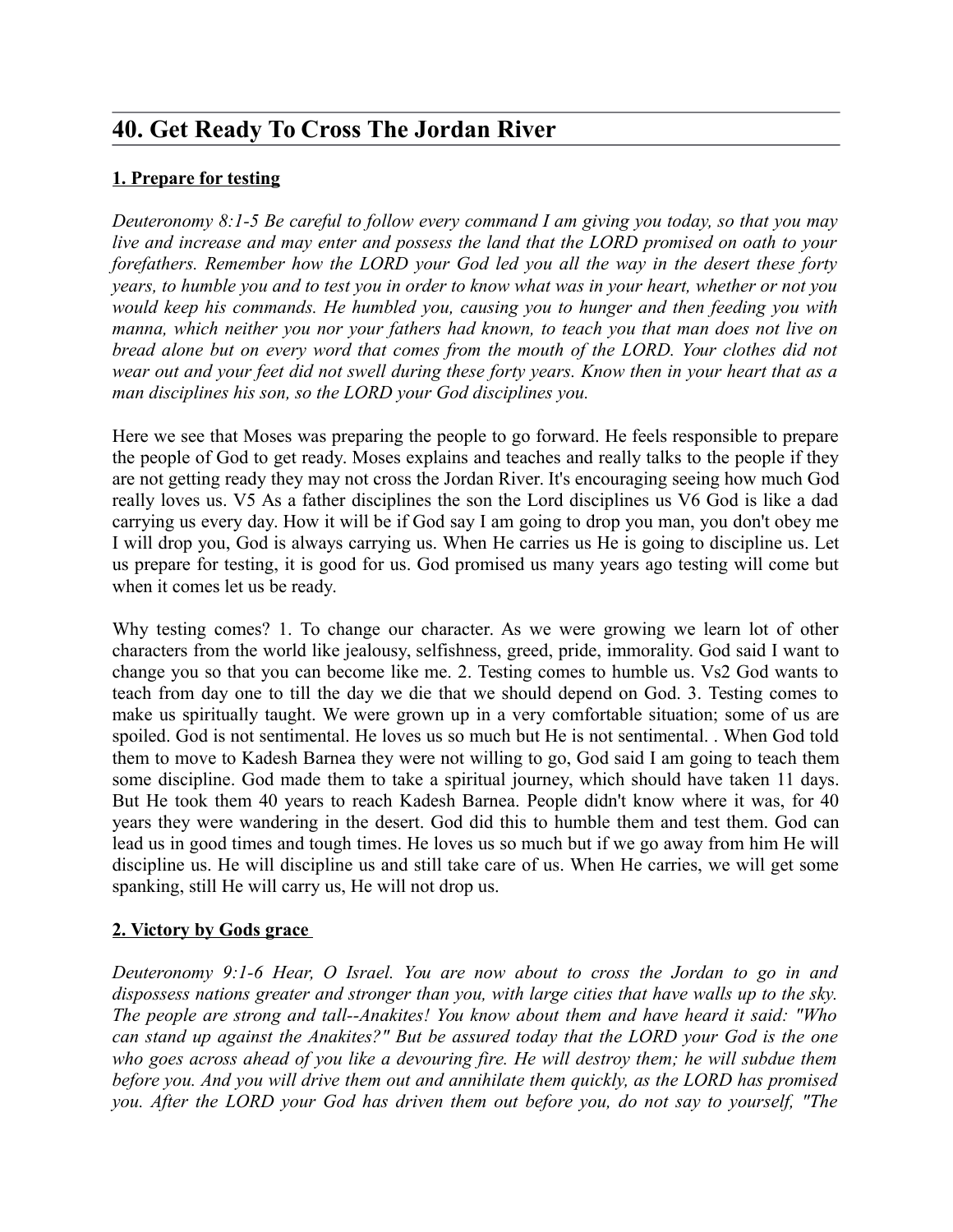*LORD has brought me here to take possession of this land because of my righteousness." No, it is on account of the wickedness of these nations that the LORD is going to drive them out before you. It is not because of your righteousness or your integrity that you are going in to take possession of their land; but on account of the wickedness of these nations, the LORD your God will drive them out before you, to accomplish what he swore to your fathers, to Abraham, Isaac and Jacob. Understand, then, that it is not because of your righteousness that the LORD your God is giving you this good land to possess, for you are a stiff-necked people.*

Get ready, Annakites who are powerful than you are going to attack you. Sometimes our enemies are stronger and greater than us. God said listen I will give you victory. God wants to give us victory not because we are righteous and our good deeds, but because their wickedness. God said listen don't think you are somebody. He wants us to be sober. He wants us to understand his grace, our sinful nature. God wants us to have sober heart.

#### **3. Desire God not the World**

*Deuteronomy 8:10-13 When you have eaten and are satisfied, praise the LORD your God for the good land he has given you. Be careful that you do not forget the LORD your God, failing to observe his commands, his laws and his decrees that I am giving you this day. Otherwise, when you eat and are satisfied, when you build fine houses and settle down, and when your herds and flocks grow large and your silver and gold increase and all you have is multiplied, then your heart will become proud and you will forget the LORD your God, who brought you out of Egypt, out of the land of slavery.* 

God says I am going to give you every thing , I increase and even multiply every thing you have. One condition, we should make sure that we thank God and be grateful to Him. We need to make sure that we do not forget Him. Who gave all these things, we got every thing not because of our good look and our great deeds. Let us not forget to pray, let us take time to pray and meditate on Him. Let us delight in God. God is going to fulfill what's in our heart. We all have desires don't we, we may not admit and be open about it , every one of us have desires in our heart.

#### **4. Don't follow sin**

*Deuteronomy 8:19-20 If you ever forget the LORD your God and follow other gods and worship and bow down to them, I testify against you today that you will surely be destroyed. Like the nations the LORD destroyed before you, so you will be destroyed for not obeying the LORD your God.*

Bible says if we continue to forget and leave Him and if we go towards other foreign gods, and if we worship some thing else and bow down to that, it is not going to be a good ending. It's talking about the sins of our heart. Our sins have to be dealt with every day. Worries, discouragement self pity all these can take us out of God. Let us have Quiet times every single day and thank God every single day.

#### **5. Praise him and enjoy life**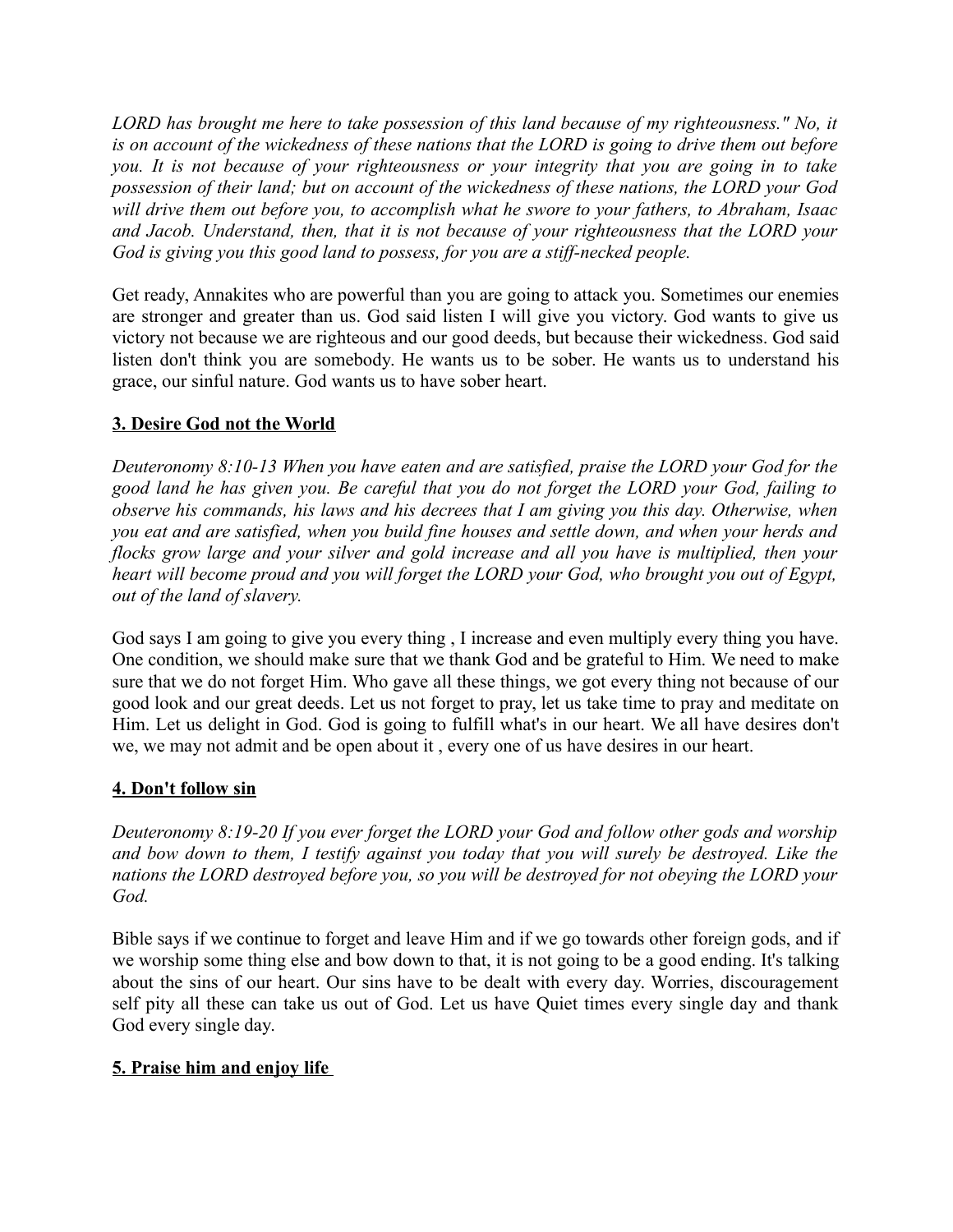*Deuteronomy 8:10 When you have eaten and are satisfied, praise the LORD your God for the good land he has given you.*

When we are eaten and satisfied, let us praise the Lord. When we have great blessing and when we are satisfied, we need to praise the Lord. Life is hard some times, let us have fun. We got to enjoy the relationship with one another.

## **41. Do You Want To Know Christ?**

*James1: 2 - 4 Consider it pure joy, my brothers, whenever you face trials of many kinds, because you know that the testing of your faith develops perseverance. Perseverance must finish its work so that you may be mature and complete, not lacking anything.* 

Mature means fit or fully grown and developed; perfect complete, whole, maturity in goodness. When can a disciple say I am fully-grown in Christ?

*Phil 3:7-16 But whatever was to my profit I now consider loss for the sake of Christ. What is more, I consider everything a loss compared to the surpassing greatness of knowing Christ Jesus my Lord, for whose sake I have lost all things. I consider them rubbish, that I may gain Christ and be found in him, not having a righteousness of my own that comes from the law, but that which is through faith in Christ--the righteousness that comes from God and is by faith. I want to know Christ and the power of his resurrection and the fellowship of sharing in his sufferings, becoming like him in his death, and so, somehow, to attain to the resurrection from the dead. Not that I have already obtained all this, or have already been made perfect, but I press on to take hold of that for which Christ Jesus took hold of me. Brothers, I do not consider myself yet to have taken hold of it. But one thing I do: Forgetting what is behind and straining toward what is ahead, I press on toward the goal to win the prize for which God has called me heavenward in Christ Jesus. All of us who are mature should take such a view of things. And if on some point you think differently, that too God will make clear to you. Only let us live up to what we have already attained.* 

Paul expresses his desire to know Christ. He gave up every thing to follow Christ, his goal is to know and be like Christ and to experience what He experienced, which made him happy. Not that he has reached there forgetting everything from the past, what is behind. He had a lot to remember he wanted to know the joy of knowing Christ like Stephen. Paul had to make bigger sacrifices to know Christ and be like him.

Every thing he did he consider rubbish. That's how he considered all that he achieved in the past. Let us check ourselves and ask where do we stand in knowing Christ? Paul was probably in Rome under house arrest. Probably 30 years he has been a Christian, he was on a mission suffering in many ways. Bad attitudes towards him, spat on, beaten up etc. but he considered everything rubbish in compared to knowing Christ.

Some of us are 5 yrs or 10 yrs as Christians and we have built on Christ life on the word of God being the foundation. Paul was a Christian for 30 yrs, even after that he was still starving to know God. Some of us have stopped growing, but we are good at being critics of the church. We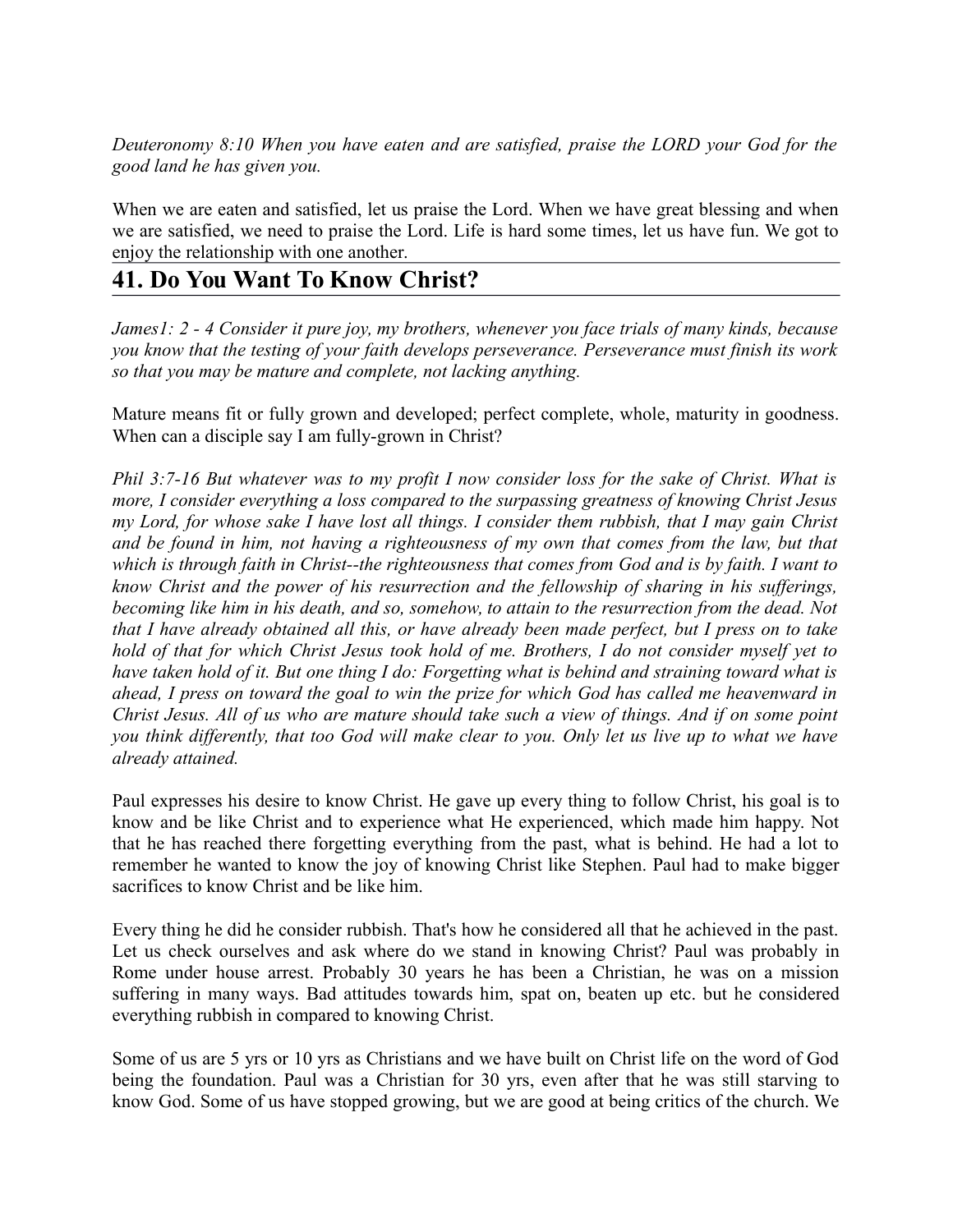need to be humble - the way we serve people. Coming to church on time, involving in others life, studying the Bible helps us to know Christ better. How can we fall in love with God, our goal should be more than before. Mature people don't consider there past achievement or any thing to boast about. We have to keep a record of all the little good we see. But we get involved in church politics; we have opinions about every Christian. We should be growing, but we stay in one spot and analyze the past. We have two things to grow in Christ. (a) We need to have faith (b) We need to grow in our beliefs

#### **1. We need to have Faith**

*Heb 5:11-14 We have much to say about this, but it is hard to explain because you are slow to learn. In fact, though by this time you ought to be teachers, you need someone to teach you the elementary truths of God's word all over again. You need milk, not solid food! Anyone who lives on milk, being still an infant, is not acquainted with the teaching about righteousness. But solid food is for the mature, who by constant use have trained themselves to distinguish good from evil.*

Where is our faith on? Just going to church or growing from with in. Jewish Christians had problem not maturing and growing. They should be ready to teach others but they were refusing to go beyond their old practices and traditions and old beliefs. They refused to grow but got mixed up in many doctrines. In fact they should be teaching others how to love Christ better. But they were being taught the basics again.

Solid food if for the mature but they were demanding milk. When we don't grow in our Christian life, we desire milk. We get used to being taught basic things again and again. Come to meetings, bring your Bible, don't sleep in church... We struggle to digest simple teachings and crave for milk. We tried to feed solid food and we spit it and ask for milk. The mature are the ones who are able to distinguish good from evil and know the right and wrong choices.

#### **2. We need to grow in our beliefs.**

*Eph 4:14-16 Then we will no longer be infants, tossed back and forth by the waves, and blown here and there by every wind of teaching and by the cunning and craftiness of men in their deceitful scheming. Instead, speaking the truth in love, we will in all things grow up into him who is the Head, that is, Christ. From him the whole body, joined and held together by every supporting ligament, grows and builds itself up in love, as each part does its work.*

When children grow they no longer be infants, when our faith grows we will no longer be swayed left and right by others teaching. We should see the Holy Spirit working in the Church.

Galatians 5: 22-25 If we have the spirit these are the fruits that will be evident in our life. Love, joy, peace, unity, patience, bearing with each other, kindness towards one another helping the poor, serving, goodness no jealousy or envy or evil or bad intentions. Faithfulness in spite of persecution or even travelling long distance to visit the church and fellowship the brothers. Gentleness- no longer hatred or division, self-control, hard-line in being pure, no immorality. If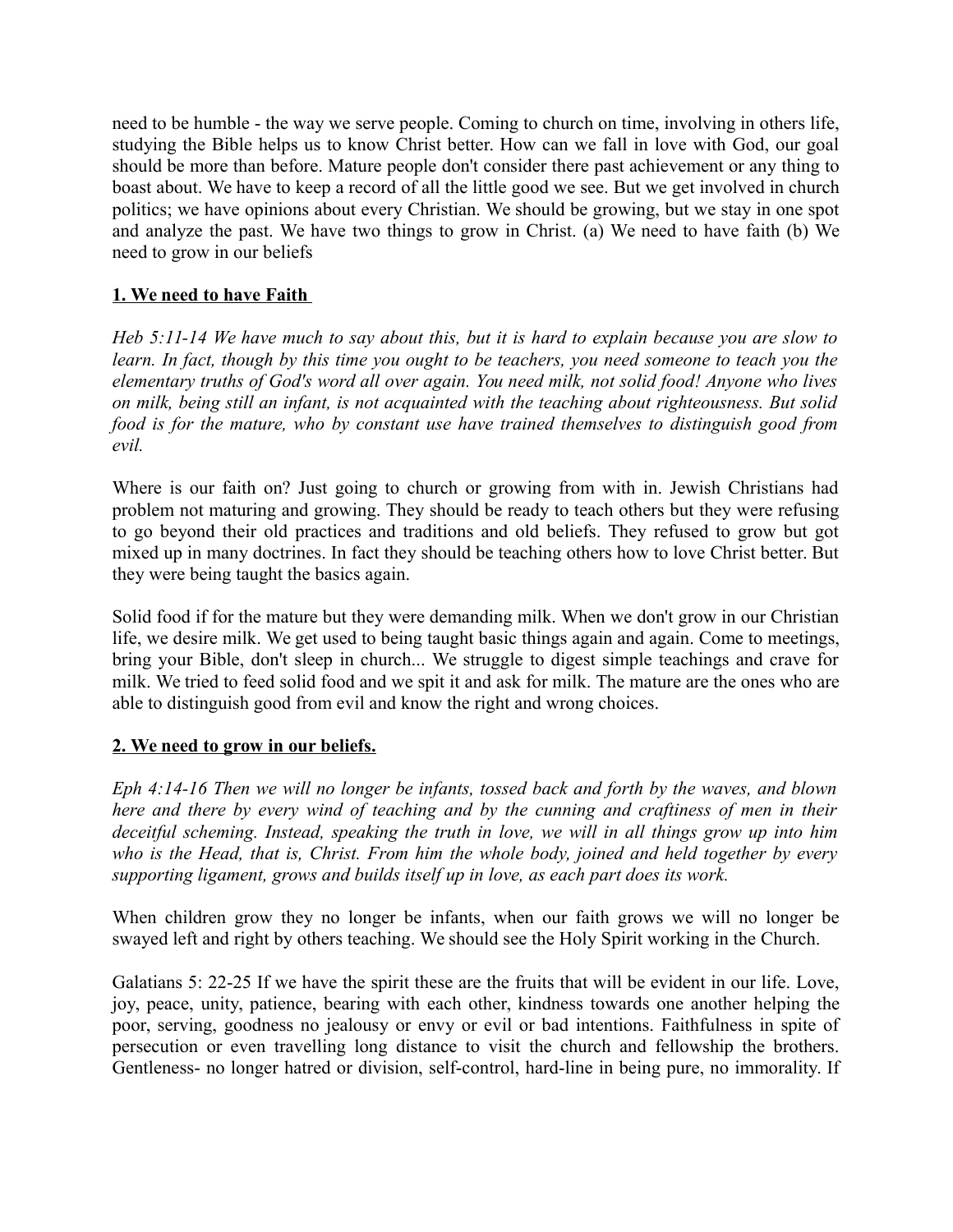these characters are seen in our relationship we have the Holy Spirit. If the church has these things then we all are led by the Spirit.

*1 Cor 13:11-13 When I was a child, I talked like a child, I thought like a child, I reasoned like a child. When I became a man, I put childish ways behind me. Now we see but a poor reflection as in a mirror; then we shall see face to face. Now I know in part; then I shall know fully, even as I am fully known. And now these three remain: faith, hope and love. But the greatest of these is love.*

We should leave childish ways behind, we don't have all the answer to the life, and we have to keep growing and mature.

*1 Pet 2:1-3 Therefore, rid yourselves of all malice and all deceit, hypocrisy, envy, and slander of every kind. Like newborn babies, crave pure spiritual milk, so that by it you may grow up in your salvation, now that you have tasted that the Lord is good.* 

Let us crave for pure spiritual milk, we need to reach Christ, so let us keep growing, craving to attain maturity. Salvation is a gift given to us. It is already ours, all we need to do is to understand and experience it and grow up in salvation. The Lord is good... always.

## **42. How Can We Sleep?**

It was approximately from 785 to 760 BC when the book of Jonah was written. Of course the author was Jonah himself, son of Amittai. The purpose of this book can be to show the extend of God's love, His grace, the message of salvation for all people. The setting is around the king Jeroboam II. And during his time Assyria was most deadly enemy. And Israel was conquered by them in 722 BC and Jonah preaches to Nineveh, in 785 Bc and his ministry ends in 753.

The world seems to be filled with over flowing violence hatred and corruption. Reading, hearing or perhaps even experiencing this tragedy will help us to understand the necessity of God. We may even have vengeance to people who are violent. And some time's violent people are beyond redemption. If we are told to take the gospel to the worst offenders how would we respond? And that's the task given by God to Jonah, Assyria a great evil empire one of the most deadly enemy of Israel. So when God told him to go and preach to the city of wickedness he could not handle, he in fact ran the opposite direction. God stopped him and he came back, obeyed and preached the word. People repented and God's judgement stopped.

**Jonah 1:1-17** Niniveh was an important city in Assyria, capital city soon in 50 years. The prophet Nahum talks little bit more about the details of the sin of Nineveh. Nahum 1: 9 plotting evil against God. Nahum 2:12 exploiting the helpless, they were cruel in war and Nahum 3:4 talks about adultery, witchcraft and many other things. And so God told Jonah to go to Nineveh, he was focused on running away from God. He is in the ship and God sends a big storm and then a violent storm that the ship would break up. All the sailors were shaking and they were afraid suddenly they cried out to their own gods but Jonah was deep down under taking a nice nap.

Can we relate to that when things are all going bad, he was having a nice sleep? The captain of the ship came down and said "Listen Jonah, how can you sleep? Call upon your God."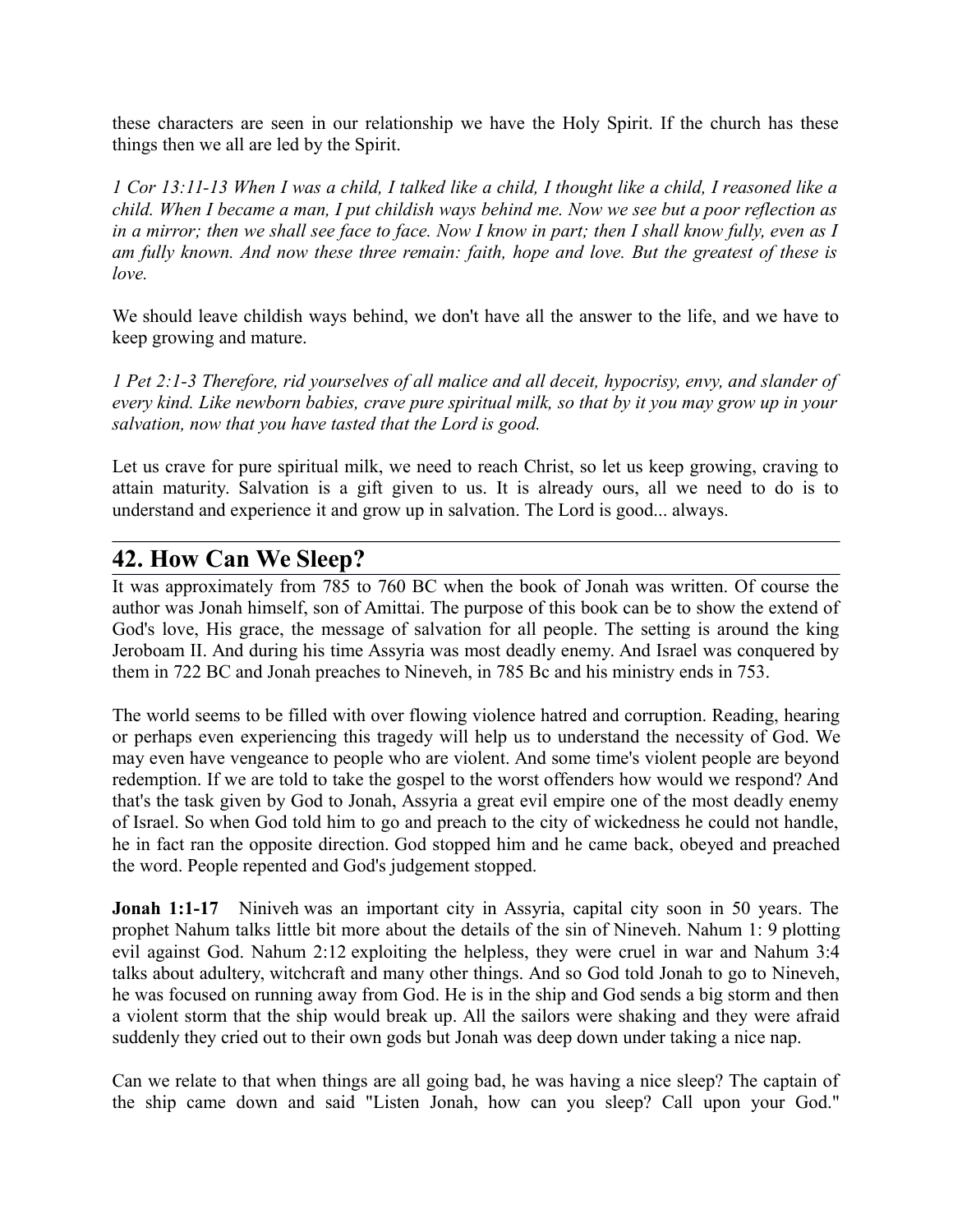Sometimes God will rock and shake our boat, if we don't wake up then He will bring rain and storm and all those things to wake you up but still he couldn't see it. God sends the message, then the wind, then the storm, then the captain, how can we still sleep? Do we know that God works the same way in our life. When we start slowly go in the opposite direction, suddenly things started rocking and shaking. What kind of storm are we in today. Is our boat rocking because of finances, is our family splitting, is it because there is no job?

#### **1. Look again to God's holy temple**

**Jonah 2:1-6** Later we see that Jonah accepted his fault I am the one, I was wrong, now throw me out. See he was not broken before God, so God had another plan to break him. So God designed a big fish and God was in control of the fish. God will allow some discipline in our life; the discipline is under control. This fish decided not to eat this man, this is the only food the fish decided to gulp it down, no chewing nothing, God is in control. He stayed inside for 3 days and 3 nights. Imagine the seen inside the fish. There was no power there was pitch dark, darkness driven away, there were all kinds of junk seafood and water, there was no bed to lie down, we are not sure whether he was standing in the fish or sitting. He went through discipline. God was still working even though he was inside the fish for 3 days. In his distress he called upon God, he prayed and he decided to go back to the Lord. Even though there was lot of things around him he decided to focus on the Lord.

After three days God commanded the fish to vomit him out. This whale vomited every thing out. Jonah with all kinds of smell and mess on him he fell into the land. But when he repented God picked him up and dropped him back in Nineveh. Jonah its time to get back to the business Jonah, that was special treatment from the Lord.

#### **2. Get the right attitude**

**Jonah 4 : 1-11** Later we see Jonah fulfills Gods mission he went and preached the word, Ninevites believed in God. Chapter 3 says they declared a fast, they put on sackcloth and really worshipped the Lord, and there was repentance in that city. Great things were happening and God was pleased and He stopped the judgement, which He kept for them before. When we change and our attitude changes, God works powerfully. We see in chapter: 4 after all great things happened Jonah got upset with the Lord, because the city was not destroyed. Jonah got upset, he got concerned about the wrong things in life. He got concerned about the sun and the shade, all these things started distracting him. Some times small things can take away our joy, small thing can get us. God said listen don't be like this ... don't think about yourself think about the people.

True happiness is when we are concerned about people, when we think about them. That's Gods heart, He is concern about every one in the world. He wants us to show the love and concern to other people. That brings happiness to our hearts.

God saved the sailors when they pleaded for mercy, God saved Jonah when he prayed out of the fish, God saved the people on Nineveh when they responded to Jonah's preaching. God will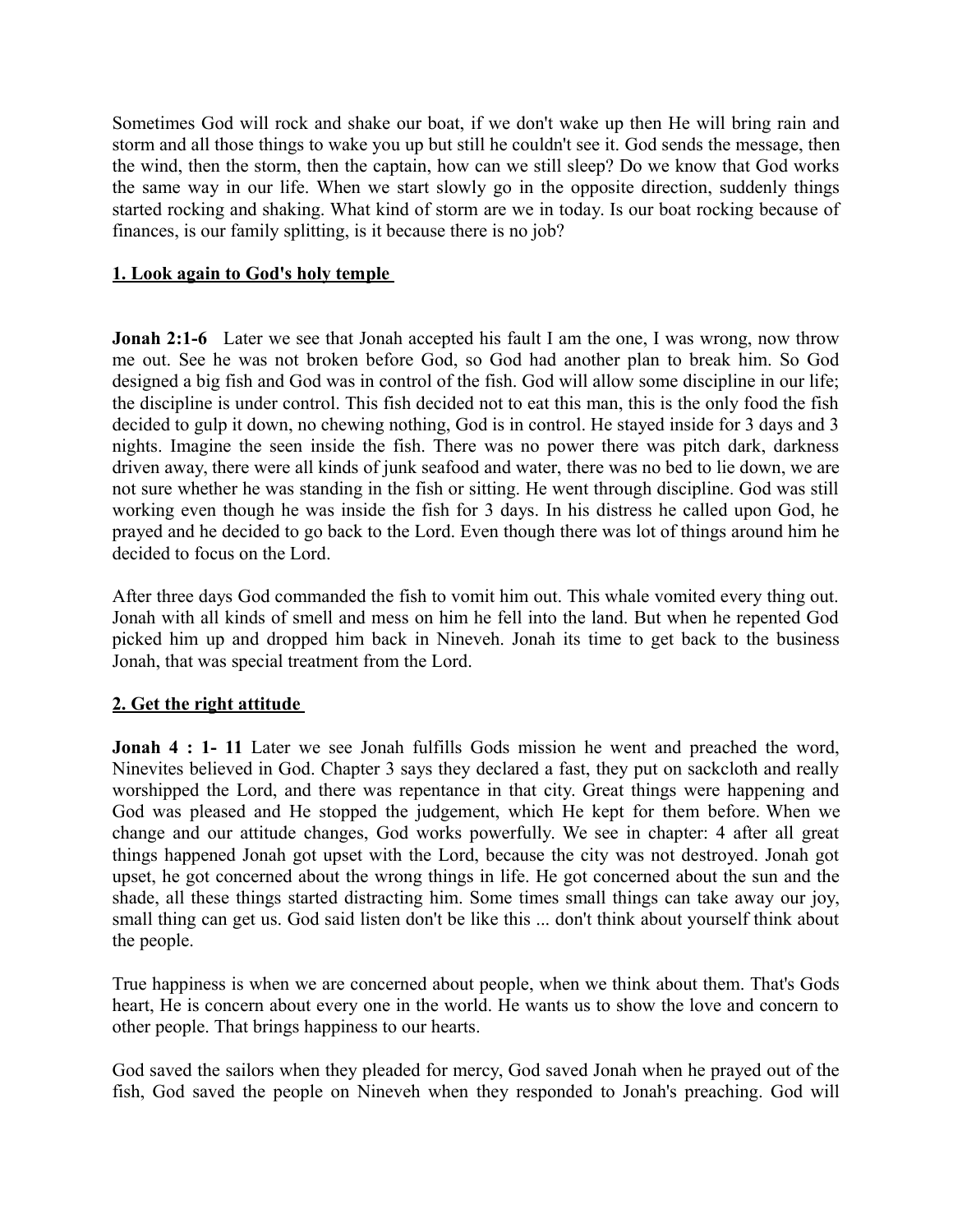answer the prayers of any one who call on Him. God will always work, He will send the wind, the storm, the fish, the people. He leads us by any thing to wake us up. We can be saved when we hear Gods word. If we respond in obedience Gods mercy will be shown on us and we will not be punished. Lets do what ever He asked us to do and go wherever He leads us. Let us bring glory to God.

# **43. My Grace Is Sufficient For You**

- In the beginning when Adam and Eve sinned and they were banished from the Garden of Eden, they wer so filled with guilt but God said, 'My grace' is sufficient for you.
- We know that God promised Abraham and Sarah that they would have a child but Abraham lied and Sarah did not believe - they laughed and they felt so guilty about their lives but God said, 'My grace is sufficient for you' and he blessed them.
- When Moses killed the Egyptian he felt so guilty that he fled to the desert region and there, when he was tired and weary from running he heard the voice of God telling him, 'My Grace is sufficient for you'.
- Joseph was sold as a slave and jailed for the crime he did not do and in the midst of all the pain and the fear he was going through he cried out to God and he could hear the voice of God from heaven, 'My Grace is sufficient for you'.

Today in our lives we may go through many difficulties and challenges. We may feel weak and powerless but we can hear a voice from heaven even today. God is looking at all of us and God is willing to say to all of us, 'My Grace is sufficient for you'.

*2 Corinthians 12:7-10* Here Paul is praying to God about some thorn in his flesh. We don't exactly know what it is, but when he was going through a tough time, when he was going through some challenges in his life, when he felt weak he prayed to God and he could hear the voice of Jesus saying, 'My Grace is sufficient for you'. And Jesus also tells him, '..my power is made perfect in weakness'. Today, in our lives we all have challenges to face, we have struggles. Sometimes we feel weak and powerless but the Bible says that when we are feeling weak God's power is made perfect through our weakness because He can heal us and He is able to bless us to get back our strength.

When we look at God, he is willing to shower his grace on us. He's willing to say, 'My grace is sufficient for you' and when we value that grace, our lives can change. When we got baptized we looked at our heart. We didn't look at others, we looked at our sins and we went to God. We were broken by the cross of Christ, we were moved by God's love and we surrendered to God. And God looked at us and said, 'My Grace is sufficient for you'. We felt that that was enough for us. 'My sins are forgiven and that's enough for me. I've received salvation and that's enough for me'. Life was very simple. But now... Let's look at our own hearts. Is the grace of God sufficient for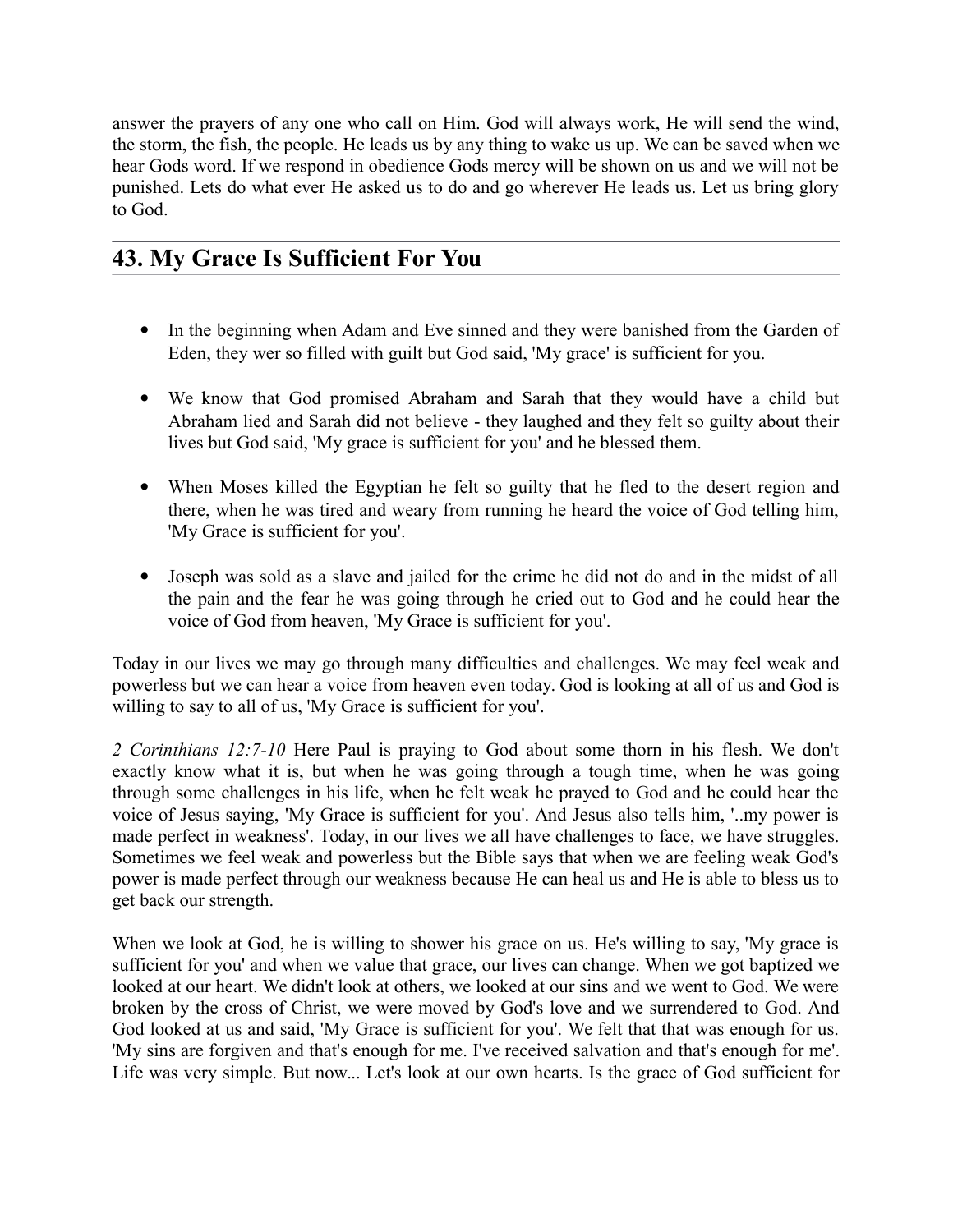us or are we looking for something else? Are we searching for something that we may not get? The reason for that is that we've stopped valuing the grace of God.

#### **1. Let us value the grace of God**

*2 Cor 6:1 As God's fellow workers we urge you not to receive God's grace in vain.*

Today have we received God's grace in vain? How can we say whether we have received it in vain or whether we are valuing it? To see what we'll be doing if we value the grace of God and what we'll do if we show contempt.

*Roman 6:1-5. What shall we say, then? Shall we go on sinning so that grace may increase? By no means! We died to sin; how can we live in it any longer? Or don't you know that all of us who were baptized into Christ Jesus were baptized into his death? We were therefore buried with him through baptism into death in order that, just as Christ was raised from the dead through the glory of the Father, we too may live a new life. If we have been united with him like this in his death, we will certainly also be united with him in his resurrection.*

But the question is, are we willing to change? Are we fighting? Are we willing to renew the new self we got when we were baptized? Are we willing to recommit to God? If we are not fighting against sin, that means we are not valuing the grace of God. When we keep sinning we are not valuing the grace of God - we are showing contempt for the grace of God. But how should we show value for the grace of God? How can God's grace be sufficient for us?

*Titus 2:11-12 For the grace of God that brings salvation has appeared to all men. It teaches us to say "No" to ungodliness and worldly passions, and to live self-controlled, upright and godly lives in this present age.*

God's grace teaches us to live a self-controlled, upright and godly life. We must lead a selfcontrolled life. Is it easy for Satan to get you or is he really struggling to trap you into sin? Is Satan walking in and out, whenever he pleases? Or are we leading a self-controlled life?

*Romans 2:4-6 Or do you show contempt for the riches of his kindness, tolerance and patience, not realizing that God's kindness leads you toward repentance? But because of your stubbornness and your unrepentant heart, you are storing up wrath against yourself for the day of God's wrath, when his righteous judgment will be revealed. God "will give to each person according to what he has done."*

#### **2. Let us be gracious towards one another**

One thing when it comes to grace is that we want to be so gracious to ourselves and our mistakes. When somebody else makes a mistake, sometimes we have no grace.

*Ephesians 4:32. Be kind and compassionate to one another, forgiving each other, just as in Christ God forgave you.*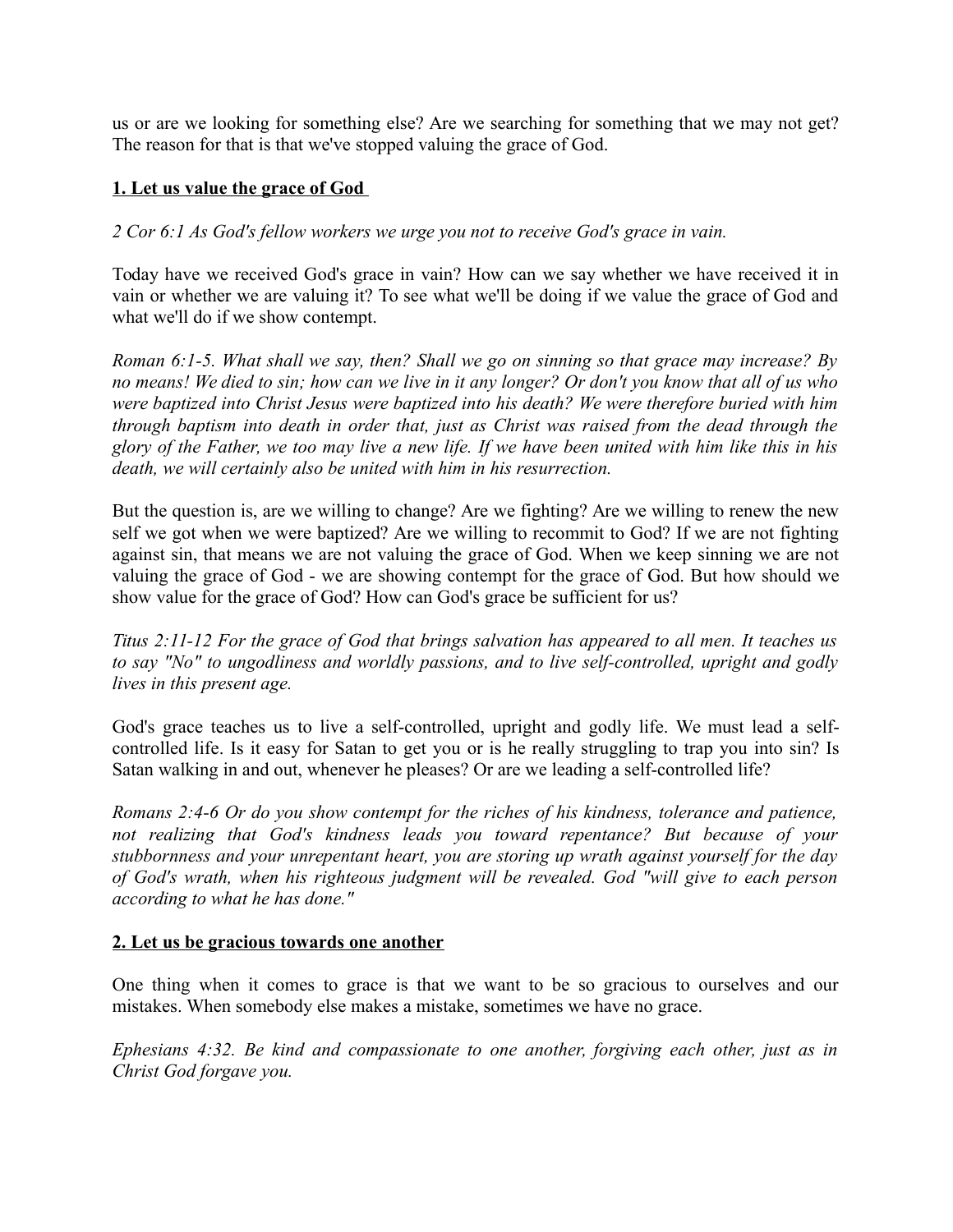We must learn to forgive one another as Christ Jesus forgave us. That is a very important virtue of grace. When we are gracious towards one another, forgiveness is a part of it. Accepting one another is also a part of it, respecting one another, valuing one another.

For us to be united with God, God was willing to be gracious to us, he was willing to forgive us, accept us, respect us, value us and receive us as his own child. If we want to be united with our wives or with our children we should show grace to them. We are so often in the spot where we are so gracious to our own anger, our own mistakes. When others make a mistake we take the rod of judgement and point out a hundred things which are not right with them.

*Colossians 4:6 Let your conversation be always full of grace, seasoned with salt, so that you may know how to answer everyone.*

That is how our speech should be - full of grace. It's not just with others but also with our family members. Let us be gracious to one another. God has given us his grace freely.

*Ephesians 1:6 to the praise of his glorious grace, which he has freely given us in the One he loves.*

We need to freely give to others what God has freely given to us. We must not forget that there are so many people in and around the city, in and around our house, our neighborhood, our office who don't know about the grace of God. It's very important for us to help them receive that grace which we have received.

We need to think about our lives. Are we willing to point people towards God? Are we willing to let others receive the grace of God? God looks at all of us and says, 'My grace is sufficient for you'. Let us be content with our God Almighty. Let us love God with all our heart, with all our soul and with our entire mind. Let us love our neighbors as ourselves, let us love others more than ourselves. As we continue the journey, let us understand the grace of God is sufficient for us. Let us value the grace of God and let us be gracious to one another.

## **44. Are We Eager….?**

#### **1. Eager to do good**

*Luke 16:1-8.* This is a very strange parable. The manager was a slave who ran the master's estate. The master was an absentee landlord; he was never around to see what the slave was doing. Since the landlord was not around, the manager took full advantage of the landlord's absence. Now we also see that the debtors who owed money to the manager were also not good. Back then, the rent used to be paid, not in cash but in kind. Generally it was agreed upon that you paid part of the produce as rent. In the meanwhile, the manager suddenly finds out that he's going to lose his job. So he called all the debtors and said, 'let's settle accounts and I will put a bill which is less than what you owe'. Now the debtors were obviously happy because they had to pay less than they owed and so they were happy to settle the amount. This didn't just happen in the times of Jesus, it happens even today. If you go to a shop to buy something the shopkeepers will always ask how much they should bill for. That is because you can make some commission also,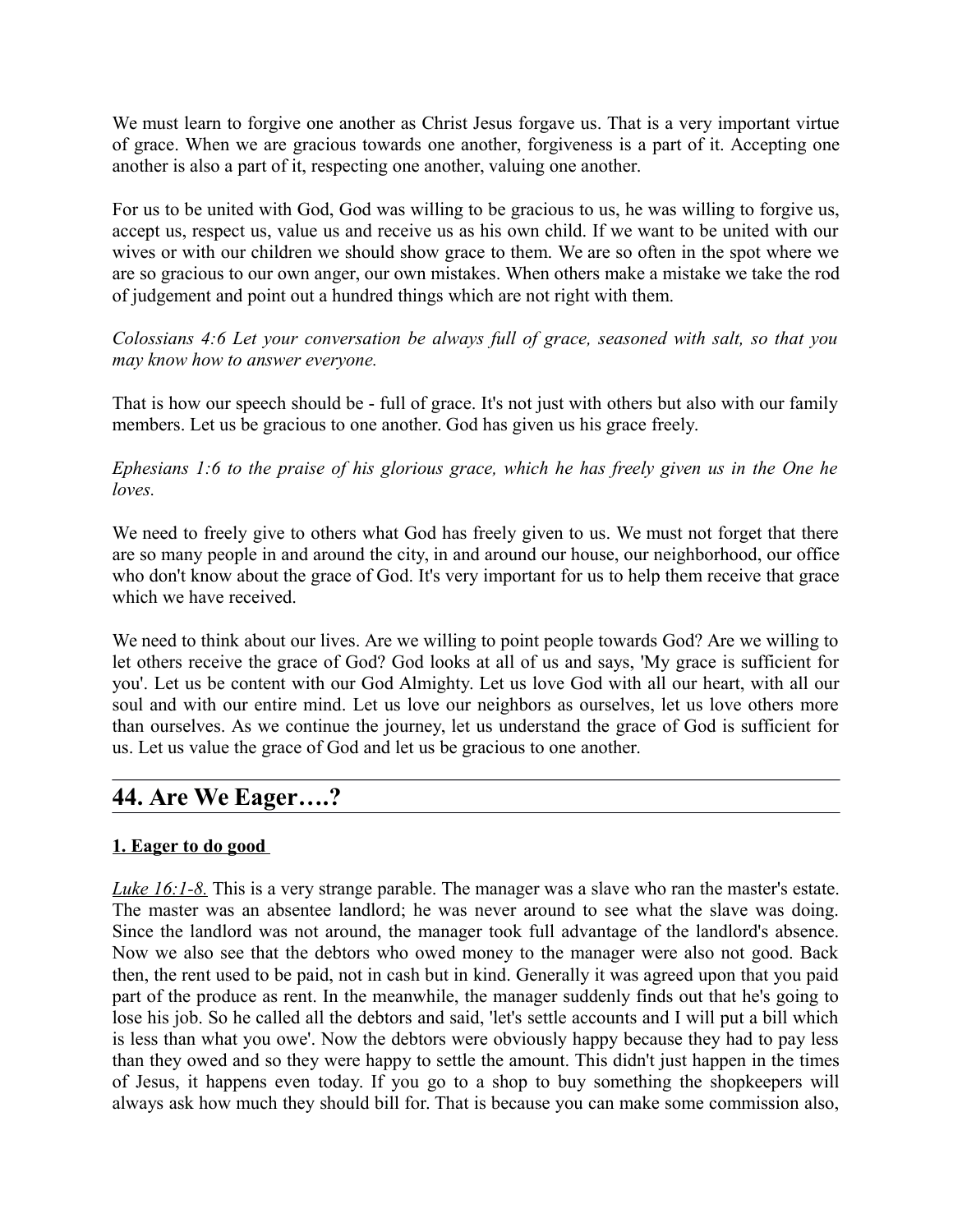out of the whole deal. Now the master gets to know the entire plan of the manager but instead of being shocked at the behavior of the manager he actually commends him. 'Good job, man. You've got a good brain after all. I didn't know you were so smart'. The manager is actually commended for his crookedness.

Jesus says, 'if only the people of the light could be as shrewd as the people of the world'. People in the world are very shrewd. That's why sometimes we are taken advantage of as disciples by people. We come into the church with a lot of trust and we trust anybody and everybody. We can see disciples lending money to disciples. It really messes up people's hearts when they feel like they can get money from someone. Especially when the person doesn't pay you back. So many times the relationship between disciples gets strained because money is owed. May be we should lend only so much which will not give us a bad attitude even if the person doesn't pay us back.

If only a man could give as much attention to the things that concern his soul as much as the things that concern his family, his wealth, friends or other things he'll be a better man. Studies have revealed that the average man spends 20 times the amount of time, money and effort on pleasure, hobbies, sports and other things than on godly things and church related activities. Our Christianity could be so much more effective if we spent so much more of our time, effort and energy into things that concern Jesus Christ. Today, how eager are we to do what is right? How eager are we to read our Bibles every morning? How eager are we to share our faith? How eager are we to give our monthly contribution? How eager are we to visit someone who is sick? Or to encourage someone who is in need?

#### **2. Eager to make friends**

*Luke 16:9-12.* V9 talks about using our worldly wealth to win friends for ourselves. Wealth consists not of what we keep with ourselves but of what is given away. So many people leave behind wealth after they pass away. There are great people who leave their wealth to hospitals or charity or some deserving students. These are great things to do with your wealth. Wealth and possessions are in themselves not sin but there is a great responsibility attached to how we use them. We've got to use it to serve God and his people. Use it for hospitality. Open the doors of your home for family group meetings. Use it for KKC, for the work of children in the church, so that they grow to become great disciples. V10 says that those who can be trusted with little can also be trusted with more. A promotion is given to a worker who does well with the few responsibilities he's given. The boss is happy and gives him more responsibilities, promotes him. Gives him more salary but also gives him more responsibilities. Jesus is trying to say that all the things you have on earth are not yours - they are given to you for you to take care of them. We are not going to be able to take them with us. Material possessions are lent to you. We are put as manager over those things to take care of those things so that we could use them wisely to win more and more friends for God and His kingdom. Our value is not measured by our valuables. According to God, the most valuable things in life are not things.

*Proverbs 23:4-5.* Here the bible says we have to show restraint when we acquire wealth because all of a sudden it can fly off. It has happened with so many people. The things we possess can only give us temporary happiness. Things never change and because they don't change and grow, eventually we get bored of everything we possess. That's why the market always has to be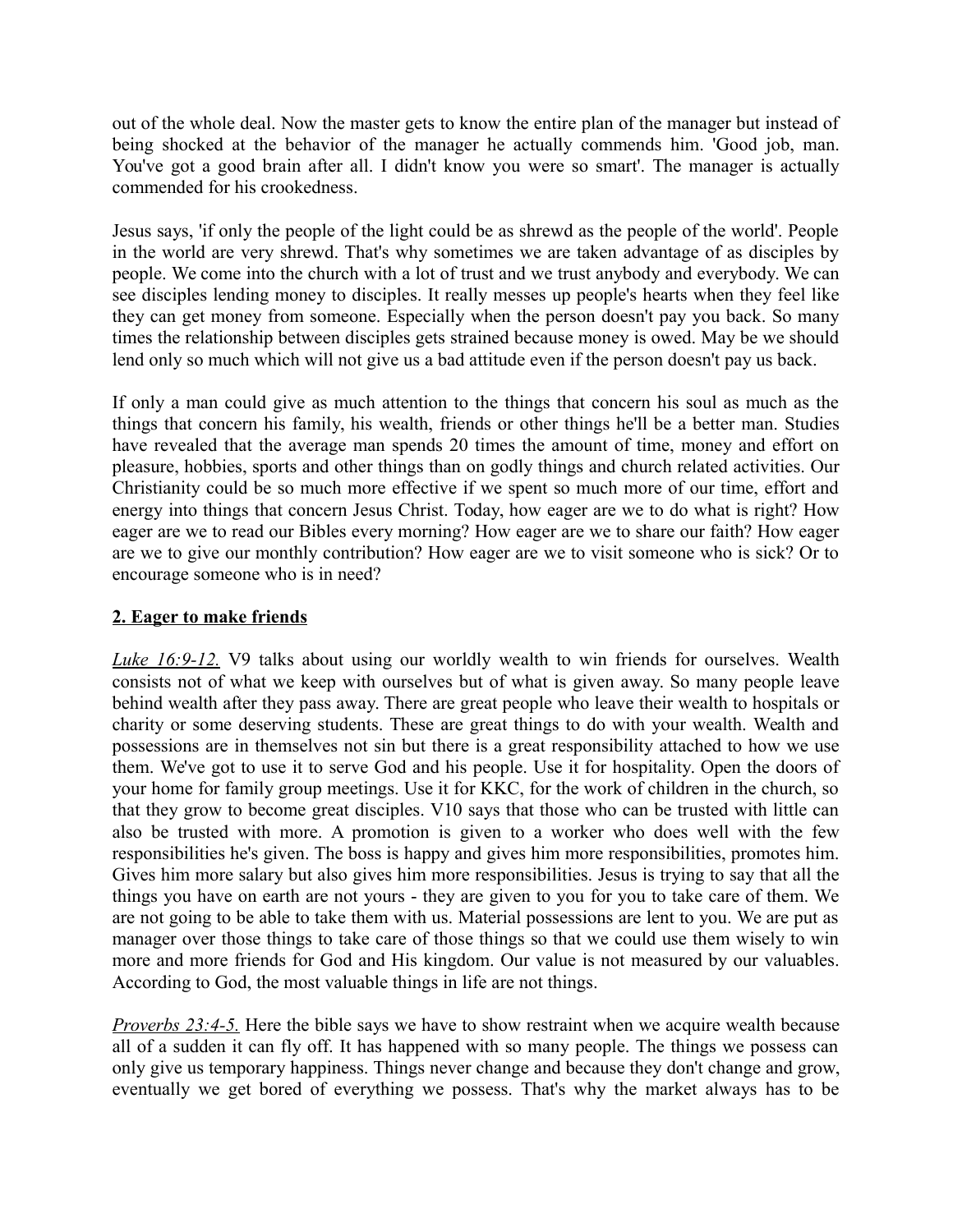updated. They have to bring in newer things, updated versions because the previous things are not making people happy anymore. First we had the VCP, then it became VCR , then VCD and DVD. We don't know what the next three letters are going to be. All the wealth a man has stored up can be lost because of a number of uncontrollable factors. We should invest in people because people always grow. Oour friends will grow. We never get tired of our old friends because they keep changing and become mature. Let us invest in people and we'll always be satisfied. Let us invest in our spouse, in our marriage, in our children - they will be grateful. Let us invest in the church, in the people in the church, they will always satisfy. Let us invest in God, he will always satisfy. Once we use these temporary things God has given us on this earth and we do a good job with it, God decides to give us things in heaven that are permanent. The reward for work well done on earth is not a three-day holiday package in Ooty. It is more work to be done. He will say, 'Good job you've done with some things so I'll give you more to do and I trust you will do a good job with that'. Let's use the things God has given us to win friends for his kingdom.

#### **3. Eager to serve the Master**

*Luke 16:13*. No slave can have two masters. Back in Jesus' time a master owned a slave exclusively. Nowadays we can have two jobs. We can have one job and then we can have another part time job in the evening. But a slave would have no spare time, no energy, no anything of his own. Whatever the master decided, that's all he could do.

*Luke 13:6-9.* This is a parable that sometimes gets people upset with Jesus. Uselessness will bring about our end. The very concept of evolution is to produce useful things and what is useful will keep going and growing from strength to strength but what is useless gets eliminated. Nothing which only takes out can survive. What was the fig tree doing? It was drawing strength from the soil, sunlight from up, water and all the required nutrition. After getting all the nutrients what did it produce? Nothing. Took out a lot but gave out nothing. There are two types of people in the world today. Those who take out more than they put in. And those who put in more than they give out. When we work we get a salary. But we don't do enough for the company and we desire an increase in salary, we get fired. The boss is not going to put up with someone who only wants to take from the company and not give back anything to the company.

The Gospel is the message of a second chance. He looks at us and he wants us to produce fruit for God. We cannot say, 'I will take from the Church but I will not give anything in return'. We will be eliminated - not because someone else will do it but God himself will eliminate us. The church needs will always keep growing. Serving God can never be a part time affair nor can it be a spare time job like the way we can do another job. Serving God has to be whole hearted. Not just if we have the time. Not just if we feel like doing something good. Not just a 'Ok-I-havenothing-better-to-do-I'll-help-out-the-church'. Either we belong to the Master completely or we don't belong to Him at all. We have to decide how we want to serve God. Sometimes we think there are only two categories - Saved and Unsaved. But there's a category far worse ie 'Saved but Unspiritual' where we are just content to be saved but we do nothing about God or his kingdom. In the early days the slaves would be branded with a red-hot iron. This would reveal the ownership - this slave belongs to me. There is a deposit that God has given us - the Holy Spirit.

Let's be eager to do good. The opportunity to do right comes rarely. Let us grab that opportunity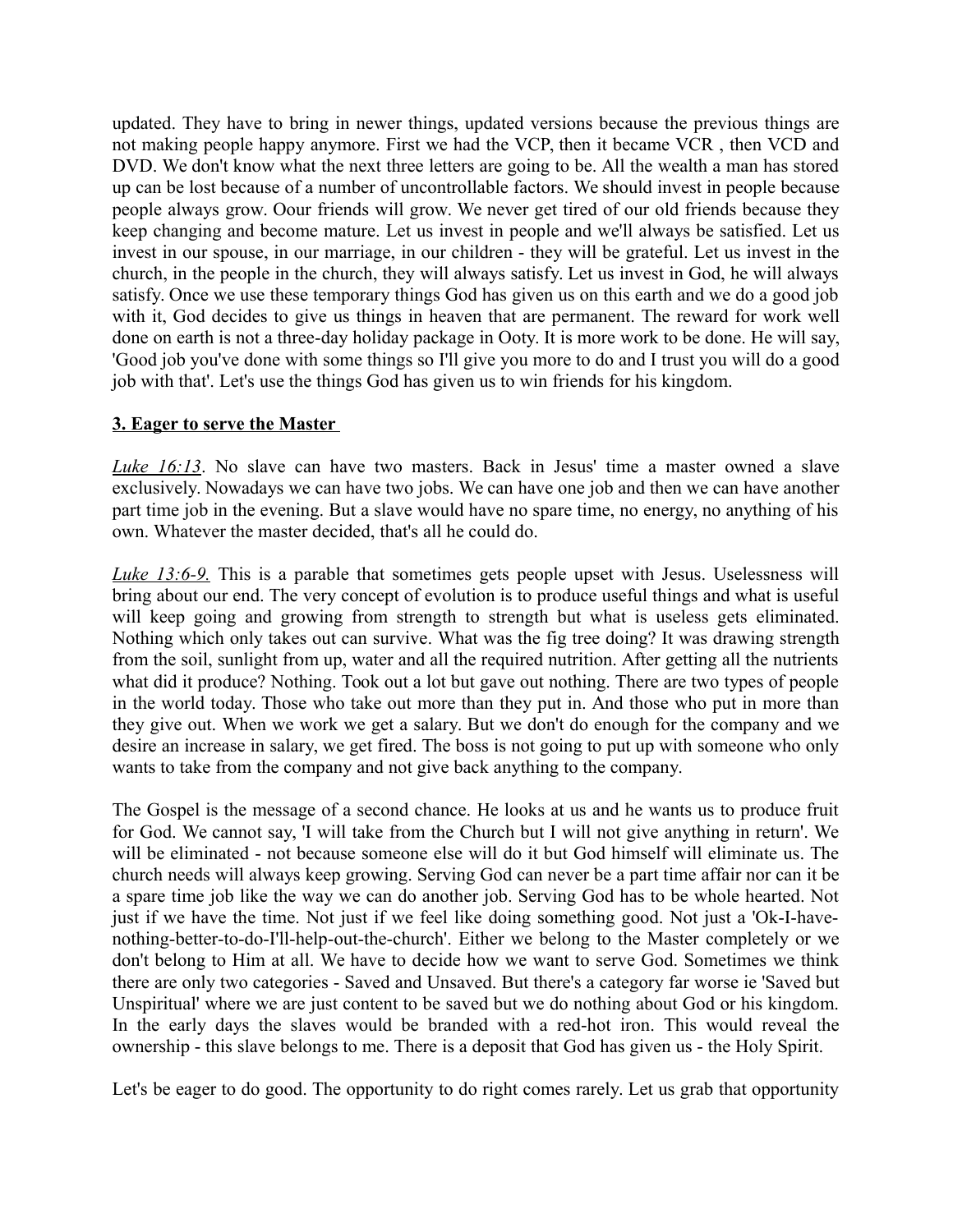with both hands when it comes. Let us not regret once it has gone. Let's be eager to make friends. Let's use whatever God has given us. It's not how much we have as how big our heart is. It's not how small the house is, it's how big our heart is. We can do great things for God if we have the right attitude. Let's be eager to serve the Master as we are slaves to Jesus Christ.

# **45. Keeping Our Hearts Close To God**

*Psa 139:23-24 Search me, O God, and know my heart; test me and know my anxious thoughts. See if there is any offensive way in me, and lead me in the way everlasting.*

How can we keep our he] arts close to God. None better than David could be quoted for having such concern especially when he prayed for that in Psalm 139:23-24

### **1. A Heart of Patience**

*1 Sam 22:1-5 David left Gath and escaped to the cave of Adullam. When his brothers and his father's household heard about it, they went down to him there. All those who were in distress or in debt or discontented gathered around him, and he became their leader. About four hundred men were with him. From there David went to Mizpah in Moab and said to the king of Moab, "Would you let my father and mother come and stay with you until I learn what God will do for me?" So he left them with the king of Moab, and they stayed with him as long as David was in the stronghold. But the prophet Gad said to David, "Do not stay in the stronghold. Go into the land of Judah." So David left and went to the forest of Hereth.*

David went through suffering one after the other. From Naioth to Ramah to Nob, to Gath, to Adullam, to Mizpah, to Judah, David was trying to save his life from the hands of Saul. Verse 3 talks about David's attitude towards those situations. As a disciple when we go through problems it is very easy to become negative, unlike David who patiently waited to learn what God would do.

Are we going through tough time? Probably God is allowing us to learn what He would do. Apostle Paul had similar convictions when he wrote Romans 12:12 to be patient in affliction.

### **2. A Heart of Loyalty**

*1 Sam 22:6-16 Now Saul heard that David and his men had been discovered. And Saul, spear in hand, was seated under the tamarisk tree on the hill at Gibeah, with all his officials standing around him. Saul said to them, "Listen, men of Benjamin! Will the son of Jesse give all of you fields and vineyards? Will he make all of you commanders of thousands and commanders of hundreds? Is that why you have all conspired against me? No one tells me when my son makes a covenant with the son of Jesse. None of you is concerned about me or tells me that my son has incited my servant to lie in wait for me, as he does today." But Doeg the Edomite, who was standing with Saul's officials, said, "I saw the son of Jesse come to Ahimelech son of Ahitub at Nob. Ahimelech inquired of the LORD for him; he also gave him provisions and the sword of Goliath the Philistine." Then the king sent for the priest Ahimelech son of Ahitub and his father's whole family, who were the priests at Nob, and they all came to the king. Saul said, "Listen now,*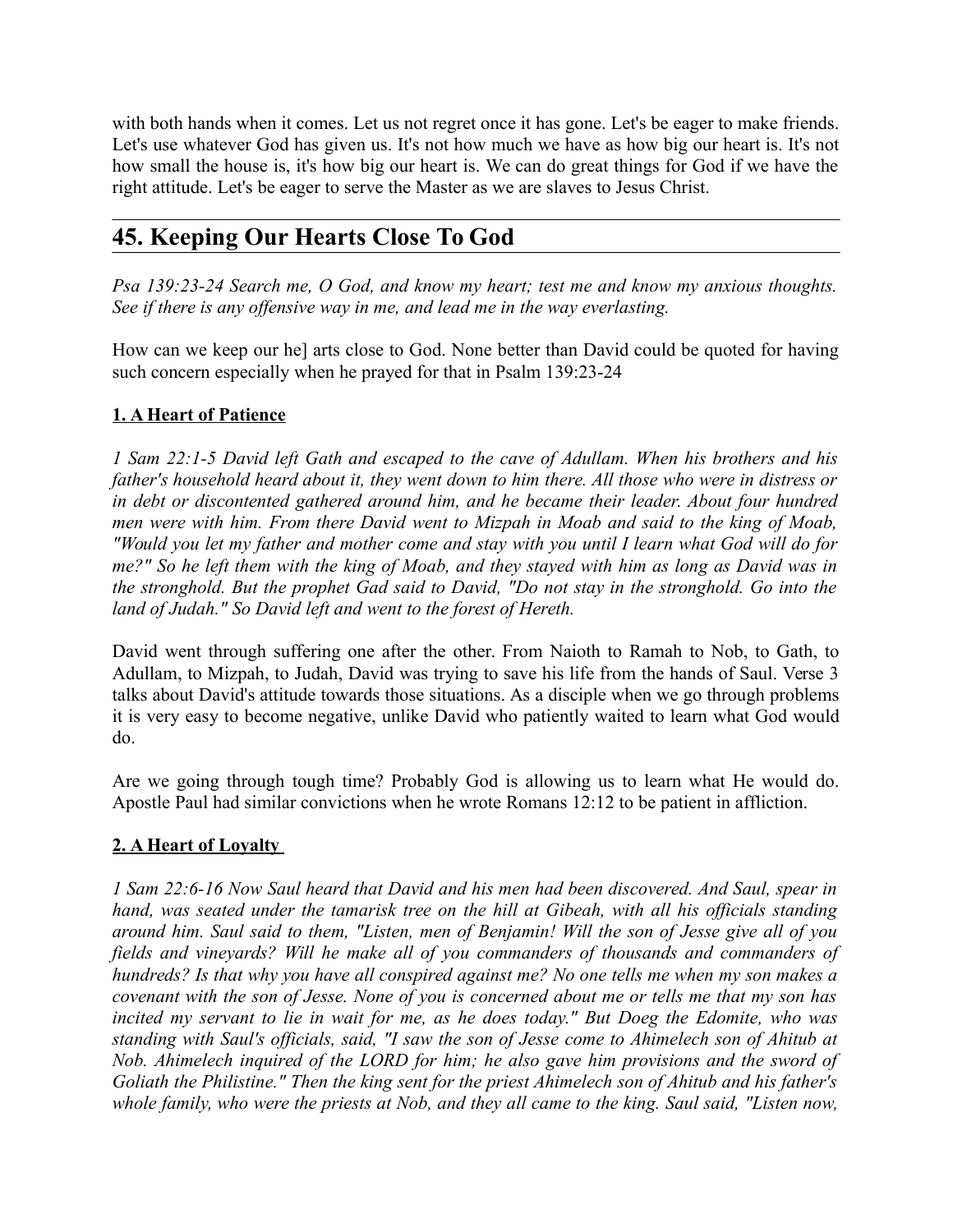*son of Ahitub." "Yes, my lord," he answered. Saul said to him, "Why have you conspired against me, you and the son of Jesse, giving him bread and a sword and inquiring of God for him, so that he has rebelled against me and lies in wait for me, as he does today?" Ahimelech answered the king, "Who of all your servants is as loyal as David, the king's son-in-law, captain of your bodyguard and highly respected in your household? Was that day the first time I inquired of God for him? Of course not! Let not the king accuse your servant or any of his father's family, for your servant knows nothing at all about this whole affair." But the king said, "You will surely die, Ahimelech, you and your father's whole family."* 

Saul was burning in anger against David because he thought the men of Benjamin were conspiring against him. When Saul came to know that the priesthood of Nob, Ahimelech son of Ahitub and his whole family had helped David, he became furious. In Verse 14, Ahimelech while answering the king boldly admired David's loyalty, being more than that of the kings son-in-law, captain of Saul's bodyguard and the highly respected in Saul's household.

Today would God call you the most loyal disciple?

#### **3. A Heart of Care**

*1 Sam 22:17-23 Then the king ordered the guards at his side: "Turn and kill the priests of the LORD, because they too have sided with David. They knew he was fleeing, yet they did not tell me." But the king's officials were not willing to raise a hand to strike the priests of the LORD. The king then ordered Doeg, "You turn and strike down the priests." So Doeg the Edomite turned and struck them down. That day he killed eighty-five men who wore the linen ephod. He also put to the sword Nob, the town of the priests, with its men and women, its children and infants, and its cattle, donkeys and sheep. But Abiathar, a son of Ahimelech son of Ahitub, escaped and fled to join David. He told David that Saul had killed the priests of the LORD. Then David said to Abiathar: "That day, when Doeg the Edomite was there, I knew he would be sure to tell Saul. I am responsible for the death of your father's whole family. Stay with me; don't be afraid; the man who is seeking your life is seeking mine also. You will be safe with me."* 

When Doeg struck the priests of Nob, Abiathar son of Ahimelach escaped and fled to join David. When David heard about what happened, he stepped forward to take responsibility for all that occurred. David could have avoided the responsibility. But he faced it because he had a caring heart.

Many times as a disciple we fail to take responsibility for even small things. But we need to open our eyes to realize the tremendous responsibility we have in saving the lost. That could be accomplished only when we decide to have a caring heart.

Let us ask God earnestly to give us a heart of patience, loyalty and care.

## **46. Are We Really Free?**

Paul was a man who was in chains many days of his life and yet he knew freedom more than anyone else did. We're going to learn from his letters what it means to live free.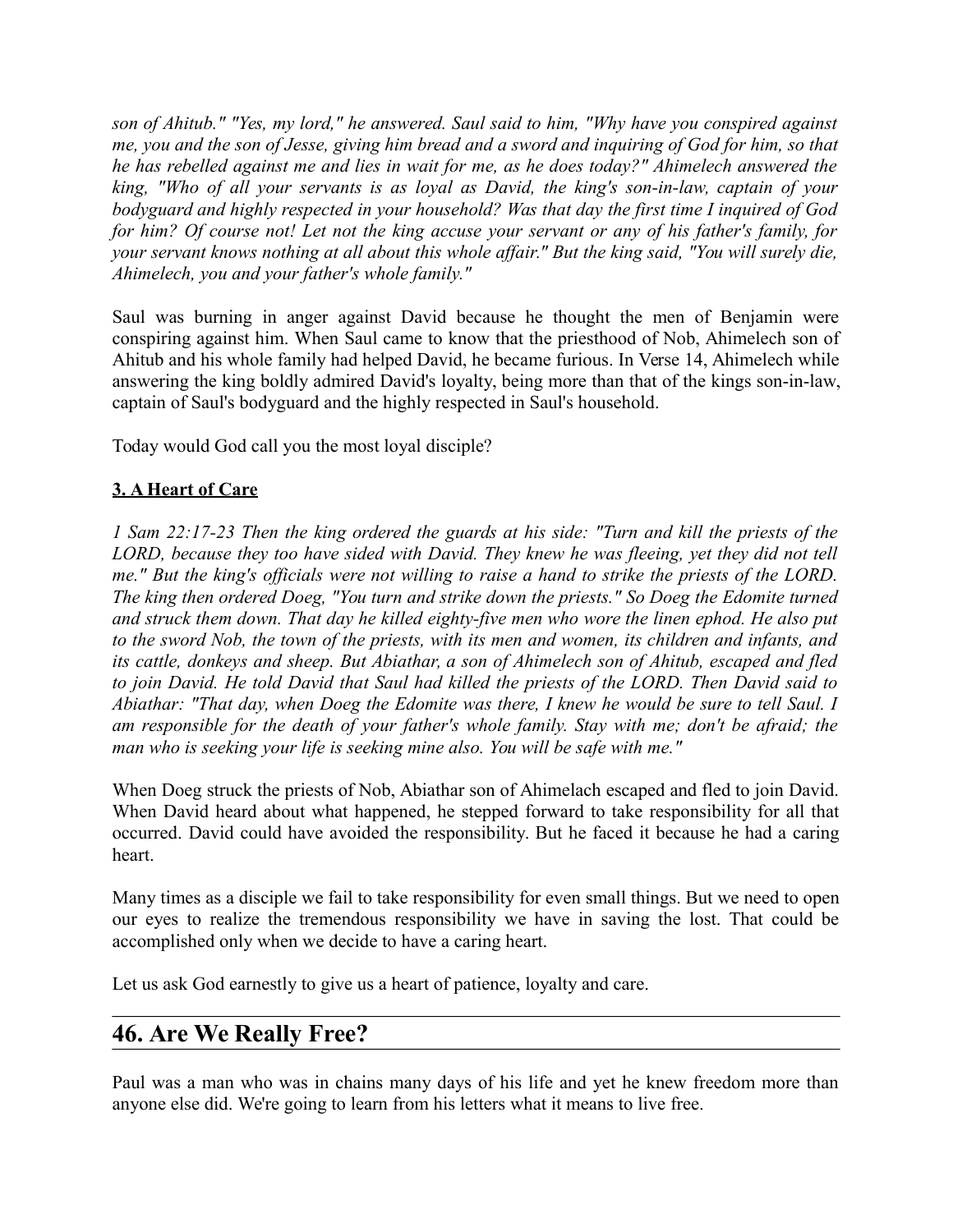*Gal 5:1 It is for freedom that Christ has set us free. Stand firm, then, and do not let yourselves be burdened again by a yoke of slavery.* 

Christ has set us free, do we enjoy the freedom? Let us not be burdened again by a yoke of slavery.

#### **1. A free man will have nothing to hide**

*1 Corinthians 4:1-5. So then, men ought to regard us as servants of Christ and as those entrusted with the secret things of God. Now it is required that those who have been given a trust must prove faithful. I care very little if I am judged by you or by any human court; indeed, I do not even judge myself. My conscience is clear, but that does not make me innocent. It is the Lord who judges me. Therefore judge nothing before the appointed time; wait till the Lord comes. He will bring to light what is hidden in darkness and will expose the motives of men's hearts. At that time each will receive his praise from God.*

Paul was a man who had nothing to hide. How do we make sure our salvation is secure? Have nothing to hide. Paul is not concerned about who judges him on earth. He doesn't even judge himself. He says, "The Lord will judge me".

In 1977 two young men committed a bad crime. They went into an elderly woman's house and attacked her with sticks and a knife. For many years the police could not solve this crime. Finally they closed the file and forgot it totally. In 1994 a man went to the police station and said, "I committed that crime". Why was he surrendering himself now when everything had been forgotten? A few years after he committed the crime, this man learnt about Jesus Christ and it changed his life. After a struggle with himself, he mustered up the courage to surrender to the police. The man was imprisoned. His body maybe imprisoned but his soul has been set free from the burden of sin. He no longer carries the guilt and burden of sin.

And that's exactly what Paul did. He was against the 1st Century Christians, he almost gave approval to stone to death an innocent man - Stephen. And then when he changed, the small community of Christians did not want to accept Paul because they knew him as a murderer. Confession has the power of liberating us. Once a sin is confessed, it no longer enslaves us. We don't have to worry about when are we going to be discovered and who's going to hold us accountable.

#### **2. A free man will have nothing to lose.**

Paul was in prison and he had lost everything. He had lost his education, his religious pride, his leadership position, his money, his worldly friends, his synagogue connection. How does Paul feel about it?

*Phil 3:7-11 But whatever was to my profit I now consider loss for the sake of Christ. What is more, I consider everything a loss compared to the surpassing greatness of knowing Christ Jesus my Lord, for whose sake I have lost all things. I consider them rubbish, that I may gain Christ*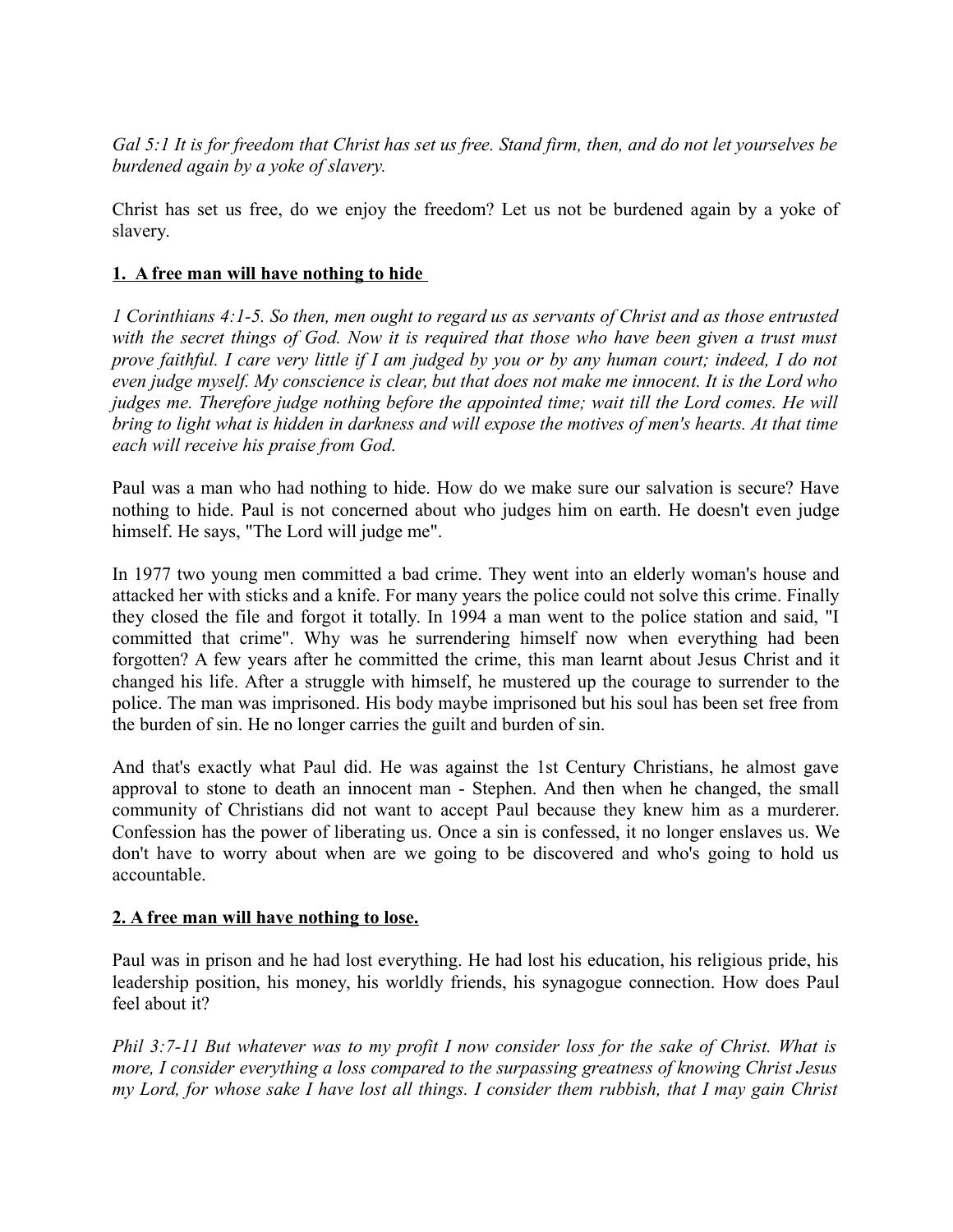*and be found in him, not having a righteousness of my own that comes from the law, but that which is through faith in Christ--the righteousness that comes from God and is by faith. I want to know Christ and the power of his resurrection and the fellowship of sharing in his sufferings, becoming like him in his death, and so, somehow, to attain to the resurrection from the dead.*

"Nothing" and "rubbish" - that's what Paul considers what he has lost. We have left many things behind to become a disciple. How do we feel today? If we get attached to these things now we become anchored to this world and we cannot get closer to God. People think this world is life.

Paul says gaining Christ is the only thing he wants to know. He does not care about what he lost but he wants to gain Christ. Paul says, "To live is Christ, to die is gain". He says he wants to be like Christ, to love like Christ and to die like Christ. Are we carrying the cross daily and follow Jesus? Do we desire to know Christ more, his resurrection and the fellowship of sharing in his sufferings. Who can oppose a person who has given up everything? As disciples when we are willing to lose everything we gain Christ. The more we sacrifice the more we are set free.

#### **3. A free man will have nothing to fear**

*Rom 8:15,16 For you did not receive a spirit that makes you a slave again to fear, but you received the Spirit of sonship. And by him we cry, "Abba, Father." The Spirit himself testifies with our spirit that we are God's children.*

We can call God "Abba, Father". It's amazing - for God, whether we are 5 years old or 50 years old, we are still his children. When he sees us he loves to hug us, to hold us tight, to look at us and admire us.

We know the story about a small boy who accidentally killed a duck. The servant, who was watching this, after a few days, called the boy and asked him to wash the dishes. The boy refused to do it saying it was the servant's job to do it. The servant looked at him and said, "Ducky, ducky". The boy was so afraid the servant would tell his father and he washed the dishes. The next day the servant asked him to sweep the floor and when the boy refused, he reminded the boy about his crime saying " Ducky, ducky". But one day the boy told his father about the duck, how he killed it. From that time onwards he felt free.

Is there any 'duck' in our life making us to be enslaved? We did not receive a spirit that makes us a slave again to fear but a spirit of sonship. Let us go to our Abba and get the freedom.

*1 John 4:18 There is no fear in love. But perfect love drives out fear, because fear has to do with punishment. The one who fears is not made perfect in love.*

Let us love our God with all our heart, mind, soul and strength and let us love our neighbor as we love ourselves. Let us live a free life.

## **47. Be A Leader, Not A Boss**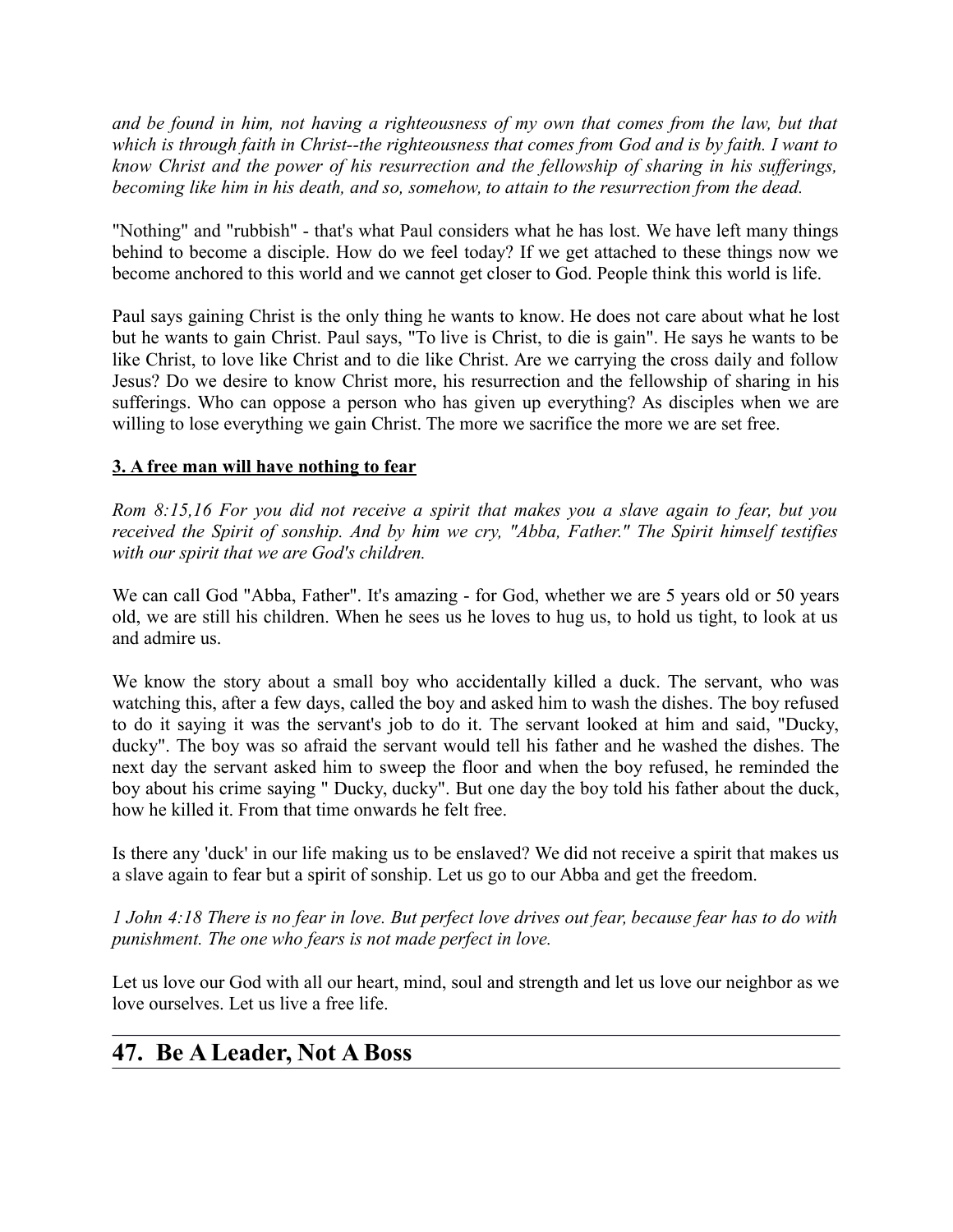Let's be aware that the days ahead of us depends on how we are today. We as Christians if we are not prepared to be committed to the cause, the people yet to be disciples will not be able to understand their commitment towards God. What motivates us to be a disciple? Can we say we are ready to face persecution like the Christians in the first century? If not when are we going to be ready?

We as Christians are also leaders in leading people to Christ. We need to sit down and count the cost. We need to understand that we need to commit ourselves as much as a father and mother are committed to their sons and daughters.

Let's consider Joshua's commitment to the Israelites. In Joshua 24: 15 Joshua sets himself as an example to others and leads the way in his personal commitment to God and others.

#### **1. Commitment to God.**

*Mark 11: 12-19 The next day as they were leaving Bethany, Jesus was hungry. Seeing in the distance a fig tree in leaf, he went to find out if it had any fruit. When he reached it, he found nothing but leaves, because it was not the season for figs. Then he said to the tree, "May no one ever eat fruit from you again." And his disciples heard him say it. On reaching Jerusalem, Jesus entered the temple area and began driving out those who were buying and selling there. He overturned the tables of the money changers and the benches of those selling doves, and would not allow anyone to carry merchandise through the temple courts. And as he taught them, he said, "Is it not written: "'My house will be called a house of prayer for all nations' ? But you have made it 'a den of robbers.'" The chief priests and the teachers of the law heard this and began looking for a way to kill him, for they feared him, because the whole crowd was amazed at his teaching. When evening came, they went out of the city.* 

The best person to learn from is Jesus Christ himself. Jesus found himself not happy with the temple. He took his stand as a single man to cleanse it. He did this even though he knew he would suffer death. He had a commitment to God that he would keep even if he had to give his life up. We have committed to God to serve him at the time of baptism. We need to keep it at any cost.

#### **2. Commitment to People.**

*Mark 10:46-52 Then they came to Jericho. As Jesus and his disciples, together with a large crowd, were leaving the city, a blind man, Bartimaeus (that is, the Son of Timaeus), was sitting by the roadside begging. When he heard that it was Jesus of Nazareth, he began to shout, "Jesus, Son of David, have mercy on me!" Many rebuked him and told him to be quiet, but he shouted all the more, "Son of David, have mercy on me!" Jesus stopped and said, "Call him." So they called to the blind man, "Cheer up! On your feet! He's calling you." Throwing his cloak aside, he jumped to his feet and came to Jesus. "What do you want me to do for you?" Jesus asked him. The blind man said, "Rabbi, I want to see." "Go," said Jesus, "your faith has healed you." Immediately he received his sight and followed Jesus along the road.*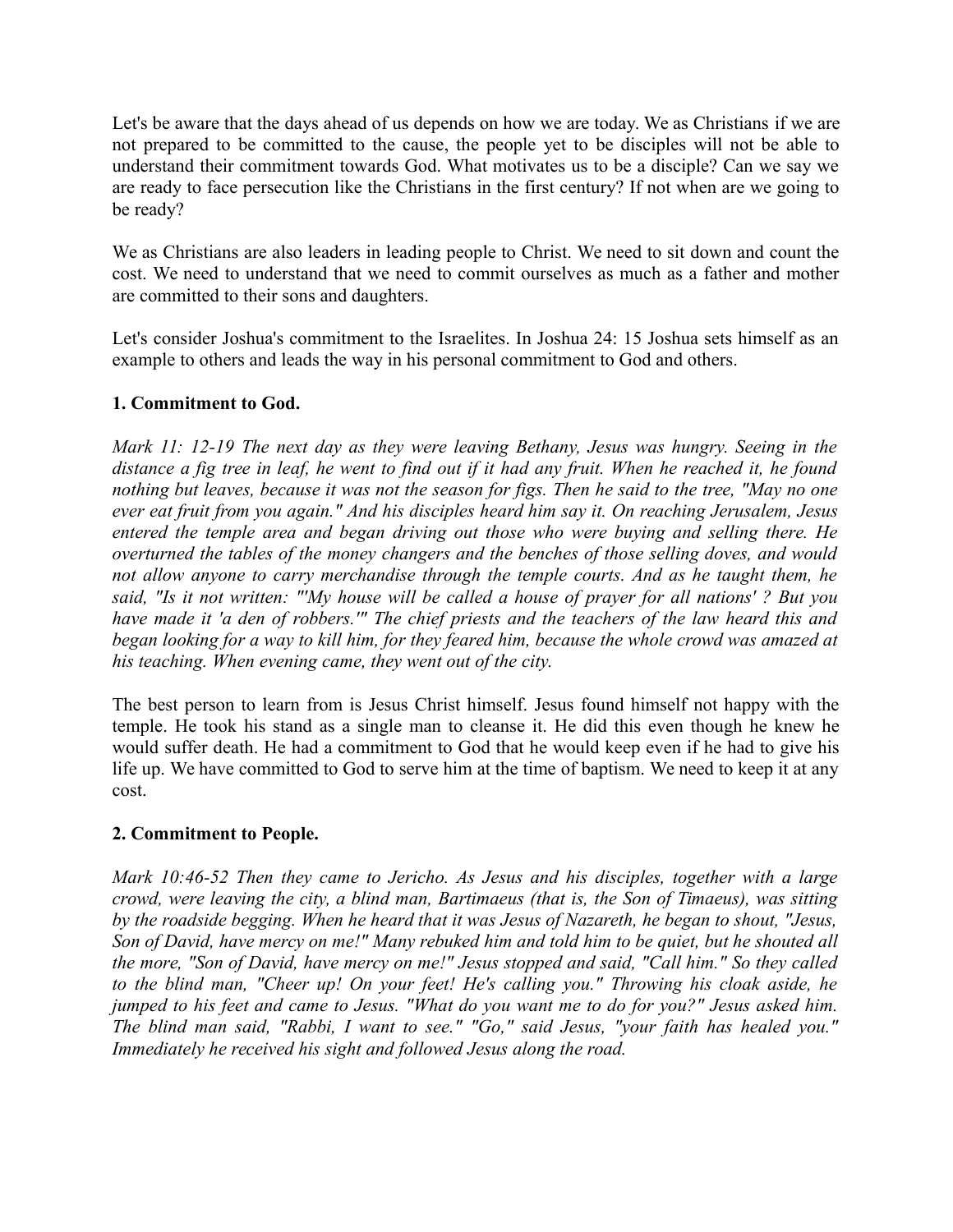Jesus saw blind Bartimaeus not been treated properly even though he had a genuine need. He stopped his journey to reach out to him. It inspired the people to encourage him in Vs. 49. When we start being committed to people as Christians/leaders we can inspire the others to be atleast encouraging to each other.

#### **Be a leader not a boss!**

*The boss drives his men The leader inspires them!* 

*The boss depends on authority The leader depends on goodwill!* 

*The boss involves fear The leader radiates love!* 

*The boss says 'I' The leader says 'We"!* 

*The boss knows who is wrong The leader know what is wrong!* 

*The boss know how it is done The leader knows how to do it !* 

*The boss demands respect The leader commands respect!*

So be a leader, Be not a boss!

## **48. Who Is Our Master?**

Money is a resource that is used to provide for our families and to build the Kingdom. It is not ours. It all belongs to God and He can give and take as He sees fit. Without the right Godly perspective of money we will be tortured by Satan's greatest weapons of greed, materialism, discontentment etc.

So let's dive in and look at the Biblical perspective that we need to drill down to the core of our hearts. The Bible contains over 1,800 references to money starting in *Genesis 13:2 "Abram had become very wealthy in livestock and in silver and gold"* to *Revelation 18:19 ".... all who had ships on the sea became rich through her wealth"* . In fact, in approximately one third of the parables Jesus teaches or uses money as a basis to teach about the Kingdom.

The temptation, lure, enticement, attractiveness, desires for wealth is not new to us nor was it foreign to Jesus. Think about it - one of the temptations in the desert presented by Satan was the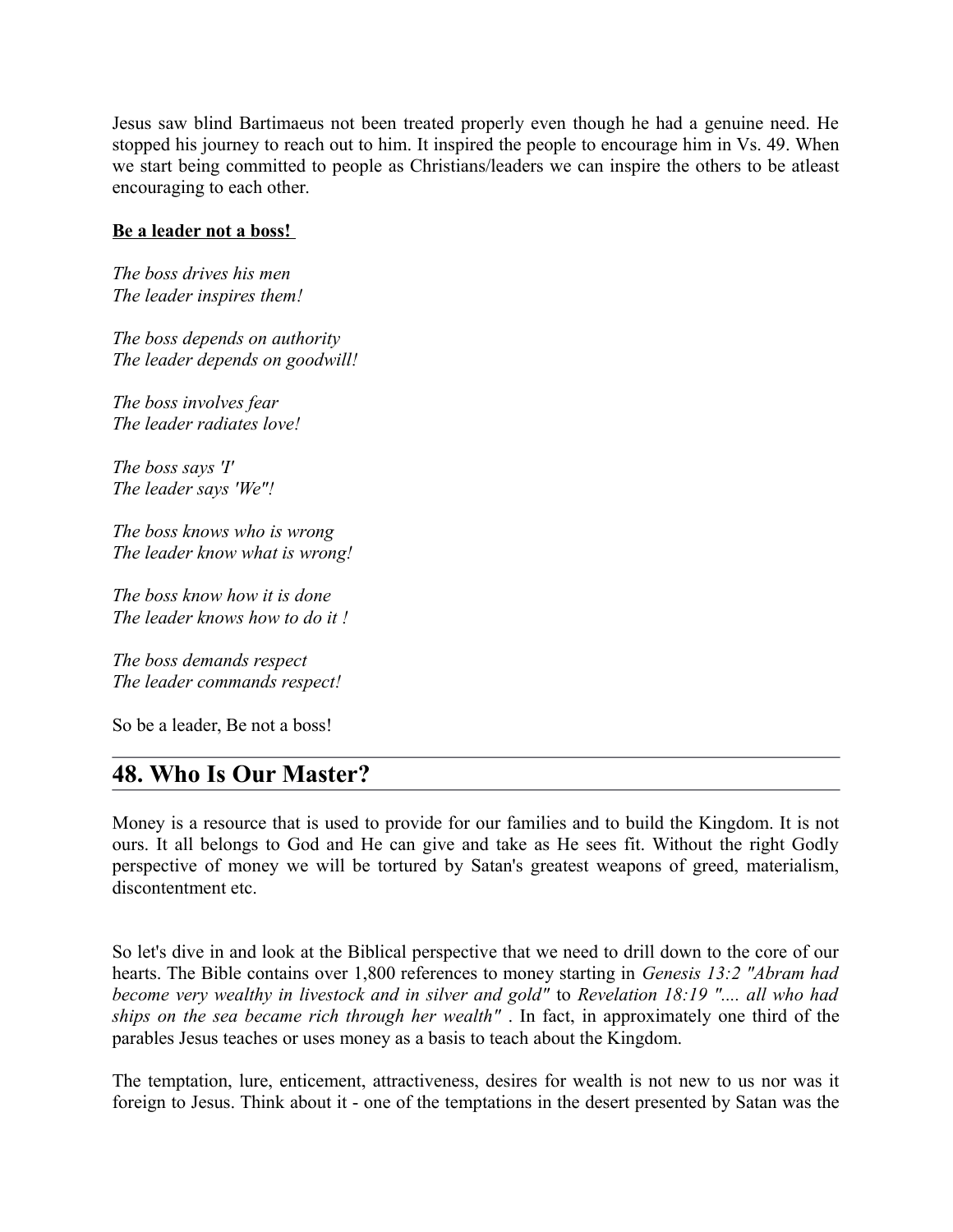ownership of *"all the kingdoms of the world and their splendour."* Satan told Jesus, *"All this I will give you if you bow down and worship me"* .

In order to arm ourselves against the dark side of money we must be convinced of a few powerful truths that the Bible teaches in regard to money:

### **1. Money in itself is not evil**

*1 Timothy 6:10 "the love of money is a root of all kinds of evil. Some people have wandered from the faith and pierced themselves with many griefs".*

This is a very powerful truth spoken by Paul. How many times have we started confessing sin and discovered that at the root was the love of money - greed, materialism, financial insecurity. The love of money is the root and the sin that grows from that root is all kinds of evil. Let's start by pulling the sin out by the root and not just do a little gardening by confessing our most recent evil deeds.

### **2. God draws a line in the sand**

*Matthew 6:24 - "No one can serve two masters. Either he will hate the one and love the other, or he will be devoted to the one and despise the other. You cannot serve both God and Money".*

Notice the capital "M" in money written by Mathew as they both serve in the role of gods - one is the real God and the other the false god that gives us false promises. When God is being served and put first we love being at church and with the brothers, but guess what? When the almighty dollar/rupee serves as our god then everything else good in our life becomes a distraction to our pursuit of wealth. We hate this passage because it goes straight to the heart and is black and white with no room for compromising.

### **3. Don't worry - God knows our heart!**

This can be a great thing or a real downer depending on where you are at today.

Acts 5:1-10 describes the great deed that Ananias and Sapphira were going to do for the Kingdom -giving proceeds from the sale of property. However, greed and deceitfulness set in and God used this opportunity to put all disciples on notice about how he felt about these sins.

Another great example showing how Jesus knows our hearts is the parable of rich young man (Matthew 19:16-22). The rich man had accomplished alot by being able to say he had obeyed the commandments. Jesus, however, knew the true condition of this man's heart and that without true repentance he would not be able to follow Him. We can't hide the condition of our hearts from God.

#### **4. We are expected to be productive and responsible with the money God has chosen to give us.**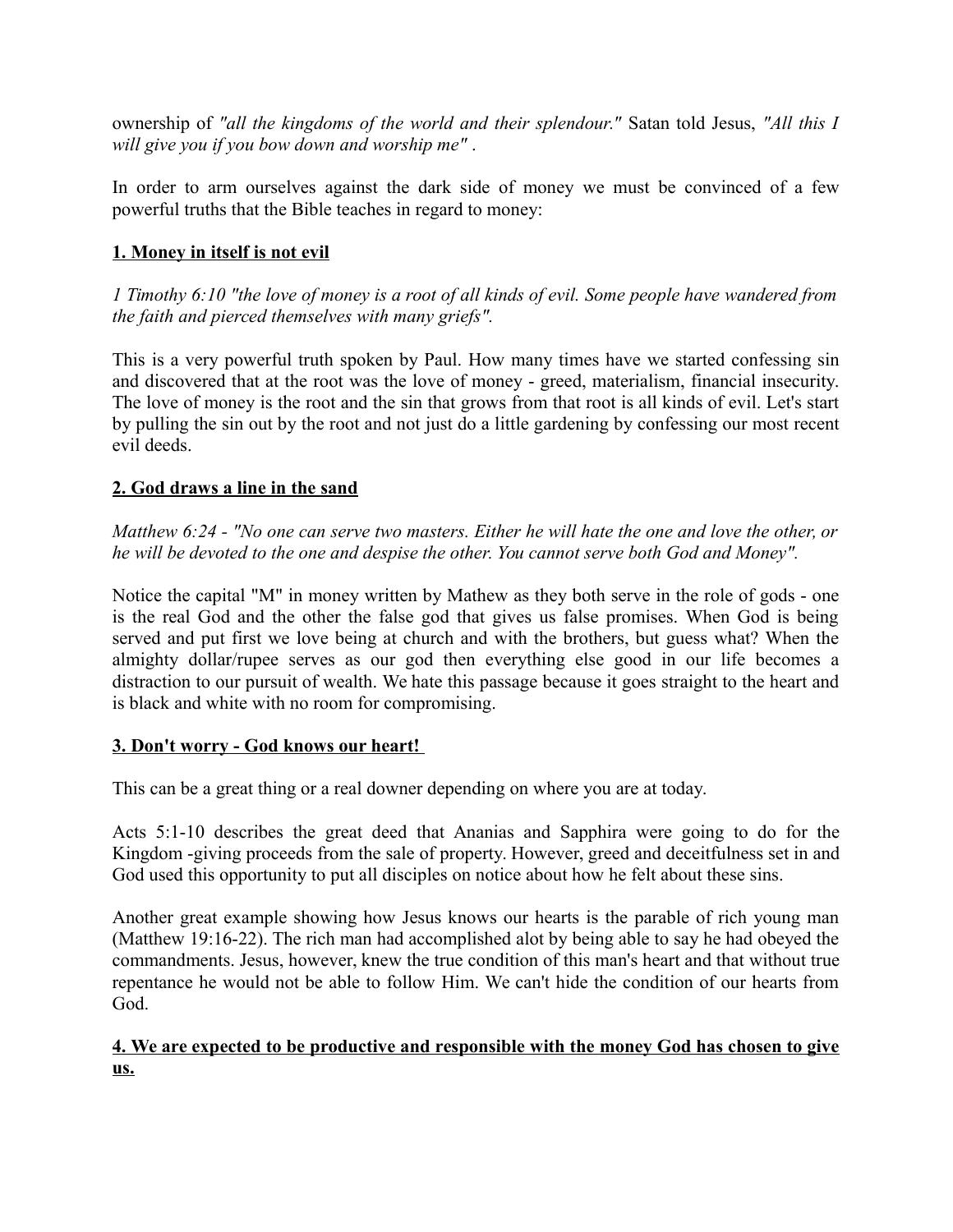In Mathew 25:14-30, Jesus teaches us to be good stewards of what we have been blessed with regardless of the amount.

### **Budgeting:**

#### **Total Income :**

#### **Expenses :**

Fixed Expenses: Church Contribution, Rent, School Fees....

Variable Expenses : Grocery, Utilities, Water, Electricity, Gas, Travel...

**Savings :** LIC Policy, Fixed deposit, Monthly deposit...

Never Borrow. Don't take loans, especially for weddings. Learn to live within your budget. Be content.

*Philippians 4:11-13. I am not saying this because I am in need, for I have learned to be content whatever the circumstances. I know what it is to be in need, and I know what it is to have plenty. I have learned the secret of being content in any and every situation, whether well fed or hungry, whether living in plenty or in want. I can do everything through him who gives me strength.*

### **5. You can't out give God.**

*Proverbs 3:9-10. Honor the LORD with your wealth, with the firstfruits of all your crops; then your barns will be filled to overflowing, and your vats will brim over with new wine.*

Test God by being more sacrificial.

In summary, lets embrace the Bible's teachings about money and set us free from the love of money. God wants to give us the desires of our hearts as long as they are with the right motives and bring him the glory.

# **49. Known But To God**

We can learn many lessons from church history. If we are to continue to be the movement of God, we must constantly be willing to learn the lessons from the people of God in the Bible.

Joshua saw an incredible victory in Joshua 6 as the walls of Jericho fell. We too have seen the walls of tradition, apartheid, language, culture, poverty and communism fall. However, in Joshua 7 overconfidence and self reliance led the nation to be discouraged and their "hearts melted." There are always casualties in a war. Sometimes we are surprised even today that people struggle spiritually and even that people fall away. We are in a spiritual war. In this spiritual war, everything in our lives is Known but to God. Achan's sin was known but to God.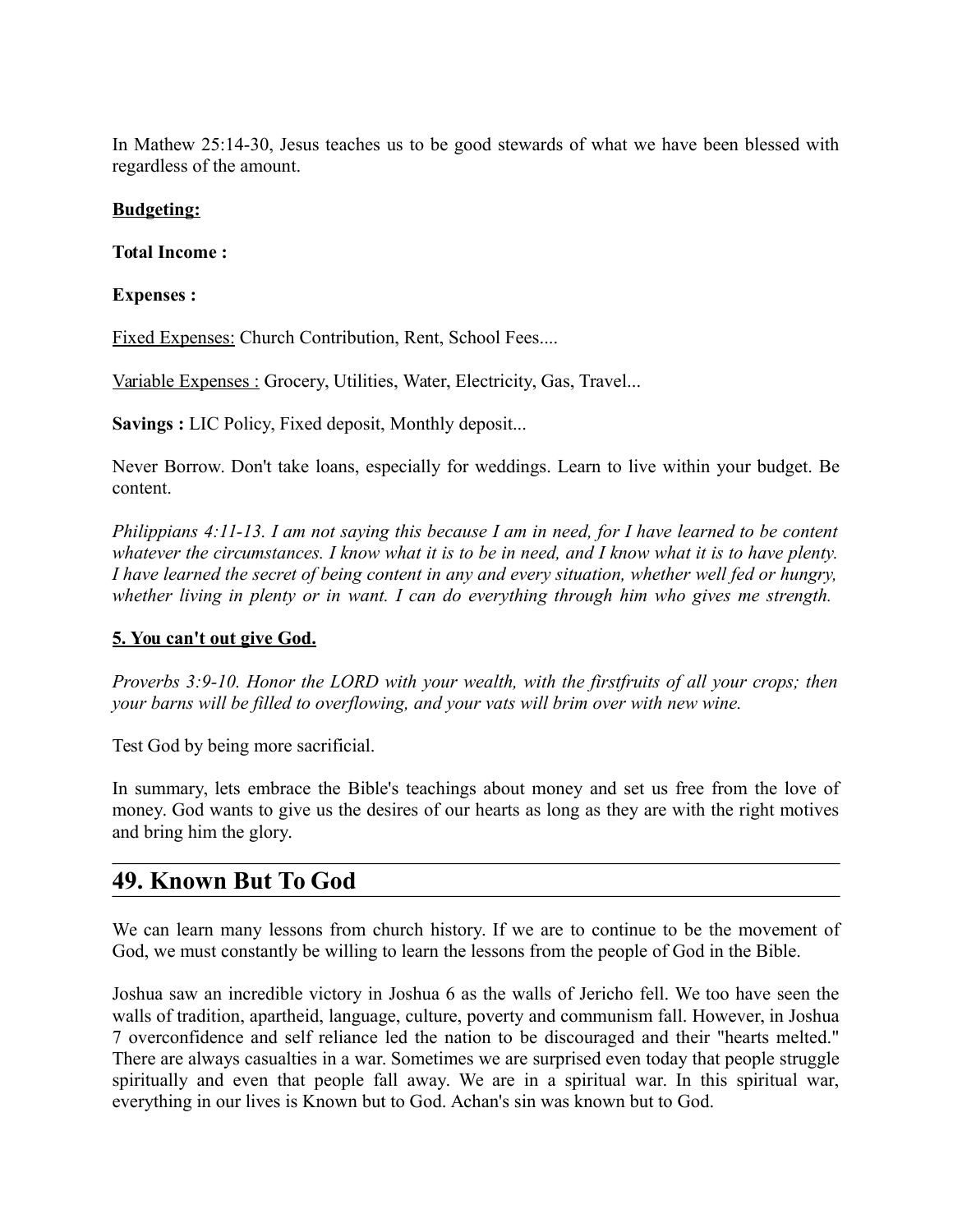#### **1. The Test of Distinctiveness**

Perhaps our greatest challenge as a movement is to keep our distinctiveness in the area of holiness. What really makes us stand out better be our holiness in our walk with God. Secret sins are known but to God.

*Rom 12:1,2 Therefore, I urge you, brothers, in view of God's mercy, to offer your bodies as living sacrifices, holy and pleasing to God--this is your spiritual act of worship. Do not conform any longer to the pattern of this world, but be transformed by the renewing of your mind. Then you will be able to test and approve what God's will is--his good, pleasing and perfect will.*

We must continue to offer our bodies as living sacrifices, holy and pleasing to God. Let us remember these two words conform Vs. transform.

At any point of time we are either conforming to the patterns of this world or transforming by the renewing of our mind.

Let us decide to be distinct by always transforming and not conforming to the patterns of this world.

#### **2. The Test of Faithfulness**

In Joshua 9, the Gibeonites tricked the Israelites because they did not inquire of God. Their lack of prayerfulness showed where their relationship with God was. Christianity is not primarily a commitment, it is primarily a relationship with God. The reason we are not being personally effective at helping others to become Christians every year is our lack of relationship with God. There needs to be tears as we have a deep talk with God and deal with the sins of doubt, cowardice and unbelief (Revelation 21:8) that are keeping us from being fruitful.

How great if God tells the following about us. *Mat 25:21 "His master replied, 'Well done, good and faithful servant! You have been faithful with a few things; I will put you in charge of many things. Come and share your master's happiness!'* 

It would be very sad if God says the following words about us. *Mat 25:26-30 "His master replied, 'You wicked, lazy servant! So you knew that I harvest where I have not sown and gather where I have not scattered seed? Well then, you should have put my money on deposit with the bankers, so that when I returned I would have received it back with interest. "'Take the talent from him and give it to the one who has the ten talents. For everyone who has will be given more, and he will have an abundance. Whoever does not have, even what he has will be taken from him. And throw that worthless servant outside, into the darkness, where there will be weeping and gnashing of teeth.'*

#### **3. The Test of Awesomeness.**

Joshua faced 5 armies together in Joshua 10. As the challenges in our life become greater, we need a conviction that we require greater miracles in our life. It's time for us to take the "Never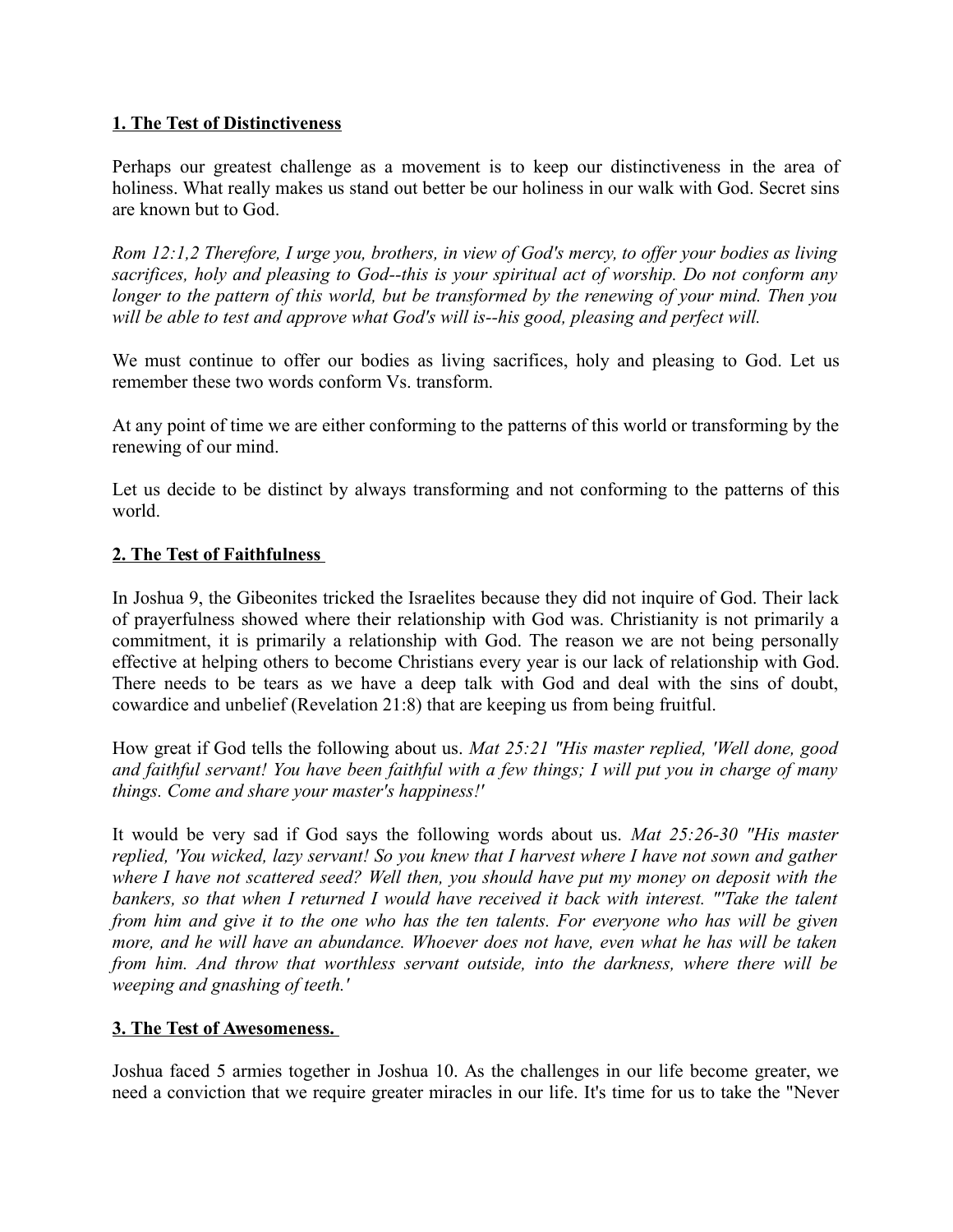Been Done" challenge. When Joshua prayed for the sun to stand still, that was something that had never been done before. God showed how awesome he was because Joshua was willing to step out and believe that God would do it.

Let us remember the following scriptures

- *Luke 1:37 For nothing is impossible with God.*
- *Phil 4:13 I can do everything through him who gives me strength.*
- *Mat 17:20 He replied, Because you have so little faith. I tell you the truth, if you have faith as small as a mustard seed, you can say to this mountain, 'Move from here to there' and it will move. Nothing will be impossible for you.*
- *John 14:12 I tell you the truth, anyone who has faith in me will do what I have been doing. He will do even greater things than these, because I am going to the Father.*
- *2 Cor 5:20 We are therefore Christ's ambassadors, as though God were making his appeal through us. We implore you on Christ's behalf: Be reconciled to God.*

God knows everything about us, His Church, His creations... Let us cast all your anxiety on him because he cares for us. Let us be holy, faithful and be ambassadors for God. *1 Cor 15:57,58 But thanks be to God! He gives us the victory through our Lord Jesus Christ. Therefore, my dear brothers, stand firm. Let nothing move you. Always give yourselves fully to the work of the Lord, because you know that your labor in the Lord is not in vain.*

## **50. Awaken The Dream**

To get to our dreams, we will have to push past the wounds, scars, weaknesses, failures and tears.

*Romans 13:11-14 And do this, understanding the present time. The hour has come for you to wake up from your slumber, because our salvation is nearer now than when we first believed. The night is nearly over; the day is almost here. So let us put aside the deeds of darkness and put on the armor of light. Let us behave decently, as in the daytime, not in orgies and drunkenness, not in sexual immorality and debauchery, not in dissension and jealousy. Rather, clothe yourselves with the Lord Jesus Christ, and do not think about how to gratify the desires of the sinful nature.* 

The challenge is to wake up from spiritual deadness -- "this hour" because if we don't change now we may never change.

#### **1. See the Impossible Become Possible**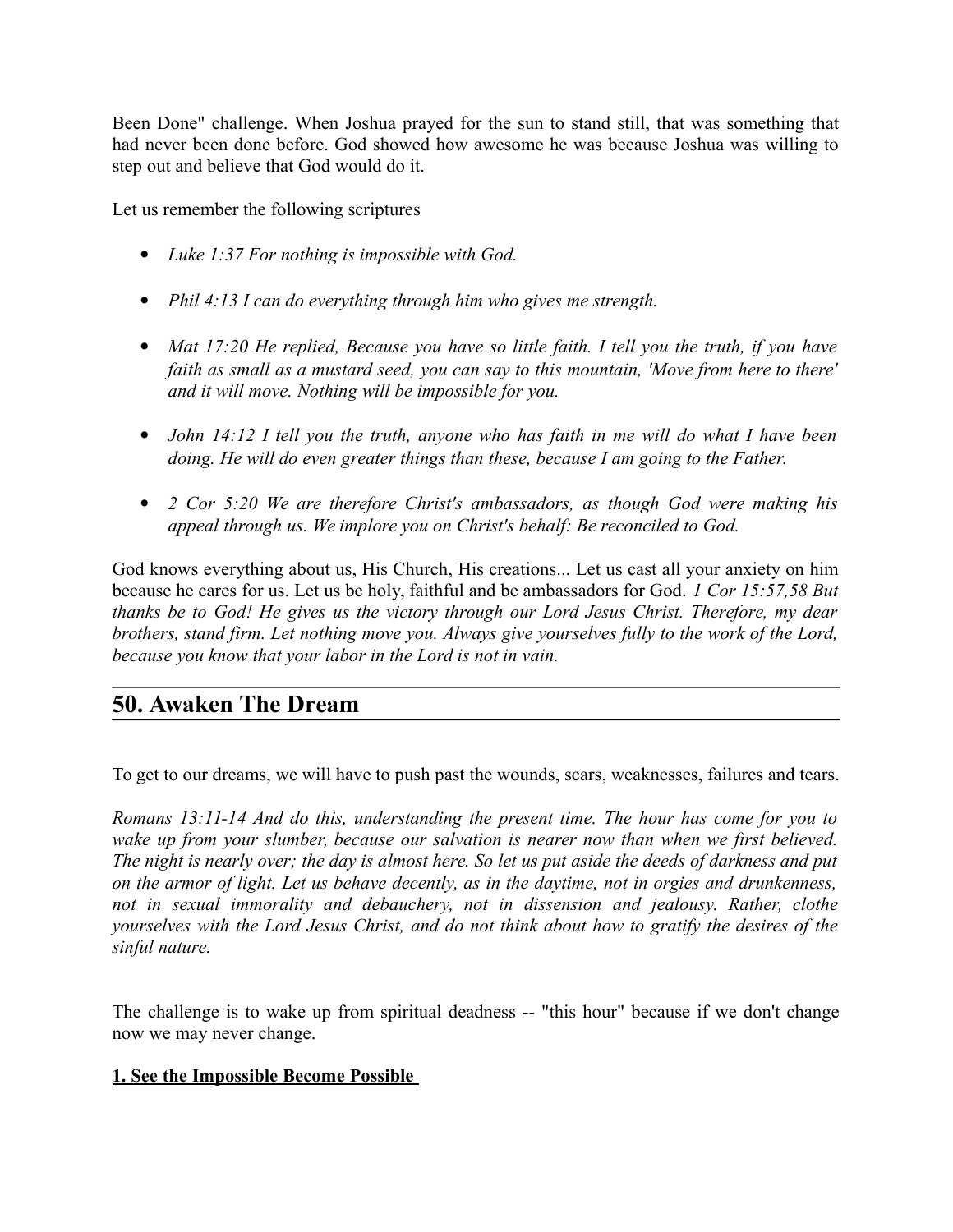#### *Romans 4:18 Against all hope Abraham believed*

- $\Box$  Faithlessness says, "unless I see it, I won't believe it."
- $\Box$  Faith says, "unless I believe it, I won't see it."

We have to get past the cynical ness in our hearts that says, "it can't happen.".

In Genesis 15, God promises to give Abraham a son of his own in spite of his age. God moves in spite of us -- we need to always remember that it is God! It wouldn't be inspiring if all of the facts weren't against us!

*Psalm 34:19 A righteous man may have many troubles, but the LORD delivers him from them all.* 

*Psalm 37:4 Delight yourself in the LORD and he will give you the desires of your heart.*

Could it be that we aren't really delighting in the Lord? We are doing okay, but not extraordinary? The reason we don't want extraordinary is because we don't desire it. Do we really desire to share our faith, love the lost, lead people to Christ..... If we desire we will see the impossible made possible.

#### **2. Believe the Incredible**

*Mark 5:25-34 "your faith has healed you"*

Are we willing to believe through difficult circumstances?

Are we listening to the doctor of procrastination?

Or frustration? "It didn't work last time I ... invited/studied/discipled this person, so I won't even try again."

The only way we are going to lead people to Christ is to inspire them and be spiritual!

The amazing thing about the woman in Mark 5 is that she called herself to faith. What are we thinking about? Are we calling ourself to faith or allowing critical thoughts take away our faith?

*Matthew 17:20 "because you have so little faith" Jesus expected them to have faith!* 

*Matthew 9:27 Do you believe? "According to your faith it will be done!"*

## **51. Is It Well With Our Soul?**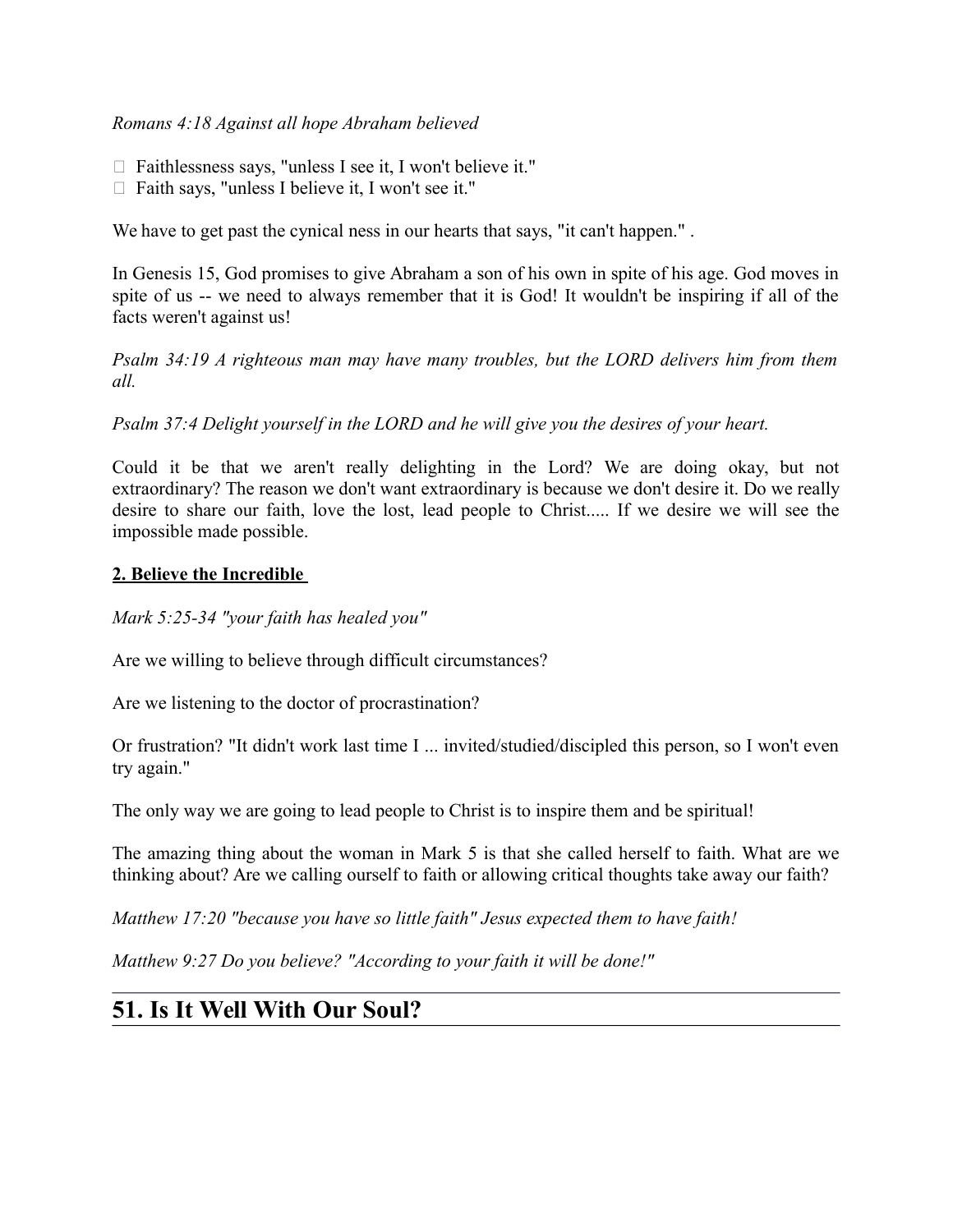H. G. Spafford sent his wife and four daughters on a ship to England. The ship sank, and all four of his daughters died. His wife was all alone. He heard the news, sat down and wrote the song, ["It Is Well With My Soul"](http://en.wikipedia.org/wiki/Horatio_Spafford) 

*Ephes. 2:12-18 remember that at that time you were separate from Christ, excluded from citizenship in Israel and foreigners to the covenants of the promise, without hope and without God in the world. [13] But now in Christ Jesus you who once were far away have been brought near through the blood of Christ. [14] For he himself is our peace, who has made the two one and has destroyed the barrier, the dividing wall of hostility, [15] by abolishing in his flesh the law with its commandments and regulations. His purpose was to create in himself one new man out of the two, thus making peace, [16] and in this one body to reconcile both of them to God through the cross, by which he put to death their hostility. [17] He came and preached peace to you who were far away and peace to those who were near. [18] For through him we both have access to the Father by one Spirit.*

#### **1. The near**

The near are those of us in the church. We are Christians. We have been bought with the blood of Christ. We are part of that royal family, part of that priesthood. Nobody's going to take our salvation away from us. Nobody can steal it.

Too many times we worry about whether we did the right thing. Is this the right thing for me? Maybe I need to decide to go somewhere else. We play around with God, and then when he calls our bluff we get an attitude. We are worth more than gold. There's no price tag to describe what we're worth to God. Instead, we live like chump change, like we're not worth anything.

We have one standard, and we need to believe in it and to preach it. We are special, we're set apart. Just like God said to Elijah, "What are you doing here?" "I just used you to do the most incredible miracle in history. Why are you here?" Go appoint your successor, and by the way, I've reserved seven thousand faithful.

*Romans 5:1 Therefore, since we have been justified through faith, we have peace with God through our Lord Jesus Christ,* 

*Romans 5:10 For if, when we were God's enemies, we were reconciled to him through the death of his Son, how much more, having been reconciled, shall we be saved through his life!*

What about in our marriages? Is it well with our soul? With our children, do we have peace? Are we tight in relationships, all pretenses down, nothing to prove, just loving one another. Trying to make it on this journey. Is it well with our soul?

*Philip. 4:6-9 Do not be anxious about anything, but in everything, by prayer and petition, with thanksgiving, present your requests to God. [7] And the peace of God, which transcends all understanding, will guard your hearts and your minds in Christ Jesus. [8] Finally, brothers, whatever is true, whatever is noble, whatever is right, whatever is pure, whatever is lovely, whatever is admirable--if anything is excellent or praiseworthy--think about such things. [9]*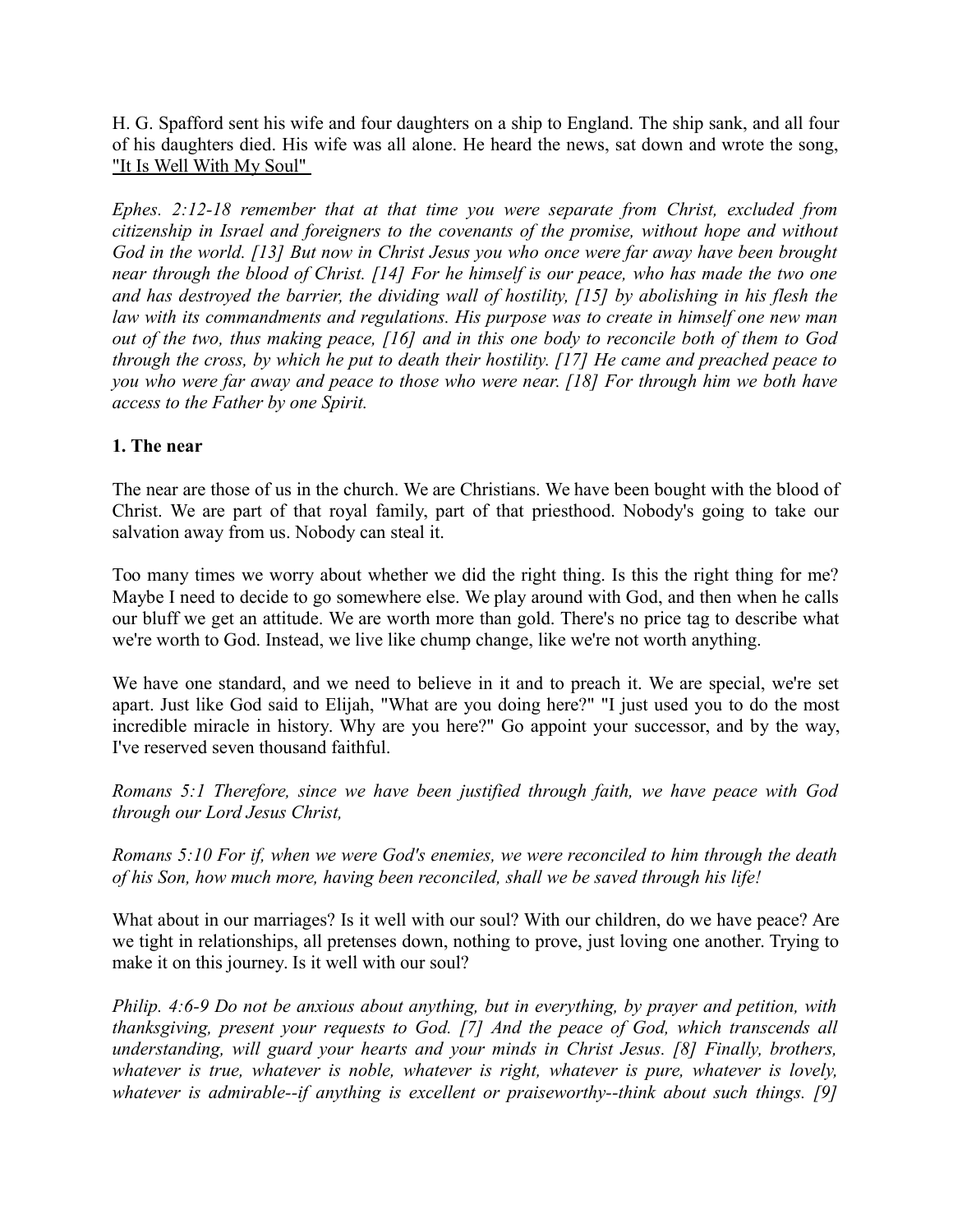*Whatever you have learned or received or heard from me, or seen in me--put it into practice. And the God of peace will be with you.*

If it's going to be well with our soul, there are two things we need . . . vs. 6 says we need to trust. If we trust fully, he gives the full measure of peace. vs. 9 says that it also depends on our obedience. Fully obedient, fully at peace.

For the near, let's make sure we are trusting and obedient.

#### **b. The far**

When God came to Gideon, he was weak, hiding, sinful, faithless.

*Judges 6:12 When the angel of the Lord appeared to Gideon, he said, "The Lord is with you, mighty warrior."* 

We often don't believe we can change, because we're living in sin.

*Isaiah 57:20-21 But the wicked are like the tossing sea, which cannot rest, whose waves cast up mire and mud. [21] "There is no peace," says my God, "for the wicked."* 

*Isaiah 59:7-8 Their feet rush into sin; they are swift to shed innocent blood. Their thoughts are evil thoughts; ruin and destruction mark their ways. [8] The way of peace they do not know; there is no justice in their paths. They have turned them into crooked roads; no one who walks in them will know peace.*

It's scary living in sin. We'll never know peace. Hell is a reality, a certainty

*Luke 16:23-24 In hell, where he was in torment, he looked up and saw Abraham far away, with Lazarus by his side. [24] So he called to him, 'Father Abraham, have pity on me and send Lazarus to dip the tip of his finger in water and cool my tongue, because I am in agony in this fire.'*

We don't want to mess with God's wrath. One of the worst aspects of hell will be the regret that we didn't take the warning. There's no fellowship, no community. It's the only place we won't mess up heaven.

If we want to change, there are four things we need to do:

i. Let us give our heart fully, and be committed to God's Word.

ii. Let us have faith, let us pray for our faith to grow.

iii. Let us be humble before God's Word and God's people.

iv. Let us wait on God to do what He says He's gonna do.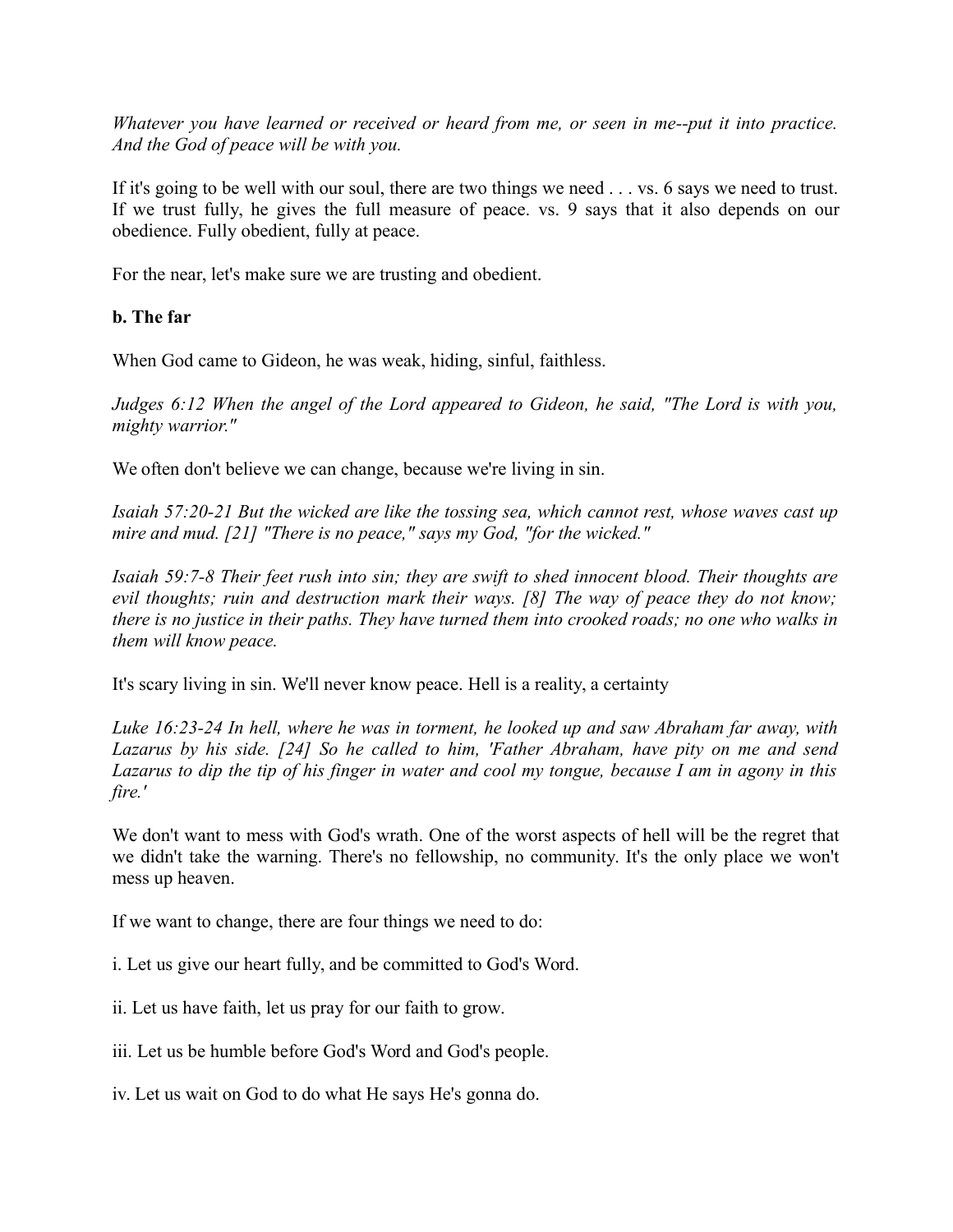Is it well with our soul? Jesus said that he came to bring a sword, not just peace. Let us decide to be more willing to stir things up, in order to bring inner peace ...

- $\Box$  To pray daily that God will open their eyes, send godly people into their lives
- $\Box$  To pray daily that God will remove all crutches and obstacles that hinder them

This means war. Jerusalem is known as the city of peace, but it took a war.

*John 14:25-31 "All this I have spoken while still with you. [26] But the Counselor, the Holy Spirit, whom the Father will send in my name, will teach you all things and will remind you of everything I have said to you. [27] Peace I leave with you; my peace I give you. I do not give to you as the world gives. Do not let your hearts be troubled and do not be afraid. [28] "You heard me say, 'I am going away and I am coming back to you.' If you loved me, you would be glad that I am going to the Father, for the Father is greater than I. [29] I have told you now before it happens, so that when it does happen you will believe. [30] I will not speak with you much longer, for the prince of this world is coming. He has no hold on me, [31] but the world must learn that I love the Father and that I do exactly what my Father has commanded me.*

# **52. The "Problem" Of Hell!**

Whenever we talk about hell, or whenever we hear others talk about it, the atmosphere becomes very uncomfortable! There are certain things it is not seemly to discuss. Hell is one of them. It is an unwelcome beast. This is understandable!

Part of the problem is that there is a great deal of emotion linked with this subject. Objectivity is hard. By way of illustration: Think about double standards in our driving. When we cut someone up on the road we are performing a daring, yet perfectly safe and skilful manoeuvre. When someone cuts us up he is a no-good life-endangering imbecile who should have his licence taken away permanently!

We all believe in judgement. It's just a question of who should be judged and how. Jesus wept over the lost ness of the world around him (Luke 19.41). Jesus believed in hell (Mark 9.43). He gave up his very life to try and prevent people from ending up there. He took the issue seriously.

#### **1) Sin is slavery**

What is it that sends someone to hell? The Bible says that it is sin. What is sin? One definition: "Sin is making something other than God our ultimate value and worth."

Anything that we make more valuable than God will become our focus. For example, if we love our job more than God we are putting it at the centre of our lives. What happens then? Everything in life gets out of proportion. Relationships suffer (especially marriage and children), our health suffers (stress, heart attacks etc.), and our selfish ambition ultimately leads us to loneliness, bitterness and anger. Whatever we give ourselves to (job, sport, relationships, hobbies, laziness) takes us over and will drive us to hell.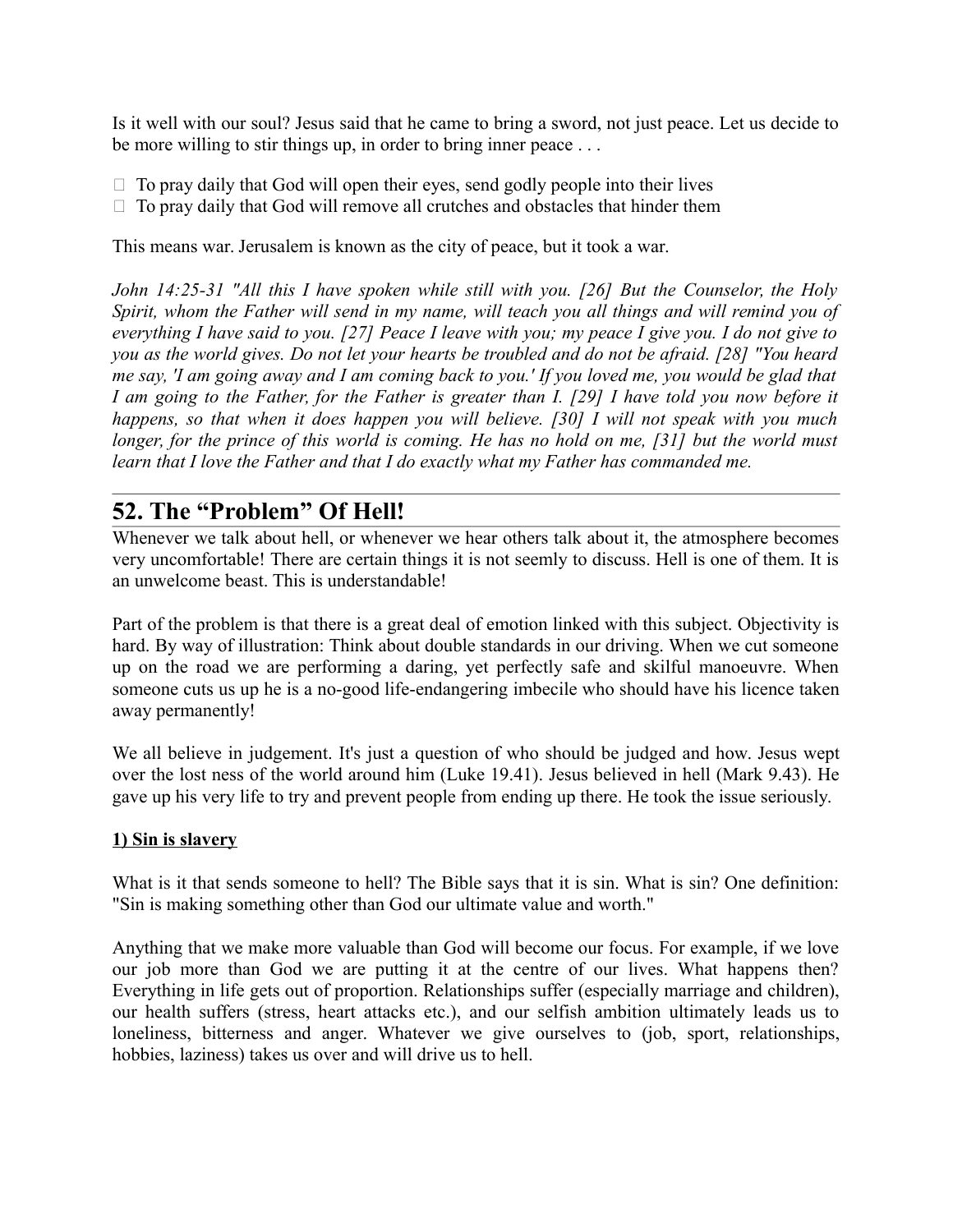To paraphrase C. S. Lewis: "We become the sin which at first we could see as a distinct entity from ourselves, but after giving ourselves over to it we become it and this inevitably lands us in hell."

*Rom 6:16-23 Don't you know that when you offer yourselves to someone to obey him as slaves, you are slaves to the one whom you obey--whether you are slaves to sin, which leads to death, or to obedience, which leads to righteousness? 17 But thanks be to God that, though you used to be slaves to sin, you wholeheartedly obeyed the form of teaching to which you were entrusted. 18 You have been set free from sin and have become slaves to righteousness. 19 I put this in human terms because you are weak in your natural selves. Just as you used to offer the parts of your body in slavery to impurity and to ever-increasing wickedness, so now offer them in slavery to righteousness leading to holiness. 20 When you were slaves to sin, you were free from the control of righteousness. 21 What benefit did you reap at that time from the things you are now ashamed of? Those things result in death! 22 But now that you have been set free from sin and have become slaves to God, the benefit you reap leads to holiness, and the result is eternal life. 23 For the wages of sin is death, but the gift of God is eternal life in Christ Jesus our Lord.*

Somewhere along the line every man and woman chooses between sin and good. As we live we engage more and more in that sin or less.

The Bible is so condemning of sin because it turns our lives into a living "hell" which inevitably leads to spiritual hell after death. This is the place we have chosen to go to. A place inhabited by self-addicted sin-junkies who desire no other abode. God does not want us here, but we have insisted on this destination. God has no choice but to allow us our freedom of choice. It hurts him, but he cannot force us to do anything against our will if he truly loves us.

One thing we tend to forget is that some people simply do not want to go God's way. For him to force them would be unkind, un-loving and against what is just. Some deliberately choose hell, even if they don't realise the full consequences of what they are doing.

It's not as if God hasn't left us with enough warnings. Witness the many prophets, Jesus and the Bible itself - as well as what we can see so obviously in our world today. Sin is destructive and horrible. As someone once said: "Heaven would be Hell for those who didn't want to go there."

#### **2. Tolerance is exclusive too**

Why can't a good Buddhist, humanist, atheist etc. go to heaven (even though he or she doesn't believe it exists)? Surely God wants all people to go to heaven? He lets all kinds of "sinners" in according to the Bible. Look at King David (adulterer and murderer), the apostle Paul (Christiankiller) or even Moses (killer of an Egyptian). If he wants them in, why not let all in and be done with it. God should be more tolerant.

Don't forget, though, that we all believe in judgement (we want the thug who mugged and beat up Granny to be arrested, tried and jailed). We want tolerance as long as we think the person is "good enough". This is more exclusive than the Christian message.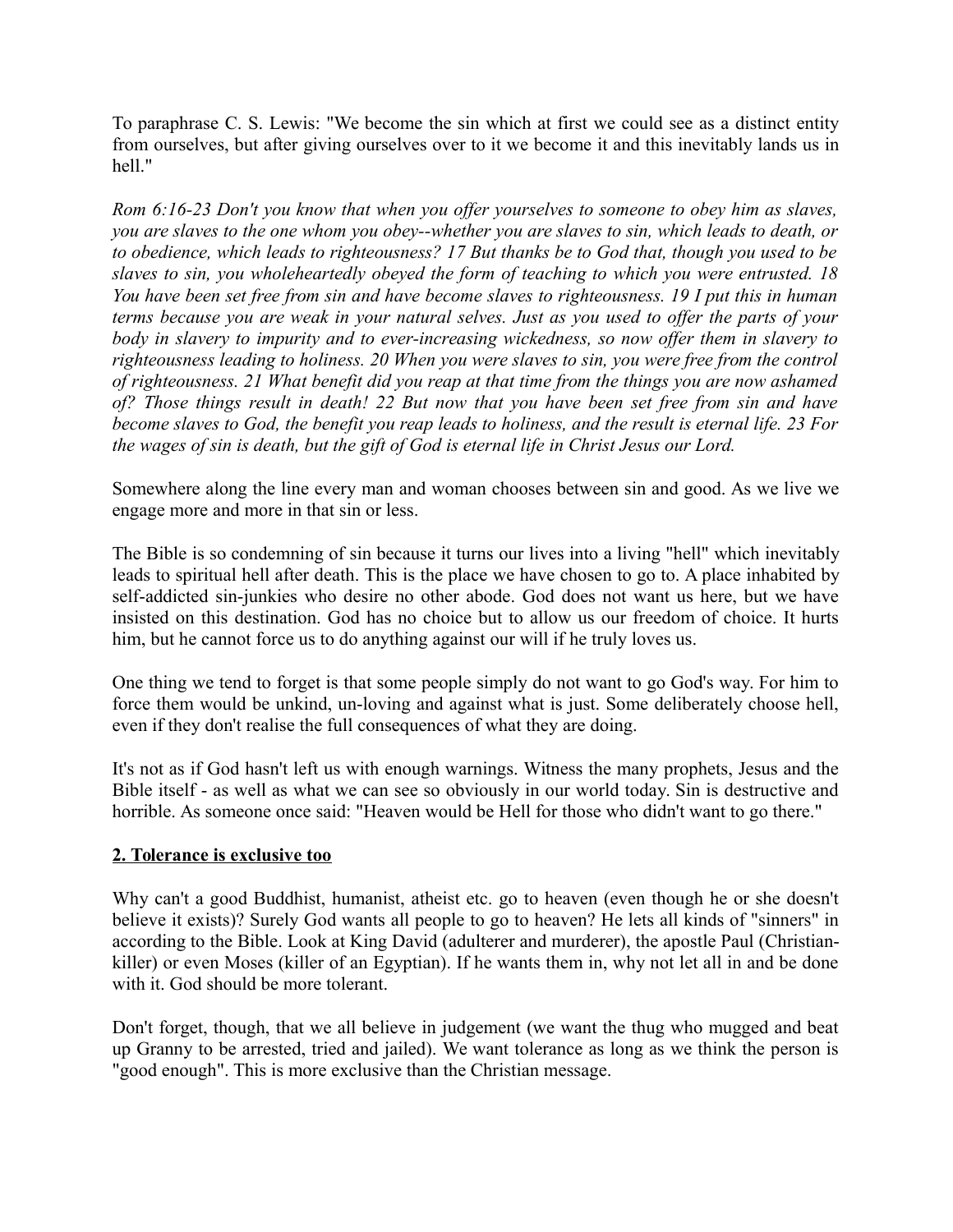We want to believe that in life we develop a good record and give it to God and then God owes us. If we do enough good deeds then God will owe us a reward. The truth is that God develops a good record and gives it to us and then we owe him.

*(Rom 1:17) For in the gospel a righteousness from God is revealed, a righteousness that is by faith from first to last, just as it is written: "The righteous will live by faith."* 

We have been given the gift of life which we did not earn, work for or deserve. We have many good things in our lives which we take for granted (food, air to breath, senses with which to enjoy the world around us) - which again, we did not earn. The truth is that we have been ungrateful for the good that God has done and developed a bad record of our own with God by breaking his laws (laws put there for our benefit). In fact - we owe God!

In short - to say a good person can find God is to say good works are enough to find God. In other words, a good person can find God a bad person cannot - this is more exclusive than the Christian message.

#### What about grace?!

This says that it doesn't matter how bad you've been - God's goodness is enough for you! The message of the Cross is good news because it says that no matter how much sin you've done, God will accept you. The great news is that there is an alternative to hell for those who wish to find it.

#### **3. There is no love without wrath**

(Rom 1:18 -20) The wrath of God is being revealed from heaven against all the godlessness and wickedness of men who suppress the truth by their wickedness, since what may be known about God is plain to them, because God has made it plain to them. For since the creation of the world God's invisible qualities--his eternal power and divine nature--have been clearly seen, being understood from what has been made, so that men are without excuse.

A wrath-less God cannot be a loving God.

If we see someone we love mistreated in a serious way we do not feel indifference. In fact, the more we love someone the more we hate what is being done to that person. If a man hit our wife, we feel anger towards him We may struggle not to hate him, but we may fell OK about hating what he had done. As has been said: "The more a father loves his son, the more he hates in him the drunkard, the liar, the traitor."

And again: "God's wrath is not a cranky explosion, but his settled opposition to the cancer of sin which is eating out the insides of the human race he loves with his whole being"

God is able to do perfectly what we struggle to do. To hate the sin and not the sinner. If God loves us and is just, he will hate our sin. He will feel anger towards the things that destroy us (which the Bible calls sin). We end up destroying ourselves and making our own way to hell